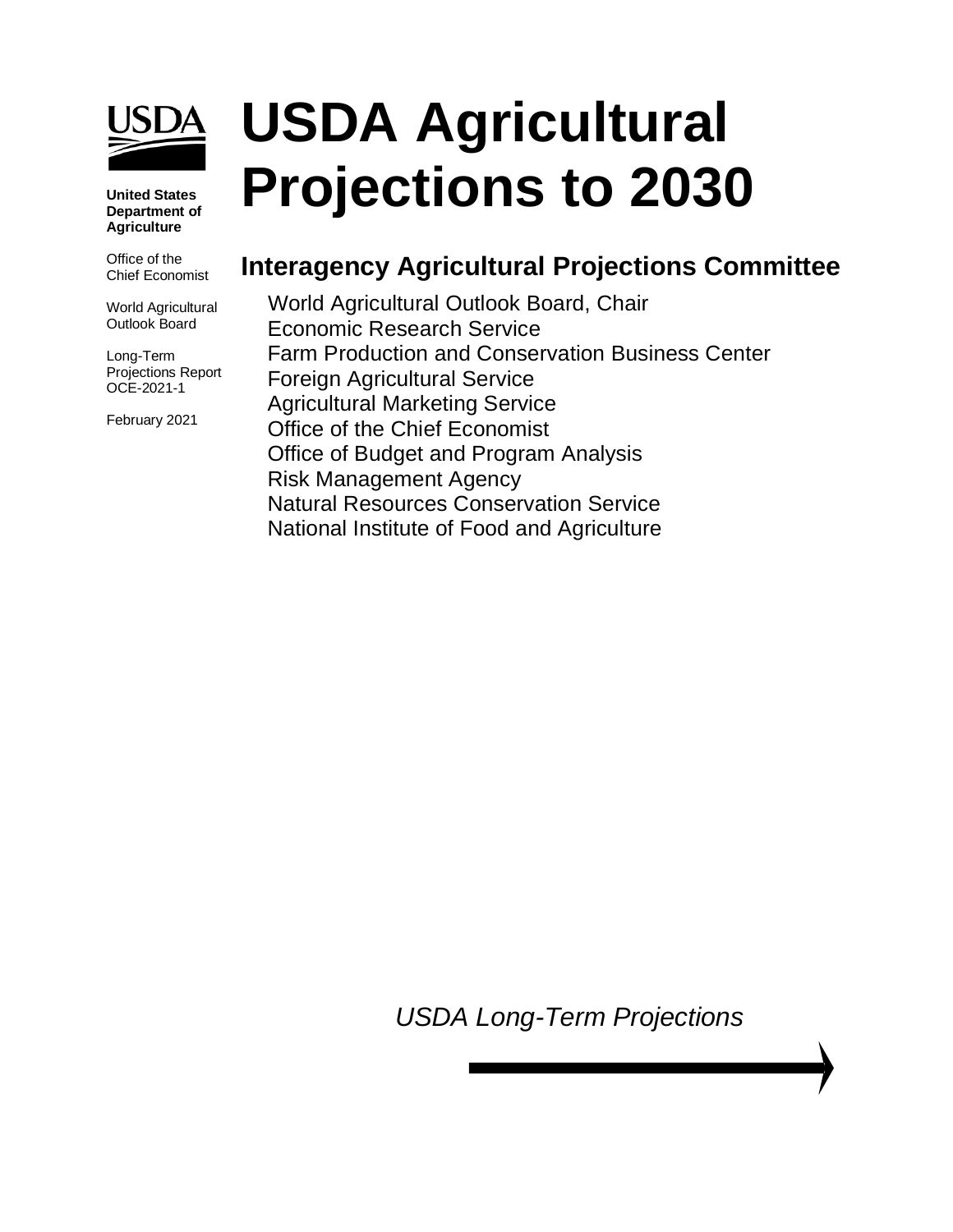**USDA Agricultural Projections to 2030.** Office of the Chief Economist, World Agricultural Outlook Board, U.S. Department of Agriculture. Prepared by the Interagency Agricultural Projections Committee. Long-term Projections Report OCE-2021-1, 103 pp.

#### **Abstract**

<span id="page-1-0"></span>This report provides projections for the agricultural sector to 2030. Projections cover agricultural commodities, agricultural trade, and aggregate indicators of the sector, such as farm income. The projections are based on specific assumptions, including a consensus macroeconomic scenario, existing U.S. policy, and current international agreements. The Agriculture Improvement Act of 2018 is assumed to remain in effect through the projection period. The projections are one representative scenario for the agricultural sector and reflect a composite of model results and judgment-based analyses. The projections in this report were prepared using data through the October 2020 *World Agricultural Supply and Demand Estimates (*WASDE) report, except where noted otherwise.

**Keywords**: Projections, crops, livestock, biofuel, ethanol, biodiesel, U.S. dollar, crude oil, trade, farm income, U.S. Department of Agriculture, USDA.

#### <span id="page-1-1"></span>**Acknowledgments and Contacts**

The report coordinators, on behalf of the Interagency Agricultural Projections Committee, thank the many analysts in different agencies of USDA for their contributions to the longterm projections analysis and to the preparation and review of this report. Without their help, this report would not be possible. Questions regarding these projections may be directed to:

Erik Dohlman, Economic Research Service, Market and Trade Economics Division James Hansen, Economic Research Service, Market and Trade Economics Division David Boussios, Office of the Chief Economist, World Agricultural Outlook Board

In accordance with Federal civil rights law and U.S. Department of Agriculture (USDA) civil rights regulations and policies, the USDA, its Agencies, offices, and employees, and institutions participating in or administering USDA programs are prohibited from discriminating based on race, color, national origin, religion, sex, gender identity (including gender expression), sexual orientation, disability, age, marital status, family/parental status, income derived from a public assistance program, political beliefs, or reprisal or retaliation for prior civil rights activity, in any program or activity conducted or funded by USDA (not all bases apply to all programs). Remedies and complaint filing deadlines vary by program or incident. Persons with disabilities who require alternative means of communication for program information (e.g., Braille, large print, audiotape, American Sign Language, etc.) should contact the responsible Agency or USDA's TARGET Center at (202) 720-2600 (voice and TTY) or contact USDA through the Federal Relay Service at (800) 877-8339. Additionally, program information may be made available in languages other than English.

To file a program discrimination complaint, complete the USDA Program Discrimination Complaint Form, AD-3027, found online at How to File a Program Discrimination Complaint and at any USDA office or write a letter addressed to USDA and provide in the letter all of the information requested in the form. To request a copy of the complaint form, call (866) 632-9992. Submit your completed form or letter to USDA by: (1) mail: U.S. Department of Agriculture, Office of the Assistant Secretary for Civil Rights, 1400 Independence Avenue, SW, Washington, D.C. 20250-9410; (2) fax: (202) 690-7442; or (3) email: program.intake@usda.gov. USDA is an equal opportunity provider, employer, and lender.

Use of commercial and trade names does not imply approval or constitute endorsement by USDA.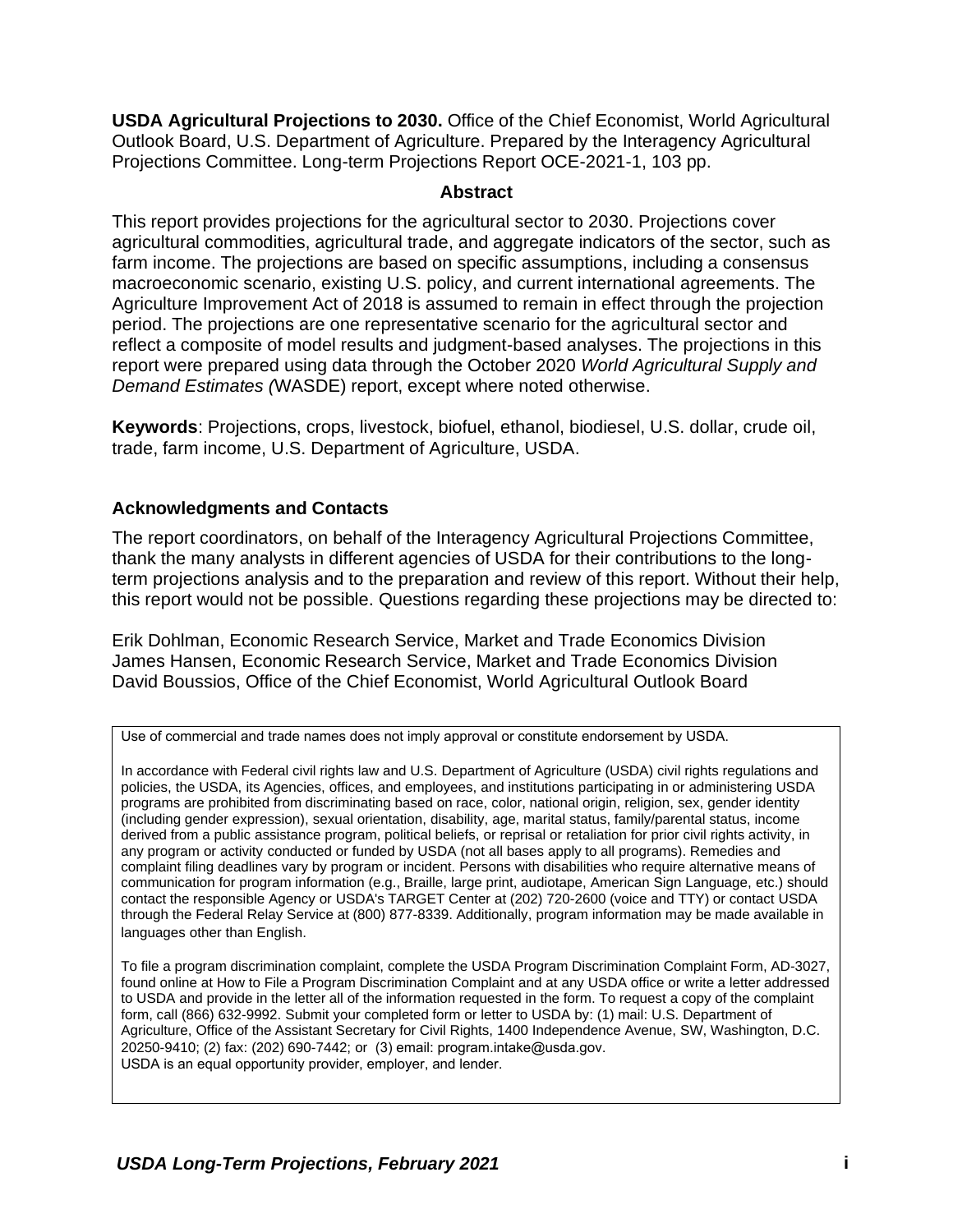### **USDA Long-Term Projections: Background**

<span id="page-2-0"></span>USDA's long-term agricultural projections presented in this report are a departmental consensus on a conditional long-run scenario for the agricultural sector. These projections provide a starting point for discussion of alternative outcomes for the sector.

The projections, colloquially referred to as the baseline projections, were prepared using data available through the October 2020 *World Agricultural Supply and Demand Estimates* (WASDE) report, except where noted. The Agriculture Improvement Act of 2018 is assumed to remain in effect through the projection period. The scenario presented in this report is not a USDA forecast about the future. Instead, it is a conditional, long-run scenario about what would be expected under the continuation of current farm legislation and other specific assumptions.

Critical long-term assumptions are made for U.S. and international macroeconomic conditions, U.S. and foreign agricultural and trade policies, and growth rates of agricultural productivity in the United States and abroad. The report assumes that there are no domestic or external shocks during the projection period that would affect global agricultural supply and demand. Changes in any of these assumptions can significantly affect the projections, and actual conditions that emerge will alter the outcomes.

The projections only include policies in place or are already expected to be implemented as of October 2020. Recent trade deals or negotiations such as the Phase One deal with China, the United States-Mexico-Canada (USMCA) agreement, and a Japan-U.S. free trade agreement were considered for these projections. The macroeconomic assumptions were completed in August 2020. Support payment programs to assist producers directly affected by the coronavirus pandemic in 2020 announced after the projections was developed, such as those under the Consolidated Appropriations Act 2021, are not included in the calculations here.

The projections analysis was conducted by interagency committees in USDA and reflect a composite of model results and judgment-based analyses. The Economic Research Service had the lead role in preparing the departmental report. The projections and the report were reviewed and cleared by the Interagency Agricultural Projections Committee, chaired by the World Agricultural Outlook Board. USDA participants in the projections analysis and review include the World Agricultural Outlook Board, the Economic Research Service, the Farm Production and Conservation Business Center, the Foreign Agricultural Service, the Agricultural Marketing Service, the Office of the Chief Economist, the Office of Budget and Program Analysis, the Risk Management Agency, the Natural Resources Conservation Service, and the National Institute of Food and Agriculture.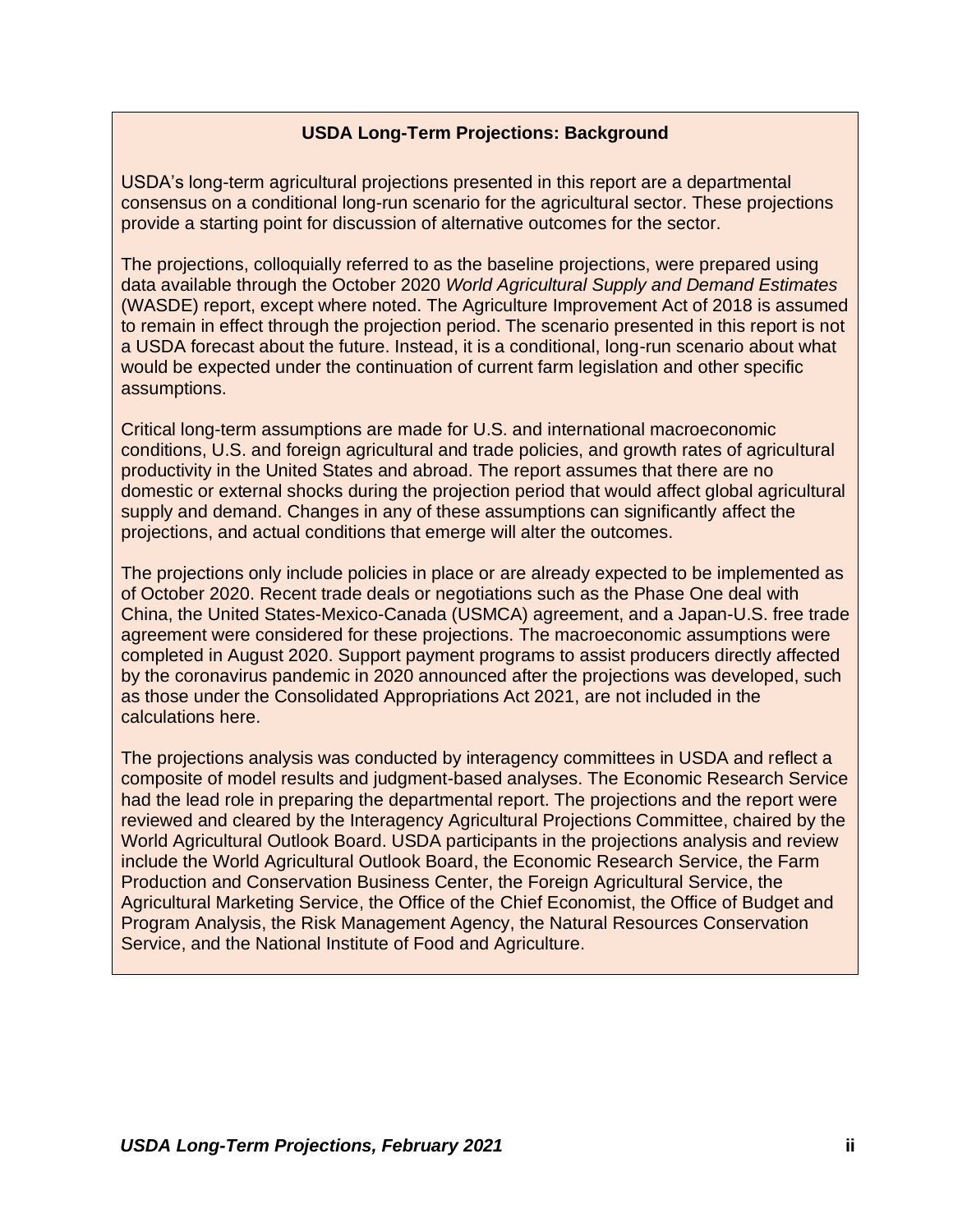## **Table Contents**

## <span id="page-3-0"></span>**List of Figures**

| Figure 3. Japan, Eurozone, and Canada real gross domestic product growth, 2000-30 8 |  |
|-------------------------------------------------------------------------------------|--|
| Figure 4. Real gross domestic product growth by developed and developing country    |  |
| regions, 2011-30                                                                    |  |
| Figure 5. Agricultural trade-weighted U.S. dollar exchange rate, 2000-30 11         |  |
| Figure 6. Crude oil price: refiner's acquisition cost of imports (RACI), 2000-30 12 |  |
|                                                                                     |  |
|                                                                                     |  |
|                                                                                     |  |
|                                                                                     |  |
| Figure 11. U.S. corn feed and residual use, ethanol, and exports, 2000-30  21       |  |
|                                                                                     |  |
|                                                                                     |  |
|                                                                                     |  |
| Figure 15. U.S. upland cotton domestic mill use and exports, 2000-30  25            |  |
| Figure 16. U.S. sugar domestic deliveries, production, and imports, 2000-30 26      |  |
| Figure 17. Farm value of U.S. fruit, nut, and vegetable production, 2000-30 27      |  |
|                                                                                     |  |
|                                                                                     |  |
|                                                                                     |  |
|                                                                                     |  |
|                                                                                     |  |
|                                                                                     |  |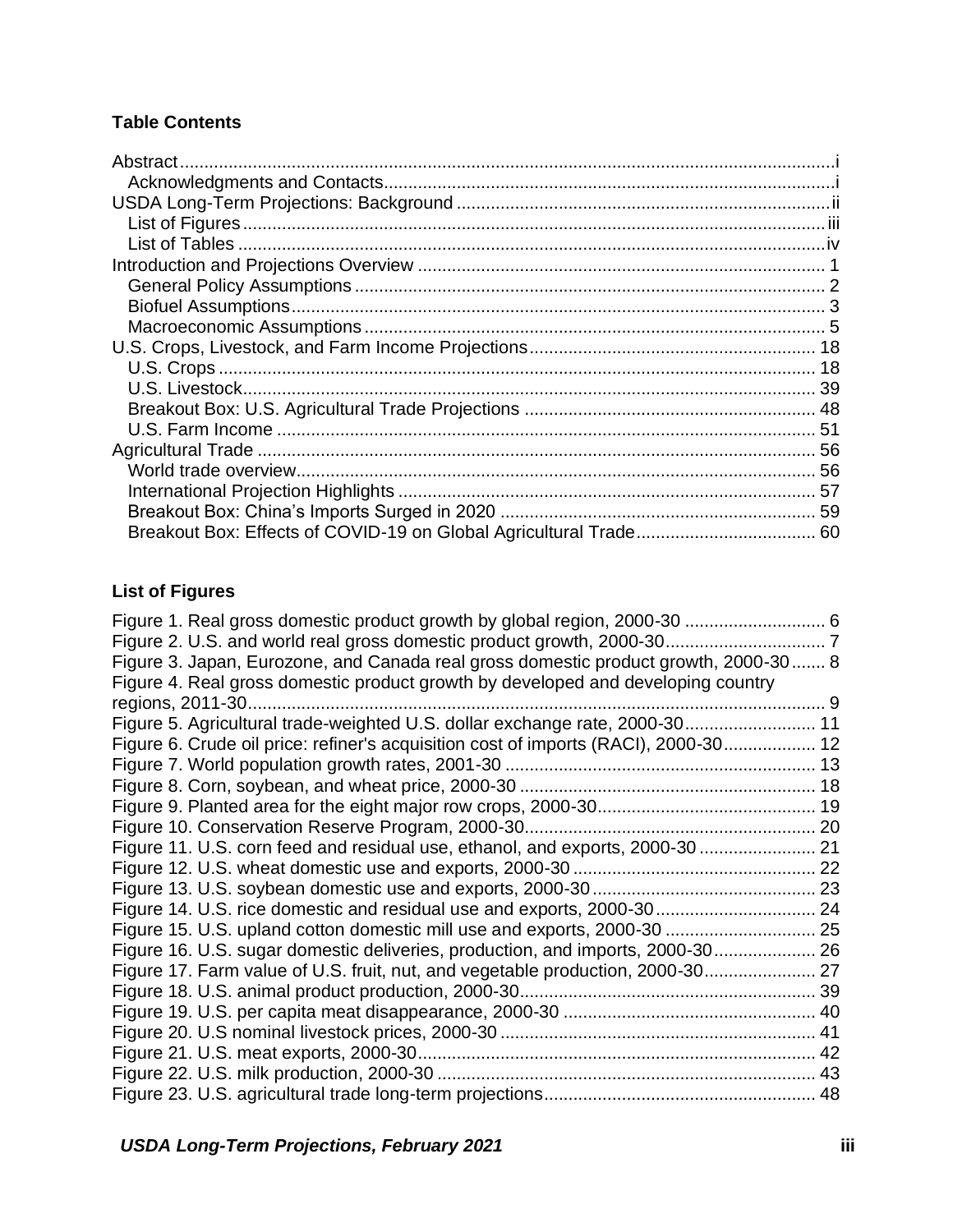| Figure 24. Projected U.S. agricultural exports by commodity group 49                      |  |
|-------------------------------------------------------------------------------------------|--|
| Figure 25. Projected U.S. agricultural imports by commodity group 49                      |  |
|                                                                                           |  |
|                                                                                           |  |
|                                                                                           |  |
|                                                                                           |  |
|                                                                                           |  |
| Figure 31. Global trade: wheat, coarse grain, soybeans, and soybean products, 2000-30. 56 |  |
|                                                                                           |  |
|                                                                                           |  |
|                                                                                           |  |
|                                                                                           |  |
|                                                                                           |  |
|                                                                                           |  |
|                                                                                           |  |
|                                                                                           |  |
|                                                                                           |  |
|                                                                                           |  |
|                                                                                           |  |
|                                                                                           |  |
|                                                                                           |  |
|                                                                                           |  |
|                                                                                           |  |
|                                                                                           |  |
|                                                                                           |  |
|                                                                                           |  |
|                                                                                           |  |
|                                                                                           |  |
|                                                                                           |  |
|                                                                                           |  |
|                                                                                           |  |
|                                                                                           |  |

## <span id="page-4-0"></span>**List of Tables**

| Acreage for major field crops and Conservation Reserve Program assumptions 29          |           |
|----------------------------------------------------------------------------------------|-----------|
|                                                                                        | .30       |
|                                                                                        |           |
|                                                                                        |           |
|                                                                                        |           |
|                                                                                        |           |
|                                                                                        |           |
|                                                                                        |           |
|                                                                                        |           |
| Table 14. U.S. rice long-term projections, medium- and short-grain rice, rough basis36 |           |
|                                                                                        |           |
|                                                                                        |           |
|                                                                                        | Table 10. |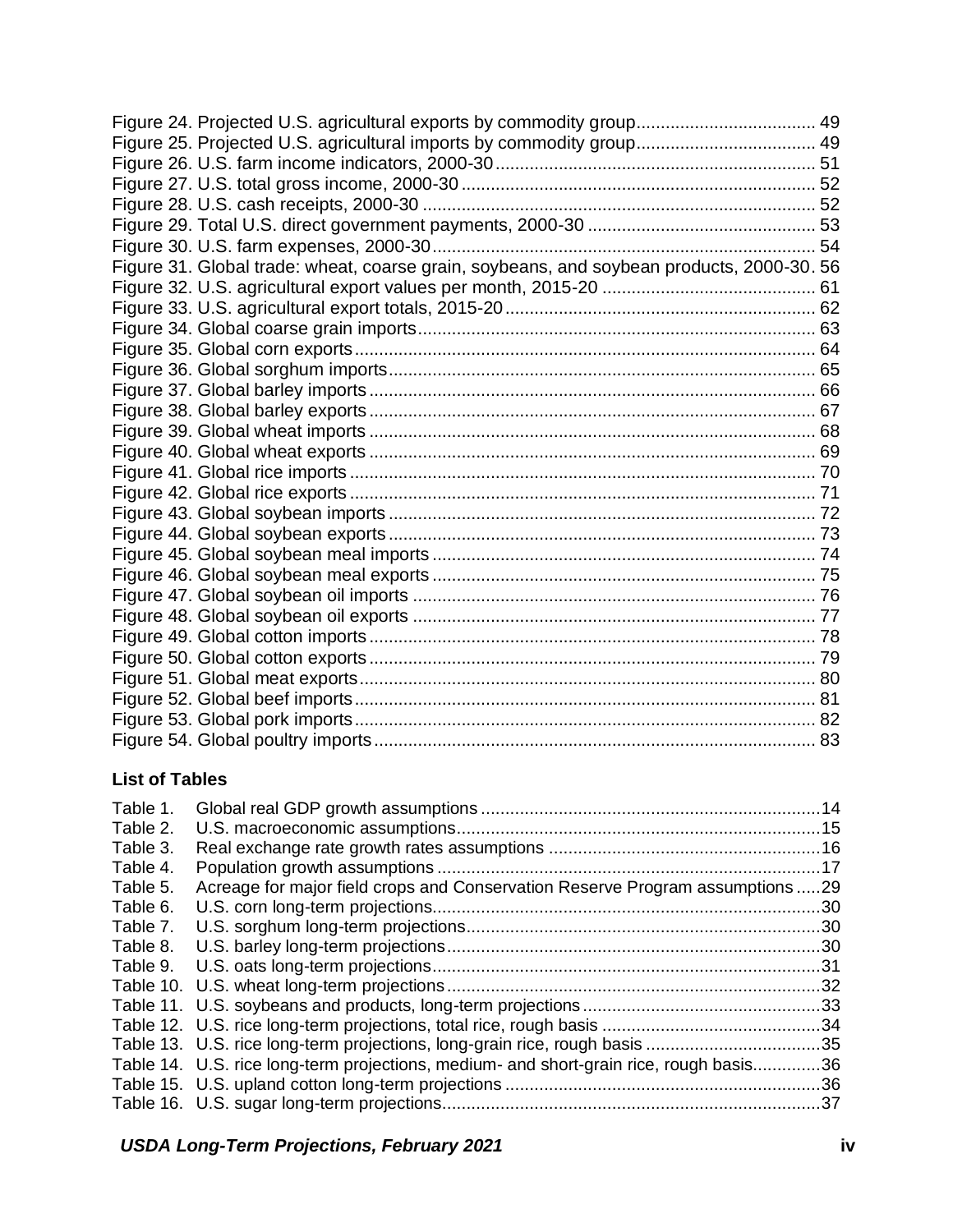|           | Table 26. U.S. farm receipts, expenses, and income, long-term projections55 |  |
|-----------|-----------------------------------------------------------------------------|--|
|           |                                                                             |  |
|           |                                                                             |  |
|           |                                                                             |  |
|           |                                                                             |  |
|           |                                                                             |  |
| Table 32. |                                                                             |  |
| Table 33. |                                                                             |  |
|           |                                                                             |  |
|           |                                                                             |  |
|           |                                                                             |  |
|           |                                                                             |  |
|           |                                                                             |  |
|           |                                                                             |  |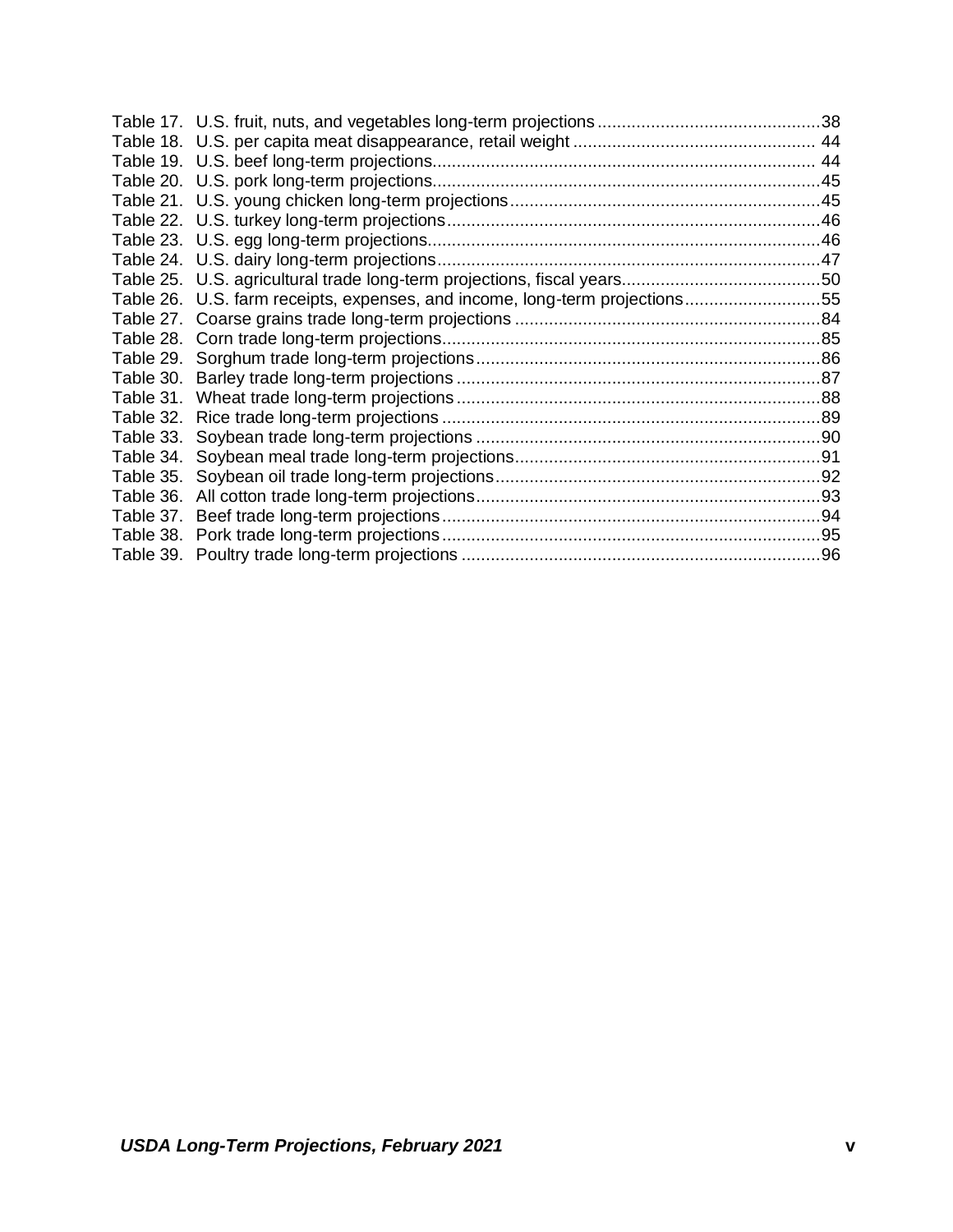# **USDA Agricultural Projections to 2030**

# Interagency Agricultural Projections Committee

## **Introduction and Projections Overview**

<span id="page-6-0"></span>The macroeconomic assumptions underlying USDA's long-term projections reflect the economic consequences of the global spread of the COVID-19 pandemic that began in early 2020. As a result of the pandemic, the United States and most other global economies contracted sharply in 2020 but are expected to rebound during 2021 and beyond. Despite the anticipated recovery, the current macroeconomic projection indicates that aggregate demand for agricultural commodities will remain below projections made last year in this report.

The COVID-19 pandemic introduces greater than normal uncertainty into the macroeconomic assumptions underlying the USDA agricultural projections. The economic impact of the pandemic is unprecedented in recent history, and the path to controlling the pandemic and ensuing economic recovery cannot be known with certainty. Although the macroeconomic assumptions underlying the projections call for widespread economic recovery beginning in 2021, the actual pace will depend on the success of national pandemic control measures and policies that support the recovery of businesses and consumer demand.

Total planted acreage to the eight major field crops in the U.S. is expected to increase over the first several years of the projection period, and to decline slightly thereafter. A threemillion-acre increase from 24 to 27 million acres in the legislated cap to the Conservation Reserve Program (CRP) is anticipated to allow for a quick expansion in CRP acreage. CRP acreage is expected to remain close to the cap throughout the remaining years. Total eightcrop acreage ranges between 251.2 million acres and 253.3 million acres during the projection period. In the livestock sector, relatively low projected feed costs and efficiency gains are expected to continue to expand the production of all animal products.

Prices for most crops remain low or stable relative to the recent past. Only cotton, rice, and wheat experience nominal price increases while the other crop prices decline modestly over the course of the projection period. Because the United States is a net exporter of major field crops (except barley and oats), the restrained growth in prices reflects the expectation of abundant global supplies and continued competition from other exporters.

Despite relatively low feed costs, cattle- and hog-to-feed price ratios generally decline over the projection period, but increased production of beef and pork is driven by gains in slaughter weights—particularly for cattle—and in feeding efficiency. Nominal prices for beef cattle and hogs rise in 2022, but then decline through most of the projection period as beef and pork production rises. Broiler prices also increase in 2022 and then remain generally flat going forward. Egg prices increase in 2022 and continue to rise through 2025 before dropping each year thereafter. Nominal farm-level milk prices are projected to increase in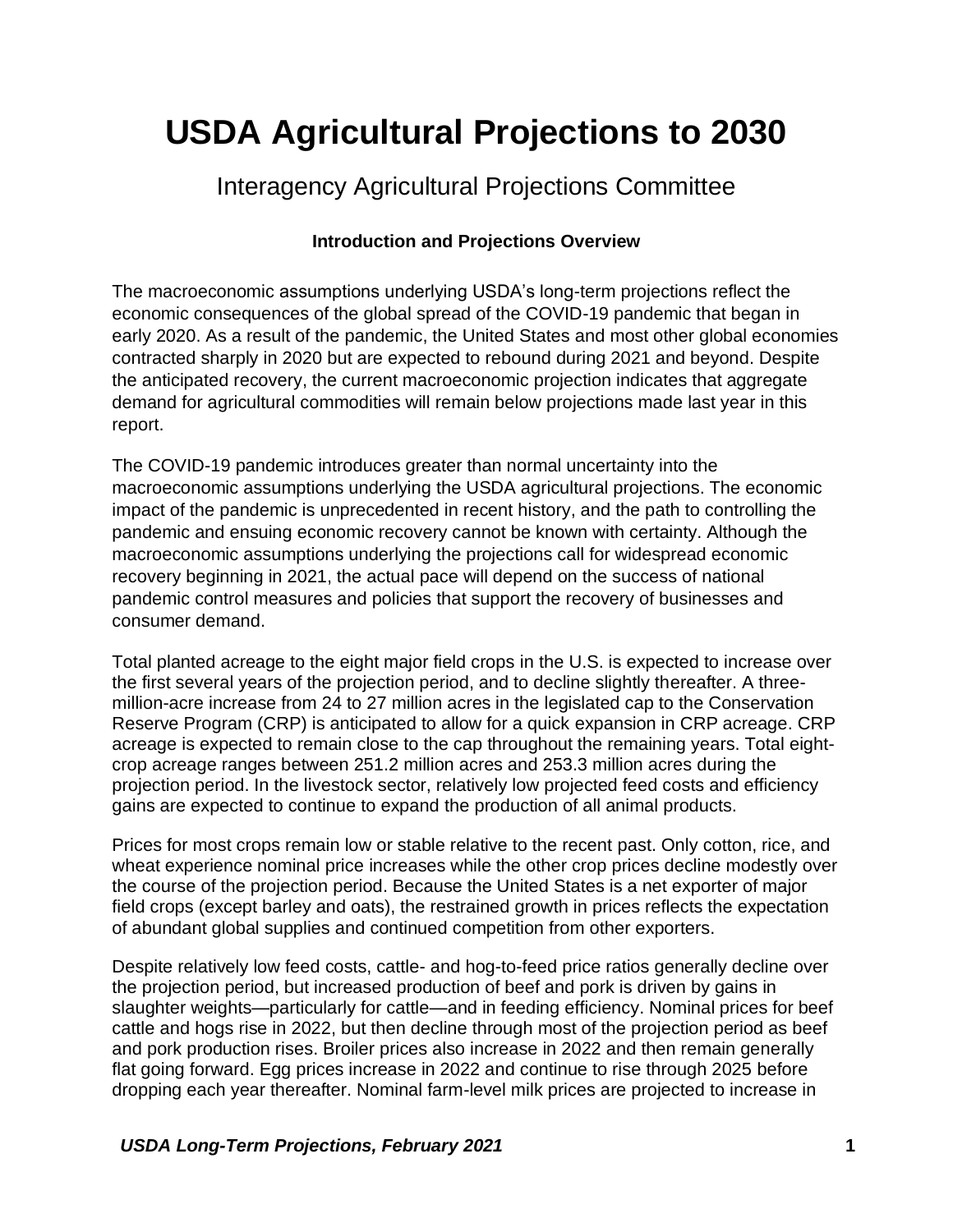2022, decline for several years, and then climb to the highest levels by the end of the projection period.

Fluctuating prices and production in the beef sector lead to slightly variable but generally steady livestock receipts in the first half of the decade. Over the latter half of the decade, receipts grow as production gains outweigh lower prices for all species. Crop cash receipts, however, are expected to grow throughout the decade. Gross cash income rises continuously from \$423.5 billion in 2021 to \$466.1 billion in 2030. Net farm income declines by \$19.5 billion in 2021 to \$100.1 billion, and then fluctuates in a range between \$99.3 billion and \$109.8 billion to 2030.

Developments for global agricultural import demand and U.S. exports largely reflect income growth in developing countries and an initially relatively strong but slowly weakening U.S. dollar over the coming decade. With steady world economic growth resuming along with demand for animal products and feeds, U.S. exports in all major agricultural product aggregates are projected to continue to increase in value. However, global trade competition will remain strong, and the relatively strong U.S. dollar will restrain U.S. growth in some agricultural export markets. U.S. agricultural imports are projected to rise even more quickly in value, driven largely by horticultural products. The United States maintains an agricultural trade surplus of \$7.5 billion at the end of the projection period.

#### <span id="page-7-0"></span>**General Policy Assumptions**

#### *U.S. Agricultural Policy*

The projections include policies in place or expected to be implemented as of October 2020. The Agriculture Improvement Act of 2018, also known as the 2018 Farm Act, is assumed to be in effect through the projection period. Land enrolled in the Conservation Reserve Program (CRP) is assumed to rise to nearly 27 million acres, which is the maximum level legislated by the 2018 Farm Act.

Similarly, trade tariffs policies in place as of October 2020 are assumed to remain in effect throughout the next 10 years. Trade agreements implemented before October 2020 have also been considered in these projections, including the Phase One deal with China, which included agricultural purchase commitments in 2020 and 2021; the United States-Mexico-Canada Agreement (USMCA) agreement, which included larger tariff rate quotas (TRQs) for dairy, egg, and poultry exports to Canada; and the Japan-U.S. Free Trade Agreement, which included 5- to 15-year phase-in periods for tariff reductions on canola oil, wheat, beef, pork, feed grains, and oilseeds.

The effects of the COVID-19 pandemic, and some continuing impacts of trade tensions, led to significantly higher direct Government payments to farmers in 2020, primarily reflecting payments under the Coronavirus Food Assistance Program (versions 1 and 2), as well as increased payments under the Agriculture Risk Coverage (ARC) and Price Loss Coverage (PLC) programs, the marketing assistance loan program, and some residual payments under the Market Facilitation Program. Direct government payments are expected to be lower than the 2011-20 average of \$16.0 billion, averaging \$11.5 billion annually during 2021-30. The 2011-20 average is well above the 2001-2010 average of \$12.6 billion due to the high payments in 2020. The projections in this report, however, do not assume any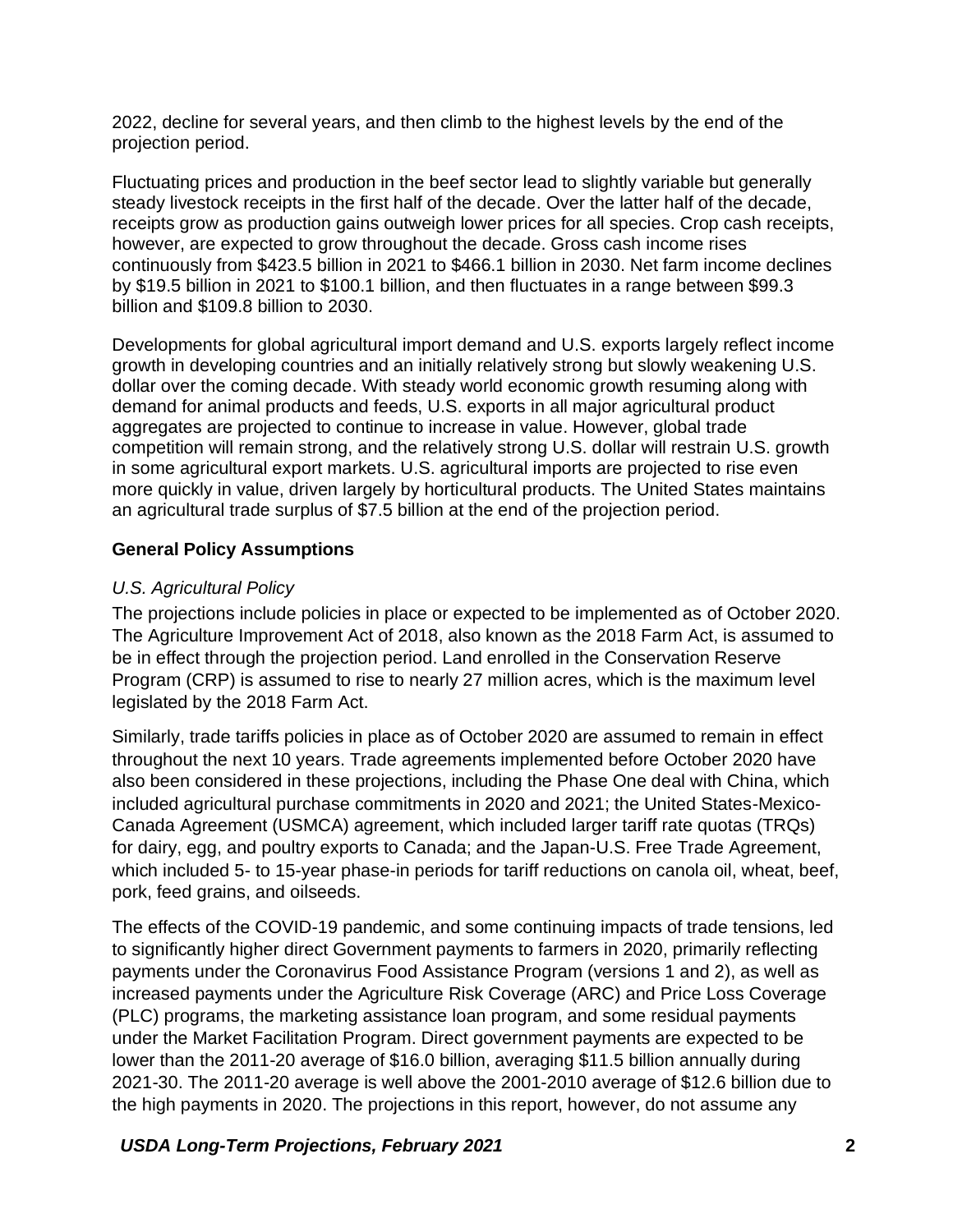additional ad hoc assistance payments after 2020, such as those under the Consolidated Appropriations Act, 2021. Projections of those payments, and similar future programs, are beyond the scope of the projections here.

#### *International Policy*

Agricultural trade projections assume that trade agreements, sanitary and phytosanitary restrictions, and domestic policies in place as of October 2020 remain in place throughout the projection period.

The ban Russia imposed on agricultural imports from Western countries (including the EU, United States, and Canada) was implemented in August 2014 and renewed each year since. We assume this policy will continue to be renewed and that Russia will continue to use policies to stimulate its domestic pork and poultry production and to reduce its reliance on imports.

During 2018, China imposed retaliatory tariffs of 25 percent or more on nearly all U.S. agricultural commodities. In March 2020, China began providing tariff exemptions for a range of agricultural products, including soybeans, pork, and cotton. The projections to 2030 assume the current set of tariffs and exemptions remain in effect throughout the projection period since there was no indication as of October 2020 when the tariffs would be removed or otherwise altered.

The projections reflect Argentina's March 2020 increase to 33 percent on export taxes for soybeans, soybean meal, and soybean oil, and an increase to 12 percent on export taxes on corn and wheat. The projections do not include the 2 percent differential between export taxes on whole soybeans and products, announced in October 2020.

The projections do not include the suspension by Brazil, announced in October 2020, of import tariffs on corn, soybeans, soybean meal, and soybean oil from countries outside of the Mercosur trade bloc (Argentina, Paraguay, and Uruguay). Prior to the suspension, the tariff on corn and soybean imports from outside Mercosur was 8 percent, 6 percent for soybean meal, and 10 percent for soybean oil.

#### <span id="page-8-0"></span>**Biofuel Assumptions**

#### *U.S. Biofuels*

Final renewable fuel standards for cellulosic biofuel, advanced biofuel, and total renewable fuel for 2020 were announced by the U.S. Environmental Protection Agency (EPA) on December 19, 2019. The biomass-based diesel (BBD) standard for 2020 and 2021 was also set in December 2019. These projections were completed before any subsequent volume requirements were established by EPA.

Corn is the primary feedstock for U.S. ethanol, accounting for more than 98 percent of ethanol production. Over the projection period, corn use for ethanol production is projected to remain relatively flat, increasing by 0.5 percent over the decade. Ethanol exports are assumed to account for a small but growing share of ethanol consumption. Total ethanol consumption is assumed relatively stagnant due to gradually declining motor gasoline consumption. Ethanol imports remain mostly flat. Corn used to produce ethanol continues to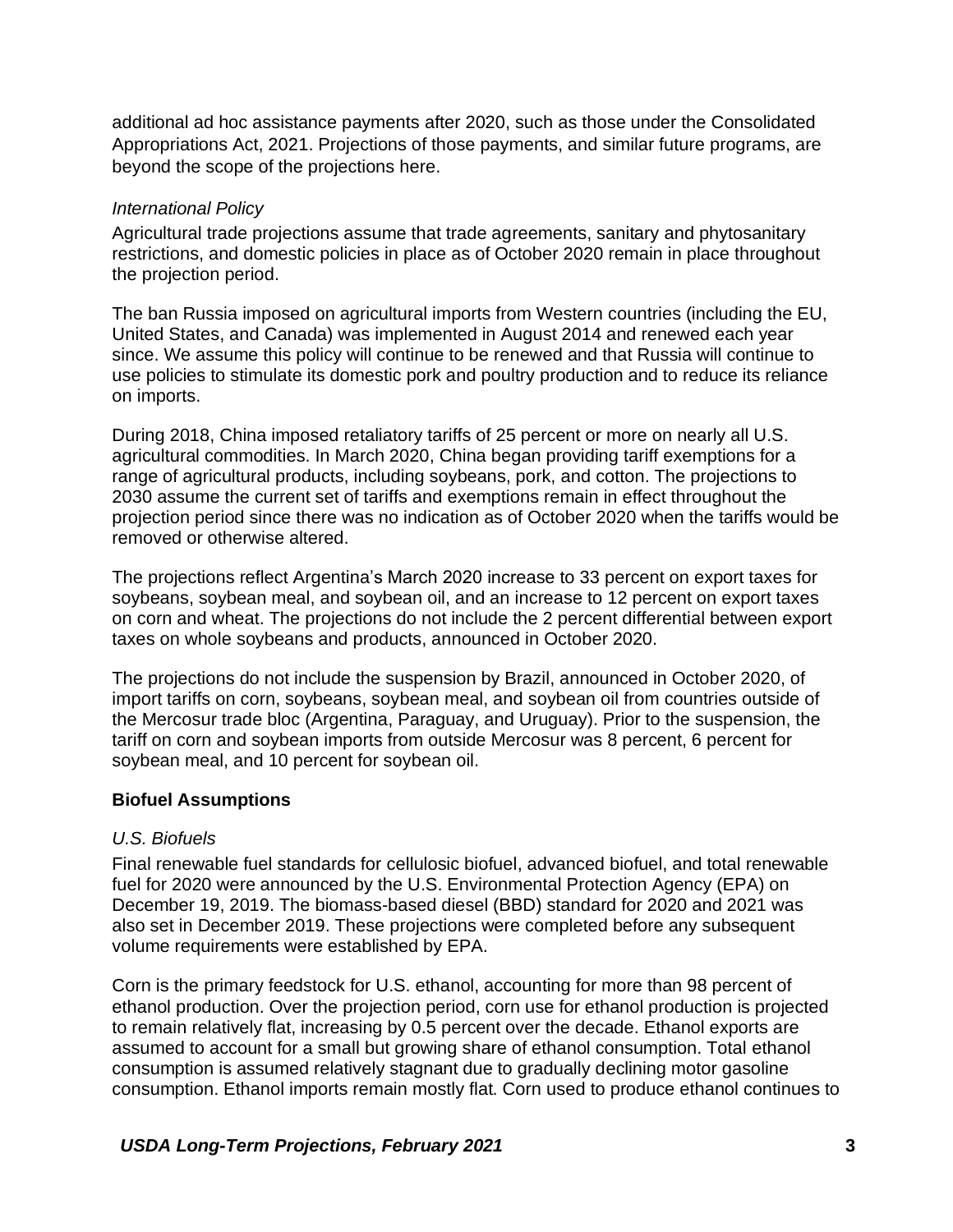be a substantial source of demand for the sector, accounting for about one-third of total U.S. corn use through the projection period.

Underpinning the projection are declines in overall gasoline consumption in the United States. The United States is not projected to return to annual gasoline consumption levels seen prior to COVID-19, although there is expected to be an increase from 2019/20 levels. Additionally, the assumptions project the 10-percent ethanol "blend wall" remains in place, constraining domestic ethanol use over the next decade. Most gasoline in the United States continues to be a 10-percent ethanol blend (E10). Some growth is projected in the 15 percent ethanol blend (E15) market early in the projection period, but infrastructure and other constraints limit growth over the long term. The E85 market remains small.

The biomass-based diesel use volume requirement, as administered by the EPA under the Renewable Fuels Standard, was 2.1 billion gallons for 2019 and is raised to 2.43 billion gallons for 2020 and 2021, and is assumed to continue at that level. The Biobased Diesel (BBD) \$1 per gallon federal tax credit is discontinued after 2022, and some production of biodiesel and renewable diesel above the biomass-based diesel volume requirement is assumed to continue meeting a portion of the nonspecific advanced biofuel requirement.

Soybean oil (methyl esters) for biodiesel production rises from 8.15 billion pounds in 2021/22 to 8.6 billion pounds by the end of the projection period. Other feedstocks used to produce biomass-based diesel continue to include corn oil, other first-use vegetable oils, animal fats, and used cooking oil.

#### *International Biofuels*

COVID-19 had a severe impact on transport fuel markets worldwide and especially ethanolgasoline markets through stay-at-home orders. Full recovery in global ethanol-gasoline demand to pre-pandemic levels in 2021 is not expected. In most countries, ethanol blend rates were generally unchanged in early 2020. Subsequently, fuel ethanol decline and recovery is expected to mirror changes in gasoline pools where it is blended. Diesel markets (and renewables when blended) are generally holding up relatively better but are also adversely impacted.

Longer-term, global biofuel consumption (and production) is expected to increase further, though at a slower pace than recent years. Unlike past years, when the implementation of biofuel programs was followed by rising blend mandates, fewer new programs are expected and possibly none will be added by those with larger demand segments. Some with programs have reached or are near maximum blend levels due to domestic feedstock constraints and unwillingness to permit imports or lack of incentives for higher blends. Slower growth prospects are also consistent with lower projected crude oil prices. Alternative fuels and technologies (electric, natural gas), rising energy efficiency, and changing consumer transport habits slow the growth of light oils. Limited alternatives for heavy-duty and aviation fuel, as well as new strategic investments by oil companies, spur high growth rates for renewable drop-in diesel and Sustainable Aviation Fuel (SAF).

Brazil is expected to drive much of the global production expansion of fuel ethanol. Brazil, Indonesia, the E.U., and the U.S. drive much of biodiesel and renewable diesel's global expansion. SAF markets remain small but expand sharply, especially in Europe and North America. The United States remains the world's leading exporter of ethanol, with Canada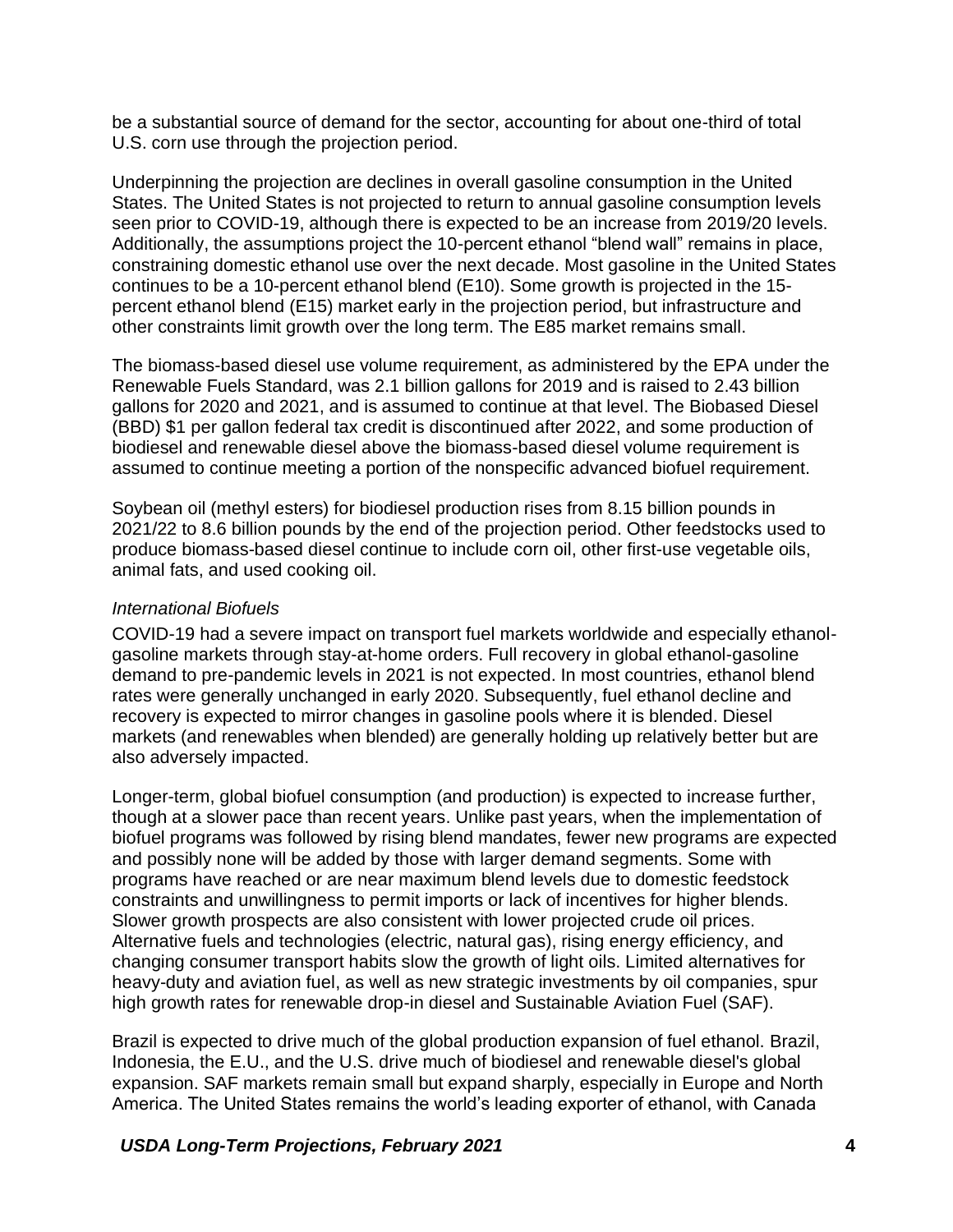and Brazil likely to remain leading importers. Indonesia and Argentina remain among the world's leading exporters of biodiesel, with the EU, the United States, and China likely to remain the leading importers. Blending goals announced by China and India for ethanol (and by India for biodiesel) are projected to remain unfulfilled.

#### <span id="page-10-0"></span>**Macroeconomic Assumptions**

The macroeconomic assumptions underlying the projections reflect the economic consequences of the global spread of the COVID-19 pandemic that began in early 2020 and continued throughout the year. Because of the pandemic and the widespread lockdowns, business closures, and other control measures, the U.S. economy, as well as the economies of most other countries, contracted sharply in 2020. The forecast for 2021 and beyond indicates a substantial rebound in U.S. and global economic growth as the pandemic is brought under control and business activity resumes. Despite the projected recovery, real Gross Domestic Product (GDP) levels are projected to remain below earlier projections, indicating sustained lower levels of aggregate demand for agricultural and other goods than in the previous year's report.

The COVID-19 pandemic introduces greater uncertainty into the macroeconomic assumptions underlying the USDA agricultural projections than normal. While cyclical declines in global economic activity are not uncommon, the scope and degree of the pandemic's impact is unprecedented in recent history. The path to control of the pandemic and economic recovery cannot be known with certainty. Although the assumptions underlying the projections call for widespread economic recovery beginning in 2021, the pace may vary across countries based on the success of pandemic control measures, as well as policies that support business recovery.

The macroeconomic assumptions underlying the projections are taken from multiple forecast services, U.S. government and international agency projections, and Economic Research Service (ERS) regional and country experts. The projections assume no policy changes, no additional shocks (e.g., political crises, major conflicts, disease outbreaks), and no oscillations caused by economic cycles. The macroeconomic projections were completed in August 2020 based on expectations at that time.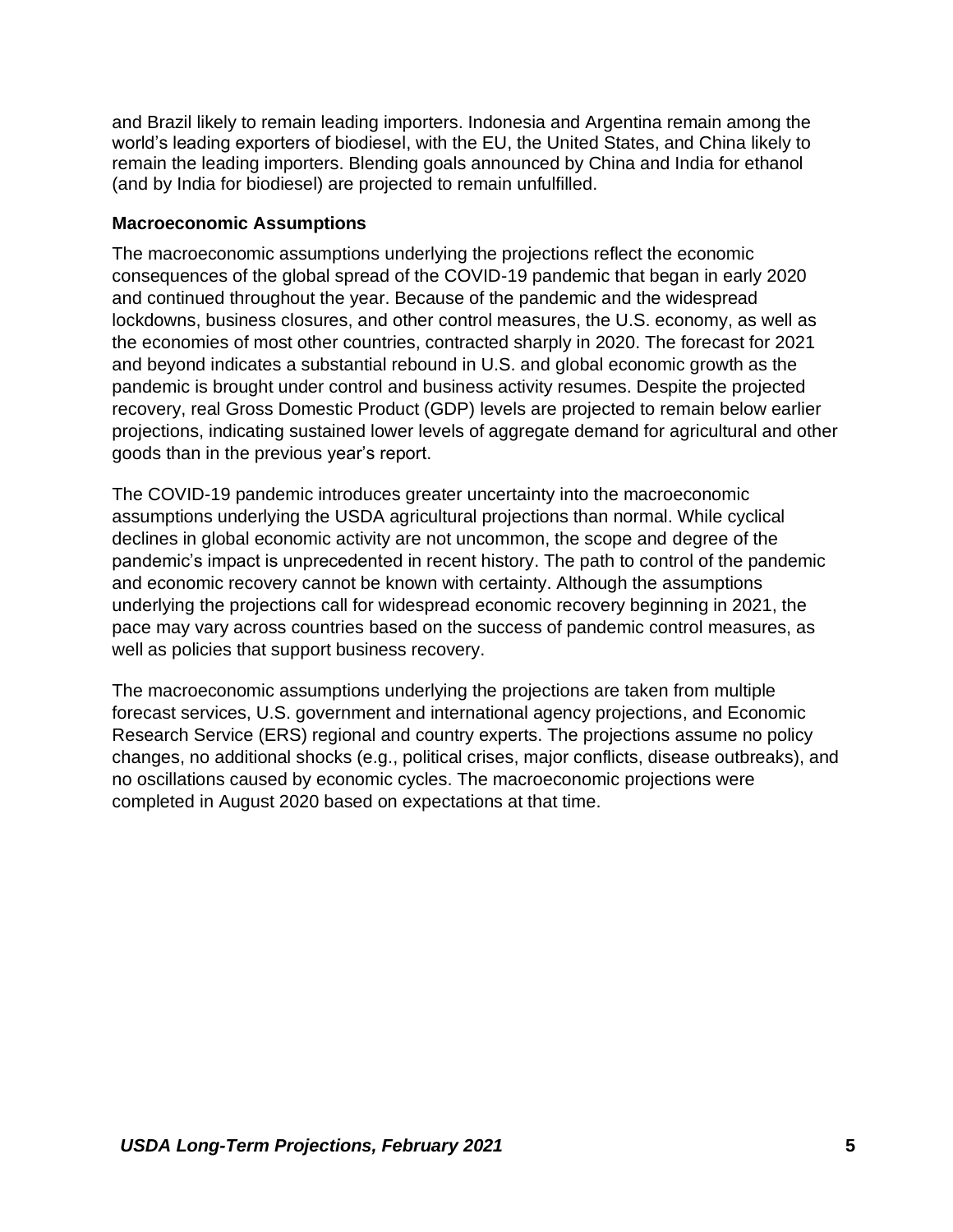#### *Global Growth Outlook*



<span id="page-11-0"></span>**Figure 1. Real gross domestic product growth by global region, 2000-30** Percent change

Source: International Financial Statistics of the International Monetary Fund, IHS Global Insight, Oxford Economics Forecasting, as well as estimated and projected values developed by the USDA, Economic Research Service.

The global pandemic is projected to deliver a lasting blow to the global economy. The current outlook expects GDP to be substantially smaller by the end of this decade than would otherwise have occurred. After contracting by 5.4 percent in 2020, and recovering to 4.4 percent growth in 2021, global real GDP growth is projected to average 3.2 percent annually during 2021-30 (table 1). Ultimately, the economic recovery will depend on public and private efforts to mitigate and contain the pandemic and to adapt the respective economies to changing conditions. (Note: tables are at the end of the section).

- In 2020, world real GDP is expected to contract 5.4 percent, a substantially larger demand shock than the 2009 recession when global GDP fell 1.3 percent. While a limited number of countries have maintained growth in 2020, the remainder have experienced contractions of up to 16.5 percent.
- In 2021, the rebound in global real GDP growth is forecast at 4.4 percent, enabled by eventual control of the pandemic and national measures aimed at stimulating economic recovery. However, there remains substantial uncertainty about the timing and length of the economic recovery, for individual countries and globally.
- During 2021-30, projected global growth is roughly in line with rates achieved during the pre-pandemic period, but insufficient to return global levels of aggregate demand to those projected prior to the pandemic.
- Developing country real GDP growth, an important driver of demand for agricultural products, is expected to continue to outpace developed country growth and average 4.4 percent annually during 2021-30, compared with an average of 2.3 percent for developed countries.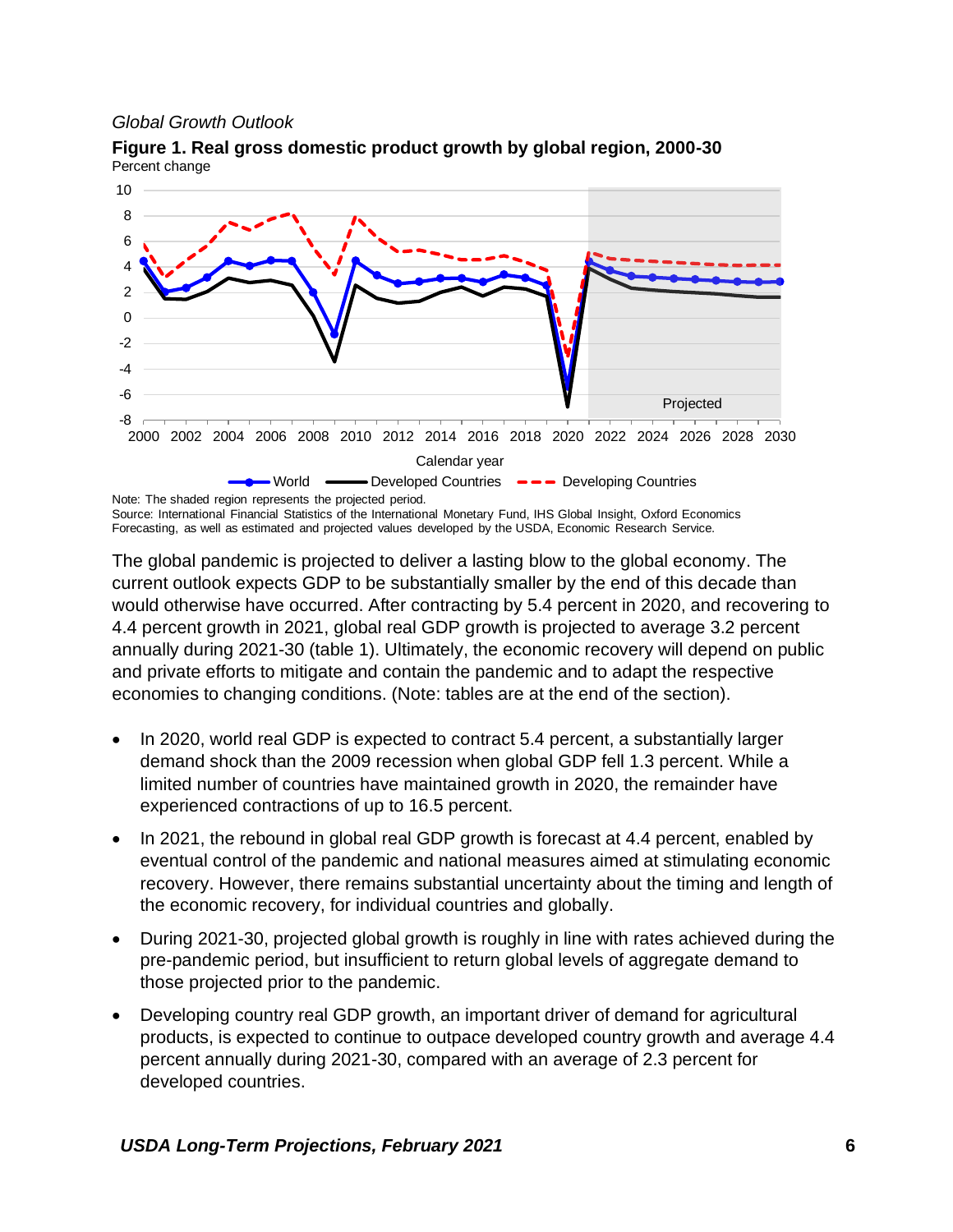#### *U.S. Economic Outlook*



<span id="page-12-0"></span>**Figure 2. U.S. and world real gross domestic product growth, 2000-30** Percent change

Forecasting, as well as estimated and projected values developed by the USDA, Economic Research Service.

As of August 2020, when the macroeconomic assumptions were completed, U.S. real GDP is forecast to decline 5.8 percent in 2020 with a recovery to 4.0 percent growth in 2021 (table 2). Despite fiscal relief measures, widespread business and institutional closures associated with changes in consumer behavior and state- and local measures to control the COVID-19 pandemic led to sharply higher unemployment, reducing demand for a range of goods and services. There have been severe declines in the food services, health care, retail trade, entertainment, public transport, travel and accommodation sectors that combined account for a substantial share of U.S. GDP. Globally and in the United States, the near-term outlook for the growth in the U.S. economy hinges on the success of economic and pandemic recovery measures.

• During the full projection period, 2021-2030, the U.S. post-pandemic real GDP growth is projected at 2.4 percent annually, substantially higher than the decadal rates seen since 2001. However, both the 2001-10 growth rate of 1.8 percent and the 2011-20 growth rate of 1.5 percent include the impacts of the 2009 financial recession and the 2020 pandemic related recession. Therefore, the relatively strong average projected growth for 2021-30 is largely the result of the recovery from the low 2020 base-year, together with the assumption of no new shocks to the economy. Absent these factors, the expected trend is for lower long-term trend growth rates in the United States, reflecting the expectation of slowing labor force and productivity growth.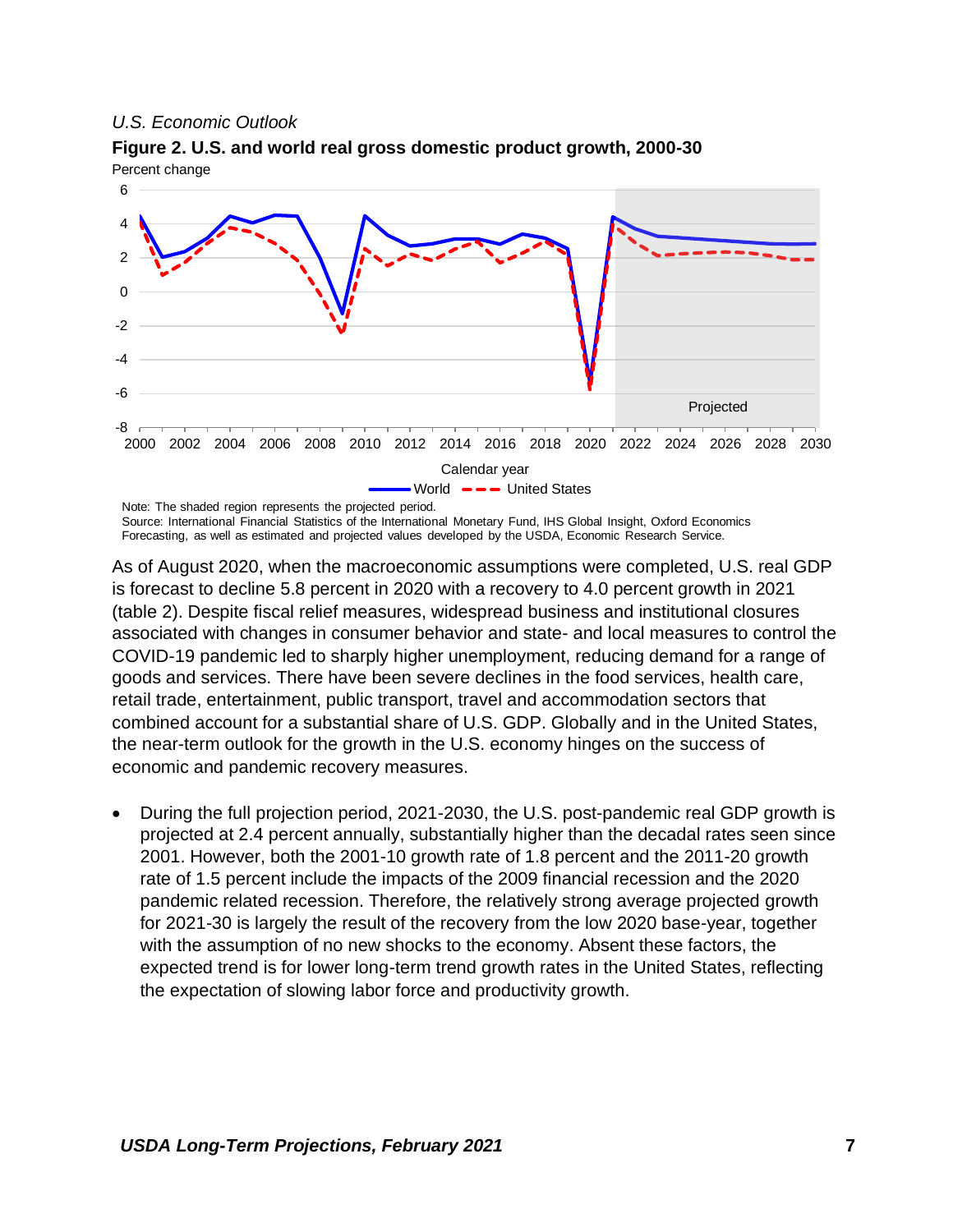#### *Developed Country Outlook*

<span id="page-13-0"></span>**Figure 3. Japan, Eurozone, and Canada real gross domestic product growth, 2000-30** Percent



Source: International Financial Statistics of the International Monetary Fund, IHS Global Insight, Oxford Economics Forecasting, as well as estimated and projected values developed by the USDA, Economic Research Service.

Developed economies, excluding the United States, are forecast to have a deeper contraction in real GDP in 2020 than the United States (table 1). Real GDP declines in these economies are expected to average 7.8 percent in 2020, with a recovery to 3.9 percent growth in 2021. Many of these economies experienced the impacts of the COVID-19 pandemic earlier in the year and endured associated effects on business activity, employment, and incomes for a larger portion of the year. Like the United States, these developed economies rely heavily on service sector activities requiring person-to-person contact to support economic growth. The near- and longer-term prospects for economic recovery and growth depend on the still uncertain success of measures to control the pandemic.

- In the European Union, an 8.9 percent drop in real GDP in 2020 is forecast to be followed by a recovery in 2021 and longer-term average growth of 2.2 percent. Longerterm growth is expected to continue the pre-pandemic downward trend as aging populations lead to slower labor force growth that is not completely offset by productivity gains.
- Japan's economy is expected to shrink 4.7 percent in 2020, with a 2.5 percent recovery in 2021. During 2021-30, growth is projected to average 1.3 percent, continuing an established downward growth-rate trend associated with an aging population and a declining labor force.
- The Canadian economy, linked closely to the United States and energy prices, is forecast to contract by 7.5 percent in 2020, rebound to 5.5 percent growth in 2021, and average 2.5 percent growth over 2021-30.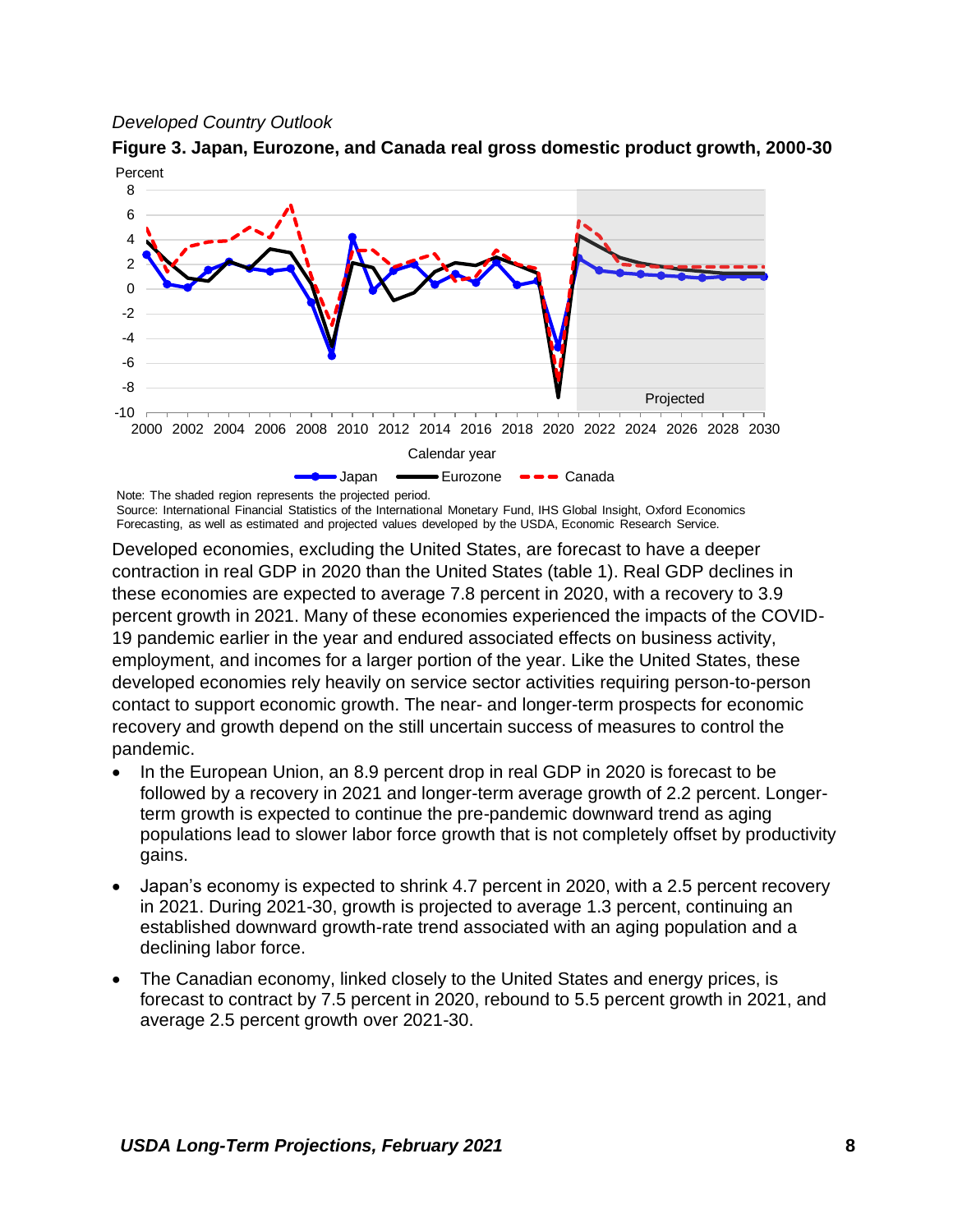#### *Developing Country Outlook*



<span id="page-14-0"></span>**Figure 4. Real gross domestic product growth by developed and developing country regions, 2011-30**

Source: International Financial Statistics of the International Monetary Fund, IHS Global Insight, Oxford Economics Forecasting, as well as estimated and projected values developed by the USDA, Economic Research Service.

Developing countries in all regions have been affected by the COVID-19 pandemic, and most have experienced contractions in real GDP in 2020 (table 1). Developing countries are a diverse set of economies with varying institutional and financial capacities to address the pandemic, resulting in a range of forecasts of economic impacts. As of August 2020, forecasts of real GDP for 2020 for individual developing countries ranged from small growth to double-digit contractions. Because the pandemic began affecting developing regions at different times during 2020, there remains substantial uncertainty about how overall economic impacts will unfold.

Despite substantial near-term setbacks to economic growth because of the pandemic, real GDP growth in developing regions is projected to continue to outpace growth in developed countries over 2021-30. Developing country economic growth is a key factor in assessing the global outlook for demand for agricultural products. Large shares of developing country consumers have relatively low incomes and are more likely than higher-income consumers to spend income gains on improving and diversifying their diets.

- During 2020, developing countries are estimated to average a 3.1 percent decline in real GDP, smaller than in developed countries. This is partly because developing economies are often less concentrated in the types of services hit hardest in more developed countries.
- In 2021, most developing country growth rates are forecast to rebound to rates above their long-term trend, but below what is needed to restore 2020 losses. The major exception is East Asia, where rebounds in China, Taiwan, and South Korea are forecast to more than compensate for relatively small pandemic effects in 2020.
- In the longer term, during 2021-30, developing regions are projected to reestablish growth rates that continue their pre-pandemic pattern and expand at rates substantially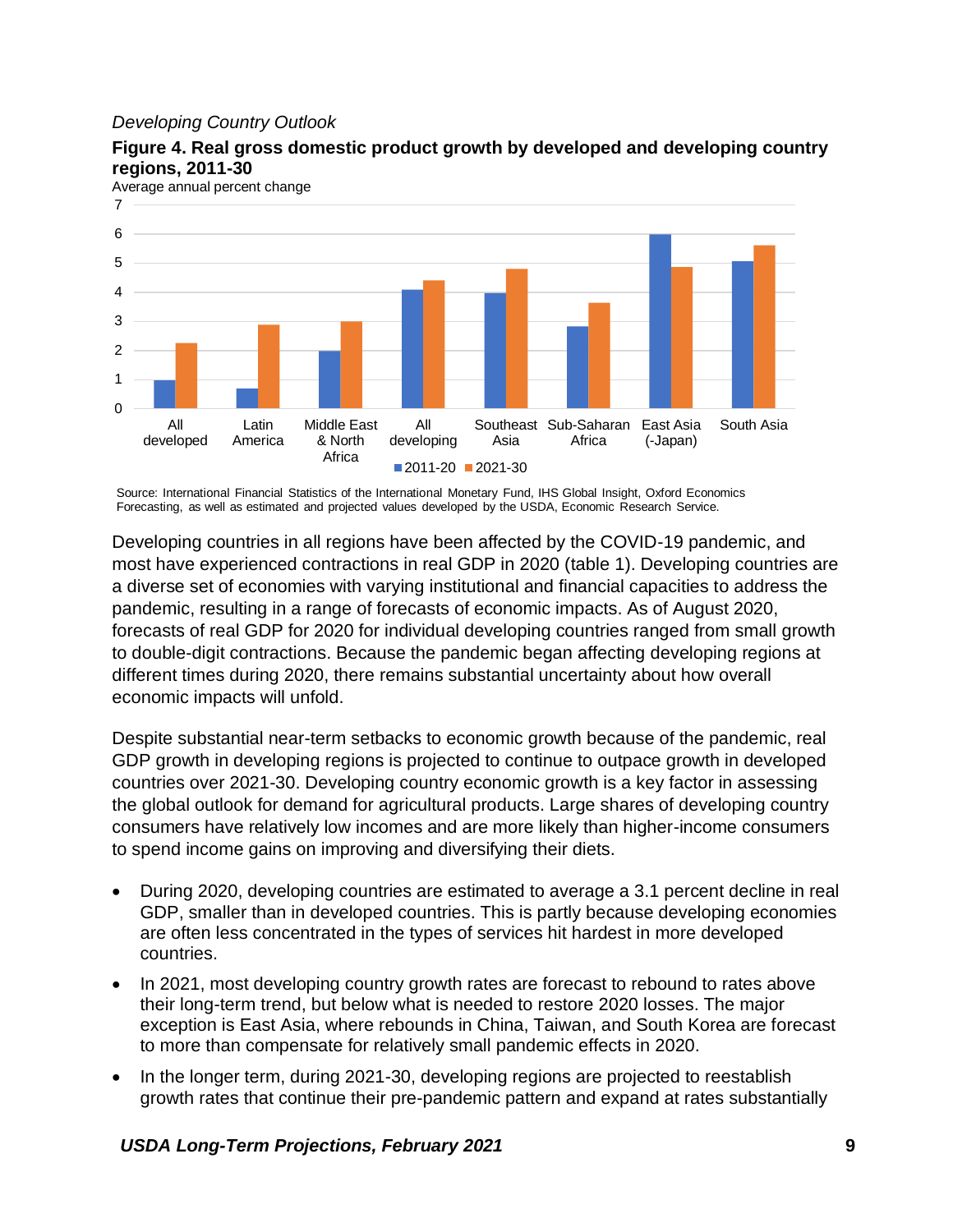higher than in developed regions. Growth in developing countries is projected to average 4.4 percent annually during 2021-30.

- China's economy is forecast to sustain 1.5 percent real GDP growth in 2020, and a relatively large 7.1 percent recovery in 2021. China's growth is supported by efforts to control the COVID-19 virus, fiscal spending, and strong exports. China's average longer-term growth during 2021-30 is projected at 5.3 percent, continuing a downward trend in the annual growth-rate observed since 2010 as the economy gradually becomes more consumer-oriented and population growth declines.
- Other East Asian economies, including Taiwan, South Korea, and particularly Japan and Hong Kong, saw economic contraction in 2020 because of COVID-19 impacts. In Japan and Hong Kong, relatively weak forecast recoveries compared with 2020 declines will limit the rebound in demand. In the longer term, these economies are projected to continue the pre-pandemic pattern of slowing growth.
- In South Asia, India's real GDP declined an estimated 6.9 percent in 2020 because of a prolonged national lockdown aimed at controlling the spread of COVID-19; while Pakistan and Bangladesh are forecast to sustain smaller shocks spread across 2020 and 2021. During 2021-30, South Asian economies are projected to recover and average 5.6 percent real GDP growth, the highest in the world.
- Latin American economies are estimated to be among the most affected by the COVID-19 pandemic, with an average contraction in real GDP of 8.9 percent in 2020, and only a partial 3.8 percent recovery in 2021. Growth is projected at 2.9 percent annually during 2021-30. The Argentine and Brazilian economies are expected to be slowed by the costs associated with the pandemic, as well as policy uncertainty. Similarly, Mexico is expected to experience sluggish near-term growth because of the pandemic, while longer-term growth is slowed by weakening investment and private consumption and rising borrowing costs.
- Real GDP in Sub-Saharan Africa, the poorest region in the world, contracted an estimated 4.1 percent in 2020 and is expected to partially recover with 3.3 percent growth in 2021. Growth is projected to average 3.6 percent per year during 2021-30. South Africa and Nigeria, the region's largest economies, have been the most severely affected by the pandemic and face moderate near-term growth. The West African community outside of Nigeria continues to out-perform its neighbors and is expected to average 4.5 percent growth during 2021-30.
- Most of the North Africa and the Middle East region economies are estimated to have contracted sharply in 2020 because of measures to control the pandemic, as well as its impact on the region's oil exports. Only a partial recovery is forecast in the Middle East region in 2021. Egypt's economy is forecast to contract 8.3 percent in 2021, after also declining in 2020. In the longer term, a relatively weak outlook for world oil prices causes real GDP in both the Middle East and North Africa to grow at an annual average rate of 3 percent.
- The countries of the Former Soviet Union region experienced an average estimated contraction in real GDP of 7 percent in 2020, linked to the domestic impacts of the COVID-19 pandemic and weakening global demand for the region's important energy exports. Only a partial 3.4 percent rebound is forecast for 2021 and a modest 2.5 percent annual growth rate is projected for 2021-30.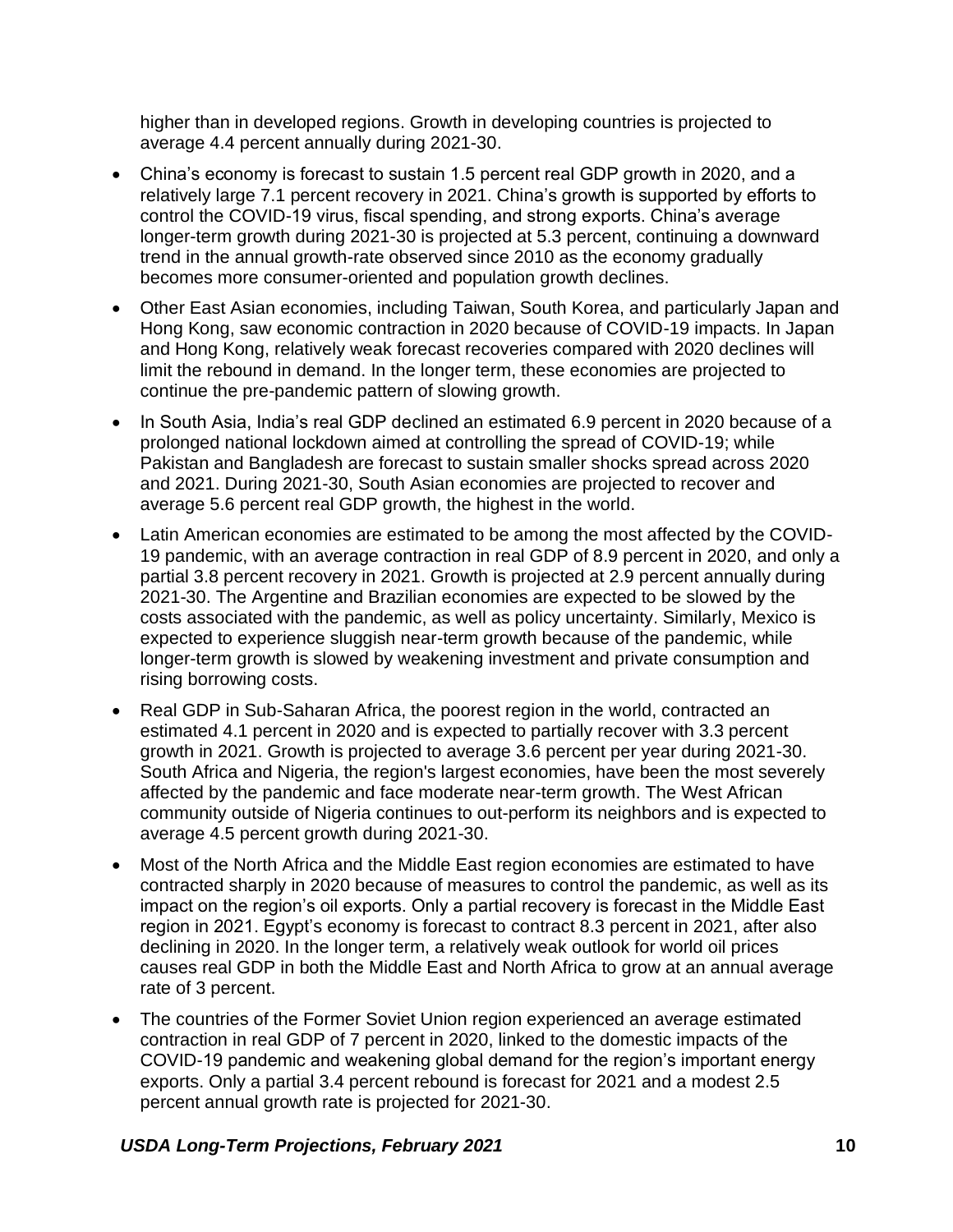#### *Exchange Rate Outlook*



<span id="page-16-0"></span>**Figure 5. Agricultural trade-weighted U.S. dollar exchange rate, 2000-30** Foreign currency per

Note: The shaded region represents the projected period. Source: International Financial Statistics of the International Monetary Fund, IHS Global Insight, Oxford Economics Forecasting, as well as estimated and projected values developed by the USDA, Economic Research Service. Projection based on data as available August 2020.

In 2020, the inflation-adjusted agricultural trade-weighted exchange rate for the U.S. dollar continued an upward trend that began in 2010 and reached its highest level since 2002. Among other things, the strength of the U.S. dollar since 2010 has been associated with the U.S. economic recovery from the 2009 recession and the relative safety of U.S. financial markets for foreign investors. Since the macroeconomic assumptions were completed in August 2020, the dollar depreciated against a number of countries through the latter half of 2020 but remained relatively strong on balance according to the agricultural trade-weighted method.

- During 2020, the U.S. dollar was broadly stronger in real terms across many currencies, particularly currencies from developing countries, including most of the sizable agricultural trading partners in North America, East and Southeast Asia, and the Middle East. Despite low U.S. interest rates, the depth and safety of U.S. capital markets tends to strengthen demand for U.S. dollars during periods of global economic stress and uncertainty. Among the few exceptions to the pattern of dollar appreciation in 2020 were the Euro and the Japanese yen, against which the dollar depreciated in 2020.
- Over the 2021-30 projection period, the U.S. dollar is forecast to weaken gradually, but remain strong compared with much of the period since 2007 (table 3). The projected gradual weakening of the dollar is primarily because of anticipated expansionary U.S. fiscal and monetary policies leading to low U.S. interest rates relative to many other countries. Notable exceptions to this pattern include the Chinese Yuan renminbi, New Taiwan dollar, and Argentine peso, against which the U.S. dollar is projected to gradually appreciate during 2021-30.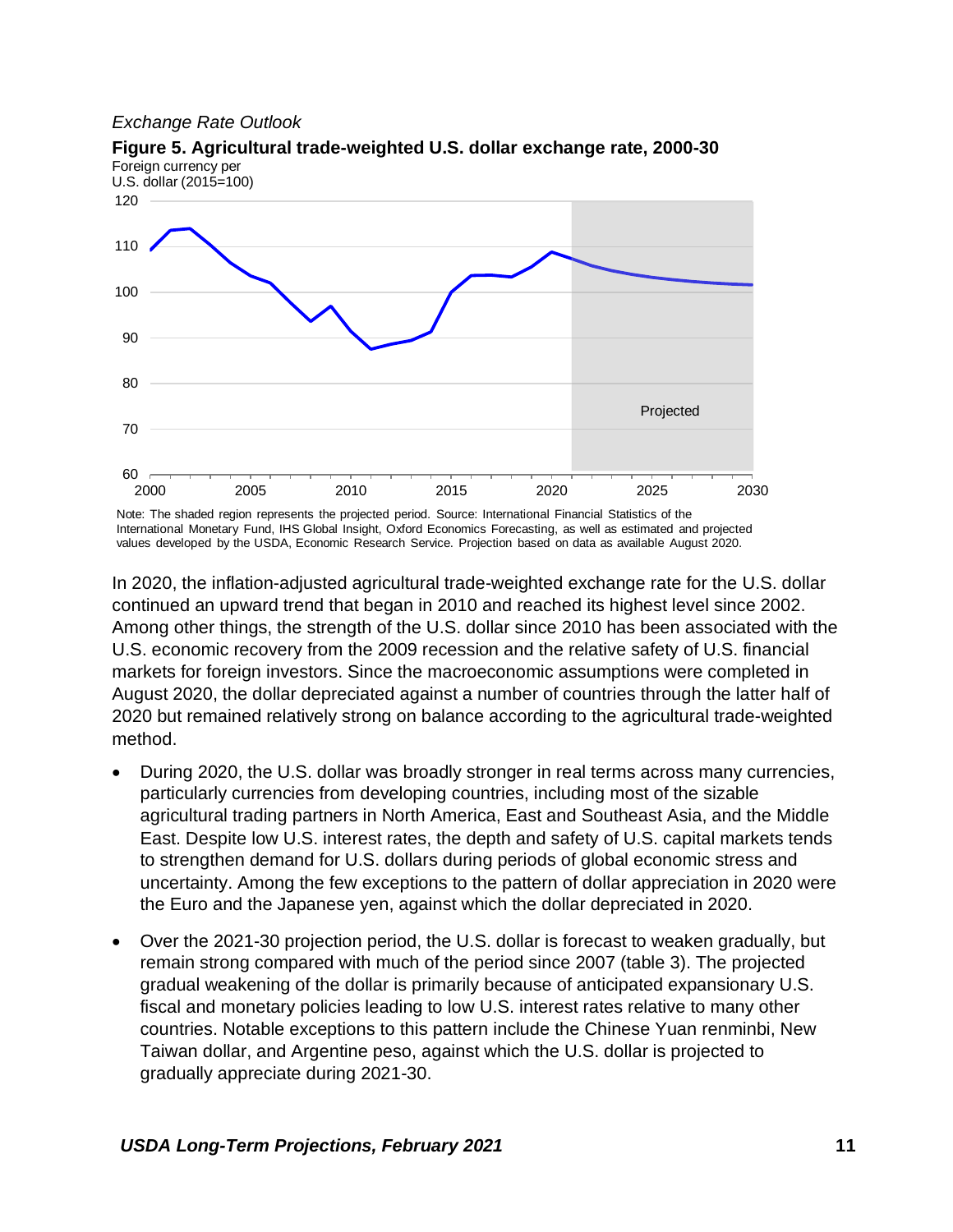#### *Oil Price Outlook*



<span id="page-17-0"></span>**Figure 6. Crude oil price: refiner's acquisition cost of imports (RACI), 2000-30**

Despite significant market uncertainty in the near term, the global oil market has adjusted relatively swiftly to shifting demand and supply conditions. Crude oil prices are forecast to remain relatively low and move in a narrow range in 2020 and 2021 as both demand and supply recover gradually from the pandemic environment. In the longer term, while crude oil demand is projected to slow, nominal oil prices are expected to rise during 2021-30 because of supply management measures by Organization of Petroleum Exporting Countries (OPEC) and Russia (table 2).

- In the longer term, nominal crude oil prices are projected to rise from \$41 per barrel in 2020 to \$57 per barrel in 2030, with projected prices averaging well below the 2011-20 decade. The outlook for relatively low petroleum prices during the projection period will help moderate increases in production costs for agricultural producers in the United States and other countries.
- Demand for petroleum continues to grow fastest in emerging market countries, and particularly China and India, countries with the largest populations and fast-growing economies. In developed countries, oil demand is expected to remain relatively stable as increased energy efficiency offsets growth in transportation and industrial activity.

Note: The shaded region represents the projected period. Source: International Financial Statistics of the International Monetary Fund, IHS Global Insight, Oxford Economics Forecasting, as well as estimated and projected values developed by the USDA, Economic Research Service. Projection based on data as available August 2020.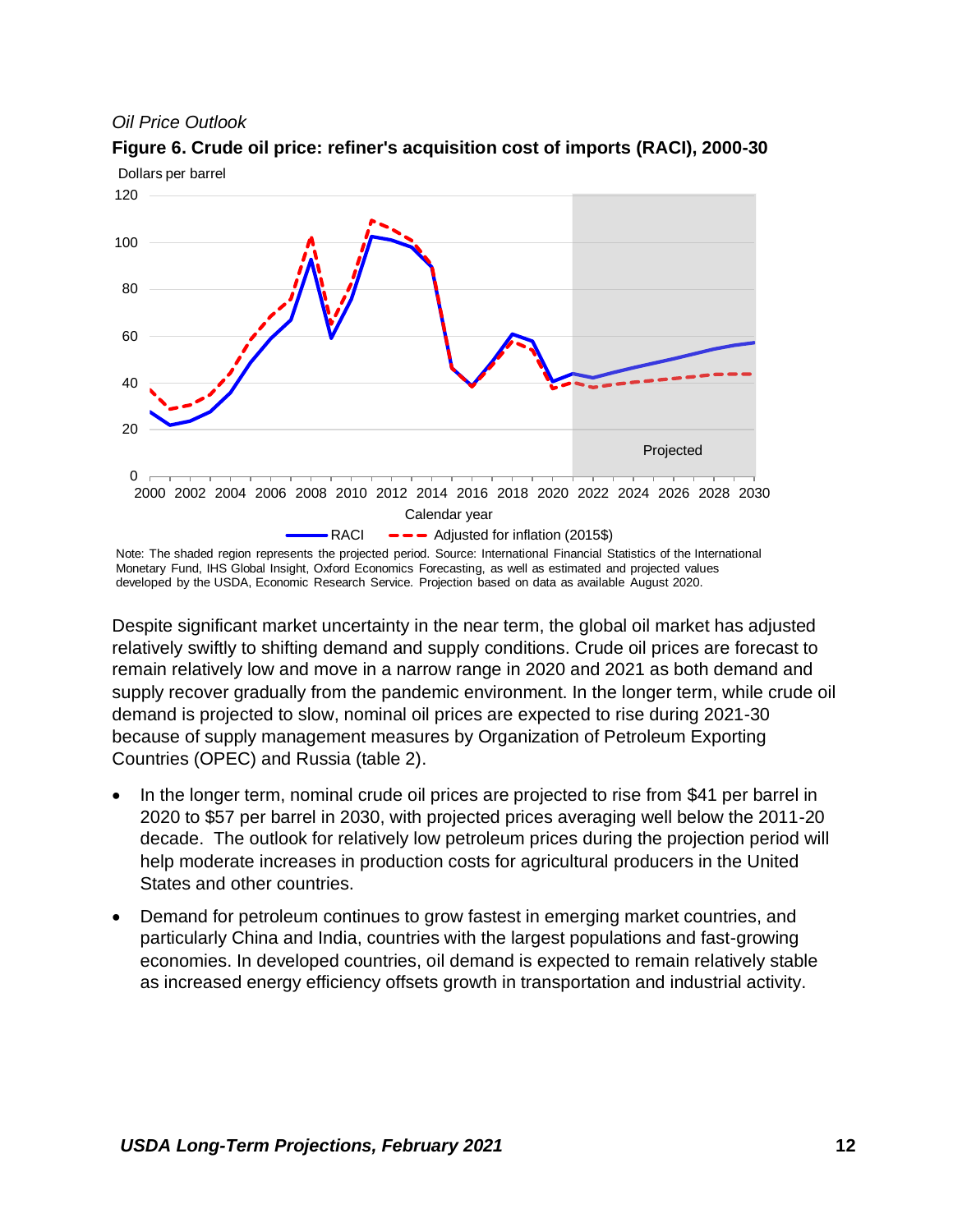#### *Population Projections*

#### 3 A 2.5 Africa  $\times$ 2 Developing **W**orld **Countries** 1.5 × United ▲  $\times$ X States  $\times$ Middle 1 Former East A Soviet 0.5 Union Latin Developing ≜ Asia America Developed 0 **Countries** -0.5 2001-2010 2011-2020 2021-2030(f)

#### <span id="page-18-0"></span>**Figure 7. World population growth rates, 2001-30**

Average annual growth rate (percent)

Note: Developing Asia = Asia less Japan. Source: U.S. Department of Commerce, Bureau of the Census, International Financial Statistics of the International Monetary Fund, IHS Global Insight, Oxford Economics Forecasting, as well as estimated and projected values developed by the USDA, Economic Research Service. Projection based on data as available August 2020.

World population growth is projected to continue to slow during 2021-30, with annual growth projected at 0.9 percent per year compared with 1.1 percent over the prior decade (table 4).

- Developed countries have relatively low projected population growth rates, averaging 0.3 percent per year over the coming decade. U.S. population growth is projected to remain faster than other developed countries, growing 0.7 percent per year on average. Only small population increases are expected for the European Union, while Japan's population is projected to continue to decline.
- Population growth rates in *developing countries* are generally higher than in developed countries but are also projected to slow during 2021-30. Slowing population growth in developing regions is associated with rising incomes, literacy rates, and life expectancy, all of which tend to lower birth rates. The average population growth rate for developing countries is projected to decline from 1.3 percent during 2011-20 to 1.1 percent during 2021-30.
- Across developing regions, population growth rates vary inversely with per capita income. East Asia, with generally high incomes on average, is projected to have a population growth rate near zero during 2021-30, while lower income regions, including Southeast Asia (0.8 percent), South Asia (1.1 percent), and the Middle East (1.2 percent) have higher projected growth rates. Population growth in the lowest income region, Sub-Saharan Africa, is projected to average 2.5 percent during 2021-30. In all cases, developing region population growth is projected to slow during 2021-30 compared with previous decades.
- Average annual population growth in the former Soviet Union region is expected to decline to zero during the 2021-30 projection period. Key factors for declining growth include continued emigration, low birth rates, and relatively high mortality rates.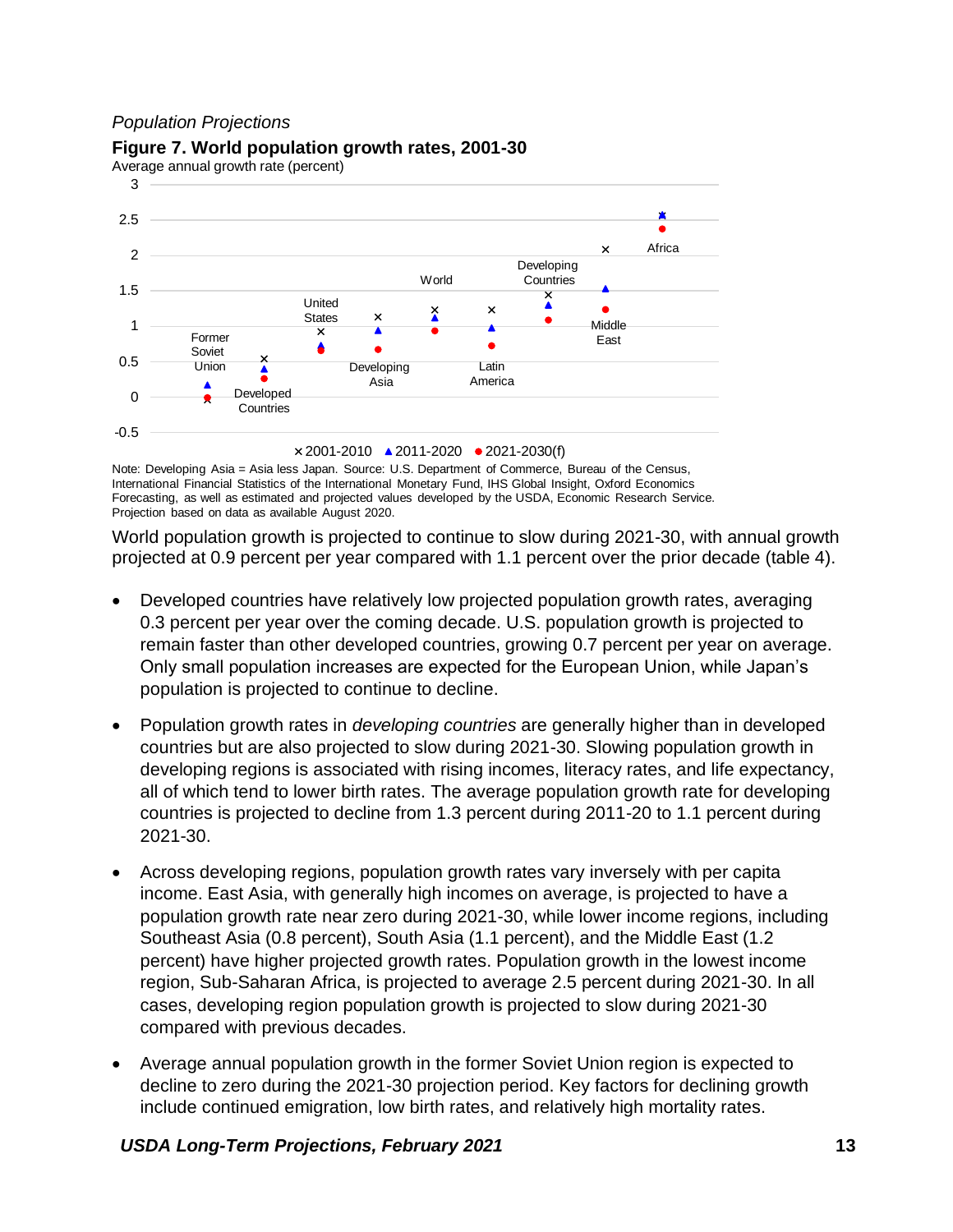<span id="page-19-0"></span>

| Table 1. Global real Gross Domestic Product (GDP) shares and GDP growth assumptions |
|-------------------------------------------------------------------------------------|
|-------------------------------------------------------------------------------------|

|                              | <b>GDP</b>   |            | GDP share Per capita |                  |        |            |            |            |                            |                                             | Average    |     |
|------------------------------|--------------|------------|----------------------|------------------|--------|------------|------------|------------|----------------------------|---------------------------------------------|------------|-----|
| Region/country               | 2020         |            | 2018-20 GDP, 2020    | 2020             | 2021   |            |            |            |                            | 2022 2023 2024 2025 2001-10 2011-20 2021-30 |            |     |
|                              | Billion 2015 |            | Percent 2015 dollars |                  |        |            |            |            | Percent change in real GDP |                                             |            |     |
|                              | dollars      |            |                      |                  |        |            |            |            |                            |                                             |            |     |
|                              |              |            |                      |                  |        |            |            |            |                            |                                             |            |     |
| World                        | 79,382       | 100.0      | 10,452               | $-5.4$           | 4.4    | 3.7        | 3.3        | 3.2        | 3.1                        | 3.0                                         | 2.2        | 3.2 |
| North America                | 20,370       | 25.8       | 55,006               | $-5.9$           | 4.1    | 3.0        | 2.1        | 2.2        | 2.3                        | 1.8                                         | 1.4        | 2.4 |
| Canada                       | 1,555        | 2.0        | 41,266               | $-7.5$           | 5.5    | 4.3        | 2.0        | 1.9        | 1.8                        | 3.0                                         | 1.1        | 2.5 |
| <b>United States</b>         | 18,815       | 23.8       | 56,562               | $-5.8$           | 4.0    | 2.9        | 2.1        | 2.3        | 2.3                        | 1.8                                         | 1.5        | 2.4 |
| Latin America                | 4,818        | 6.3        | 7,834                | $-8.9$           | 3.8    | 2.8        | 2.7        | 2.7        | 2.8                        | 3.2                                         | 0.7        | 2.9 |
| Mexico                       | 1,104        | 1.5        | 8,582                | $-12.0$          | 5.0    | 2.7        | 2.2        | 2.1        | 2.1                        | 1.5                                         | 1.0        | 2.5 |
| Caribbean & Central America  | 579          | 0.7        | 6,463                | $-5.0$           | 2.6    | 2.9        | 2.8        | 2.9        | 2.9                        | 3.1                                         | 1.7        | 2.9 |
| South America                | 3,136        | 4.1        | 7,901                | $-8.5$           | 3.7    | 2.8        | 2.9        | 2.9        | 3.0                        | 3.8                                         | 0.4        | 3.0 |
| Argentina                    | 508          | 0.7        | 11,164               | $-11.0$          | 4.0    | 2.4        | 2.5        | 2.6        | 2.4                        | 3.7                                         | $-0.7$     | 2.6 |
| <b>Brazil</b>                | 1,683        | 2.2        | 7,948                | $-7.0$           | 3.8    | 2.6        | 2.7        | 2.8        | 2.9                        | 3.7                                         | $-0.1$     | 3.0 |
| Other South America          | 945          | 1.2        | 6,766                | $-9.7$           | 3.3    | 3.3        | 3.4        | 3.3        | 3.4                        | 4.3                                         | 2.1        | 3.3 |
| Europe                       | 17,430       | 22.6       | 31,746               | $-8.7$           | 4.3    | 3.3        | 2.7        | 2.3        | 2.0                        | 1.5                                         | 0.5        | 2.2 |
| European Union               | 16,260       | 21.1       | 31,342               | $-8.9$           | 4.3    | 3.4        | 2.7        | 2.3        | 2.0                        | 1.4                                         | 0.5        | 2.2 |
| Other Europe                 | 1,171        | 1.5        | 38,670               | $-6.1$           | 3.9    | 2.9        | 2.6        | 2.4        | 2.3                        | 1.9                                         | 1.0        | 2.3 |
|                              |              |            |                      |                  |        |            |            |            |                            |                                             |            |     |
| Former Soviet Union (FSU)    | 1,930        | 2.5        | 6,733                | $-7.0$           | 3.4    | 2.6        | 2.5        | 2.5        | 2.4                        | 5.5                                         | 1.2        | 2.5 |
| Russia                       | 1,337        | 1.7        | 9,434                | $-7.5$           | 3.4    | 2.5        | 2.3        | 2.2        | 2.1                        | 4.9                                         | 0.7        | 2.1 |
| Ukraine                      | 92           | 0.1        | 2,084                | $-10.1$          | 3.5    | 3.1        | 3.2        | 3.2        | 3.2                        | 4.5                                         | $-0.9$     | 3.3 |
| Other FSU-10 1/              | 502          | 0.6        | 4,965                | $-5.0$           | 3.3    | 2.9        | 3.0        | 3.0        | 3.1                        | 8.3                                         | 3.3        | 3.1 |
| Asia and Oceania             | 29,157       | 35.6       | 7,071                | $-1.7$           | 5.2    | 4.7        | 4.6        | 4.4        | 4.3                        | 5.4                                         | 4.4        | 4.4 |
| East Asia                    | 21,428       | 25.9       | 13,342               | $-0.3$           | 5.6    | 4.6        | 4.4        | 4.3        | 4.1                        | 5.6                                         | 4.5        | 4.2 |
| China                        | 14,538       | 17.3       | 10,429               | 1.5              | 7.1    | 5.7        | 5.6        | 5.4        | 5.2                        | 10.6                                        | 6.8        | 5.3 |
| Hong Kong                    | 308          | 0.4        | 42,486               | $-7.6$           | 4.0    | 3.2        | 2.9        | 2.6        | 2.3                        | 4.1                                         | 1.5        | 2.4 |
| Japan                        | 4,338        | 5.5        | 34,566               | $-4.7$           | 2.5    | 1.5        | 1.3        | 1.2        | 1.1                        | 0.7                                         | 0.4        | 3.8 |
| Korea                        | 1,598        | 2.0        | 30,835               | $-2.0$           | 2.2    | 3.4        | 2.1        | 2.0        | 1.9                        | 4.7                                         | 2.4        | 2.0 |
| Taiwan                       | 595          | 0.7        | 25,202               | $-0.1$           | 3.3    | 2.2        | 2.1        | 2.1        | 2.1                        | 4.3                                         | 2.5        | 2.2 |
| Southeast Asia               | 2,853        | 3.6        | 4,296                | $-5.1$           | 4.3    | 5.7        | 5.4        | 5.2        | 5.0                        | 5.3                                         | 4.0        | 4.8 |
| Cambodia                     | 24           | 0.0        | 1,439                | 2.6              | 5.7    | 6.2        | 6.2        | 6.2        | 6.2                        | 8.0                                         | 6.7        | 6.1 |
| Indonesia                    | 1,018        | 1.3        | 3,812                | $-3.0$           | 3.3    | 5.7        | 5.5        | 5.3        | 5.1                        | 5.2                                         | 4.5        | 4.9 |
| Malaysia                     | 332          | 0.4        | 10,181               | $-8.6$           | 4.6    | 8.6        | 7.9        | 7.2        | 6.5                        | 4.6                                         | 3.7        | 5.9 |
| Burma                        | 86           | 0.1        | 1,523                | 2.8              | 5.7    | 6.0        | 6.0        | 6.0        | 6.0                        | 12.0                                        | 6.1        | 5.9 |
| Philippines                  | 363          | 0.5        | 3,326                | $-8.3$           | 7.7    | 6.1        | 5.6        | 5.4        | 5.3                        | 4.8                                         | 4.8        | 5.3 |
| Thailand                     | 429          | 0.5        | 6,213                | $-6.9$           | 3.3    | 2.7        | 2.8        | 2.9        | 3.0                        | 4.6                                         | 2.2        | 3.0 |
| Vietnam                      | 254          | 0.3        | 2,572                | 1.1              | 5.5    | 5.9        | 5.9        | 5.9        | 5.9                        | 6.6                                         | 5.8        | 5.9 |
| South Asia                   | 3,248        | 4.1        | 1,792                | $-5.7$           | 5.1    | 5.0        | 5.2        | 5.4        | 5.5                        | 6.3                                         | 5.1        | 5.6 |
| Bangladesh                   | 264          | 0.3        | 1,624                | 1.0              | $-2.7$ | 5.9        | 5.9        | 5.8        | 5.7                        | 5.6                                         | 6.3        | 4.9 |
| India                        | 2,529        | 3.2        | 1,907                | $-6.9$           | 6.5    | 5.1        | 5.3        | 5.5        | 5.7                        | 6.8                                         | 5.2        | 5.9 |
| Pakistan                     | 314          | 0.4        | 1,347                | $-2.4$           | 2.1    | 3.8        | 4.0        | 4.1        | 4.2                        | 4.3                                         | 3.6        | 4.1 |
| Oceania                      | 1,628        | 2.1        | 40,429               | $-6.0$           | 1.7    | 4.3        | 4.1        | 3.7        | 3.1                        | 3.0                                         | 1.8        | 3.0 |
| Australia                    | 1,401        | 1.8        | 55,002               | $-6.1$           | 1.6    | 4.3        | 4.1        | 3.8        | 3.1                        | 3.0                                         | 1.8        | 3.0 |
| New Zealand                  | 190          | 0.2        | 38,589               | $-5.5$           | 2.3    | 4.3        | 3.9        | 3.4        | 3.0                        | 2.6                                         | 2.2        | 2.9 |
| Middle East                  | 3,198        | 4.3        | 9,553                | $-8.5$           | 4.1    | 3.4        | 3.3        | 3.1        | 2.9                        | 4.2                                         | 2.0        | 3.0 |
| Iran                         | 322          | 0.4        | 3,786                | $-12.2$          | 3.4    | 2.5        | 2.4        | 2.3        | 2.0                        | 4.5                                         | $-1.7$     | 2.2 |
| Iraq                         | 173          | 0.2        | 4,447                | $-16.5$          | 11.4   | 5.3        | 4.8        | 4.3        | 3.8                        | 5.0                                         | 3.2        | 4.2 |
| Saudi Arabia                 | 621          | 0.8        | 18,180               | $-8.4$           | 3.0    | 2.4        | 2.5        | 2.6        | 2.7                        | 3.5                                         | 2.1        | 2.8 |
| Turkey                       | 925          | $1.2$      | 11,274               | $-6.5$           | 3.9    | 3.6        | 3.4        | 3.3        | 3.2                        | 4.1                                         | 4.3        | 3.2 |
| Other Middle East            | 1,158        | 1.5        | 12,212               | $-7.7$           | 3.9    | 3.8        | 3.5        | 3.1        | 2.9                        | 4.7                                         | 1.5        | 3.0 |
| Africa                       |              |            |                      |                  | 1.7    |            |            |            |                            | 5.2                                         |            | 3.4 |
| North Africa                 | 2,478<br>737 | 3.1<br>0.9 | 1,883<br>3,662       | $-4.5$<br>$-5.3$ | $-2.1$ | 3.8<br>4.4 | 3.5<br>3.2 | 3.5<br>3.2 | 3.6<br>3.3                 | 4.6                                         | 2.6<br>2.0 | 3.0 |
|                              | 412          | 0.5        |                      | 2.6              | $-8.3$ |            | 2.8        | 3.1        | 3.4                        | 4.9                                         | 3.5        | 2.4 |
| Egypt<br>Morocco             | 107          | 0.1        | 3,961                | $-5.1$           | 3.3    | 2.6<br>3.2 | 3.3        | 3.3        | 3.3                        | 5.0                                         | 2.5        | 3.3 |
| Sub-Saharan Africa           | 1,741        | 2.2        | 2,997<br>1,562       | $-4.1$           | 3.3    | 3.5        | 3.6        | 3.6        | 3.7                        | 5.6                                         | 2.8        | 3.6 |
| South Africa, Republic       | 297          | 0.4        | 5,266                | $-8.9$           | 3.2    | 1.9        | 1.9        | 2.0        | 2.1                        | 3.5                                         | 0.5        | 2.2 |
| Nigeria                      | 483          | 0.6        | 2,259                | $-5.4$           | 2.6    | 2.9        | 3.1        | 3.2        | 3.3                        | 8.0                                         | 2.3        | 3.3 |
| Other West African Community | 230          | 0.3        | 1,234                | $-1.0$           | 4.9    | 5.5        | 5.2        | 4.9        | 4.6                        | 3.8                                         | 5.2        | 4.5 |
| Other Sub-Saharan Africa     | 730          | 0.9        | 1,110                | $-2.1$           | 3.3    | 3.9        | 4.0        | 4.2        | 4.3                        | 5.8                                         | 3.7        | 4.1 |
|                              |              |            |                      |                  |        |            |            |            |                            |                                             |            |     |

Note: 1/ Includes: Armenia, Azerbaijan, Belarus, Georgia, Kazakhstan, Kyrgyzstan, Moldova, Tajikistan, Turkmenistan, Uzbekistan. Source: World Bank, World<br>Development Indicators, IHS Global Insight, Oxford Economics Foreca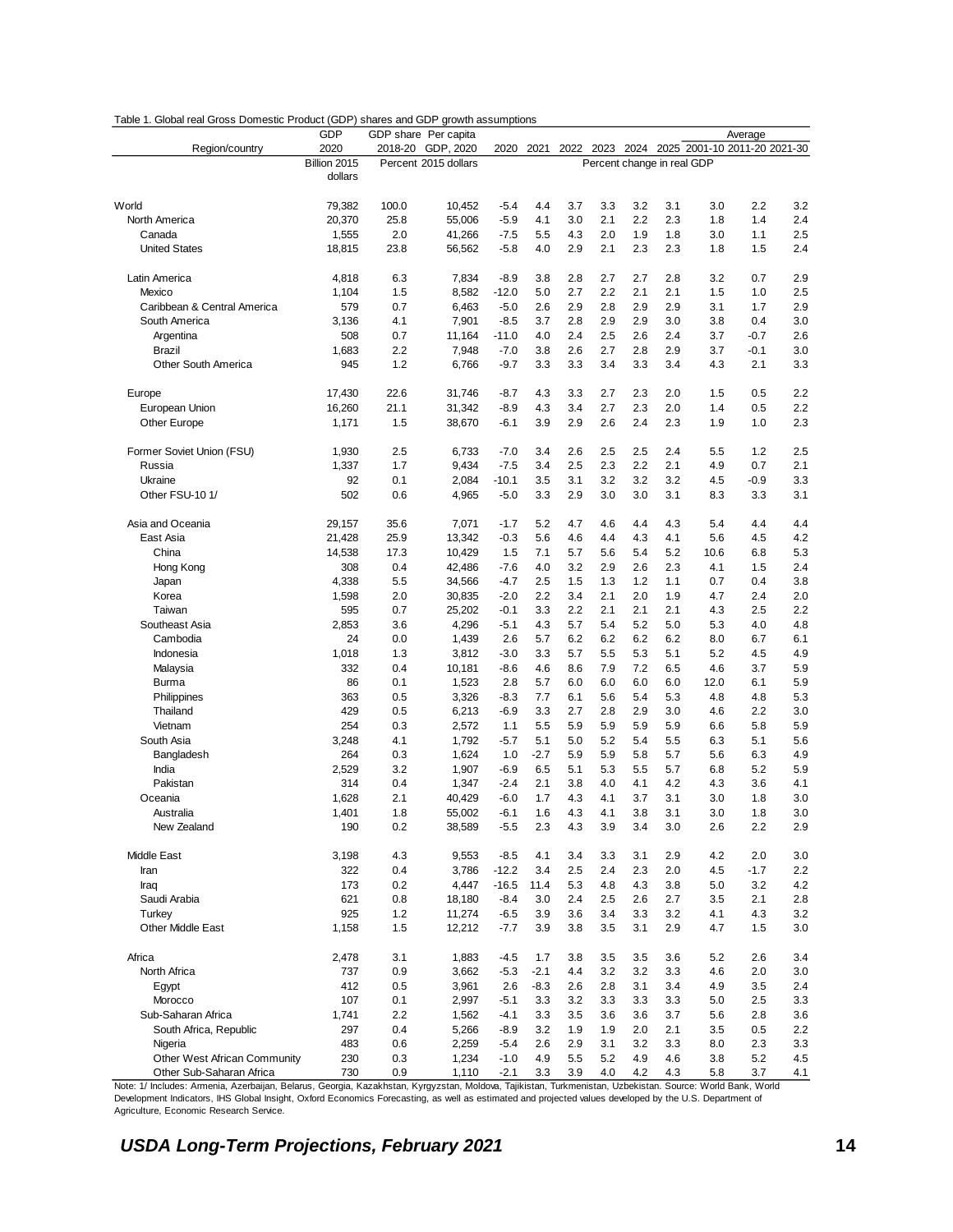<span id="page-20-0"></span>

| 2022<br>2030<br>2019<br>2020<br>2021<br>2023<br>2024<br>2025<br>2026<br>2027<br>2028<br>2029<br>Item<br>Gross Domestic Product (GDP)<br>21,433<br>Nominal billion dollars<br>20,339<br>21,317<br>22,302<br>23,213<br>24,218<br>25,301<br>26,440<br>27,622<br>28,807<br>29.970<br>31,181<br>19,972<br>18,815<br>19,560<br>20,128<br>20,556<br>21,020<br>21,508<br>22,014<br>22,525<br>23,008<br>23,445<br>23,891<br>Real 2015 chain-weighted dollars<br>2.2<br>$-5.8$<br>4.0<br>2.9<br>2.1<br>2.3<br>2.3<br>2.4<br>2.3<br>2.1<br>1.9<br>1.9<br>Percent change<br>Disposable personal income<br>Nominal billion dollars<br>16,348<br>16,674<br>16,621<br>17,399<br>18,122<br>18,897<br>19,718<br>20,535<br>21,385<br>22,271<br>23,194<br>24,154<br>3.7<br>2.0<br>$-0.3$<br>4.7<br>4.3<br>4.3<br>4.1<br>4.1<br>4.1<br>4.1<br>4.1<br>Percent change<br>4.2<br>49,763<br>50,128<br>49,616<br>53,353<br>55,260<br>57,281<br>59,267<br>61,330<br>63,474<br>65,703<br>68,021<br>Nominal per capita, dollars<br>51,577<br>3.5<br>Percent change<br>3.2<br>0.7<br>$-1.0$<br>4.0<br>3.4<br>3.6<br>3.7<br>3.5<br>3.5<br>3.5<br>3.5<br>15,425<br>16,048<br>16,401<br>17,097<br>18,507<br>Real 2015 chain-weighted dollars<br>15,234<br>15,251<br>15,703<br>16,762<br>17,439<br>17,788<br>18,144<br>1.9<br>$-1.1$<br>3.0<br>2.2<br>2.2<br>2.2<br>2.0<br>2.0<br>2.0<br>2.0<br>2.0<br>Percent change<br>1.3<br>47,962<br>51,398<br>46,370<br>46,371<br>45,526<br>46,548<br>47,247<br>48,694<br>49,345<br>50,013<br>50,697<br>52,117<br>Real per capita, 2015 chained dollars<br>1.4<br>0.0<br>$-1.8$<br>2.2<br>1.5<br>1.5<br>1.4<br>Percent change<br>1.5<br>1.3<br>1.4<br>1.4<br>1.4<br>Personal consumption expenditures<br>12,932<br>Real 2015 chain-weighted dollars<br>13,685<br>13,317<br>13,677<br>14,049<br>14,414<br>14,780<br>15,173<br>15,580<br>15,983<br>16,338<br>16,665<br>2.6<br>$-5.5$<br>3.0<br>2.7<br>2.7<br>2.6<br>2.5<br>2.7<br>2.7<br>2.6<br>2.2<br>2.0<br>Percent change<br>Inflation measures<br>107.3<br>108.1<br>109.0<br>110.8<br>112.9<br>115.2<br>117.6<br>120.1<br>122.6<br>125.2<br>127.8<br>130.5<br>GDP chained price index, 2015=100<br>2.1<br>2.1<br>1.8<br>0.7<br>0.8<br>1.7<br>1.9<br>2.0<br>2.1<br>2.1<br>2.1<br>2.1<br>Percent change<br>CPI-U, 1982-84=100<br>278.0<br>284.4<br>290.9<br>297.6<br>304.5<br>318.6<br>255.7<br>258.1<br>261.2<br>266.0<br>271.8<br>311.5<br>2.3<br>2.3<br>2.3<br>1.8<br>0.9<br>1.2<br>1.9<br>2.2<br>2.3<br>2.3<br>2.3<br>2.3<br>Percent change<br>PPI, finished goods 1982=100<br>205.7<br>203.7<br>206.6<br>210.4<br>214.7<br>219.0<br>223.5<br>228.2<br>232.6<br>237.5<br>242.3<br>247.1<br>2.0<br>0.8<br>$-1.0$<br>1.4<br>2.0<br>2.0<br>2.0<br>2.1<br>2.0<br>2.1<br>2.0<br>Percent change<br>1.8<br>171.2<br>180.2<br>183.0<br>187.9<br>189.2<br>PPI, crude goods 1982=100<br>185.9<br>159.2<br>164.3<br>167.8<br>174.4<br>177.3<br>185.9<br>3.2<br>2.1<br>2.1<br>1.8<br>1.6<br>0.7<br>Percent change<br>$-7.1$<br>$-14.4$<br>1.7<br>1.6<br>1.6<br>1.0<br>Crude oil price, dollar per barrel<br>40.7<br>44.0<br>42.3<br>44.4<br>46.5<br>48.5<br>50.5<br>52.5<br>54.6<br>56.1<br>57.3<br>EIA Refiner acquisition cost, imports<br>57.9<br>$-33.0$<br>7.9<br>5.1<br>4.2<br>2.8<br>2.0<br>Percent change<br>$-4.9$<br>$-3.8$<br>4.6<br>4.1<br>4.0<br>4.0<br>37.7<br>39.4<br>41.2<br>42.0<br>42.8<br>43.9<br>43.9<br>Real 2015 chain-weighted dollars<br>54.0<br>40.3<br>38.1<br>40.4<br>43.6<br>$-6.6$<br>$-30.2$<br>7.0<br>$-5.4$<br>3.2<br>2.6<br>2.1<br>1.9<br>1.9<br>1.9<br>0.7<br>$-0.1$<br>Percent change<br>Labor compensation per hour<br>112.1<br>119.4<br>122.2<br>125.6<br>129.2<br>133.3<br>142.5<br>147.2<br>152.1<br>157.1<br>nonfarm business, 2015=100<br>117.4<br>137.8<br>2.9<br>3.8<br>4.8<br>1.7<br>2.4<br>2.7<br>3.2<br>3.4<br>3.4<br>3.3<br>3.3<br>3.3<br>Percent change<br>Interest rates, percent<br>3-month Treasury bills<br>2.06<br>0.39<br>0.16<br>0.16<br>0.16<br>0.18<br>0.20<br>0.32<br>0.61<br>1.09<br>1.58<br>2.08<br>5.28<br>3.25<br>3.25<br>3.38<br>3.90<br>4.40<br>4.90<br>5.25<br>5.25<br>Bank prime rate<br>3.54<br>3.25<br>3.63<br>10-year Treasury bonds<br>2.14<br>0.88<br>0.89<br>1.12<br>1.37<br>1.63<br>1.90<br>2.25<br>2.56<br>2.82<br>3.00<br>3.18<br>Labor and population<br>5.2<br>4.5<br>4.5<br>Civilian unemployment rate, percent<br>3.7<br>10.6<br>8.4<br>7.1<br>6.5<br>6.0<br>5.6<br>4.8<br>4.5<br>146.0<br>158.0<br>Civilian nonfarm employees, millions<br>150.9<br>139.8<br>142.9<br>147.8<br>149.8<br>151.6<br>153.2<br>154.9<br>156.2<br>157.2<br>2.2<br>2.2<br>0.9<br>0.5<br>Percent change<br>1.4<br>$-7.4$<br>1.2<br>1.3<br>1.2<br>1.1<br>1.1<br>0.6<br>335.0<br>339.7<br>342.0<br>348.7<br>350.9<br>353.0<br>355.1<br>Total population, millions<br>328.5<br>332.6<br>337.3<br>344.2<br>346.5<br>0.7<br>0.7<br>0.5<br>1.3<br>0.7<br>0.7<br>0.7<br>0.7<br>0.6<br>0.6<br>0.6<br>0.6<br>Percent change | Table 2. U.S. macroeconomic assumptions |  |  |  |  |  |  |
|-------------------------------------------------------------------------------------------------------------------------------------------------------------------------------------------------------------------------------------------------------------------------------------------------------------------------------------------------------------------------------------------------------------------------------------------------------------------------------------------------------------------------------------------------------------------------------------------------------------------------------------------------------------------------------------------------------------------------------------------------------------------------------------------------------------------------------------------------------------------------------------------------------------------------------------------------------------------------------------------------------------------------------------------------------------------------------------------------------------------------------------------------------------------------------------------------------------------------------------------------------------------------------------------------------------------------------------------------------------------------------------------------------------------------------------------------------------------------------------------------------------------------------------------------------------------------------------------------------------------------------------------------------------------------------------------------------------------------------------------------------------------------------------------------------------------------------------------------------------------------------------------------------------------------------------------------------------------------------------------------------------------------------------------------------------------------------------------------------------------------------------------------------------------------------------------------------------------------------------------------------------------------------------------------------------------------------------------------------------------------------------------------------------------------------------------------------------------------------------------------------------------------------------------------------------------------------------------------------------------------------------------------------------------------------------------------------------------------------------------------------------------------------------------------------------------------------------------------------------------------------------------------------------------------------------------------------------------------------------------------------------------------------------------------------------------------------------------------------------------------------------------------------------------------------------------------------------------------------------------------------------------------------------------------------------------------------------------------------------------------------------------------------------------------------------------------------------------------------------------------------------------------------------------------------------------------------------------------------------------------------------------------------------------------------------------------------------------------------------------------------------------------------------------------------------------------------------------------------------------------------------------------------------------------------------------------------------------------------------------------------------------------------------------------------------------------------------------------------------------------------------------------------------------------------------------------------------------------------------------------------------------------------------------------------------------------------------------------------------------------------------------------------------------------------------------------------------------------------------------------------------------------------------------------------------------------------------------------------------------------------------------------------------------------------------------------------------------------------------------------------------------------------------------------------------------------------------------------------------------------------------------------------------------------|-----------------------------------------|--|--|--|--|--|--|
|                                                                                                                                                                                                                                                                                                                                                                                                                                                                                                                                                                                                                                                                                                                                                                                                                                                                                                                                                                                                                                                                                                                                                                                                                                                                                                                                                                                                                                                                                                                                                                                                                                                                                                                                                                                                                                                                                                                                                                                                                                                                                                                                                                                                                                                                                                                                                                                                                                                                                                                                                                                                                                                                                                                                                                                                                                                                                                                                                                                                                                                                                                                                                                                                                                                                                                                                                                                                                                                                                                                                                                                                                                                                                                                                                                                                                                                                                                                                                                                                                                                                                                                                                                                                                                                                                                                                                                                                                                                                                                                                                                                                                                                                                                                                                                                                                                                                                                                         |                                         |  |  |  |  |  |  |
|                                                                                                                                                                                                                                                                                                                                                                                                                                                                                                                                                                                                                                                                                                                                                                                                                                                                                                                                                                                                                                                                                                                                                                                                                                                                                                                                                                                                                                                                                                                                                                                                                                                                                                                                                                                                                                                                                                                                                                                                                                                                                                                                                                                                                                                                                                                                                                                                                                                                                                                                                                                                                                                                                                                                                                                                                                                                                                                                                                                                                                                                                                                                                                                                                                                                                                                                                                                                                                                                                                                                                                                                                                                                                                                                                                                                                                                                                                                                                                                                                                                                                                                                                                                                                                                                                                                                                                                                                                                                                                                                                                                                                                                                                                                                                                                                                                                                                                                         |                                         |  |  |  |  |  |  |
|                                                                                                                                                                                                                                                                                                                                                                                                                                                                                                                                                                                                                                                                                                                                                                                                                                                                                                                                                                                                                                                                                                                                                                                                                                                                                                                                                                                                                                                                                                                                                                                                                                                                                                                                                                                                                                                                                                                                                                                                                                                                                                                                                                                                                                                                                                                                                                                                                                                                                                                                                                                                                                                                                                                                                                                                                                                                                                                                                                                                                                                                                                                                                                                                                                                                                                                                                                                                                                                                                                                                                                                                                                                                                                                                                                                                                                                                                                                                                                                                                                                                                                                                                                                                                                                                                                                                                                                                                                                                                                                                                                                                                                                                                                                                                                                                                                                                                                                         |                                         |  |  |  |  |  |  |
|                                                                                                                                                                                                                                                                                                                                                                                                                                                                                                                                                                                                                                                                                                                                                                                                                                                                                                                                                                                                                                                                                                                                                                                                                                                                                                                                                                                                                                                                                                                                                                                                                                                                                                                                                                                                                                                                                                                                                                                                                                                                                                                                                                                                                                                                                                                                                                                                                                                                                                                                                                                                                                                                                                                                                                                                                                                                                                                                                                                                                                                                                                                                                                                                                                                                                                                                                                                                                                                                                                                                                                                                                                                                                                                                                                                                                                                                                                                                                                                                                                                                                                                                                                                                                                                                                                                                                                                                                                                                                                                                                                                                                                                                                                                                                                                                                                                                                                                         |                                         |  |  |  |  |  |  |
|                                                                                                                                                                                                                                                                                                                                                                                                                                                                                                                                                                                                                                                                                                                                                                                                                                                                                                                                                                                                                                                                                                                                                                                                                                                                                                                                                                                                                                                                                                                                                                                                                                                                                                                                                                                                                                                                                                                                                                                                                                                                                                                                                                                                                                                                                                                                                                                                                                                                                                                                                                                                                                                                                                                                                                                                                                                                                                                                                                                                                                                                                                                                                                                                                                                                                                                                                                                                                                                                                                                                                                                                                                                                                                                                                                                                                                                                                                                                                                                                                                                                                                                                                                                                                                                                                                                                                                                                                                                                                                                                                                                                                                                                                                                                                                                                                                                                                                                         |                                         |  |  |  |  |  |  |
|                                                                                                                                                                                                                                                                                                                                                                                                                                                                                                                                                                                                                                                                                                                                                                                                                                                                                                                                                                                                                                                                                                                                                                                                                                                                                                                                                                                                                                                                                                                                                                                                                                                                                                                                                                                                                                                                                                                                                                                                                                                                                                                                                                                                                                                                                                                                                                                                                                                                                                                                                                                                                                                                                                                                                                                                                                                                                                                                                                                                                                                                                                                                                                                                                                                                                                                                                                                                                                                                                                                                                                                                                                                                                                                                                                                                                                                                                                                                                                                                                                                                                                                                                                                                                                                                                                                                                                                                                                                                                                                                                                                                                                                                                                                                                                                                                                                                                                                         |                                         |  |  |  |  |  |  |
|                                                                                                                                                                                                                                                                                                                                                                                                                                                                                                                                                                                                                                                                                                                                                                                                                                                                                                                                                                                                                                                                                                                                                                                                                                                                                                                                                                                                                                                                                                                                                                                                                                                                                                                                                                                                                                                                                                                                                                                                                                                                                                                                                                                                                                                                                                                                                                                                                                                                                                                                                                                                                                                                                                                                                                                                                                                                                                                                                                                                                                                                                                                                                                                                                                                                                                                                                                                                                                                                                                                                                                                                                                                                                                                                                                                                                                                                                                                                                                                                                                                                                                                                                                                                                                                                                                                                                                                                                                                                                                                                                                                                                                                                                                                                                                                                                                                                                                                         |                                         |  |  |  |  |  |  |
|                                                                                                                                                                                                                                                                                                                                                                                                                                                                                                                                                                                                                                                                                                                                                                                                                                                                                                                                                                                                                                                                                                                                                                                                                                                                                                                                                                                                                                                                                                                                                                                                                                                                                                                                                                                                                                                                                                                                                                                                                                                                                                                                                                                                                                                                                                                                                                                                                                                                                                                                                                                                                                                                                                                                                                                                                                                                                                                                                                                                                                                                                                                                                                                                                                                                                                                                                                                                                                                                                                                                                                                                                                                                                                                                                                                                                                                                                                                                                                                                                                                                                                                                                                                                                                                                                                                                                                                                                                                                                                                                                                                                                                                                                                                                                                                                                                                                                                                         |                                         |  |  |  |  |  |  |
|                                                                                                                                                                                                                                                                                                                                                                                                                                                                                                                                                                                                                                                                                                                                                                                                                                                                                                                                                                                                                                                                                                                                                                                                                                                                                                                                                                                                                                                                                                                                                                                                                                                                                                                                                                                                                                                                                                                                                                                                                                                                                                                                                                                                                                                                                                                                                                                                                                                                                                                                                                                                                                                                                                                                                                                                                                                                                                                                                                                                                                                                                                                                                                                                                                                                                                                                                                                                                                                                                                                                                                                                                                                                                                                                                                                                                                                                                                                                                                                                                                                                                                                                                                                                                                                                                                                                                                                                                                                                                                                                                                                                                                                                                                                                                                                                                                                                                                                         |                                         |  |  |  |  |  |  |
|                                                                                                                                                                                                                                                                                                                                                                                                                                                                                                                                                                                                                                                                                                                                                                                                                                                                                                                                                                                                                                                                                                                                                                                                                                                                                                                                                                                                                                                                                                                                                                                                                                                                                                                                                                                                                                                                                                                                                                                                                                                                                                                                                                                                                                                                                                                                                                                                                                                                                                                                                                                                                                                                                                                                                                                                                                                                                                                                                                                                                                                                                                                                                                                                                                                                                                                                                                                                                                                                                                                                                                                                                                                                                                                                                                                                                                                                                                                                                                                                                                                                                                                                                                                                                                                                                                                                                                                                                                                                                                                                                                                                                                                                                                                                                                                                                                                                                                                         |                                         |  |  |  |  |  |  |
|                                                                                                                                                                                                                                                                                                                                                                                                                                                                                                                                                                                                                                                                                                                                                                                                                                                                                                                                                                                                                                                                                                                                                                                                                                                                                                                                                                                                                                                                                                                                                                                                                                                                                                                                                                                                                                                                                                                                                                                                                                                                                                                                                                                                                                                                                                                                                                                                                                                                                                                                                                                                                                                                                                                                                                                                                                                                                                                                                                                                                                                                                                                                                                                                                                                                                                                                                                                                                                                                                                                                                                                                                                                                                                                                                                                                                                                                                                                                                                                                                                                                                                                                                                                                                                                                                                                                                                                                                                                                                                                                                                                                                                                                                                                                                                                                                                                                                                                         |                                         |  |  |  |  |  |  |
|                                                                                                                                                                                                                                                                                                                                                                                                                                                                                                                                                                                                                                                                                                                                                                                                                                                                                                                                                                                                                                                                                                                                                                                                                                                                                                                                                                                                                                                                                                                                                                                                                                                                                                                                                                                                                                                                                                                                                                                                                                                                                                                                                                                                                                                                                                                                                                                                                                                                                                                                                                                                                                                                                                                                                                                                                                                                                                                                                                                                                                                                                                                                                                                                                                                                                                                                                                                                                                                                                                                                                                                                                                                                                                                                                                                                                                                                                                                                                                                                                                                                                                                                                                                                                                                                                                                                                                                                                                                                                                                                                                                                                                                                                                                                                                                                                                                                                                                         |                                         |  |  |  |  |  |  |
|                                                                                                                                                                                                                                                                                                                                                                                                                                                                                                                                                                                                                                                                                                                                                                                                                                                                                                                                                                                                                                                                                                                                                                                                                                                                                                                                                                                                                                                                                                                                                                                                                                                                                                                                                                                                                                                                                                                                                                                                                                                                                                                                                                                                                                                                                                                                                                                                                                                                                                                                                                                                                                                                                                                                                                                                                                                                                                                                                                                                                                                                                                                                                                                                                                                                                                                                                                                                                                                                                                                                                                                                                                                                                                                                                                                                                                                                                                                                                                                                                                                                                                                                                                                                                                                                                                                                                                                                                                                                                                                                                                                                                                                                                                                                                                                                                                                                                                                         |                                         |  |  |  |  |  |  |
|                                                                                                                                                                                                                                                                                                                                                                                                                                                                                                                                                                                                                                                                                                                                                                                                                                                                                                                                                                                                                                                                                                                                                                                                                                                                                                                                                                                                                                                                                                                                                                                                                                                                                                                                                                                                                                                                                                                                                                                                                                                                                                                                                                                                                                                                                                                                                                                                                                                                                                                                                                                                                                                                                                                                                                                                                                                                                                                                                                                                                                                                                                                                                                                                                                                                                                                                                                                                                                                                                                                                                                                                                                                                                                                                                                                                                                                                                                                                                                                                                                                                                                                                                                                                                                                                                                                                                                                                                                                                                                                                                                                                                                                                                                                                                                                                                                                                                                                         |                                         |  |  |  |  |  |  |
|                                                                                                                                                                                                                                                                                                                                                                                                                                                                                                                                                                                                                                                                                                                                                                                                                                                                                                                                                                                                                                                                                                                                                                                                                                                                                                                                                                                                                                                                                                                                                                                                                                                                                                                                                                                                                                                                                                                                                                                                                                                                                                                                                                                                                                                                                                                                                                                                                                                                                                                                                                                                                                                                                                                                                                                                                                                                                                                                                                                                                                                                                                                                                                                                                                                                                                                                                                                                                                                                                                                                                                                                                                                                                                                                                                                                                                                                                                                                                                                                                                                                                                                                                                                                                                                                                                                                                                                                                                                                                                                                                                                                                                                                                                                                                                                                                                                                                                                         |                                         |  |  |  |  |  |  |
|                                                                                                                                                                                                                                                                                                                                                                                                                                                                                                                                                                                                                                                                                                                                                                                                                                                                                                                                                                                                                                                                                                                                                                                                                                                                                                                                                                                                                                                                                                                                                                                                                                                                                                                                                                                                                                                                                                                                                                                                                                                                                                                                                                                                                                                                                                                                                                                                                                                                                                                                                                                                                                                                                                                                                                                                                                                                                                                                                                                                                                                                                                                                                                                                                                                                                                                                                                                                                                                                                                                                                                                                                                                                                                                                                                                                                                                                                                                                                                                                                                                                                                                                                                                                                                                                                                                                                                                                                                                                                                                                                                                                                                                                                                                                                                                                                                                                                                                         |                                         |  |  |  |  |  |  |
|                                                                                                                                                                                                                                                                                                                                                                                                                                                                                                                                                                                                                                                                                                                                                                                                                                                                                                                                                                                                                                                                                                                                                                                                                                                                                                                                                                                                                                                                                                                                                                                                                                                                                                                                                                                                                                                                                                                                                                                                                                                                                                                                                                                                                                                                                                                                                                                                                                                                                                                                                                                                                                                                                                                                                                                                                                                                                                                                                                                                                                                                                                                                                                                                                                                                                                                                                                                                                                                                                                                                                                                                                                                                                                                                                                                                                                                                                                                                                                                                                                                                                                                                                                                                                                                                                                                                                                                                                                                                                                                                                                                                                                                                                                                                                                                                                                                                                                                         |                                         |  |  |  |  |  |  |
|                                                                                                                                                                                                                                                                                                                                                                                                                                                                                                                                                                                                                                                                                                                                                                                                                                                                                                                                                                                                                                                                                                                                                                                                                                                                                                                                                                                                                                                                                                                                                                                                                                                                                                                                                                                                                                                                                                                                                                                                                                                                                                                                                                                                                                                                                                                                                                                                                                                                                                                                                                                                                                                                                                                                                                                                                                                                                                                                                                                                                                                                                                                                                                                                                                                                                                                                                                                                                                                                                                                                                                                                                                                                                                                                                                                                                                                                                                                                                                                                                                                                                                                                                                                                                                                                                                                                                                                                                                                                                                                                                                                                                                                                                                                                                                                                                                                                                                                         |                                         |  |  |  |  |  |  |
|                                                                                                                                                                                                                                                                                                                                                                                                                                                                                                                                                                                                                                                                                                                                                                                                                                                                                                                                                                                                                                                                                                                                                                                                                                                                                                                                                                                                                                                                                                                                                                                                                                                                                                                                                                                                                                                                                                                                                                                                                                                                                                                                                                                                                                                                                                                                                                                                                                                                                                                                                                                                                                                                                                                                                                                                                                                                                                                                                                                                                                                                                                                                                                                                                                                                                                                                                                                                                                                                                                                                                                                                                                                                                                                                                                                                                                                                                                                                                                                                                                                                                                                                                                                                                                                                                                                                                                                                                                                                                                                                                                                                                                                                                                                                                                                                                                                                                                                         |                                         |  |  |  |  |  |  |
|                                                                                                                                                                                                                                                                                                                                                                                                                                                                                                                                                                                                                                                                                                                                                                                                                                                                                                                                                                                                                                                                                                                                                                                                                                                                                                                                                                                                                                                                                                                                                                                                                                                                                                                                                                                                                                                                                                                                                                                                                                                                                                                                                                                                                                                                                                                                                                                                                                                                                                                                                                                                                                                                                                                                                                                                                                                                                                                                                                                                                                                                                                                                                                                                                                                                                                                                                                                                                                                                                                                                                                                                                                                                                                                                                                                                                                                                                                                                                                                                                                                                                                                                                                                                                                                                                                                                                                                                                                                                                                                                                                                                                                                                                                                                                                                                                                                                                                                         |                                         |  |  |  |  |  |  |
|                                                                                                                                                                                                                                                                                                                                                                                                                                                                                                                                                                                                                                                                                                                                                                                                                                                                                                                                                                                                                                                                                                                                                                                                                                                                                                                                                                                                                                                                                                                                                                                                                                                                                                                                                                                                                                                                                                                                                                                                                                                                                                                                                                                                                                                                                                                                                                                                                                                                                                                                                                                                                                                                                                                                                                                                                                                                                                                                                                                                                                                                                                                                                                                                                                                                                                                                                                                                                                                                                                                                                                                                                                                                                                                                                                                                                                                                                                                                                                                                                                                                                                                                                                                                                                                                                                                                                                                                                                                                                                                                                                                                                                                                                                                                                                                                                                                                                                                         |                                         |  |  |  |  |  |  |
|                                                                                                                                                                                                                                                                                                                                                                                                                                                                                                                                                                                                                                                                                                                                                                                                                                                                                                                                                                                                                                                                                                                                                                                                                                                                                                                                                                                                                                                                                                                                                                                                                                                                                                                                                                                                                                                                                                                                                                                                                                                                                                                                                                                                                                                                                                                                                                                                                                                                                                                                                                                                                                                                                                                                                                                                                                                                                                                                                                                                                                                                                                                                                                                                                                                                                                                                                                                                                                                                                                                                                                                                                                                                                                                                                                                                                                                                                                                                                                                                                                                                                                                                                                                                                                                                                                                                                                                                                                                                                                                                                                                                                                                                                                                                                                                                                                                                                                                         |                                         |  |  |  |  |  |  |
|                                                                                                                                                                                                                                                                                                                                                                                                                                                                                                                                                                                                                                                                                                                                                                                                                                                                                                                                                                                                                                                                                                                                                                                                                                                                                                                                                                                                                                                                                                                                                                                                                                                                                                                                                                                                                                                                                                                                                                                                                                                                                                                                                                                                                                                                                                                                                                                                                                                                                                                                                                                                                                                                                                                                                                                                                                                                                                                                                                                                                                                                                                                                                                                                                                                                                                                                                                                                                                                                                                                                                                                                                                                                                                                                                                                                                                                                                                                                                                                                                                                                                                                                                                                                                                                                                                                                                                                                                                                                                                                                                                                                                                                                                                                                                                                                                                                                                                                         |                                         |  |  |  |  |  |  |
|                                                                                                                                                                                                                                                                                                                                                                                                                                                                                                                                                                                                                                                                                                                                                                                                                                                                                                                                                                                                                                                                                                                                                                                                                                                                                                                                                                                                                                                                                                                                                                                                                                                                                                                                                                                                                                                                                                                                                                                                                                                                                                                                                                                                                                                                                                                                                                                                                                                                                                                                                                                                                                                                                                                                                                                                                                                                                                                                                                                                                                                                                                                                                                                                                                                                                                                                                                                                                                                                                                                                                                                                                                                                                                                                                                                                                                                                                                                                                                                                                                                                                                                                                                                                                                                                                                                                                                                                                                                                                                                                                                                                                                                                                                                                                                                                                                                                                                                         |                                         |  |  |  |  |  |  |
|                                                                                                                                                                                                                                                                                                                                                                                                                                                                                                                                                                                                                                                                                                                                                                                                                                                                                                                                                                                                                                                                                                                                                                                                                                                                                                                                                                                                                                                                                                                                                                                                                                                                                                                                                                                                                                                                                                                                                                                                                                                                                                                                                                                                                                                                                                                                                                                                                                                                                                                                                                                                                                                                                                                                                                                                                                                                                                                                                                                                                                                                                                                                                                                                                                                                                                                                                                                                                                                                                                                                                                                                                                                                                                                                                                                                                                                                                                                                                                                                                                                                                                                                                                                                                                                                                                                                                                                                                                                                                                                                                                                                                                                                                                                                                                                                                                                                                                                         |                                         |  |  |  |  |  |  |
|                                                                                                                                                                                                                                                                                                                                                                                                                                                                                                                                                                                                                                                                                                                                                                                                                                                                                                                                                                                                                                                                                                                                                                                                                                                                                                                                                                                                                                                                                                                                                                                                                                                                                                                                                                                                                                                                                                                                                                                                                                                                                                                                                                                                                                                                                                                                                                                                                                                                                                                                                                                                                                                                                                                                                                                                                                                                                                                                                                                                                                                                                                                                                                                                                                                                                                                                                                                                                                                                                                                                                                                                                                                                                                                                                                                                                                                                                                                                                                                                                                                                                                                                                                                                                                                                                                                                                                                                                                                                                                                                                                                                                                                                                                                                                                                                                                                                                                                         |                                         |  |  |  |  |  |  |
|                                                                                                                                                                                                                                                                                                                                                                                                                                                                                                                                                                                                                                                                                                                                                                                                                                                                                                                                                                                                                                                                                                                                                                                                                                                                                                                                                                                                                                                                                                                                                                                                                                                                                                                                                                                                                                                                                                                                                                                                                                                                                                                                                                                                                                                                                                                                                                                                                                                                                                                                                                                                                                                                                                                                                                                                                                                                                                                                                                                                                                                                                                                                                                                                                                                                                                                                                                                                                                                                                                                                                                                                                                                                                                                                                                                                                                                                                                                                                                                                                                                                                                                                                                                                                                                                                                                                                                                                                                                                                                                                                                                                                                                                                                                                                                                                                                                                                                                         |                                         |  |  |  |  |  |  |
|                                                                                                                                                                                                                                                                                                                                                                                                                                                                                                                                                                                                                                                                                                                                                                                                                                                                                                                                                                                                                                                                                                                                                                                                                                                                                                                                                                                                                                                                                                                                                                                                                                                                                                                                                                                                                                                                                                                                                                                                                                                                                                                                                                                                                                                                                                                                                                                                                                                                                                                                                                                                                                                                                                                                                                                                                                                                                                                                                                                                                                                                                                                                                                                                                                                                                                                                                                                                                                                                                                                                                                                                                                                                                                                                                                                                                                                                                                                                                                                                                                                                                                                                                                                                                                                                                                                                                                                                                                                                                                                                                                                                                                                                                                                                                                                                                                                                                                                         |                                         |  |  |  |  |  |  |
|                                                                                                                                                                                                                                                                                                                                                                                                                                                                                                                                                                                                                                                                                                                                                                                                                                                                                                                                                                                                                                                                                                                                                                                                                                                                                                                                                                                                                                                                                                                                                                                                                                                                                                                                                                                                                                                                                                                                                                                                                                                                                                                                                                                                                                                                                                                                                                                                                                                                                                                                                                                                                                                                                                                                                                                                                                                                                                                                                                                                                                                                                                                                                                                                                                                                                                                                                                                                                                                                                                                                                                                                                                                                                                                                                                                                                                                                                                                                                                                                                                                                                                                                                                                                                                                                                                                                                                                                                                                                                                                                                                                                                                                                                                                                                                                                                                                                                                                         |                                         |  |  |  |  |  |  |
|                                                                                                                                                                                                                                                                                                                                                                                                                                                                                                                                                                                                                                                                                                                                                                                                                                                                                                                                                                                                                                                                                                                                                                                                                                                                                                                                                                                                                                                                                                                                                                                                                                                                                                                                                                                                                                                                                                                                                                                                                                                                                                                                                                                                                                                                                                                                                                                                                                                                                                                                                                                                                                                                                                                                                                                                                                                                                                                                                                                                                                                                                                                                                                                                                                                                                                                                                                                                                                                                                                                                                                                                                                                                                                                                                                                                                                                                                                                                                                                                                                                                                                                                                                                                                                                                                                                                                                                                                                                                                                                                                                                                                                                                                                                                                                                                                                                                                                                         |                                         |  |  |  |  |  |  |
|                                                                                                                                                                                                                                                                                                                                                                                                                                                                                                                                                                                                                                                                                                                                                                                                                                                                                                                                                                                                                                                                                                                                                                                                                                                                                                                                                                                                                                                                                                                                                                                                                                                                                                                                                                                                                                                                                                                                                                                                                                                                                                                                                                                                                                                                                                                                                                                                                                                                                                                                                                                                                                                                                                                                                                                                                                                                                                                                                                                                                                                                                                                                                                                                                                                                                                                                                                                                                                                                                                                                                                                                                                                                                                                                                                                                                                                                                                                                                                                                                                                                                                                                                                                                                                                                                                                                                                                                                                                                                                                                                                                                                                                                                                                                                                                                                                                                                                                         |                                         |  |  |  |  |  |  |
|                                                                                                                                                                                                                                                                                                                                                                                                                                                                                                                                                                                                                                                                                                                                                                                                                                                                                                                                                                                                                                                                                                                                                                                                                                                                                                                                                                                                                                                                                                                                                                                                                                                                                                                                                                                                                                                                                                                                                                                                                                                                                                                                                                                                                                                                                                                                                                                                                                                                                                                                                                                                                                                                                                                                                                                                                                                                                                                                                                                                                                                                                                                                                                                                                                                                                                                                                                                                                                                                                                                                                                                                                                                                                                                                                                                                                                                                                                                                                                                                                                                                                                                                                                                                                                                                                                                                                                                                                                                                                                                                                                                                                                                                                                                                                                                                                                                                                                                         |                                         |  |  |  |  |  |  |
|                                                                                                                                                                                                                                                                                                                                                                                                                                                                                                                                                                                                                                                                                                                                                                                                                                                                                                                                                                                                                                                                                                                                                                                                                                                                                                                                                                                                                                                                                                                                                                                                                                                                                                                                                                                                                                                                                                                                                                                                                                                                                                                                                                                                                                                                                                                                                                                                                                                                                                                                                                                                                                                                                                                                                                                                                                                                                                                                                                                                                                                                                                                                                                                                                                                                                                                                                                                                                                                                                                                                                                                                                                                                                                                                                                                                                                                                                                                                                                                                                                                                                                                                                                                                                                                                                                                                                                                                                                                                                                                                                                                                                                                                                                                                                                                                                                                                                                                         |                                         |  |  |  |  |  |  |
|                                                                                                                                                                                                                                                                                                                                                                                                                                                                                                                                                                                                                                                                                                                                                                                                                                                                                                                                                                                                                                                                                                                                                                                                                                                                                                                                                                                                                                                                                                                                                                                                                                                                                                                                                                                                                                                                                                                                                                                                                                                                                                                                                                                                                                                                                                                                                                                                                                                                                                                                                                                                                                                                                                                                                                                                                                                                                                                                                                                                                                                                                                                                                                                                                                                                                                                                                                                                                                                                                                                                                                                                                                                                                                                                                                                                                                                                                                                                                                                                                                                                                                                                                                                                                                                                                                                                                                                                                                                                                                                                                                                                                                                                                                                                                                                                                                                                                                                         |                                         |  |  |  |  |  |  |
|                                                                                                                                                                                                                                                                                                                                                                                                                                                                                                                                                                                                                                                                                                                                                                                                                                                                                                                                                                                                                                                                                                                                                                                                                                                                                                                                                                                                                                                                                                                                                                                                                                                                                                                                                                                                                                                                                                                                                                                                                                                                                                                                                                                                                                                                                                                                                                                                                                                                                                                                                                                                                                                                                                                                                                                                                                                                                                                                                                                                                                                                                                                                                                                                                                                                                                                                                                                                                                                                                                                                                                                                                                                                                                                                                                                                                                                                                                                                                                                                                                                                                                                                                                                                                                                                                                                                                                                                                                                                                                                                                                                                                                                                                                                                                                                                                                                                                                                         |                                         |  |  |  |  |  |  |
|                                                                                                                                                                                                                                                                                                                                                                                                                                                                                                                                                                                                                                                                                                                                                                                                                                                                                                                                                                                                                                                                                                                                                                                                                                                                                                                                                                                                                                                                                                                                                                                                                                                                                                                                                                                                                                                                                                                                                                                                                                                                                                                                                                                                                                                                                                                                                                                                                                                                                                                                                                                                                                                                                                                                                                                                                                                                                                                                                                                                                                                                                                                                                                                                                                                                                                                                                                                                                                                                                                                                                                                                                                                                                                                                                                                                                                                                                                                                                                                                                                                                                                                                                                                                                                                                                                                                                                                                                                                                                                                                                                                                                                                                                                                                                                                                                                                                                                                         |                                         |  |  |  |  |  |  |
|                                                                                                                                                                                                                                                                                                                                                                                                                                                                                                                                                                                                                                                                                                                                                                                                                                                                                                                                                                                                                                                                                                                                                                                                                                                                                                                                                                                                                                                                                                                                                                                                                                                                                                                                                                                                                                                                                                                                                                                                                                                                                                                                                                                                                                                                                                                                                                                                                                                                                                                                                                                                                                                                                                                                                                                                                                                                                                                                                                                                                                                                                                                                                                                                                                                                                                                                                                                                                                                                                                                                                                                                                                                                                                                                                                                                                                                                                                                                                                                                                                                                                                                                                                                                                                                                                                                                                                                                                                                                                                                                                                                                                                                                                                                                                                                                                                                                                                                         |                                         |  |  |  |  |  |  |
|                                                                                                                                                                                                                                                                                                                                                                                                                                                                                                                                                                                                                                                                                                                                                                                                                                                                                                                                                                                                                                                                                                                                                                                                                                                                                                                                                                                                                                                                                                                                                                                                                                                                                                                                                                                                                                                                                                                                                                                                                                                                                                                                                                                                                                                                                                                                                                                                                                                                                                                                                                                                                                                                                                                                                                                                                                                                                                                                                                                                                                                                                                                                                                                                                                                                                                                                                                                                                                                                                                                                                                                                                                                                                                                                                                                                                                                                                                                                                                                                                                                                                                                                                                                                                                                                                                                                                                                                                                                                                                                                                                                                                                                                                                                                                                                                                                                                                                                         |                                         |  |  |  |  |  |  |
|                                                                                                                                                                                                                                                                                                                                                                                                                                                                                                                                                                                                                                                                                                                                                                                                                                                                                                                                                                                                                                                                                                                                                                                                                                                                                                                                                                                                                                                                                                                                                                                                                                                                                                                                                                                                                                                                                                                                                                                                                                                                                                                                                                                                                                                                                                                                                                                                                                                                                                                                                                                                                                                                                                                                                                                                                                                                                                                                                                                                                                                                                                                                                                                                                                                                                                                                                                                                                                                                                                                                                                                                                                                                                                                                                                                                                                                                                                                                                                                                                                                                                                                                                                                                                                                                                                                                                                                                                                                                                                                                                                                                                                                                                                                                                                                                                                                                                                                         |                                         |  |  |  |  |  |  |
|                                                                                                                                                                                                                                                                                                                                                                                                                                                                                                                                                                                                                                                                                                                                                                                                                                                                                                                                                                                                                                                                                                                                                                                                                                                                                                                                                                                                                                                                                                                                                                                                                                                                                                                                                                                                                                                                                                                                                                                                                                                                                                                                                                                                                                                                                                                                                                                                                                                                                                                                                                                                                                                                                                                                                                                                                                                                                                                                                                                                                                                                                                                                                                                                                                                                                                                                                                                                                                                                                                                                                                                                                                                                                                                                                                                                                                                                                                                                                                                                                                                                                                                                                                                                                                                                                                                                                                                                                                                                                                                                                                                                                                                                                                                                                                                                                                                                                                                         |                                         |  |  |  |  |  |  |
|                                                                                                                                                                                                                                                                                                                                                                                                                                                                                                                                                                                                                                                                                                                                                                                                                                                                                                                                                                                                                                                                                                                                                                                                                                                                                                                                                                                                                                                                                                                                                                                                                                                                                                                                                                                                                                                                                                                                                                                                                                                                                                                                                                                                                                                                                                                                                                                                                                                                                                                                                                                                                                                                                                                                                                                                                                                                                                                                                                                                                                                                                                                                                                                                                                                                                                                                                                                                                                                                                                                                                                                                                                                                                                                                                                                                                                                                                                                                                                                                                                                                                                                                                                                                                                                                                                                                                                                                                                                                                                                                                                                                                                                                                                                                                                                                                                                                                                                         |                                         |  |  |  |  |  |  |
|                                                                                                                                                                                                                                                                                                                                                                                                                                                                                                                                                                                                                                                                                                                                                                                                                                                                                                                                                                                                                                                                                                                                                                                                                                                                                                                                                                                                                                                                                                                                                                                                                                                                                                                                                                                                                                                                                                                                                                                                                                                                                                                                                                                                                                                                                                                                                                                                                                                                                                                                                                                                                                                                                                                                                                                                                                                                                                                                                                                                                                                                                                                                                                                                                                                                                                                                                                                                                                                                                                                                                                                                                                                                                                                                                                                                                                                                                                                                                                                                                                                                                                                                                                                                                                                                                                                                                                                                                                                                                                                                                                                                                                                                                                                                                                                                                                                                                                                         |                                         |  |  |  |  |  |  |
|                                                                                                                                                                                                                                                                                                                                                                                                                                                                                                                                                                                                                                                                                                                                                                                                                                                                                                                                                                                                                                                                                                                                                                                                                                                                                                                                                                                                                                                                                                                                                                                                                                                                                                                                                                                                                                                                                                                                                                                                                                                                                                                                                                                                                                                                                                                                                                                                                                                                                                                                                                                                                                                                                                                                                                                                                                                                                                                                                                                                                                                                                                                                                                                                                                                                                                                                                                                                                                                                                                                                                                                                                                                                                                                                                                                                                                                                                                                                                                                                                                                                                                                                                                                                                                                                                                                                                                                                                                                                                                                                                                                                                                                                                                                                                                                                                                                                                                                         |                                         |  |  |  |  |  |  |
|                                                                                                                                                                                                                                                                                                                                                                                                                                                                                                                                                                                                                                                                                                                                                                                                                                                                                                                                                                                                                                                                                                                                                                                                                                                                                                                                                                                                                                                                                                                                                                                                                                                                                                                                                                                                                                                                                                                                                                                                                                                                                                                                                                                                                                                                                                                                                                                                                                                                                                                                                                                                                                                                                                                                                                                                                                                                                                                                                                                                                                                                                                                                                                                                                                                                                                                                                                                                                                                                                                                                                                                                                                                                                                                                                                                                                                                                                                                                                                                                                                                                                                                                                                                                                                                                                                                                                                                                                                                                                                                                                                                                                                                                                                                                                                                                                                                                                                                         |                                         |  |  |  |  |  |  |
|                                                                                                                                                                                                                                                                                                                                                                                                                                                                                                                                                                                                                                                                                                                                                                                                                                                                                                                                                                                                                                                                                                                                                                                                                                                                                                                                                                                                                                                                                                                                                                                                                                                                                                                                                                                                                                                                                                                                                                                                                                                                                                                                                                                                                                                                                                                                                                                                                                                                                                                                                                                                                                                                                                                                                                                                                                                                                                                                                                                                                                                                                                                                                                                                                                                                                                                                                                                                                                                                                                                                                                                                                                                                                                                                                                                                                                                                                                                                                                                                                                                                                                                                                                                                                                                                                                                                                                                                                                                                                                                                                                                                                                                                                                                                                                                                                                                                                                                         |                                         |  |  |  |  |  |  |
|                                                                                                                                                                                                                                                                                                                                                                                                                                                                                                                                                                                                                                                                                                                                                                                                                                                                                                                                                                                                                                                                                                                                                                                                                                                                                                                                                                                                                                                                                                                                                                                                                                                                                                                                                                                                                                                                                                                                                                                                                                                                                                                                                                                                                                                                                                                                                                                                                                                                                                                                                                                                                                                                                                                                                                                                                                                                                                                                                                                                                                                                                                                                                                                                                                                                                                                                                                                                                                                                                                                                                                                                                                                                                                                                                                                                                                                                                                                                                                                                                                                                                                                                                                                                                                                                                                                                                                                                                                                                                                                                                                                                                                                                                                                                                                                                                                                                                                                         |                                         |  |  |  |  |  |  |
|                                                                                                                                                                                                                                                                                                                                                                                                                                                                                                                                                                                                                                                                                                                                                                                                                                                                                                                                                                                                                                                                                                                                                                                                                                                                                                                                                                                                                                                                                                                                                                                                                                                                                                                                                                                                                                                                                                                                                                                                                                                                                                                                                                                                                                                                                                                                                                                                                                                                                                                                                                                                                                                                                                                                                                                                                                                                                                                                                                                                                                                                                                                                                                                                                                                                                                                                                                                                                                                                                                                                                                                                                                                                                                                                                                                                                                                                                                                                                                                                                                                                                                                                                                                                                                                                                                                                                                                                                                                                                                                                                                                                                                                                                                                                                                                                                                                                                                                         |                                         |  |  |  |  |  |  |
|                                                                                                                                                                                                                                                                                                                                                                                                                                                                                                                                                                                                                                                                                                                                                                                                                                                                                                                                                                                                                                                                                                                                                                                                                                                                                                                                                                                                                                                                                                                                                                                                                                                                                                                                                                                                                                                                                                                                                                                                                                                                                                                                                                                                                                                                                                                                                                                                                                                                                                                                                                                                                                                                                                                                                                                                                                                                                                                                                                                                                                                                                                                                                                                                                                                                                                                                                                                                                                                                                                                                                                                                                                                                                                                                                                                                                                                                                                                                                                                                                                                                                                                                                                                                                                                                                                                                                                                                                                                                                                                                                                                                                                                                                                                                                                                                                                                                                                                         |                                         |  |  |  |  |  |  |
|                                                                                                                                                                                                                                                                                                                                                                                                                                                                                                                                                                                                                                                                                                                                                                                                                                                                                                                                                                                                                                                                                                                                                                                                                                                                                                                                                                                                                                                                                                                                                                                                                                                                                                                                                                                                                                                                                                                                                                                                                                                                                                                                                                                                                                                                                                                                                                                                                                                                                                                                                                                                                                                                                                                                                                                                                                                                                                                                                                                                                                                                                                                                                                                                                                                                                                                                                                                                                                                                                                                                                                                                                                                                                                                                                                                                                                                                                                                                                                                                                                                                                                                                                                                                                                                                                                                                                                                                                                                                                                                                                                                                                                                                                                                                                                                                                                                                                                                         |                                         |  |  |  |  |  |  |
|                                                                                                                                                                                                                                                                                                                                                                                                                                                                                                                                                                                                                                                                                                                                                                                                                                                                                                                                                                                                                                                                                                                                                                                                                                                                                                                                                                                                                                                                                                                                                                                                                                                                                                                                                                                                                                                                                                                                                                                                                                                                                                                                                                                                                                                                                                                                                                                                                                                                                                                                                                                                                                                                                                                                                                                                                                                                                                                                                                                                                                                                                                                                                                                                                                                                                                                                                                                                                                                                                                                                                                                                                                                                                                                                                                                                                                                                                                                                                                                                                                                                                                                                                                                                                                                                                                                                                                                                                                                                                                                                                                                                                                                                                                                                                                                                                                                                                                                         |                                         |  |  |  |  |  |  |

Note: Domestic macroeconomic assumptions were completed in August 2020. CPI-U is the consumer price index for all urban consumers. PPI is the producer price index. EIA is the Energy Information Administration, U.S. Department of Energy. Source: U.S. Bureau of Labor Statistics, International Financial Statistics International Monetary Fund, HIS Global Insight, Oxford Economics Forecasting, as well as estimated and projected values developed by the Economic Research Service.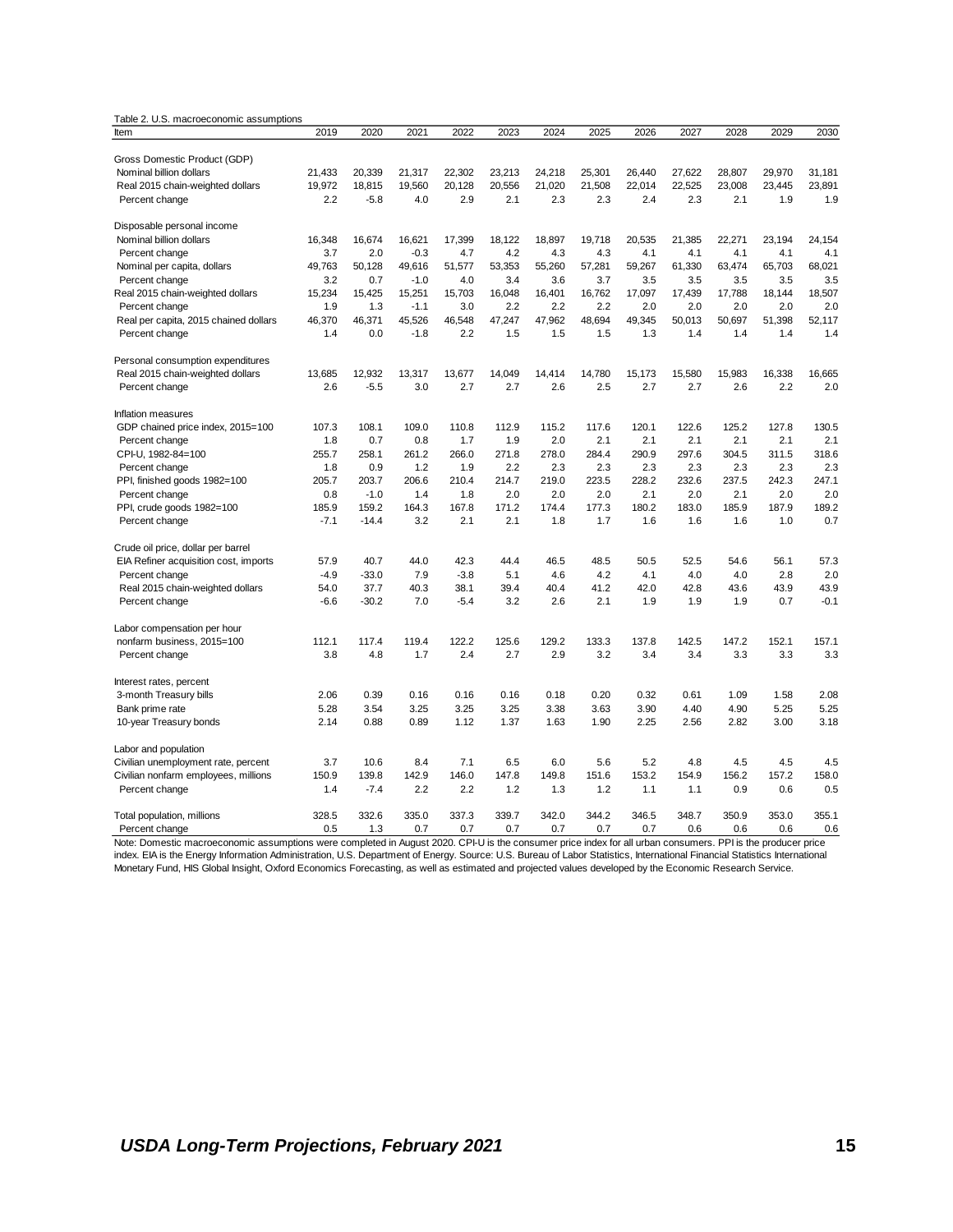|                               | Local currency per |         |        |        |        |        |        |                                      | Average |        |
|-------------------------------|--------------------|---------|--------|--------|--------|--------|--------|--------------------------------------|---------|--------|
| Region/country                | U.S. dollar, 2020  | 2019    | 2020   | 2021   | 2022   | 2023   |        | 2024 2001-10 2011-20 2021-30         |         |        |
|                               | Index value,       |         |        |        |        |        |        | Percent change in real exchange rate |         |        |
|                               | 2015 base          |         |        |        |        |        |        |                                      |         |        |
| Total all countries           | 108.86             | 2.1     | 3.1    | $-1.4$ | $-1.4$ | $-1.0$ | $-0.8$ | $-1.7$                               | 1.8     | $-0.7$ |
| North America                 |                    |         |        |        |        |        |        |                                      |         |        |
| Canada                        | 1.37               | 2.3     | 3.1    | $-0.3$ | $-1.3$ | $-0.9$ | $-0.8$ | $-3.1$                               | 3.0     | $-0.8$ |
|                               |                    |         |        |        |        |        |        |                                      |         |        |
| Latin America                 | 119.71             | 0.6     | 10.2   | 0.7    | $-2.7$ | $-0.8$ | $-0.4$ | $-1.9$                               | 3.0     | $-0.5$ |
| Mexico                        | 19.75              | $-1.7$  | 12.7   | 1.7    | $-3.8$ | $-0.9$ | $-0.4$ | 0.9                                  | 3.9     | $-0.6$ |
| Caribbean and Central America | 106.98             | 1.6     | 1.9    | 0.8    | $-0.2$ | 0.1    | 0.2    | $-5.1$                               | 0.3     | 0.2    |
| South America                 | 119.48             | 6.5     | 11.8   | $-2.3$ | $-2.0$ | $-1.3$ | $-1.0$ | $-2.9$                               | 4.1     | $-0.7$ |
| Argentina                     | 15.38              | 14.2    | 4.6    | 6.8    | 3.6    | 1.0    | $-7.3$ | 12.8                                 | 9.2     | 0.8    |
| <b>Brazil</b>                 | 4.48               | 6.0     | 27.3   | $-6.8$ | $-4.5$ | $-2.2$ | $-0.5$ | $-3.5$                               | 7.9     | $-1.2$ |
| South America                 | 114.10             | 6.3     | 8.1    | $-1.4$ | $-1.5$ | $-1.2$ | $-0.8$ | $-2.9$                               | 3.1     | $-0.6$ |
|                               |                    |         |        |        |        |        |        |                                      |         |        |
| Europe                        | 103.66             | 5.6     | $-1.7$ | $-3.3$ | 0.6    | 0.9    | 1.2    | $-2.5$                               | 2.0     | 0.7    |
| European Union                | 0.93               | 5.6     | $-1.7$ | $-3.3$ | 0.5    | 0.9    | 1.1    | $-2.5$                               | 2.1     | 0.6    |
| Other Europe                  | 105.30             | 4.4     | $-2.0$ | $-1.8$ | 2.3    | 2.6    | 2.6    | $-3.4$                               | 1.4     | 1.9    |
|                               |                    |         |        |        |        |        |        |                                      |         |        |
| Former Soviet Union (FSU) 1/  | 102.96             | 0.6     | 2.9    | $-1.8$ | $-4.2$ | $-2.0$ | $-1.7$ | $-15.9$                              | 4.2     | $-1.5$ |
| Russia                        | 61.89              | 0.7     | 5.7    | $-2.2$ | $-5.0$ | $-1.8$ | $-1.5$ | $-8.0$                               | 4.6     | $-1.5$ |
| Ukraine                       | 18.01              | $-10.3$ | 0.8    | $-0.4$ | $-3.2$ | $-2.9$ | $-2.8$ | $-3.8$                               | 4.0     | $-2.3$ |
| Other FSU-10                  | 118.39             | 5.1     | $-2.8$ | $-1.5$ | $-2.7$ | $-2.3$ | $-1.8$ | $-15.1$                              | 3.7     | $-1.4$ |
|                               |                    |         |        |        |        |        |        |                                      |         |        |
| Asia and Oceania              | 105.20             | 2.3     | 0.9    | 0.1    | $-0.6$ | $-0.4$ | $-0.3$ | $-1.3$                               | 0.5     | $-0.2$ |
| East Asia                     | 105.54             | 2.8     | 1.1    | 0.4    | $-0.6$ | $-0.4$ | $-0.2$ | $-0.7$                               | 0.5     | 0.0    |
| China                         | 6.96               | 3.3     | 1.7    | 0.0    | 0.2    | 0.5    | 0.5    | $-1.7$                               | $-0.2$  | 0.2    |
| Hong Kong                     | 7.61               | $-1.1$  | $-1.4$ | $-0.5$ | 0.2    | 0.5    | 0.5    | 2.0                                  | $-1.4$  | 0.3    |
| Japan                         | 115.42             | 0.0     | $-0.1$ | 2.3    | $-2.9$ | -2.8   | $-2.2$ | 0.9                                  | 3.6     | $-0.5$ |
| Korea                         | 1,244.91           | 7.4     | 3.8    | $-0.7$ | $-0.8$ | $-0.5$ | $-0.2$ | $-0.1$                               | 0.7     | $-0.2$ |
| Taiwan                        | 31.25              | 3.8     | $-2.6$ | $-0.2$ | 1.3    | 1.0    | 0.7    | 1.7                                  | 0.3     | 0.2    |
| Southeast Asia                | 102.85             | $-0.7$  | 0.2    | $-0.6$ | $-1.1$ | $-0.8$ | $-0.7$ | $-2.6$                               | 0.5     | $-0.8$ |
| Cambodia                      | 3,932.27           | 0.1     | $-0.5$ | $-0.5$ | $-0.3$ | $-0.6$ | $-0.7$ | $-1.8$                               | $-1.4$  | $-0.6$ |
| Indonesia                     | 13,688.55          | $-1.8$  | 2.5    | $-0.7$ | $-1.1$ | $-1.1$ | $-1.2$ | $-4.5$                               | 2.2     | $-1.5$ |
| Malaysia                      | 4.38               | 3.8     | 5.6    | 0.2    | $-5.7$ | $-4.6$ | $-3.7$ | $-1.4$                               | 2.9     | $-2.2$ |
| Myanmar                       | 1,266.86           | $-0.7$  | 0.6    | $-0.8$ | $-1.2$ | $-0.7$ | $-0.4$ | $-15.7$                              | 1179.1  | $-0.3$ |
| Philippines                   | 47.28              | $-2.3$  | $-5.0$ | $-1.7$ | 0.0    | 0.1    | $-0.1$ | $-1.7$                               | $-0.1$  | $-0.8$ |
| Thailand                      | 33.73              | $-2.9$  | 3.4    | 0.0    | $-1.8$ | $-1.2$ | $-0.8$ | $-2.4$                               | 0.5     | $-0.4$ |
| Vietnam                       | 21,673.77          | 1.0     | $-1.4$ | 0.0    | $-0.3$ | 0.0    | 0.0    | $-2.1$                               | $-1.3$  | $-0.2$ |
| South Asia                    | 104.15             | 1.6     | 0.2    | $-1.2$ | $-2.9$ | $-2.7$ | $-2.4$ | $-2.7$                               | 0.0     | $-2.1$ |
| Bangladesh                    | 70.82              | $-2.4$  | $-3.4$ | 0.7    | $-0.4$ | $-0.1$ | 0.2    | $-0.8$                               | $-2.6$  | 0.3    |
| India                         | 63.06              | $-2.6$  | 0.8    | $-0.7$ | $-3.8$ | $-3.7$ | $-3.7$ | $-3.3$                               | 0.1     | $-3.4$ |
| Pakistan                      | 130.27             | 13.4    | 1.0    | $-3.5$ | $-3.1$ | $-2.7$ | $-2.2$ | $-1.2$                               | 1.5     | $-1.6$ |
| Oceania                       | 110.58             | 7.0     | 1.8    | $-1.2$ | 2.6    | 2.4    | 1.9    | $-4.6$                               | 2.6     | 0.6    |
| Australia                     | 1.48               | 7.7     | 1.8    | $-1.7$ | 2.7    | 2.5    | 1.9    | $-4.7$                               | 3.0     | 0.5    |
| New Zealand                   | 1.58               | 5.2     | 1.9    | 0.3    | 2.6    | 2.4    | 2.0    | $-4.2$                               | 1.6     | 1.1    |
|                               |                    |         |        |        |        |        |        |                                      |         |        |
| Middle East                   | 116.05             | 2.5     | 2.9    | 2.1    | 0.7    | $-0.5$ | $-0.7$ | $-3.6$                               | 1.9     | $-0.4$ |
| Iran                          | 28,022.69          | $-25.2$ | 18.3   | 3.9    | -7.8   | -4.9   | $-3.0$ | 19.1                                 | 1.3     | $-3.6$ |
| Iraq                          | 1,247.22           | 2.0     | $-1.4$ | 2.4    | 2.2    | 1.9    | 1.3    | $-17.3$                              | $-0.2$  | 0.4    |
| Saudi Arabia                  | 3.87               | 4.0     | $-2.9$ | $-1.7$ | 0.4    | 0.5    | 0.6    | $-0.2$                               | $-0.4$  | 0.1    |
| Turkey                        | 4.14               | 3.9     | 8.6    | 7.0    | 0.6    | -2.2   | $-2.7$ | $-3.7$                               | 7.6     | $-1.1$ |
| Other Middle East             | 101.69             | 1.8     | 0.9    | $-0.6$ | 1.0    | 0.5    | 0.4    | $-2.2$                               | $-0.1$  | 0.1    |
|                               |                    |         |        |        |        |        |        |                                      |         |        |
| Africa                        | 111.95             | $-2.6$  | $-0.5$ | $-0.9$ | $-2.0$ | $-1.4$ | $-0.8$ | 30.6                                 | 1.3     | $-0.5$ |
| North Africa                  | 111.01             | $-6.4$  | $-5.7$ | 0.2    | $-1.4$ | $-0.8$ | $-0.4$ | $-0.1$                               | 1.6     | $-0.1$ |
| Egypt                         | 9.08               | $-12.0$ | $-7.6$ | 0.3    | $-3.4$ | $-2.7$ | $-2.1$ | 0.0                                  | 2.1     | $-1.2$ |
| Morocco                       | 9.80               | 4.1     | $-1.2$ | $-1.6$ | 2.3    | 2.5    | 2.5    | $-1.6$                               | 1.9     | 1.9    |
| Sub-Saharan Africa            | 112.98             | 2.2     | 5.7    | $-2.1$ | $-2.7$ | $-1.9$ | $-1.3$ | 31.1                                 | 1.2     | -0.9   |
| South Africa, Republic        | 14.50              | 6.7     | 13.5   | $-6.0$ | $-3.8$ | $-2.0$ | $-1.3$ | $-1.1$                               | 5.5     | $-0.7$ |
| Nigeria                       | 208.34             | $-8.4$  | 5.9    | $-0.6$ | $-3.7$ | $-3.0$ | $-2.3$ | $-5.5$                               | $-0.2$  | $-1.4$ |
| Other West African Communit   | 102.43             | 6.2     | $-1.6$ | $-2.4$ | $-1.7$ | $-1.2$ | $-0.8$ | $-2.5$                               | 2.5     | -0.8   |
| Other Sub-Saharan Africa      | 121.50             | 9.4     | 5.4    | $-1.6$ | $-1.8$ | $-1.3$ | $-0.6$ | 31.5                                 | 1.2     | $-0.6$ |

<span id="page-21-0"></span>Table 3. Real exchange rate growth rates assumptions

Note: 1/ Includes: Armenia, Azerbaijan, Belarus, Georgia, Kazakhstan, Kyrgyzstan, Moldova, Tajikistan, Turkmenistan, Uzbekistan. Source: International Financial Statistics International Monetary Fund, IHS Global Insight, Oxford Economics Forecasting, as well as estimated and projected values developed by the Economic Research Service.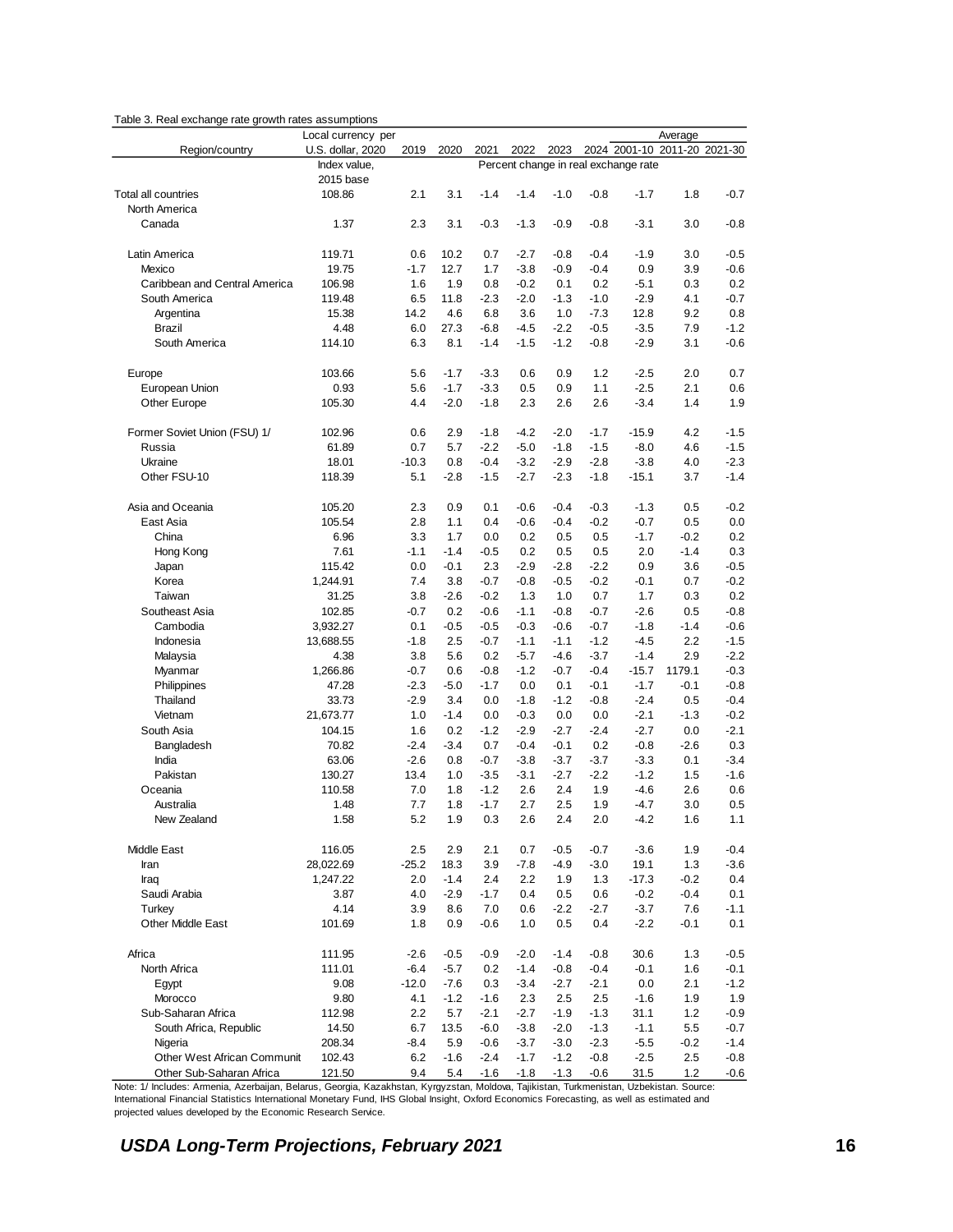#### <span id="page-22-0"></span>Table 4. Population growth assumptions

|                               | Population     |            |            |            |                              |            |            |            | Average    |            |
|-------------------------------|----------------|------------|------------|------------|------------------------------|------------|------------|------------|------------|------------|
| Region/country                | in 2020        | 2019       | 2020       | 2021       | 2022                         | 2023       | 2024       | 2001-10    | 2011-20    | 2021-30    |
|                               | Millions       |            |            |            | Percent change in population |            |            |            |            |            |
|                               |                |            |            |            |                              |            |            |            |            |            |
| World 1/                      | 7,595          | 1.1        | 1.0        | 1.0        | 1.0                          | 1.0        | 1.0        | 1.2        | 1.1        | 0.9        |
| North America                 | 370            | 0.9        | 0.7        | 0.7        | 0.7                          | 0.7        | 0.7        | 0.9        | 0.8        | 0.7        |
| Canada                        | 38             | 0.8        | 0.8        | 0.8        | 0.8                          | 0.7        | 0.7        | 1.0        | 1.0        | 0.7        |
| <b>United States</b>          | 333            | 0.9        | 0.7        | 0.7        | 0.7                          | 0.7        | 0.7        | 0.9        | 0.7        | 0.7        |
| Latin America                 | 615            | 0.9        | 0.9        | 0.8        | 0.8                          | 0.8        | 0.8        | 1.2        | 1.0        | 0.7        |
| Mexico                        | 129            | 1.1        | 1.0        | 1.0        | 1.0                          | 0.9        | 0.9        | 1.3        | 1.2        | 0.9        |
| Caribbean and Central America | 90             | 0.9        | 0.9        | 0.9        | 0.8                          | 0.8        | 0.8        | 1.2        | 1.0        | 0.8        |
| South America                 | 397            | 0.8        | 0.8        | 0.8        | 0.8                          | 0.7        | 0.7        | 1.2        | 0.9        | 0.7        |
| Argentina                     | 45             | 0.9        | 0.9        | 0.8        | 0.8                          | 0.8        | 0.8        | 1.0        | 1.0        | 0.8        |
| <b>Brazil</b>                 | 212            | 0.7        | 0.7        | 0.7        | 0.6                          | 0.6        | 0.6        | 1.2        | 0.8        | 0.6        |
| Other South America           | 140            | 1.0        | 1.0        | 0.9        | 0.9                          | 0.9        | 0.9        | 1.3        | 1.1        | 0.8        |
| Europe                        | 549            | 0.2        | 0.2        | 0.1        | 0.1                          | 0.1        | 0.1        | 0.3        | 0.2        | 0.1        |
| European Union                | 519            | 0.2        | 0.2        | 0.1        | 0.1                          | 0.1        | 0.1        | 0.4        | 0.2        | 0.1        |
| Other Europe                  | 30             | 0.3        | 0.3        | 0.2        | 0.2                          | 0.2        | 0.2        | 0.2        | 0.3        | 0.2        |
|                               |                |            |            |            |                              |            |            |            |            |            |
| Former Soviet Union (FSU)     | 287            | 0.2        | 0.2        | 0.1        | 0.0                          | 0.0        | 0.0        | 0.0        | 0.2        | 0.0        |
| Russia                        | 142            | $-0.1$     | $-0.2$     | $-0.2$     | $-0.2$                       | $-0.2$     | $-0.2$     | $-0.3$     | $-0.1$     | $-0.3$     |
| Ukraine                       | 44             | 0.0        | $-0.1$     | $-0.3$     | $-0.5$                       | $-0.5$     | $-0.5$     | $-0.7$     | $-0.4$     | $-0.5$     |
| Other FSU-10 2/               | 101            | 0.7        | 0.7        | 0.7        | 0.6                          | 0.6        | 0.6        | 0.7        | 0.8        | 0.5        |
| Asia and Oceania              | 4,123          | 0.8        | 0.8        | 0.8        | 0.8                          | 0.7        | 0.7        | 1.1        | 0.9        | 0.6        |
| East Asia                     | 1,606          | 0.3        | 0.3        | 0.2        | 0.2                          | 0.1        | 0.1        | 0.5        | 0.4        | 0.0        |
| China                         | 1,394          | 0.4        | 0.3        | 0.3        | 0.2                          | 0.2        | 0.1        | 0.5        | 0.4        | 0.1        |
| Hong Kong                     | $\overline{7}$ | 0.3        | 0.2        | 0.2        | 0.2                          | 0.1        | 0.1        | 0.5        | 0.3        | 0.0        |
| Japan                         | 126            | $-0.2$     | $-0.3$     | $-0.3$     | $-0.3$                       | $-0.3$     | $-0.4$     | 0.1        | $-0.2$     | $-0.4$     |
| Korea                         | 52             | 0.4        | 0.4        | 0.3        | 0.3                          | 0.3        | 0.2        | 0.5        | 0.5        | 0.2        |
| Taiwan                        | 24             | 0.1        | 0.1        | 0.1        | 0.1                          | 0.0        | 0.0        | 0.4        | 0.2        | 0.0        |
| Southeast Asia                | 664            | 1.0        | 0.9        | 0.9        | 0.9                          | 0.9        | 0.8        | 1.3        | 1.0        | 0.8        |
| Cambodia                      | 17             | 1.5        | 1.4        | 1.4        | 1.3                          | 1.3        | 1.2        | 1.6        | 1.6        | 1.2        |
| Indonesia                     | 267            | 0.8        | 0.8        | 0.8        | 0.7                          | 0.7        | 0.7        | 1.3        | 0.9        | 0.7        |
| Malaysia                      | 33             | 1.3        | 1.3        | 1.3        | 1.2                          | 1.2        | 1.2        | 2.0        | 1.4        | 1.2        |
| <b>Burma</b>                  | 57             | 0.9        | 0.9        | 0.8        | 0.8                          | 0.8        | 0.7        | 1.0        | 1.0        | 0.7        |
| Philippines                   | 109            | 1.6        | 1.5        | 1.5        | 1.5                          | 1.5        | 1.5        | 2.0        | 1.6        | 1.4        |
| Thailand                      | 69             | 0.3        | 0.3        | 0.2        | 0.2                          | 0.2        | 0.2        | 0.6        | 0.3        | 0.1        |
| Vietnam                       | 99             | 0.9        | 0.8        | 0.8        | 0.8                          | 0.7        | 0.7        | 1.2        | 1.0        | 0.7        |
| South Asia                    | 1,813          | 1.3        | 1.2        | 1.2        | 1.2                          | 1.2        | 1.1        | 1.6        | 1.3        | 1.1        |
| Bangladesh                    | 163            | 1.0        | 1.0        | 1.0        | 0.9                          | 0.9        | 0.9        | 1.3        | 1.0        | 0.9        |
| India                         | 1,326          | 1.1        | 1.1        | 1.1        | 1.1                          | 1.0        | 1.0        | 1.5        | 1.2        | 1.0        |
| Pakistan                      | 234            | 2.1        | 2.1        | 2.0        | 2.0                          | 2.0        | 1.9        | 2.4        | 2.2        | 1.9        |
| Oceania                       | 40             | 1.5        | 1.4        | 1.3        | 1.3                          | 1.2        | 1.2        | 1.6        | 1.5        | 1.1        |
| Australia<br>New Zealand      | 25<br>5        | 1.5<br>1.6 | 1.4<br>1.5 | 1.3<br>1.3 | 1.3<br>1.2                   | 1.2<br>1.1 | 1.1<br>1.0 | 1.5<br>1.2 | 1.5<br>1.4 | 1.1<br>0.9 |
|                               |                |            |            |            |                              |            |            |            |            |            |
| Middle East                   | 335            | 1.4        | 1.3        | 1.4        | 1.5                          | 1.5        | 1.4        | 2.1        | 1.5        | 1.2        |
| Iran                          | 85             | 1.2        | 1.1        | 1.0        | 1.0                          | 0.9        | 0.9        | 1.2        | 1.2        | 0.8        |
| Iraq                          | 39             | 2.2        | 2.2        | 2.1        | 2.1                          | 2.0        | 2.0        | 2.5        | 2.9        | 1.9        |
| Saudi Arabia                  | 34             | 1.6        | 1.6        | 1.6        | 1.6                          | 1.6        | 1.6        | 2.7        | 2.0        | 1.5        |
| Turkey                        | 82             | 0.5        | 0.5        | 0.6        | 0.7                          | 0.6        | 0.6        | 1.2        | 0.9        | 0.6        |
| Other Middle East             | 95             | 2.0        | 1.8        | 2.0        | 2.4                          | $2.5\,$    | 2.0        | 3.5        | 1.6        | 1.8        |
| Africa                        | 1,316          | 2.5        | 2.5        | 2.5        | 2.5                          | 2.4        | 2.4        | 2.6        | 2.6        | 2.4        |
| North Africa                  | 201            | 1.9        | 1.8        | 1.7        | 1.7                          | 1.6        | 1.6        | 1.8        | 1.9        | 1.5        |
| Egypt                         | 104            | 2.4        | 2.3        | 2.2        | 2.2                          | 2.1        | 2.0        | 2.2        | 2.5        | 1.9        |
| Morocco                       | 36             | 1.0        | 1.0        | 0.9        | 0.9                          | 0.9        | 0.8        | 1.2        | 1.1        | 0.8        |
| Sub-Saharan Africa            | 1,114          | 2.6        | 2.6        | 2.6        | 2.6                          | 2.6        | 2.6        | 2.7        | 2.7        | 2.5        |
| South Africa, Republic        | 56             | 1.0        | 1.0        | 1.0        | 0.9                          | 0.9        | 0.9        | 1.3        | 1.0        | 0.9        |
| Nigeria                       | 214            | 2.6        | 2.6        | 2.6        | 2.5                          | 2.5        | 2.5        | 2.8        | 2.6        | 2.5        |
| Other West African Community  | 186            | 2.7        | 2.7        | 2.7        | 2.7                          | 2.7        | 2.6        | 2.8        | 2.8        | 2.6        |
| Other Sub-Saharan Africa      | 658            | 2.8        | 2.8        | 2.8        | 2.7                          | 2.7        | 2.7        | 2.8        | 2.9        | 2.6        |

1/ Note: Totals for the world and world less U.S. include countries not otherwise included in the table.

2/ Note: Includes: Armenia, Azerbaijan, Belarus, Georgia, Kazakhstan, Kyrgyzstan, Moldova, Tajikistan, Turkmenistan, Uzbekistan.

Source: U.S. Department of Commerce, Bureau of the Census. The population assumptions were completed in August 2020.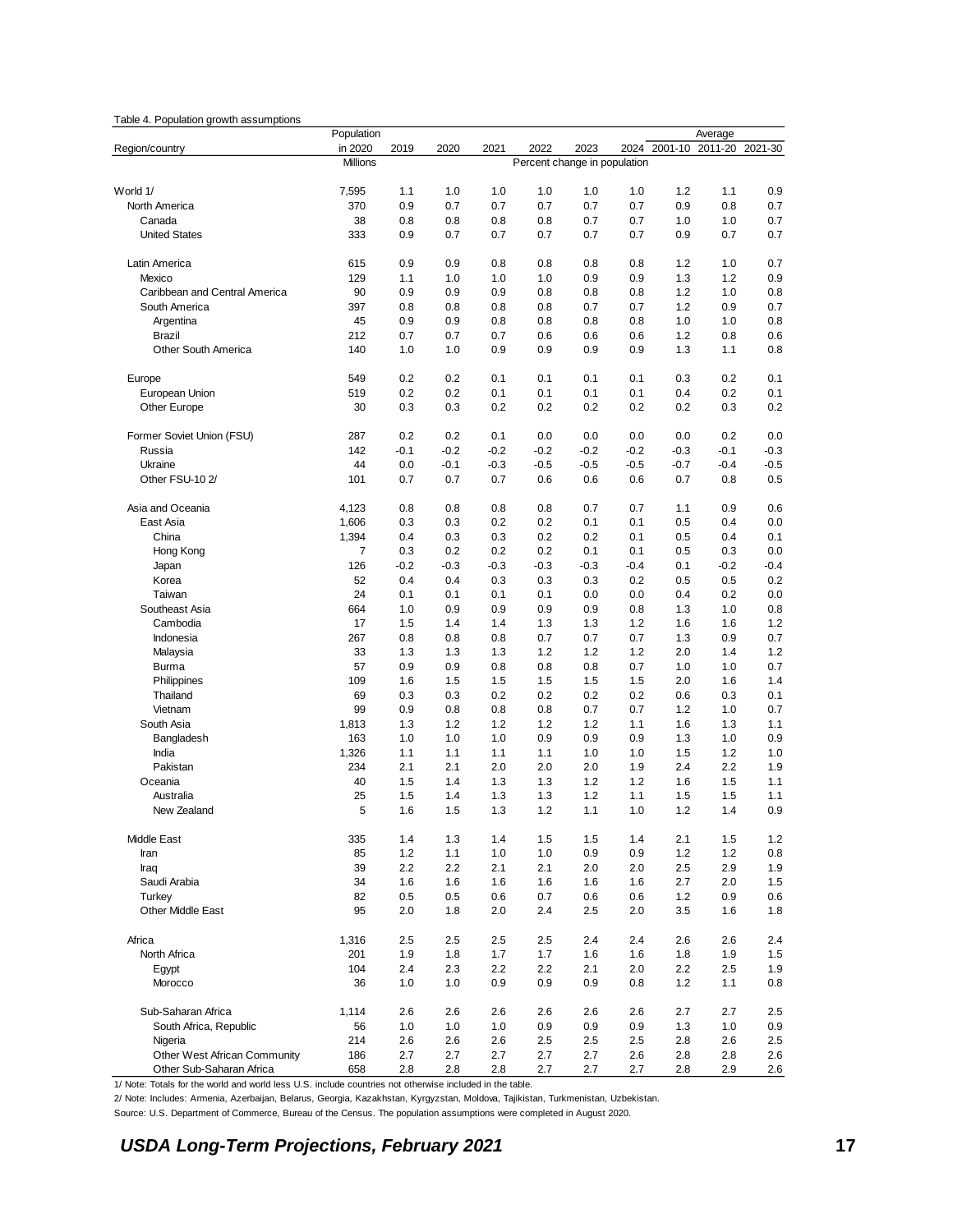#### **U.S. Crops, Livestock, and Farm Income Projections**

#### <span id="page-23-1"></span><span id="page-23-0"></span>**U.S. Crops**

Rising global demand for diversified diets and protein will continue to stimulate import demand for feed grains and soybeans. Increased demand for these crops—as well as for wheat, rice, and cotton—are accompanied by rising competition for market share from countries such as Brazil, Argentina, the EU, and the Black Sea region. The United States also faces challenges related to ongoing tensions with trade partners and a relatively strong U.S. dollar, which tends to keep U.S. commodity prices relatively high in foreign currency terms. Although strong trade competition continues, U.S. commodities remain generally competitive in global agricultural markets, with U.S. corn, soybean, and cotton exports projected at record highs by 2030/31. Nominal prices for wheat, cotton, and rice are expected to rise modestly between 2021/22 and 2030/31. Tables for each of the crops are provided at the end of this section.



<span id="page-23-2"></span>**Figure 8. Corn, soybean, and wheat price, 2000-30** Dollars per bushel

Source: Projections from Office of the Chief Economist, World Agricultural Outlook Board, U.S. Department of Agriculture. Prepared by the Interagency Agricultural Projections Committee, as of November 6, 2020. Please see the National Agricultural Statistics Service (NASS) Quick Stats database for any changes to recent historical data. Short term projections are updated each month in the *World Agricultural Supply and Demand Estimates* report.

Nominal corn prices are projected to fall from \$3.65 per bushel in 2021/22 to \$3.55 in 2024/25, but then remain stable through 2030/31. Growth in domestic corn demand is strongest for feed and residual use, driven by domestic meat production to meet both domestic and export demand for beef, pork, and poultry. The baseline projects corn use for ethanol to be relatively flat, but steady.

Nominal soybean prices are projected to start at \$10 per bushel in 2021/22, and to fall through 2025/26 before slowly rising the remainder of the projection period. The baseline projects that Brazil will take the biggest share of China's future soybean demand, but U.S. exports and prices also benefit from revived Chinese demand. Demand in the rest of the world is not expected to grow as fast as in China, but emerging economies continue to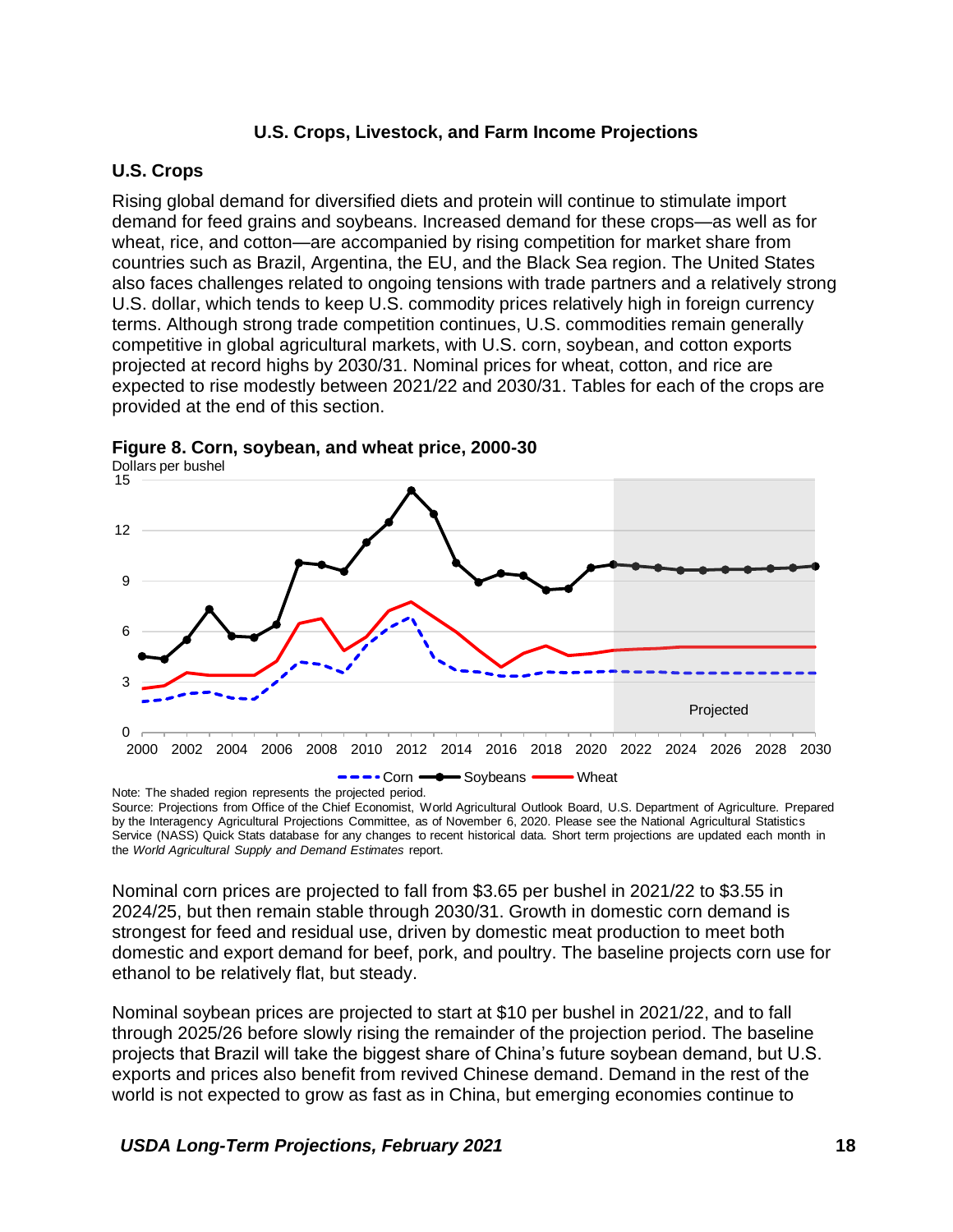expand the use of soybeans as a feedstock as diets diversify to include more animal products.

The baseline does not project demand growth—either domestic or export—to significantly tighten the all wheat balance sheet, nor is it expected to provide significant price support. Despite COVID-19 restrictions leading to an uptick in domestic food use during the summer and fall months of 2020, domestic use is expected to continue to grow slowly as declining per capita consumption is offset by a rising population. Rising global demand, particularly from emerging economies, supports projected growth in wheat trade, but sustained price competition from Russia, Ukraine, and the EU is projected to keep U.S. exports flat.



<span id="page-24-0"></span>**Figure 9. Planted area for the eight major row crops, 2000-30**

Note: The shaded region represents the projected period. Source: Projections from Office of the Chief Economist, World Agricultural Outlook Board, U.S. Department of Agriculture. Prepared by the Interagency Agricultural Projections Committee, as of November 6, 2020. Please see the National Agricultural Statistics Service (NASS) Quick Stats database for any changes to current or recent historical data. Short term projections are updated each month in the *World Agricultural Supply and Demand Estimates* report.

The baseline projects net returns per acre (returns over variable costs) to be on an upward trend for all crops except sorghum and oats. Planted acres for corn and soybeans are relatively steady, while wheat acres decline slowly. Upland cotton is the only crop with projected acres rising steadily. Plantings of the eight major U.S. crops are expected to range between 251.2 million and 253.1 million acres over the next decade. Except for sorghum, yield growth and relatively steady or rising acreage lifts the production of all crops, with corn and soybean output ending the projection period at record high levels.

Rising corn yields and stable projected costs lead to gradually increasing corn net returns per acre. The baseline projects relatively steady demand for corn to support prices and area early in the projections but, as growth in production outpaces demand and nominal prices remain flat over the longer term, area planted gradually declines.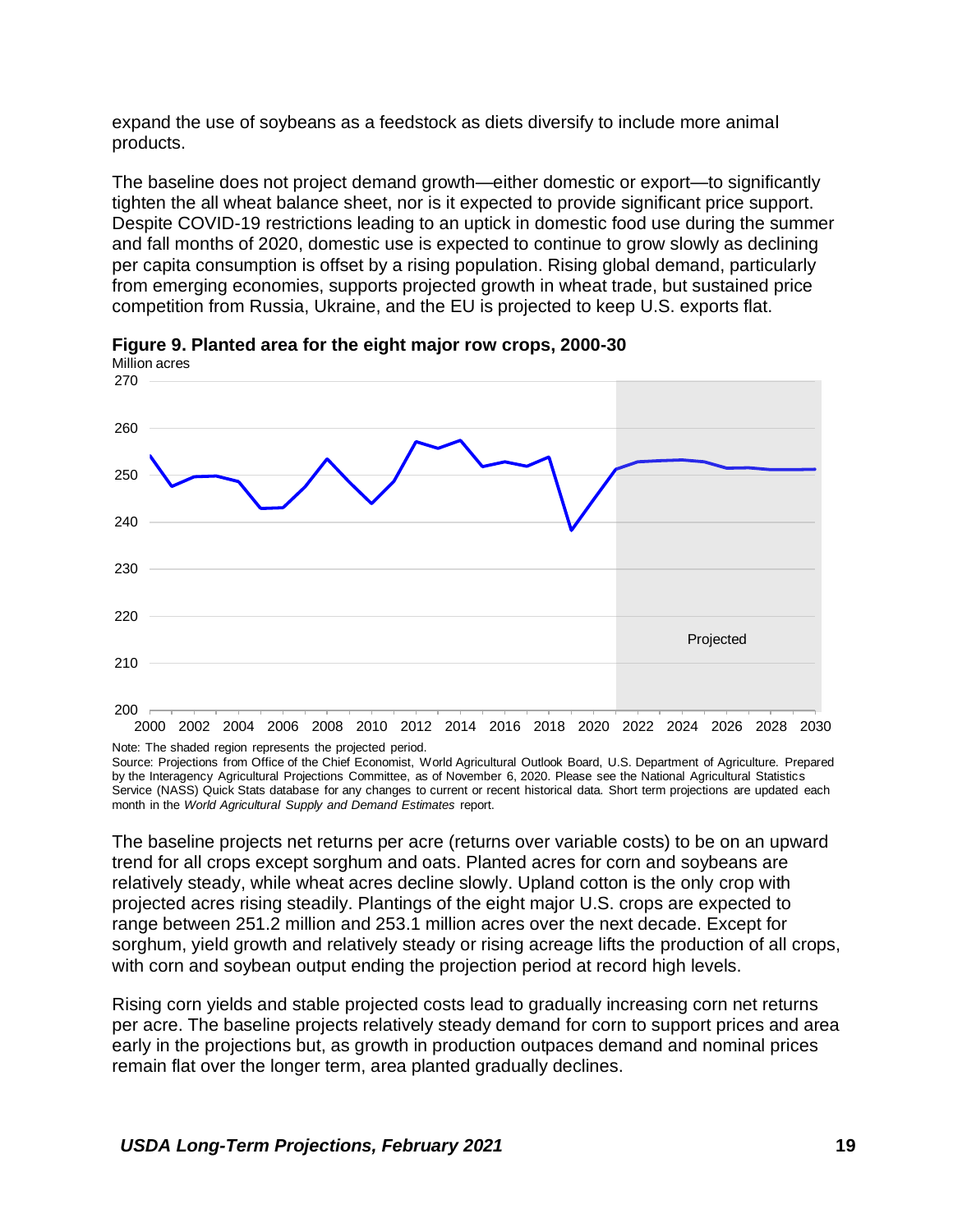Strengthening soybean prices are projected to contribute to a continued recovery in area planted during 2021/22. The outlook is for area to remain elevated through 2030/31 based on steady demand for soybean meal and oil. The outlook for higher yields and stable prices is projected to lead to a gradual increase in net returns through 2030/31.

The baseline projects wheat area planted to rise moderately as demand recovers early in the projections before resuming its long-term gradual decline through 2030/31. The lack of growth in area is attributable to weak relative returns that are not expected to encourage shifting of sowings out of other crops and into wheat.



<span id="page-25-0"></span>

Note: The shaded region represents the projected period.

Source: Projections from Office of the Chief Economist, World Agricultural Outlook Board, U.S. Department of Agriculture. Prepared by the Interagency Agricultural Projections Committee, as of November 6, 2020. Please see the National Agricultural Statistics Service (NASS) Quick Stats database for any changes to current or recent historical data. Short term projections are updated each month in the *World Agricultural Supply and Demand Estimates* report.

The baseline assumes farm programs included in the 2018 Farm Act remain in place through the 2021/22-2030/31 projection period. Acreage enrolled in the Conservation Reserve Program (CRP) rises to nearly 27 million acres, which is the maximum level legislated by the 2018 Farm Act, up from the maximum of 24.0 million acres under the 2014 Farm Act. The total acreage enrolled in CRP is projected to rise from 22.6 million acres in 2021 to 26.9 million acres in 2030 (data as of November 6, 2020).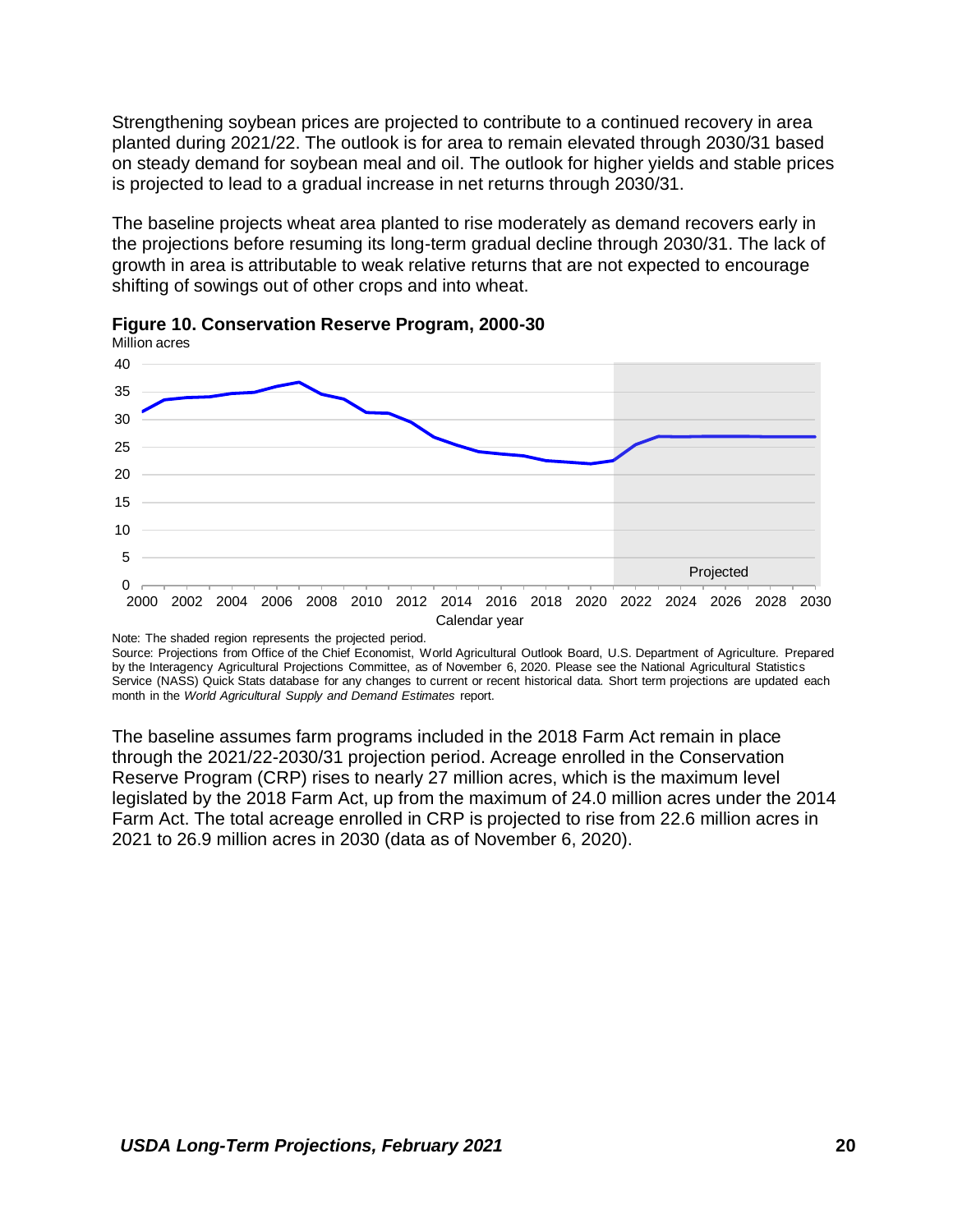

<span id="page-26-0"></span>**Figure 11. U.S. corn feed and residual use, ethanol, and exports, 2000-30** Billion bushels

Source: Projections from Office of the Chief Economist, World Agricultural Outlook Board, U.S. Department of Agriculture. Prepared by the Interagency Agricultural Projections Committee, as of November 6, 2020. Please see the National Agricultural Statistics Service (NASS) Quick Stats database for any changes to current or recent historical data. Short term projections are updated each month in the *World Agricultural Supply and Demand Estimates* report.

The baseline projects U.S. corn production to grow over the next decade as yield gains offset a gradual decline in acreage. Expanding meat production is expected to boost feed and residual use over the baseline period. Planted area is stable at 90.0 million acres in the near-term (2021/22-2025/26), and then recedes to 89.0 million acres for the rest of the projection period. Yield growth supports rising production during most of the projection. Through the baseline period, supply grows somewhat faster than use, raising the stocks-touse ratio. Season average nominal producer prices decline moderately from \$3.65 per bushel in 2021/22 to \$3.55 per bushel for second half of the projection period. Additionally, the baseline projects the following outlook for the corn market:

- Corn-based ethanol production marginally increases over the projection period, from 5.125 billion bushels to 5.150 billion by 2030/31, lower than in recent years. Trends in fuel efficiency gradually reduce overall gasoline consumption, in addition to the sharp reduction in gasoline consumption during the COVID-19 pandemic that began during 2019/20.
- Food, seed, and industrial (FSI) use of corn (other than ethanol production) gradually declines through the middle of the projection period, largely driven by declining highfructose corn syrup (HFCS) production. Corn for food and beverage use grows in line with population growth, although production of glucose and dextrose and starch are projected to remain flat for the next decade.
- In 2021/22, the baseline projects U.S. corn exports at 59.1 million tons (2.3 billion bushels) compared with the next largest exporters: Brazil (41.3 million tons), Argentina (33.6), and Ukraine (32.9). A gradual weakening of the U.S. dollar modestly improves U.S. export prospects. With continued competition from Brazil, Argentina, and Ukraine, together with growing domestic feed use and stable corn use for ethanol, the U.S. market share of global corn exports is projected to remain relatively flat at about 31 percent during the projection period. Prior to 2010, the U.S. market share of global exports was more than 50 percent.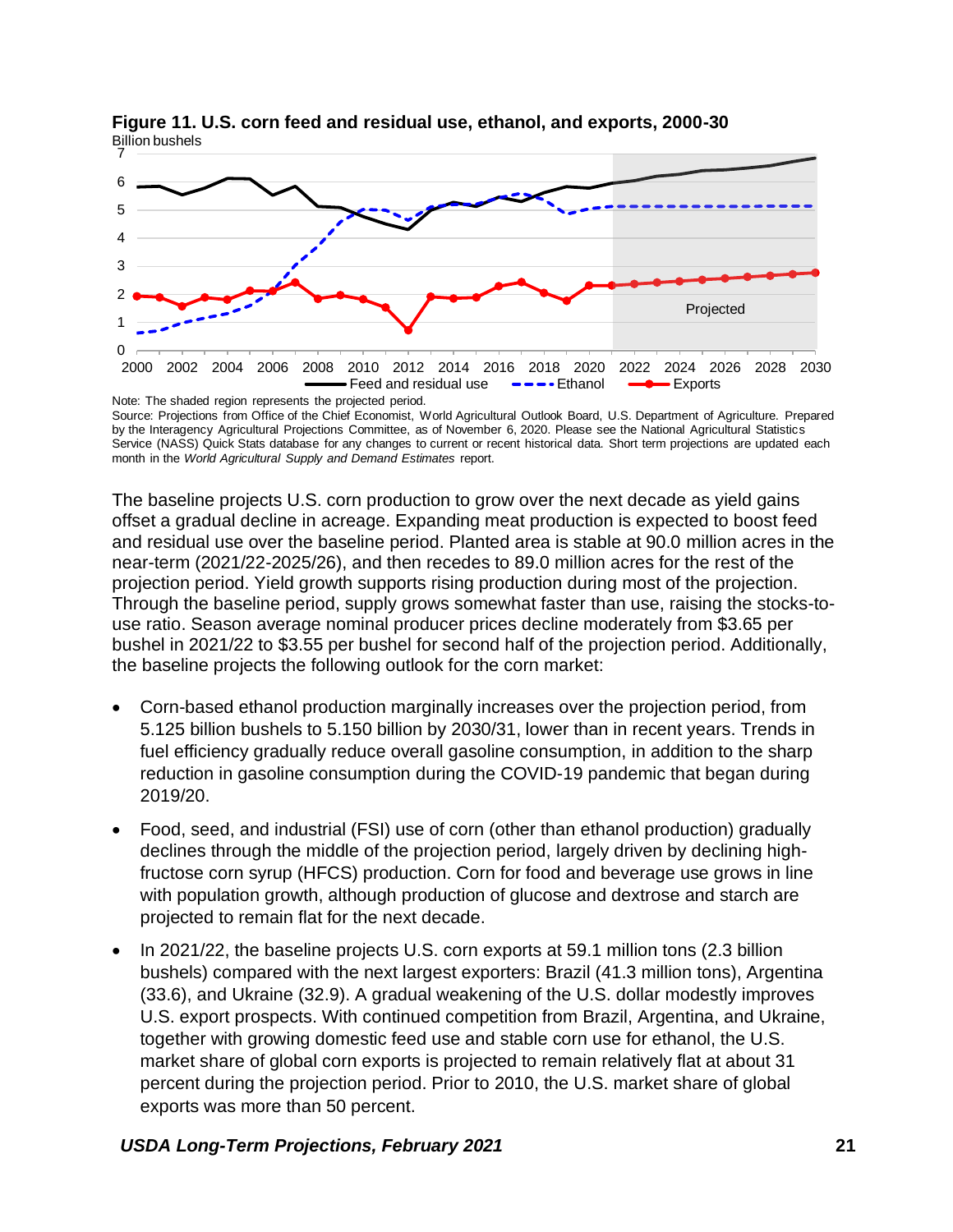

# <span id="page-27-0"></span>**Figure 12. U.S. wheat domestic use and exports, 2000-30**

Note: The shaded region represents the projected period. Source: Projections from Office of the Chief Economist, World Agricultural Outlook Board, U.S. Department of Agriculture. Prepared by the Interagency Agricultural Projections Committee, as of November 6, 2020. Please see the National Agricultural Statistics Service (NASS) Quick Stats database for any changes to current or recent historical data. Short term projections are updated each month in the *World Agricultural Supply and Demand Estimates* report.

During the projection period, U.S. plantings of wheat are projected to start at 46.0 million acres in 2021/22 and decline to 44.5 million acres by 2030/31, remaining below the recent five-year average of 46.7 million. The pattern is attributable to weak relative returns that do not encourage shifting acreage out of other row crops and into wheat. Neither domestic nor export demand are expected to significantly tighten the U.S. wheat balance sheet, nor do they provide significant price support. Domestic wheat use, especially for food utilization, is expected to grow slowly as population growth slightly outpaces declining per capita consumption. On expectations of continued growth in production and exportable supplies for key global competitors, the United States is expected to maintain flat export sales while gradually losing global market share. Additionally, the baseline projects the following wheat market outlook:

- Despite an uptick in monthly food use that began in April 2020 when COVID-19 restrictions temporarily boosted domestic flour and pasta consumption, food use for wheat returns to the long-term trend of slow growth, reflecting a mature market and long-term per capita trends.
- Wheat-to-corn price ratios remain relatively stable throughout the projection period and do not favor increased wheat feeding as corn supplies remain ample. Feed and residual use remains essentially flat through 2030/31, consistent with relatively level production and limited demand for wheat feed use generally.
- Generally flat production and slightly increased utilization supports a modest increase in wheat imports, primarily durum and spring wheat from Canada.
- Rising incomes, particularly in emerging economies with rising per capita demand, support growth in global demand and a corresponding increase in global wheat trade. Sustained price competition from Russia, Ukraine, and the European Union tempers U.S. exports.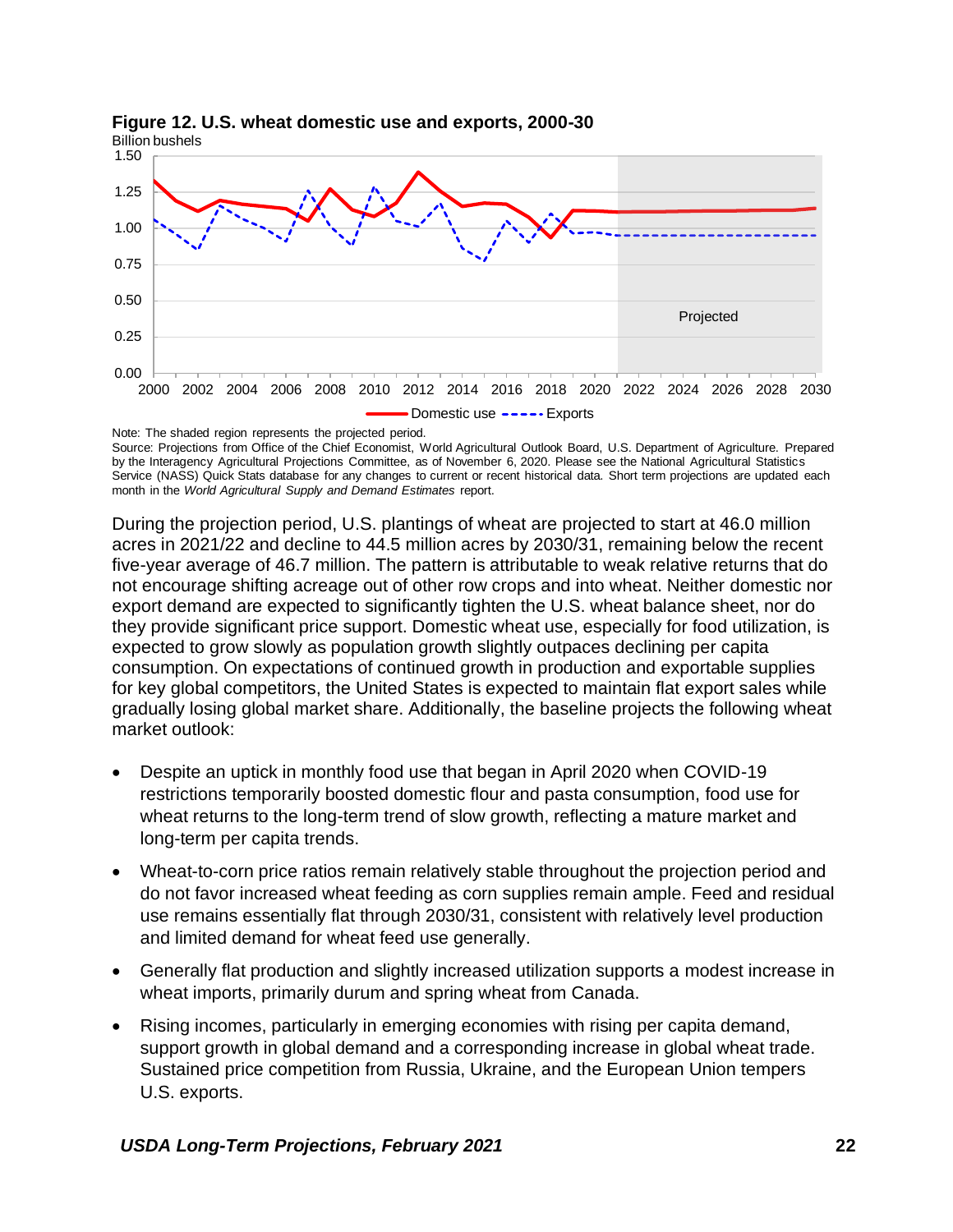

#### <span id="page-28-0"></span>**Figure 13. U.S. soybean domestic use and exports, 2000-30** Billion bushels

Note: The shaded region represents the projected period. Source: Projections from Office of the Chief Economist, World Agricultural Outlook Board, U.S. Department of Agriculture. Prepared by the Interagency Agricultural Projections Committee, as of November 6, 2020. Please see the National Agricultural Statistics Service (NASS) Quick Stats database for any changes to current or recent historical data. Short term projections are updated each month in the *World Agricultural Supply and Demand Estimates* report.

U.S. soybean plantings rebounded sharply after 2019/20 and the baseline projects area to remain elevated over the course of the decade. Plantings remain near 90 million acres, supported by higher prices and net returns relative to the last 5 years. In addition, the baseline projects the following outlook for the soybean market:

- U.S. soybean prices have improved since 2019/20 even with bigger crops as record crush and exports leave 2020/21 projected ending stocks near a record low relative to use. Nominal soybean prices start higher but then gradually decline through the middle of the projection period as production gains exceed increases in use, and then rise modestly in the later years.
- Growth in domestic soybean meal and oil demand remains steady, supporting a continued increase in soybean crush over the next decade. Gains in crush reflect moderate feed prices, increasing animal product production, stable but historically high soybean oil use for biodiesel, and gradually increasing demand by importers.
- U.S. soybean exports are sharply higher after slumping in 2019/20. Exports climb to record highs as consumption recovers, particularly in China. The U.S. share of global trade drops from 34.2 to 29.5 percent between 2021/22 and 2030/31.
- U.S. soybean oil and meal exports continue to face strong competition from South America during the projection period. Argentina's share of world soybean meal exports grows to nearly 45 percent by 2030/31. Brazil is expected to boost its soybean meal market share to about 25 percent by 2030/31. Despite increasing meal exports, the United States loses global share, slipping from about 18 percent to 17 percent of the market by the end of the decade.
- Soybean oil to produce biodiesel increases from 8.15 billion pounds in 2021/22 to 8.6 billion pounds by the end of the projection period, supporting an annual production of over 1.1 billion gallons of soybean oil-based biodiesel. The projections assume some additional demand for biodiesel and renewable diesel meets a portion of the Renewable Fuel Standard's advanced biofuel requirement.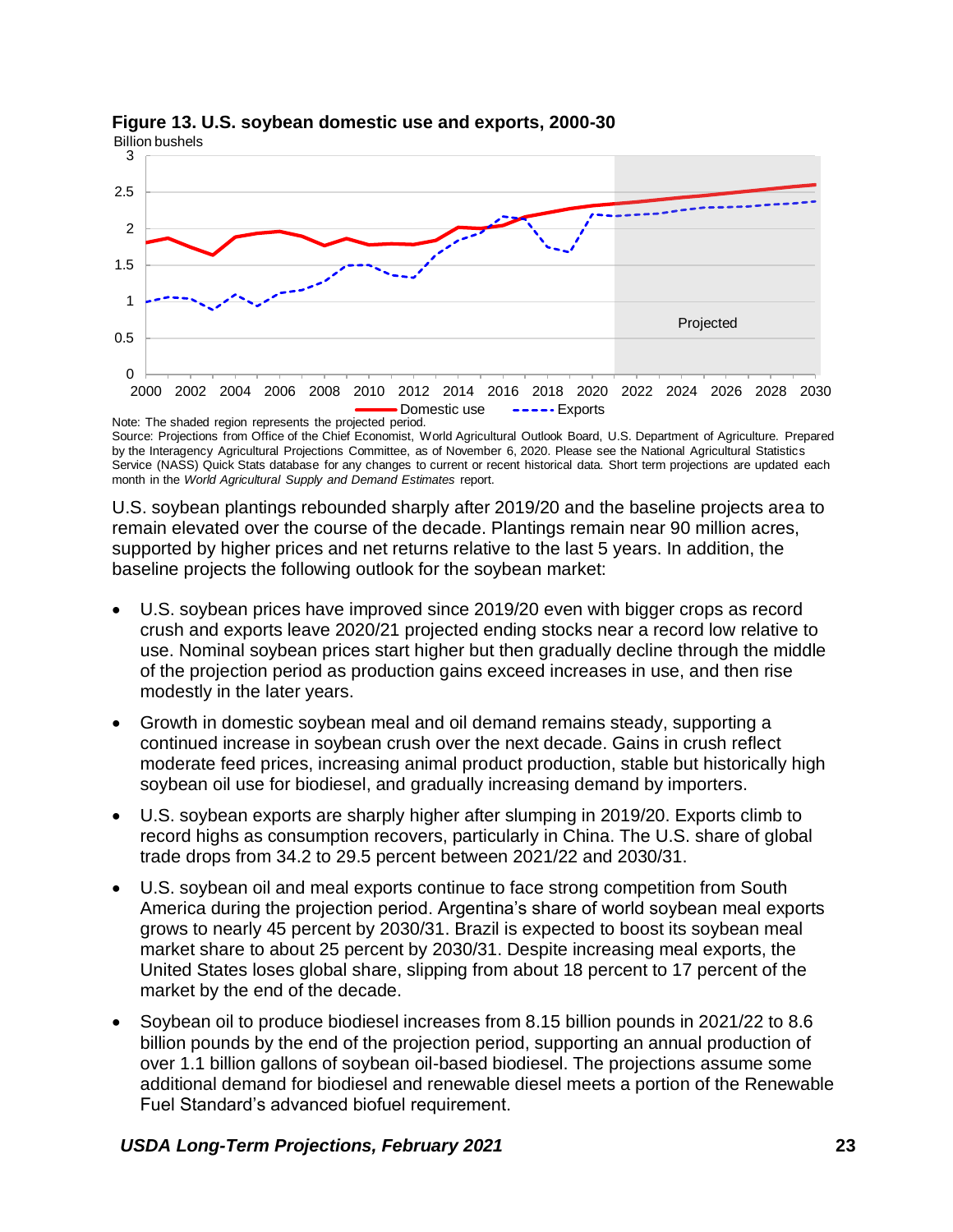

#### <span id="page-29-0"></span>**Figure 14. U.S. rice domestic and residual use and exports, 2000-30** Million cwt

Notes: The shaded region represents the projected period. cwt=hundredweight. Source: Projections from Office of the Chief Economist, World Agricultural Outlook Board, U.S. Department of Agriculture. Prepared by the Interagency Agricultural Projections Committee, as of November 6, 2020. Please see the National Agricultural Statistics Service (NASS) Quick Stats database for any changes to current or recent historical data. Short term projections are updated each month in the *World Agricultural Supply and Demand Estimates* report.

After increasing almost 20 percent in marketing year 2020/21, the baseline projects U.S. rice planted area to drop more than 14 percent in 2021/22 and then increase nearly 4 percent in 2022/23, remaining unchanged thereafter. Long grain, the dominant class produced in the United States, is expected to have an area gain of about 5 percent in 2022/23 and remain unchanged thereafter. Medium- and short-grain planted area remains unchanged throughout the baseline, with California expected to account for the bulk of the area. Slight annual yield increases push production higher each year. In addition, the baseline projects the following rice market outlook:

- Domestic and residual use remains the primary component of demand, expanding 0.7 percent annually, driven by a rising population and increasing consumer preferences for imported aromatic varieties. Demand for imports grows around 2 percent per year. Imports are mostly Asian long-grain aromatic varieties from Thailand, India, Pakistan, and Vietnam.
- U.S. exports slowly expand over the baseline, with a total increase of just 4.1 percent. Long-grain exports increase more than 4 percent, with Latin America accounting for the bulk of sales and nearly all the growth. Growth of U.S. sales to these core markets will be limited by strong competition from South American suppliers.
- U.S. exports of medium- and short-grain increase about 3 percent by 2030/31. Shipments to East Asia—the largest U.S. market for these classes—remain steady, while North Africa and the Middle East account for nearly all the slight gain.
- Although total U.S. rice exports increase, global trade expands more, with the U.S. share of global exports dropping to 6.1 percent by the end of the decade from 6.8 percent in 2021/22. The United States is projected to ship very little rice to Sub-Saharan Africa, the largest and fastest growing global rice market on a commercial basis due to uncompetitive prices and competition from Asian suppliers.
- Nominal U.S. long-grain and southern medium- and short-grain prices increase 2 percent by 2030/31, while California medium- and short-grain prices increase more than 5 percent.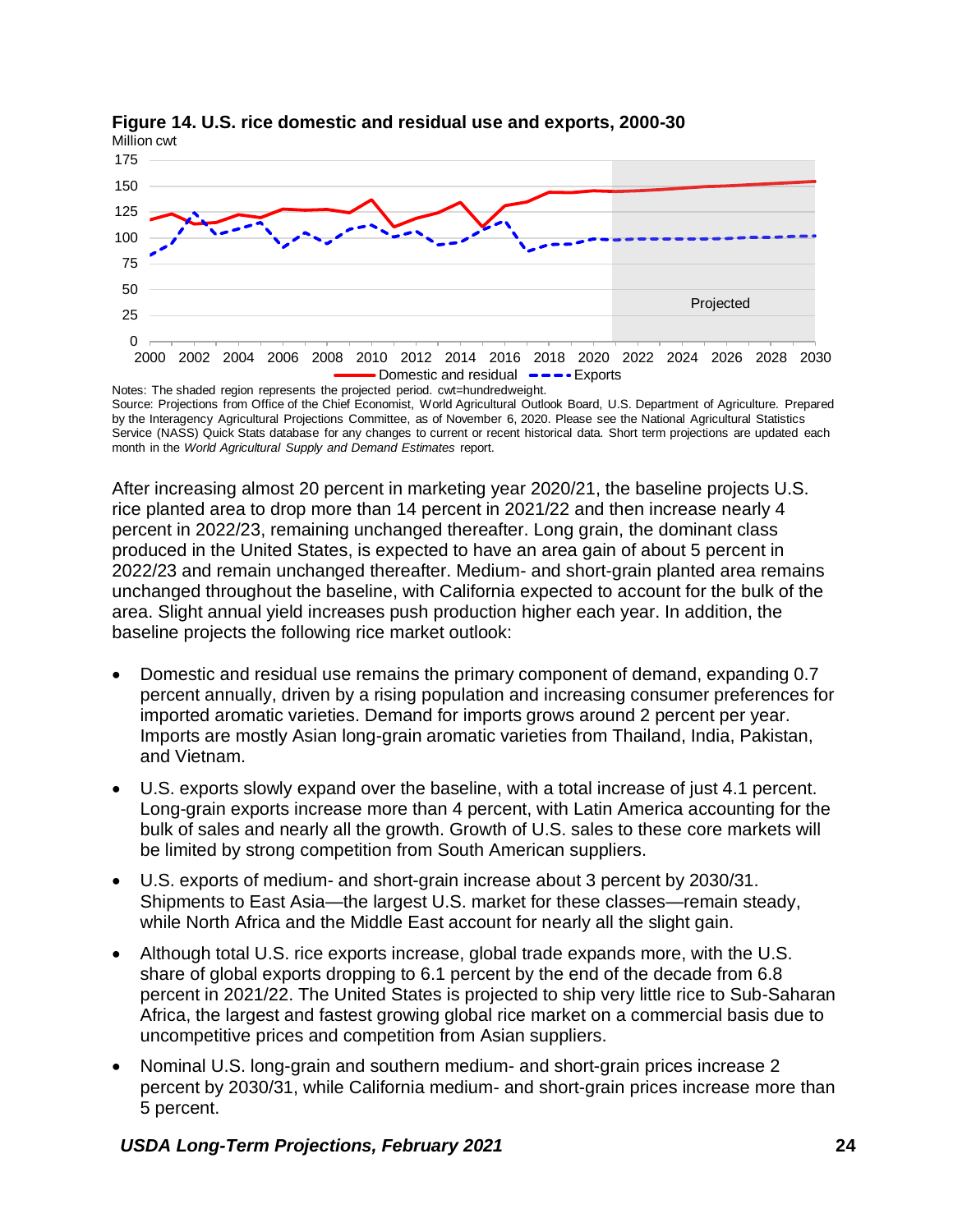

<span id="page-30-0"></span>**Figure 15. U.S. upland cotton domestic mill use and exports, 2000-30** Million bales

Note: The shaded region represents the projected period. Source: Projections from Office of the Chief Economist, World Agricultural Outlook Board, U.S. Department of Agriculture. Prepared by the Interagency Agricultural Projections Committee, as of November 6, 2020. Please see the National Agricultural Statistics Service (NASS) Quick Stats database for any changes to recent historical data. Short term projections are updated each month in the *World Agricultural Supply and Demand Estimates* report.

The market year average prices for upland cotton start the projection period at 63.0 cents per pound and rise to 69.5 cents per pound in nominal terms by the end of the decade. The cotton price ratio is higher relative to corn and essentially unchanged with soybeans for 2021-30 compared with the previous 10 years. The baseline projects that farmers will plant 11.2 million acres in 2021/22, rising to 12.8 million acres at the end of the projection. The average plantings for the projection period are roughly 0.5 million acres higher than in the prior decade. Domestic mill use recovers from a recent low of 2.14 million bales in 2019/20, gradually rises to 3.0 million bales by 2026/27, and remains at that level through 2030/31. Upland cotton exports grow throughout the projections, rising from 14.85 million bales to 17.35 million by the final year, the highest on record. In addition, the baseline projects the following outlook for the cotton market:

- U.S. mill use recovers from the recent lows in 2019/20, the lowest since before 1960. Mill use makes up about 15 percent of total U.S. disappearance of upland cotton over the projection period. While mill use in the late 1990s was closer to 60 percent of total U.S. cotton use, increased competition from foreign manufacturing of both cotton and synthetic fibers, such as polyester, have reduced mill use in more recent years. Cotton demand is highly sensitive to income growth and was heavily impacted by the COVID-19-related slowdown of the global economy.
- U.S. upland cotton export growth remains strong and trends higher throughout the projection period. The United States remains the largest cotton exporter and is expected to export between 14.85 million and 17.35 million bales of upland cotton per year over the next decade. With growing international demand and strong export growth in Brazil and to a lesser extent in Australia, India, and West Africa, the U.S. trade share (for all cotton, Upland plus Extra Long Staple) declines modestly from about 36 percent in 2021/22 to 33 percent in 2030/31. Brazil, India, and the countries that are part of the Economic Community of West African States (ECOWAS) exported roughly 16.1 million bales combined in 2019/20 and the baseline projects their exports to increase to 24.9 million bales by 2030/31.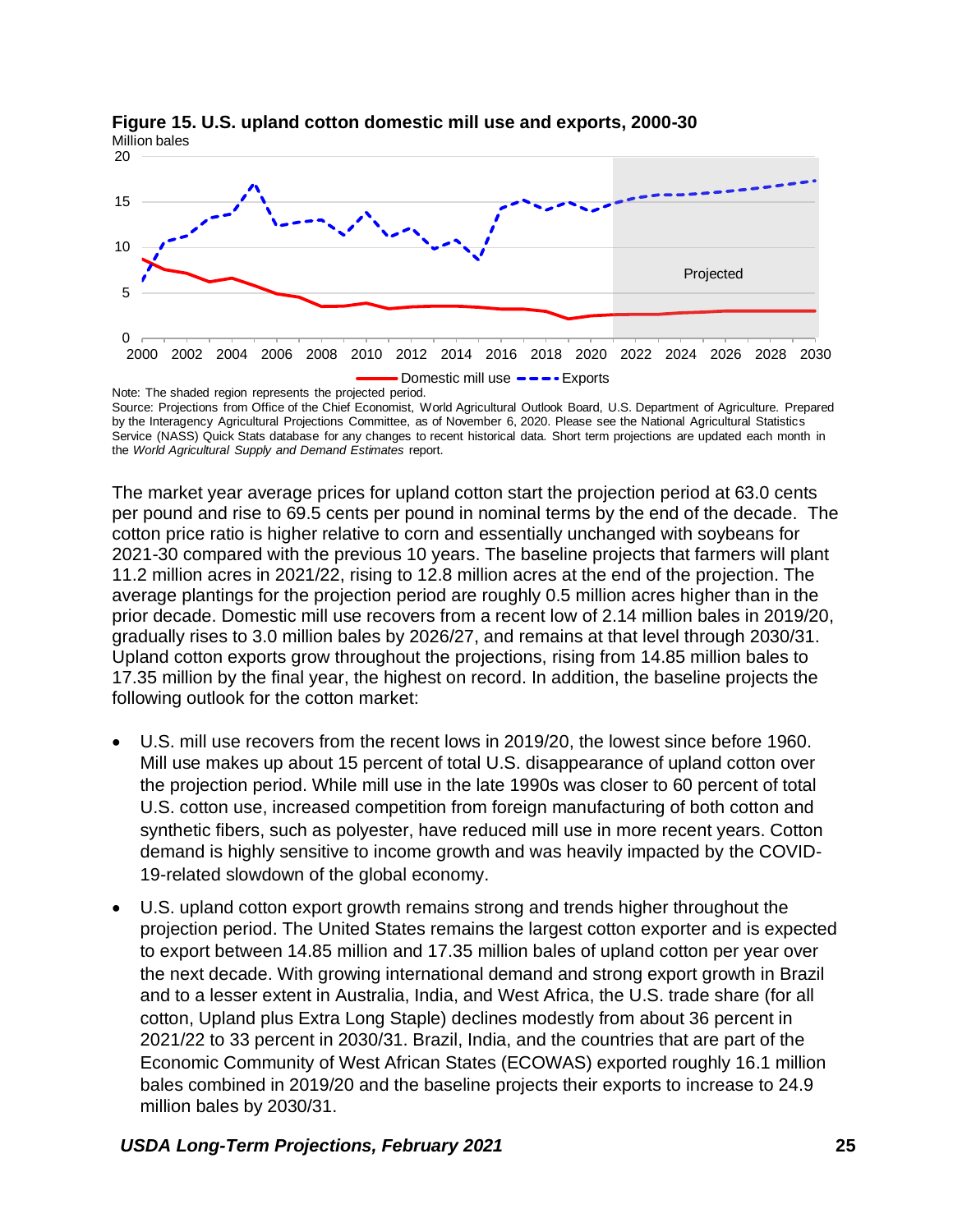

<span id="page-31-0"></span>**Figure 16. U.S. sugar domestic deliveries, production, and imports, 2000-30** Million short tons

Source: Projections from Office of the Chief Economist, World Agricultural Outlook Board, U.S. Department of Agriculture. Prepared by the Interagency Agricultural Projections Committee, as of November 6, 2020. Please see the National Agricultural Statistics Service (NASS) Quick Stats database for any changes to current or recent historical data. Short term projections are updated each month in the *World Agricultural Supply and Demand Estimates* report.

The baseline projects total caloric sweetener deliveries (which include non-sugar sweeteners such as High Fructose Corn Syrup) to decline, although, domestic sugar use increases in line with population growth during the projection period. Domestic sugar production and imports (primarily from Mexico) both rise to meet growing use. Domestic sugar use increases from 12.5 million short tons, raw value (STRV) in 2021/22 to 13.3 million in 2030/31.

- Domestic sugar production increases from 9.4 million STRV in 2021/22 to 9.7 million by 2030/31. Beet sugar production remains about 5.2 million STRV. Sugarbeet harvested area gradually declines after 2021/22 due to higher input costs but increasing yields and factory sucrose recovery rates offset lower area. Cane sugar production is less affected by higher input costs and increases from 4.2 million STRV in 2021/22 to 4.5 million STRV by 2030/31, with modest increases in harvested area, yields, and recovery rates.
- Total imports grow at 1.6 percent per year, filling the gap between domestic use and production. The baseline expects most U.S. sugar imports to be imported under multilateral or bilateral trade agreements.
- Trade with Mexico will continue to be governed by the terms of the Suspension Agreements signed between the Mexican industry, the Government of Mexico, and the U.S. Department of Commerce in 2014 and amended in 2017. Imports from Mexico increase over the course of the period, consistent with calculated U.S. Needs—as defined by the agreements.
- U.S. prices for both sugarcane and sugarbeet growers increase gradually in nominal terms by 2030/31, as relatively tight projected ending stock levels support raw and refined sugar prices. There are no expected forfeitures to the Commodity Credit Corporation (CCC), nor public expenditures, under the U.S. sugar program in the projection.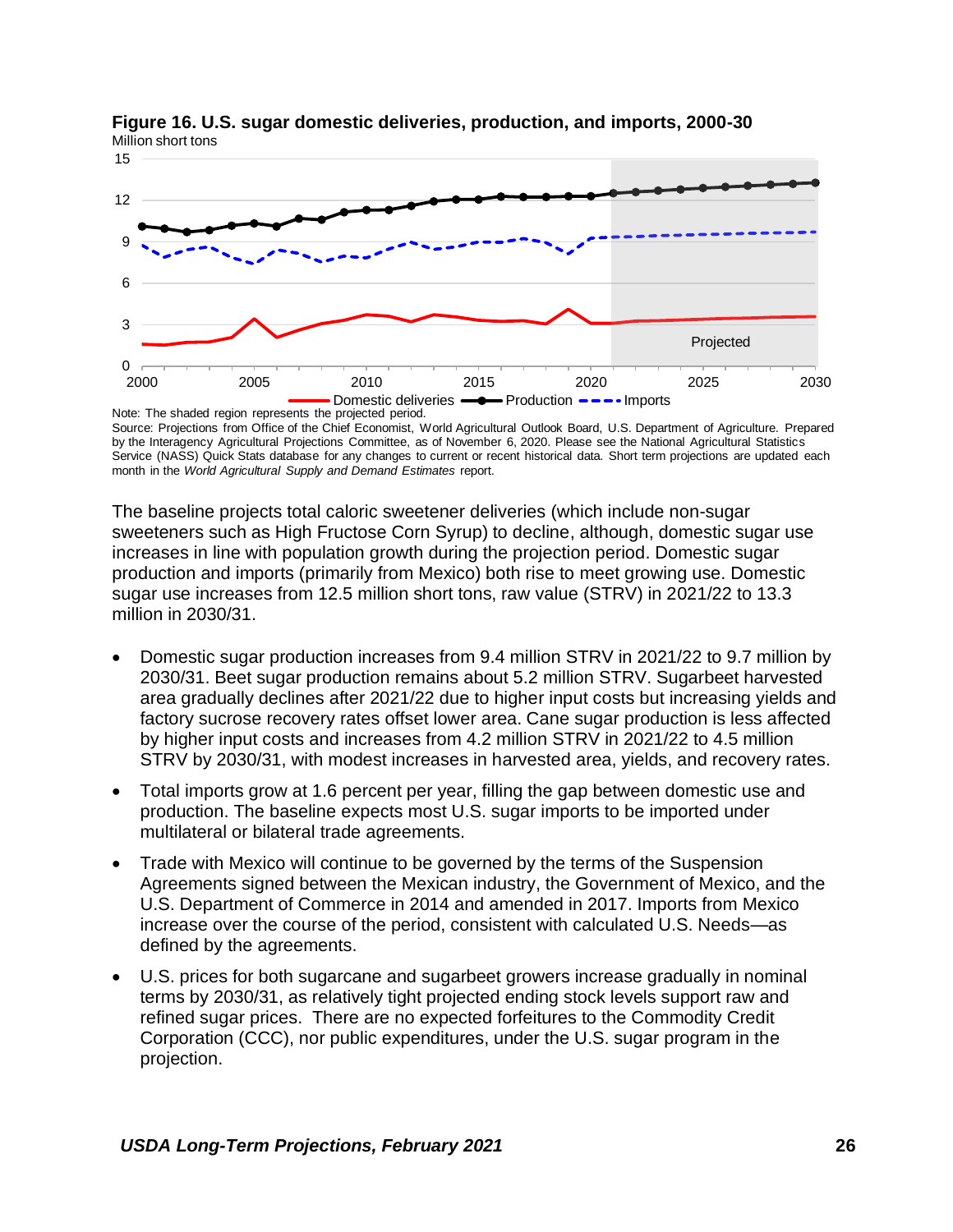

<span id="page-32-0"></span>**Figure 17. Farm value of U.S. fruit, nut, and vegetable production, 2000-30** Billion dollars

The total combined farm value of fruit, tree nuts, vegetable, and pulse crop production is projected to reach \$65.1 billion by calendar year 2030, up from \$51.4 billion in 2020. By 2030, fruit contributes nearly 38 percent of the total value, tree nuts approximately 21 percent, and vegetable and pulse crops roughly 41 percent. The baseline outlook for these crops also includes:

- Combined production of fruit, tree nuts, vegetable, and pulses grow slightly over the next decade, reaching 189 billion pounds by 2030, up from 186 billion in 2020. By 2030, fruit contributes nearly 27 percent of total output, tree nuts approximately 4.5 percent, and vegetable and pulse crops roughly 68.5 percent.
- Vegetable and pulse crop production grows only slightly to 2030. This primarily reflects technical measurement issues and rising import competition. Technical issues largely center on the rapid growth of the protected culture subsector (mostly greenhouses and urban vertical farms) which is slowly replacing field-grown production for several major fresh vegetables. With some exceptions, this sector is not well represented in traditional USDA data collection programs which have recorded declining field-grown area and production for some crops. In recent years there has been a rapid rise of import volume across many fresh and processed vegetables. This projection assumes imports continue to rise.
- The vegetable category is split into five main categories: fresh, processing, potatoes, pulses, and other. Fresh-market domestic output remains at about 31 percent of vegetable production as imports largely fill stronger demand through 2030. Processing vegetable production increases its share from about 26 percent to 27 percent by 2030 largely due to slower import growth compared with fresh crops. Potatoes are expected to see reduced market share as exports remain sluggish and domestic demand wanes for processed products such as frozen french fries. Pulse crops are projected to account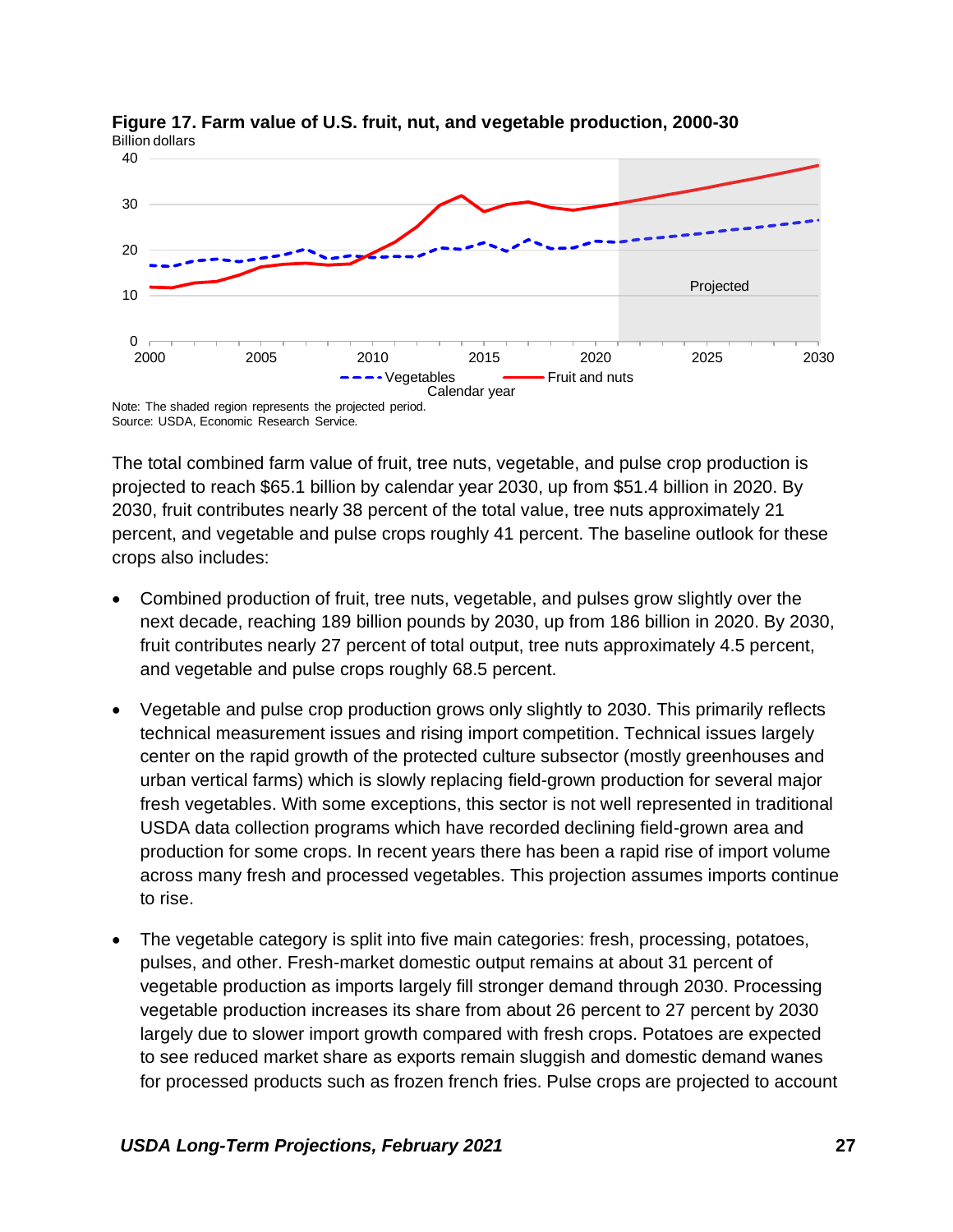for about 5 percent of all vegetable production by 2030, up from about 4 percent in 2019.

- Buoyed in-part by increasing production of higher-priced organic vegetables, the value of fresh-market vegetable production rises by one-third between 2018-20 and 2028-30. The value of production for fresh market vegetables accounts for about 60 percent of vegetable and pulse receipts by 2030—up from an estimated 57 percent in 2020.
- Key vegetable commodities in the fresh-market include lettuce, tomatoes, onions, and sweet potatoes. Within the lettuce subsector, growth is projected in romaine and leaf production while iceberg output continues to decline. Production of sweet potatoes continues to trend upward based primarily on rising exports.
- Vegetables for processing account for about one-fourth of annual vegetable and pulse output. Processing tomatoes accounted for about 72 percent of processing vegetables in 2020, a share that is projected to rise to 80 percent by 2030. Processing tomato output is expected to remain relatively stable, but the value of production is projected about 20 percent higher during the 2020s compared with the 2010s.
- Domestic area and production of most other processing vegetables are projected lower through 2030. Processing vegetable area has been declining for the past two decades and the baseline expects this trend to continue as consumers focus increasingly on fresh vegetables and imports.
- Production of potatoes rises slightly over the next 10 years as both domestic and foreign demand remains sluggish. A downward trend in acres harvested is more than offset by a gain in yields. The potato industry also faces increasing competition from imported products, especially among frozen products. Potato prices rise slowly in nominal terms and potato crop values rise modestly over the projection period.
- Production of pulse crops between the three-year periods 2018-20 and 2028-30 rises about 10 percent. This increase is expected even though dry bean production likely reached a peak in 2020 due to unusually strong pandemic-inspired demand. Chickpeas and dry edible peas continue exhibiting the strongest growth, and the total value of pulse crop production trends higher through 2030.
- U.S. fruit and tree nut production (pounds) grows 0.35 percent annually throughout the projection period, reaching roughly 59 billion pounds by 2030. Citrus output declines 0.65 percent annually, while fruit production grows due to gains in non-citrus production. However, higher prices are expected to raise the farm value of U.S. citrus.
- The farm value of fruit and tree nuts grows 2.7 percent annually over the production period, with tree nuts growing 3.0 percent, citrus at 2.9 percent, and non-citrus at 2.5 percent.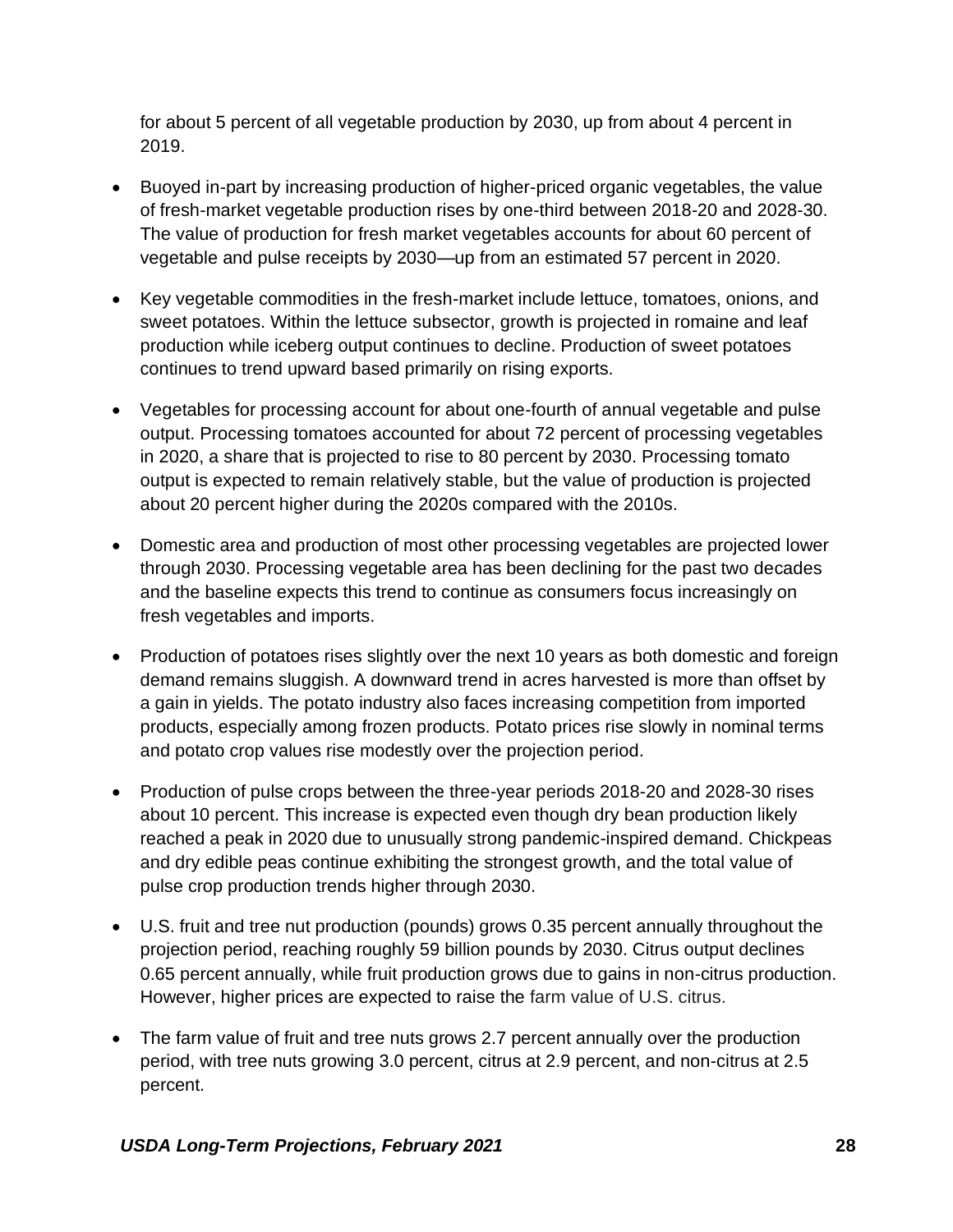|  |  |  | Table 5: U.S. acreage for major field crops and Conservation Reserve Program (CRP) assumptions, long-term projections |  |  |  |
|--|--|--|-----------------------------------------------------------------------------------------------------------------------|--|--|--|
|--|--|--|-----------------------------------------------------------------------------------------------------------------------|--|--|--|

|                                                       | 2019  | 2020  | 2021  | 2022  | 2023          | 2024  | 2025  | 2026  | 2027  | 2028  | 2029  | 2030           |
|-------------------------------------------------------|-------|-------|-------|-------|---------------|-------|-------|-------|-------|-------|-------|----------------|
|                                                       |       |       |       |       | Million acres |       |       |       |       |       |       |                |
| Planted acreage, eight major crops                    |       |       |       |       |               |       |       |       |       |       |       |                |
| Corn                                                  | 89.7  | 91.0  | 90.0  | 90.0  | 90.0          | 90.0  | 90.0  | 89.0  | 89.0  | 89.0  | 89.0  | 89.0           |
| Sorghum                                               | 5.3   | 5.8   | 7.0   | 7.0   | 7.0           | 7.0   | 7.0   | 7.0   | 7.0   | 7.0   | 7.0   | $\overline{7}$ |
| <b>Barley</b>                                         | 2.8   | 2.6   | 2.6   | 2.6   | 2.6           | 2.6   | 2.6   | 2.6   | 2.6   | 2.6   | 2.6   | 2.6            |
| Oats                                                  | 2.8   | 3.0   | 2.9   | 2.8   | 2.8           | 2.8   | 2.8   | 2.8   | 2.8   | 2.8   | 2.7   | 2.7            |
| Wheat                                                 | 45.5  | 44.3  | 46.0  | 46.0  | 46.0          | 45.5  | 45.0  | 45.0  | 45.0  | 44.5  | 44.5  | 44.5           |
| Rice                                                  | 2.5   | 3.0   | 2.6   | 2.7   | 2.7           | 2.7   | 2.7   | 2.7   | 2.7   | 2.7   | 2.7   | 2.7            |
| Upland cotton                                         | 13.5  | 11.9  | 11.2  | 11.8  | 12.0          | 12.2  | 12.3  | 12.4  | 12.5  | 12.6  | 12.7  | 12.8           |
| Soybeans                                              | 76.1  | 83.1  | 89.0  | 90.0  | 90.0          | 90.5  | 90.5  | 90.0  | 90.0  | 90.0  | 90.0  | 90             |
| Total                                                 | 238.2 | 244.8 | 251.3 | 252.9 | 253.1         | 253.3 | 252.9 | 251.5 | 251.6 | 251.2 | 251.2 | 251.3          |
| CRP acreage assumptions                               |       |       |       |       |               |       |       |       |       |       |       |                |
| <b>Total CRP</b>                                      | 22.3  | 22.0  | 22.6  | 25.5  | 27.0          | 26.9  | 27.0  | 26.9  | 26.9  | 26.9  | 26.9  | 26.9           |
| Total planted plus CRP                                | 260.6 | 266.8 | 273.9 | 278.4 | 280.1         | 280.2 | 279.9 | 278.4 | 278.5 | 278.1 | 278.1 | 278.2          |
| Harvested acreage, eight major crops                  |       |       |       |       |               |       |       |       |       |       |       |                |
| Corn                                                  | 81.3  | 82.5  | 82.5  | 82.5  | 82.5          | 82.5  | 82.5  | 81.5  | 81.5  | 81.5  | 81.5  | 81.5           |
| Sorghum                                               | 5.0   | 6.2   | 6.2   | 6.2   | 6.2           | 6.2   | 6.2   | 6.2   | 6.2   | 6.2   | 6.2   | 6.2            |
| Barley                                                | 2.2   | 2.1   | 2.2   | 2.2   | 2.2           | 2.2   | 2.2   | 2.2   | 2.2   | 2.2   | 2.2   | 2.2            |
| Oats                                                  | 0.8   | 1.0   | 1.0   | 1.0   | 1.0           | 1.0   | 1.0   | 1.0   | 1.0   | 1.0   | 1.0   | 1.0            |
| Wheat                                                 | 37.4  | 36.7  | 38.5  | 38.5  | 38.5          | 38.1  | 37.7  | 37.7  | 37.7  | 37.3  | 37.3  | 37.3           |
| Rice                                                  | 2.5   | 3.0   | 2.6   | 2.7   | 2.7           | 2.7   | 2.7   | 2.7   | 2.7   | 2.7   | 2.7   | 2.7            |
| Upland cotton                                         | 11.4  | 8.8   | 9.5   | 10.0  | 10.2          | 10.4  | 10.5  | 10.5  | 10.6  | 10.7  | 10.8  | 10.9           |
| Soybeans                                              | 74.9  | 82.3  | 88.2  | 89.2  | 89.2          | 89.7  | 89.7  | 89.2  | 89.2  | 89.2  | 89.2  | 89.2           |
| Total                                                 | 215.6 | 222.7 | 230.7 | 232.3 | 232.5         | 232.7 | 232.4 | 231.0 | 231.1 | 230.8 | 230.9 | 230.9          |
| Note: The projections were completed in October 2020. |       |       |       |       |               |       |       |       |       |       |       |                |

<span id="page-34-0"></span>Table 6: U.S. corn long-term projections

| Item                                                                                     | 2019/20 | 2020/21 | 2021/22 | 2022/23 | 2023/24 | 2024/25 | 2025/26 | 2026/27 | 2027/28 | 2028/29 | 2029/30 | 2030/31 |
|------------------------------------------------------------------------------------------|---------|---------|---------|---------|---------|---------|---------|---------|---------|---------|---------|---------|
| Area (million acres):                                                                    |         |         |         |         |         |         |         |         |         |         |         |         |
| Planted acres                                                                            | 89.7    | 91.0    | 90.0    | 90.0    | 90.0    | 90.0    | 90.0    | 89.0    | 89.0    | 89.0    | 89.0    | 89.0    |
| Harvested acres                                                                          | 81.3    | 82.5    | 82.5    | 82.5    | 82.5    | 82.5    | 82.5    | 81.5    | 81.5    | 81.5    | 81.5    | 81.5    |
| Yield:                                                                                   |         |         |         |         |         |         |         |         |         |         |         |         |
| Bushels per harvested acre                                                               | 167.5   | 178.4   | 180.5   | 182.5   | 184.5   | 186.5   | 188.5   | 190.5   | 192.5   | 194.5   | 196.5   | 198.5   |
| Supply and use (million bushels):                                                        |         |         |         |         |         |         |         |         |         |         |         |         |
| Beginning stocks                                                                         | 2,221   | 1,995   | 2,167   | 2,257   | 2,367   | 2,442   | 2,562   | 2,672   | 2,687   | 2,742   | 2,812   | 2,847   |
| Production                                                                               | 13,620  | 14,722  | 14,890  | 15,055  | 15,220  | 15,385  | 15,550  | 15,525  | 15,690  | 15,850  | 16,015  | 16,180  |
| <b>Imports</b>                                                                           | 42      | 25      | 25      | 25      | 25      | 25      | 25      | 25      | 25      | 25      | 25      | 25      |
| Supply                                                                                   | 15,883  | 16,742  | 17,082  | 17,337  | 17,612  | 17,852  | 18,137  | 18,222  | 18,402  | 18,617  | 18,852  | 19,052  |
| Feed and residual                                                                        | 5,827   | 5,775   | 5,950   | 6,050   | 6,200   | 6,275   | 6,400   | 6,425   | 6,500   | 6,575   | 6,725   | 6,850   |
| Food, seed, and industrial                                                               | 6,282   | 6.475   | 6,550   | 6,545   | 6,545   | 6.540   | 6,540   | 6,535   | 6,535   | 6,555   | 6,555   | 6,550   |
| Ethanol and byproducts                                                                   | 4,852   | 5,050   | 5,125   | 5,125   | 5,125   | 5,125   | 5,125   | 5,125   | 5,125   | 5,150   | 5,150   | 5,150   |
| Domestic use                                                                             | 12,109  | 12,250  | 12,500  | 12,595  | 12,745  | 12,815  | 12,940  | 12,960  | 13,035  | 13,130  | 13,280  | 13,400  |
| Exports                                                                                  | 1,778   | 2,325   | 2,325   | 2,375   | 2,425   | 2,475   | 2,525   | 2,575   | 2,625   | 2,675   | 2,725   | 2,775   |
| Total use                                                                                | 13,887  | 14,575  | 14,825  | 14,970  | 15,170  | 15,290  | 15,465  | 15,535  | 15,660  | 15,805  | 16,005  | 16,175  |
| Ending stocks                                                                            | 1,995   | 2,167   | 2,257   | 2,367   | 2.442   | 2,562   | 2,672   | 2,687   | 2.742   | 2,812   | 2,847   | 2,877   |
| Stocks-to-use ratio, percent                                                             | 14.4    | 14.9    | 15.2    | 15.8    | 16.1    | 16.8    | 17.3    | 17.3    | 17.5    | 17.8    | 17.8    | 17.8    |
| Prices (dollars per bushel):                                                             |         |         |         |         |         |         |         |         |         |         |         |         |
| Farm price                                                                               | 3.56    | 3.60    | 3.65    | 3.60    | 3.60    | 3.55    | 3.55    | 3.55    | 3.55    | 3.55    | 3.55    | 3.55    |
| Variable costs of production (dollars):                                                  |         |         |         |         |         |         |         |         |         |         |         |         |
| Per acre                                                                                 | 339     | 341     | 338     | 337     | 336     | 336     | 337     | 338     | 337     | 337     | 335     | 333     |
| Returns over variable costs (dollars per acre):                                          |         |         |         |         |         |         |         |         |         |         |         |         |
| Net returns                                                                              | 257     | 301     | 321     | 320     | 328     | 326     | 332     | 338     | 346     | 353     | 362     | 372     |
| Note: Totals may not add due to rounding. Marketing year beginning September 1 for corn. |         |         |         |         |         |         |         |         |         |         |         |         |
| The projections were completed in October 2020.                                          |         |         |         |         |         |         |         |         |         |         |         |         |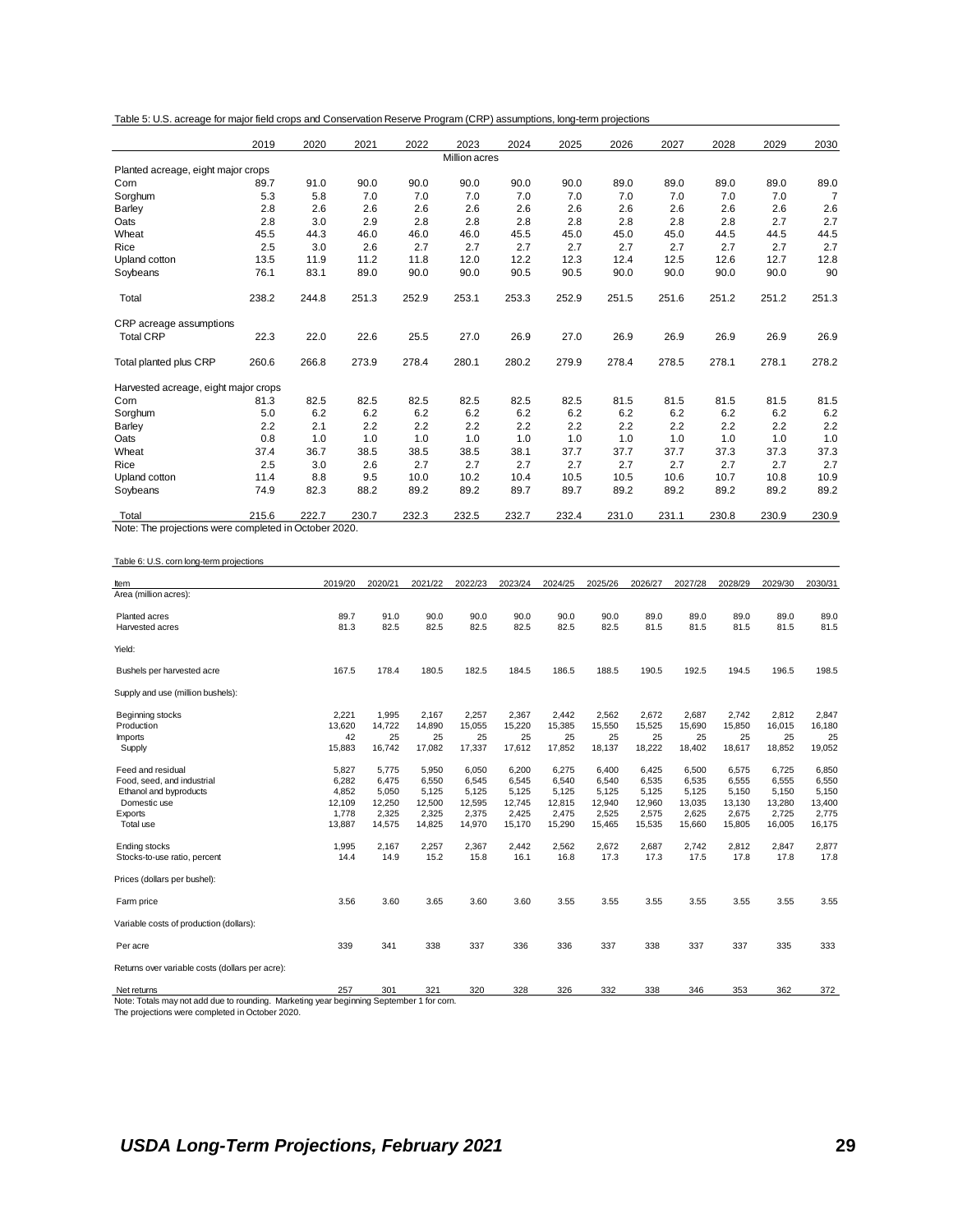<span id="page-35-1"></span>Table 7: U.S. sorghum long-term projections

| Item                                                         | 2019/20     | 2020/21       | 2021/22        | 2022/23     | 2023/24     | 2024/25     | 2025/26     | 2026/27     | 2027/28     | 2028/29     | 2029/30     | 2030/31     |
|--------------------------------------------------------------|-------------|---------------|----------------|-------------|-------------|-------------|-------------|-------------|-------------|-------------|-------------|-------------|
|                                                              |             |               |                |             |             |             |             |             |             |             |             |             |
| Area (million acres):                                        |             |               |                |             |             |             |             |             |             |             |             |             |
| Planted acres                                                | 5.3         | 5.8           | 7.0            | 7.0         | 7.0         | 7.0         | 7.0         | 7.0         | 7.0         | 7.0         | 7.0         | 7.0         |
| Harvested acres                                              | 4.7         | 5.0           | 6.2            | 6.2         | 6.2         | 6.2         | 6.2         | 6.2         | 6.2         | 6.2         | 6.2         | 6.2         |
| Yield:                                                       |             |               |                |             |             |             |             |             |             |             |             |             |
| Bushels per harvested acre                                   | 73.0        | 74.1          | 69.0           | 69.0        | 69.0        | 69.0        | 69.0        | 69.0        | 69.0        | 69.0        | 69.0        | 69.0        |
| Supply and use (million bushels):                            |             |               |                |             |             |             |             |             |             |             |             |             |
| Beginning stocks                                             | 64          | 29            | 30             | 32          | 34          | 36          | 33          | 30          | 32          | 34          | 36          | 33          |
| Production                                                   | 341         | 371           | 427            | 427         | 427         | 427         | 427         | 427         | 427         | 427         | 427         | 427         |
| <b>Imports</b>                                               | $\mathbf 0$ | $\mathbf 0$   | $\mathbf 0$    | $\mathbf 0$ | $\mathsf 0$ | $\mathbf 0$ | $\mathbf 0$ | $\mathbf 0$ | $\mathbf 0$ | $\mathbf 0$ | $\mathbf 0$ | $\mathbf 0$ |
| Supply                                                       | 405         | 400           | 457            | 459         | 461         | 463         | 460         | 457         | 459         | 461         | 463         | 460         |
| Feed and residual                                            | 97          | 70            | 70             | 70          | 70          | 70          | 70          | 65          | 65          | 65          | 65          | 65          |
| Food, seed, and industrial                                   | 75          | 40            | 40             | 40          | 40          | 40          | 40          | 40          | 40          | 40          | 40          | 40          |
| Domestic use                                                 | 172         | 110           | 110            | 110         | 110         | 110         | 110         | 105         | 105         | 105         | 105         | 105         |
| Exports                                                      | 204         | 260           | 315            | 315         | 315         | 320         | 320         | 320         | 320         | 320         | 325         | 325         |
| Total use                                                    | 376         | 370           | 425            | 425         | 425         | 430         | 430         | 425         | 425         | 425         | 430         | 430         |
| <b>Ending stocks</b>                                         | 29          | 30            | 32             | 34          | 36          | 33          | 30          | 32          | 34          | 36          | 33          | 30          |
| Stocks-to-use ratio, percent                                 | 7.9         | 8.1           | 7.5            | 8.0         | 8.5         | 7.7         | 7.0         | 7.5         | 8.0         | 8.5         | 7.7         | 7.0         |
| Prices (dollars per bushel):                                 |             |               |                |             |             |             |             |             |             |             |             |             |
| Farm price                                                   | 3.34        | 3.60          | 3.80           | 3.75        | 3.75        | 3.70        | 3.70        | 3.70        | 3.70        | 3.70        | 3.70        | 3.70        |
| Variable costs of production (dollars):                      |             |               |                |             |             |             |             |             |             |             |             |             |
| Per acre                                                     | 131         | 132           | 130            | 130         | 130         | 131         | 132         | 133         | 133         | 134         | 134         | 134         |
| Returns over variable costs (dollars per acre):              |             |               |                |             |             |             |             |             |             |             |             |             |
| Net returns<br>.<br><b>CONTRACTOR</b><br><b>CARL ALL AND</b> | 113         | 135<br>$\sim$ | 132<br>$\cdot$ | 129         | 128         | 124         | 123         | 122         | 122         | 121         | 121         | 121         |

Note: Totals may not add due to rounding. Marketing year beginning September 1 for sorghum. The projections were completed in October 2020.

<span id="page-35-0"></span>

#### <span id="page-35-2"></span>Table 8: U.S. barley long-term projections

| ltem                                                                                                                                     | 2019/20                            | 2020/21                            | 2021/22                      | 2022/23                      | 2023/24                      | 2024/25                      | 2025/26                      | 2026/27                      | 2027/28                      | 2028/29                      | 2029/30                      | 2030/31                      |
|------------------------------------------------------------------------------------------------------------------------------------------|------------------------------------|------------------------------------|------------------------------|------------------------------|------------------------------|------------------------------|------------------------------|------------------------------|------------------------------|------------------------------|------------------------------|------------------------------|
|                                                                                                                                          |                                    |                                    |                              |                              |                              |                              |                              |                              |                              |                              |                              |                              |
| Area (million acres):                                                                                                                    |                                    |                                    |                              |                              |                              |                              |                              |                              |                              |                              |                              |                              |
| Planted acres<br>Harvested acres                                                                                                         | 2.8<br>2.2                         | 2.6<br>2.1                         | 2.6<br>2.2                   | 2.6<br>2.2                   | 2.6<br>2.2                   | 2.6<br>2.2                   | 2.6<br>2.2                   | 2.6<br>2.2                   | 2.6<br>2.2                   | 2.6<br>2.2                   | 2.6<br>2.2                   | 2.6<br>2.2                   |
| Yield:                                                                                                                                   |                                    |                                    |                              |                              |                              |                              |                              |                              |                              |                              |                              |                              |
| Bushels per harvested acre                                                                                                               | 77.7                               | 77.5                               | 76.8                         | 77.5                         | 78.2                         | 79.0                         | 79.7                         | 80.5                         | 81.2                         | 81.9                         | 82.7                         | 83.4                         |
| Supply and use (million bushels):                                                                                                        |                                    |                                    |                              |                              |                              |                              |                              |                              |                              |                              |                              |                              |
| Beginning stocks<br>Production<br><b>Imports</b><br>Supply                                                                               | 87<br>172<br>$\overline{7}$<br>266 | 80<br>165<br>$\overline{7}$<br>253 | 79<br>169<br>10<br>258       | 80<br>171<br>10<br>261       | 83<br>172<br>10<br>265       | 82<br>174<br>10<br>266       | 83<br>175<br>10<br>268       | 80<br>177<br>10<br>267       | 79<br>179<br>10<br>268       | 80<br>180<br>10<br>270       | 82<br>182<br>10<br>274       | 86<br>183<br>10<br>279       |
| Feed and residual<br>Food, seed, and industrial<br>Domestic use<br>Exports<br>Total use                                                  | 44<br>136<br>180<br>6<br>186       | 25<br>143<br>168<br>6<br>174       | 30<br>143<br>173<br>5<br>178 | 30<br>143<br>173<br>5<br>178 | 35<br>143<br>178<br>5<br>183 | 35<br>143<br>178<br>5<br>183 | 40<br>143<br>183<br>5<br>188 | 40<br>143<br>183<br>5<br>188 | 40<br>143<br>183<br>5<br>188 | 40<br>143<br>183<br>5<br>188 | 40<br>143<br>183<br>5<br>188 | 45<br>143<br>188<br>5<br>193 |
| <b>Ending stocks</b><br>Stocks-to-use ratio, percent                                                                                     | 80<br>43.2                         | 79<br>45.2                         | 80<br>44.9                   | 83<br>46.6                   | 82<br>44.8                   | 83<br>45.4                   | 80<br>42.6                   | 79<br>42.0                   | 80<br>42.6                   | 82<br>43.6                   | 86<br>45.7                   | 86<br>44.6                   |
| Prices (dollars per bushel):                                                                                                             |                                    |                                    |                              |                              |                              |                              |                              |                              |                              |                              |                              |                              |
| Farm price                                                                                                                               | 4.69                               | 4.55                               | 4.60                         | 4.55                         | 4.55                         | 4.50                         | 4.50                         | 4.50                         | 4.50                         | 4.50                         | 4.50                         | 4.50                         |
| Variable costs of production (dollars):                                                                                                  |                                    |                                    |                              |                              |                              |                              |                              |                              |                              |                              |                              |                              |
| Per acre                                                                                                                                 | 176                                | 177                                | 176                          | 176                          | 177                          | 178                          | 179                          | 180                          | 181                          | 182                          | 182                          | 183                          |
| Returns over variable costs (dollars per acre):                                                                                          |                                    |                                    |                              |                              |                              |                              |                              |                              |                              |                              |                              |                              |
| Net returns                                                                                                                              | 189                                | 175                                | 177                          | 177                          | 179                          | 178                          | 180                          | 182                          | 184                          | 186                          | 190                          | 193                          |
| Note: Totals may not add due to rounding. Marketing year beginning June 1 for barley.<br>The projections were completed in October 2020. |                                    |                                    |                              |                              |                              |                              |                              |                              |                              |                              |                              |                              |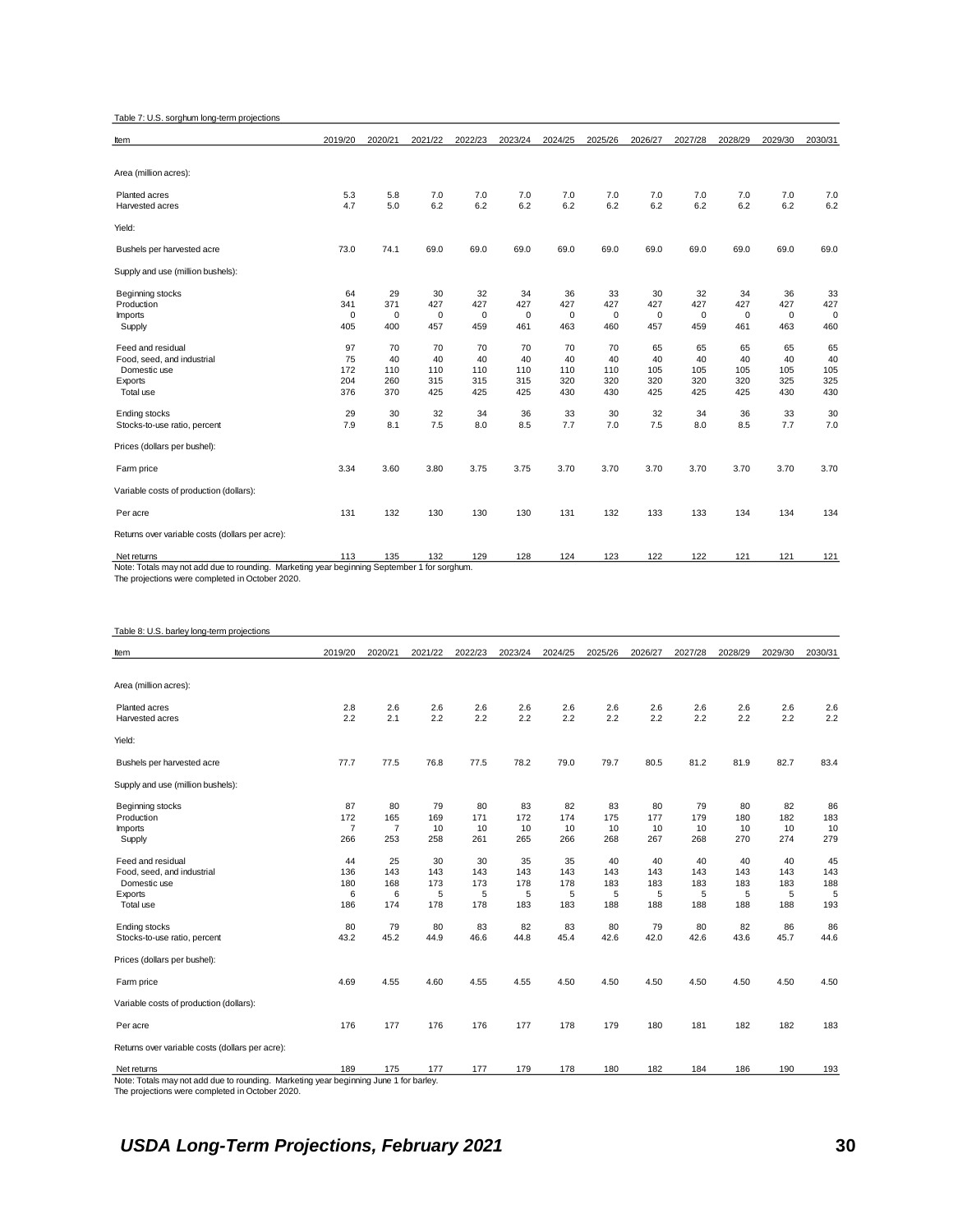Table 9: U.S. oats long-term projections

| ltem                                                                                | 2019/20        | 2020/21        | 2021/22        | 2022/23        | 2023/24        | 2024/25        | 2025/26        | 2026/27        | 2027/28        | 2028/29        | 2029/30        | 2030/31        |
|-------------------------------------------------------------------------------------|----------------|----------------|----------------|----------------|----------------|----------------|----------------|----------------|----------------|----------------|----------------|----------------|
|                                                                                     |                |                |                |                |                |                |                |                |                |                |                |                |
| Area (million acres):                                                               |                |                |                |                |                |                |                |                |                |                |                |                |
| Planted acres                                                                       | 2.8            | 3.0            | 2.9            | 2.8            | 2.8            | 2.8            | 2.8            | 2.8            | 2.8            | 2.8            | 2.7            | 2.7            |
| Harvested acres                                                                     | 0.8            | 1.0            | 1.0            | 1.0            | 1.0            | 1.0            | 1.0            | 1.0            | 1.0            | 1.0            | 1.0            | 1.0            |
| Yield:                                                                              |                |                |                |                |                |                |                |                |                |                |                |                |
| Bushels per harvested acre                                                          | 64.3           | 65.1           | 66.6           | 66.9           | 67.2           | 67.5           | 67.8           | 68.1           | 68.4           | 68.7           | 69.0           | 69.3           |
| Supply and use (million bushels):                                                   |                |                |                |                |                |                |                |                |                |                |                |                |
| Beginning stocks                                                                    | 38             | 37             | 40             | 40             | 39             | 38             | 37             | 36             | 39             | 42             | 40             | 38             |
| Production                                                                          | 53             | 65             | 67             | 67             | 67             | 68             | 68             | 68             | 68             | 69             | 69             | 69             |
| <b>Imports</b>                                                                      | 92             | 94             | 95             | 95             | 95             | 95             | 95             | 95             | 95             | 95             | 95             | 95             |
| Supply                                                                              | 183            | 196            | 202            | 202            | 201            | 201            | 200            | 199            | 202            | 206            | 204            | 202            |
| Feed and residual                                                                   | 63             | 75             | 80             | 80             | 80             | 80             | 80             | 75             | 75             | 80             | 80             | 75             |
| Food, seed, and industrial                                                          | 81             | 79             | 80             | 81             | 81             | 82             | 82             | 83             | 83             | 84             | 84             | 85             |
| Domestic use                                                                        | 144            | 154            | 160            | 161            | 161            | 162            | 162            | 158            | 158            | 164            | 164            | 160            |
| Exports                                                                             | $\overline{2}$ | $\overline{2}$ | $\overline{2}$ | $\overline{2}$ | $\overline{2}$ | $\overline{2}$ | $\overline{2}$ | $\overline{2}$ | $\overline{2}$ | $\overline{2}$ | $\overline{2}$ | $\overline{2}$ |
| Total use                                                                           | 146            | 156            | 162            | 163            | 163            | 164            | 164            | 160            | 160            | 166            | 166            | 162            |
| <b>Ending stocks</b>                                                                | 37             | 40             | 40             | 39             | 38             | 37             | 36             | 39             | 42             | 40             | 38             | 40             |
| Stocks-to-use ratio, percent                                                        | 25.1           | 25.7           | 24.7           | 23.9           | 23.3           | 22.6           | 22.0           | 24.4           | 26.3           | 24.1           | 22.9           | 24.7           |
| Prices (dollars per bushel):                                                        |                |                |                |                |                |                |                |                |                |                |                |                |
| Farm price                                                                          | 2.82           | 2.70           | 2.70           | 2.65           | 2.65           | 2.65           | 2.65           | 2.65           | 2.65           | 2.65           | 2.65           | 2.65           |
| Variable costs of production (dollars):                                             |                |                |                |                |                |                |                |                |                |                |                |                |
| Per acre                                                                            | 129            | 130            | 129            | 129            | 129            | 130            | 131            | 132            | 133            | 133            | 133            | 133            |
| Returns over variable costs (dollars per acre):                                     |                |                |                |                |                |                |                |                |                |                |                |                |
| Net returns                                                                         | 52             | 46             | 51             | 48             | 49             | 49             | 49             | 48             | 49             | 49             | 49             | 50             |
| Note: Totals may not add due to rounding. Marketing year beginning June 1 for oats. |                |                |                |                |                |                |                |                |                |                |                |                |
| The projections were completed in October 2020.                                     |                |                |                |                |                |                |                |                |                |                |                |                |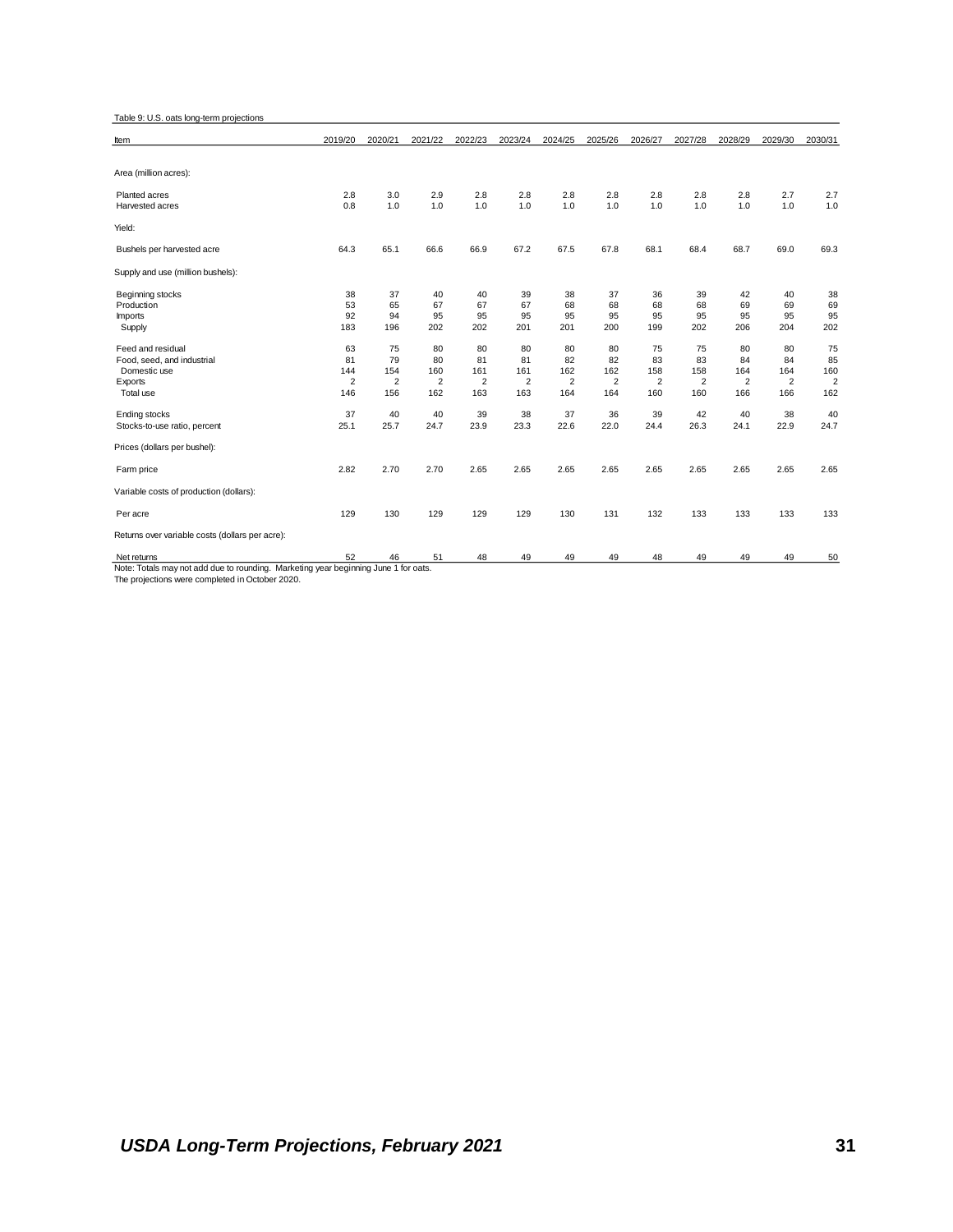Table 10: U.S. wheat long-term projections

| Item                                                                                | 2019/20 | 2020/21 | 2021/22 | 2022/23 | 2023/24 | 2024/25 | 2025/26 | 2026/27 | 2027/28 | 2028/29 | 2029/30 | 2030/31 |
|-------------------------------------------------------------------------------------|---------|---------|---------|---------|---------|---------|---------|---------|---------|---------|---------|---------|
|                                                                                     |         |         |         |         |         |         |         |         |         |         |         |         |
| Area (million acres):                                                               |         |         |         |         |         |         |         |         |         |         |         |         |
|                                                                                     |         |         |         |         |         |         |         |         |         |         |         |         |
| Planted acres                                                                       | 45.5    | 44.3    | 46.0    | 46.0    | 46.0    | 45.5    | 45.0    | 45.0    | 45.0    | 44.5    | 44.5    | 44.5    |
| Harvested acres                                                                     | 37.4    | 36.7    | 38.5    | 38.5    | 38.5    | 38.1    | 37.7    | 37.7    | 37.7    | 37.3    | 37.3    | 37.3    |
| Yield:                                                                              |         |         |         |         |         |         |         |         |         |         |         |         |
| Bushels per harvested acre                                                          | 51.7    | 49.7    | 49.1    | 49.5    | 49.9    | 50.3    | 50.7    | 51.1    | 51.6    | 52.0    | 52.4    | 52.8    |
| Supply and use (million bushels):                                                   |         |         |         |         |         |         |         |         |         |         |         |         |
| Beginning stocks                                                                    | 1,080   | 1,028   | 883     | 830     | 796     | 776     | 749     | 720     | 704     | 706     | 701     | 709     |
| Production                                                                          | 1,932   | 1,826   | 1,890   | 1,906   | 1,921   | 1,916   | 1,911   | 1,926   | 1,945   | 1,940   | 1,955   | 1,969   |
| <b>Imports</b>                                                                      | 105     | 125     | 120     | 125     | 125     | 125     | 130     | 130     | 130     | 130     | 130     | 130     |
| Supply                                                                              | 3,117   | 2,979   | 2,893   | 2,861   | 2,842   | 2,817   | 2,790   | 2,776   | 2,779   | 2,776   | 2,786   | 2,808   |
| Food                                                                                | 962     | 960     | 961     | 963     | 965     | 967     | 969     | 971     | 973     | 975     | 977     | 979     |
| Seed                                                                                | 60      | 61      | 62      | 62      | 61      | 61      | 61      | 61      | 60      | 60      | 60      | 59      |
| Feed and residual                                                                   | 102     | 100     | 90      | 90      | 90      | 90      | 90      | 90      | 90      | 90      | 90      | 100     |
| Domestic use                                                                        | 1,123   | 1,121   | 1,113   | 1,115   | 1,116   | 1,118   | 1,120   | 1,122   | 1,123   | 1,125   | 1,127   | 1,138   |
| Exports                                                                             | 965     | 975     | 950     | 950     | 950     | 950     | 950     | 950     | 950     | 950     | 950     | 950     |
| Total use                                                                           | 2,089   | 2,096   | 2,063   | 2,065   | 2,066   | 2,068   | 2,070   | 2,072   | 2,073   | 2,075   | 2,077   | 2,088   |
| <b>Ending stocks</b>                                                                | 1,028   | 883     | 830     | 796     | 776     | 749     | 720     | 704     | 706     | 701     | 709     | 720     |
| Stocks-to-use ratio, percent                                                        | 49.2    | 42.1    | 40.2    | 38.5    | 37.6    | 36.2    | 34.8    | 34.0    | 34.0    | 33.8    | 34.1    | 34.5    |
| Prices (dollars per bushel):                                                        |         |         |         |         |         |         |         |         |         |         |         |         |
| Farm price                                                                          | 4.58    | 4.70    | 4.90    | 4.95    | 5.00    | 5.10    | 5.10    | 5.10    | 5.10    | 5.10    | 5.10    | 5.10    |
| Variable costs of production (dollars):                                             |         |         |         |         |         |         |         |         |         |         |         |         |
| Per acre                                                                            | 132     | 132     | 131     | 131     | 131     | 132     | 133     | 134     | 134     | 135     | 135     | 134     |
| Returns over variable costs (dollars per acre):                                     |         |         |         |         |         |         |         |         |         |         |         |         |
| Net returns                                                                         | 105     | 101     | 109     | 114     | 118     | 125     | 126     | 127     | 129     | 130     | 133     | 135     |
| Note: Totals may not add due to rounding. Marketing year beginning June 1 for wheat |         |         |         |         |         |         |         |         |         |         |         |         |

Note: Totals may not add due to rounding. Marketing year beginning June 1 for wheat. The projections were completed in October 2020.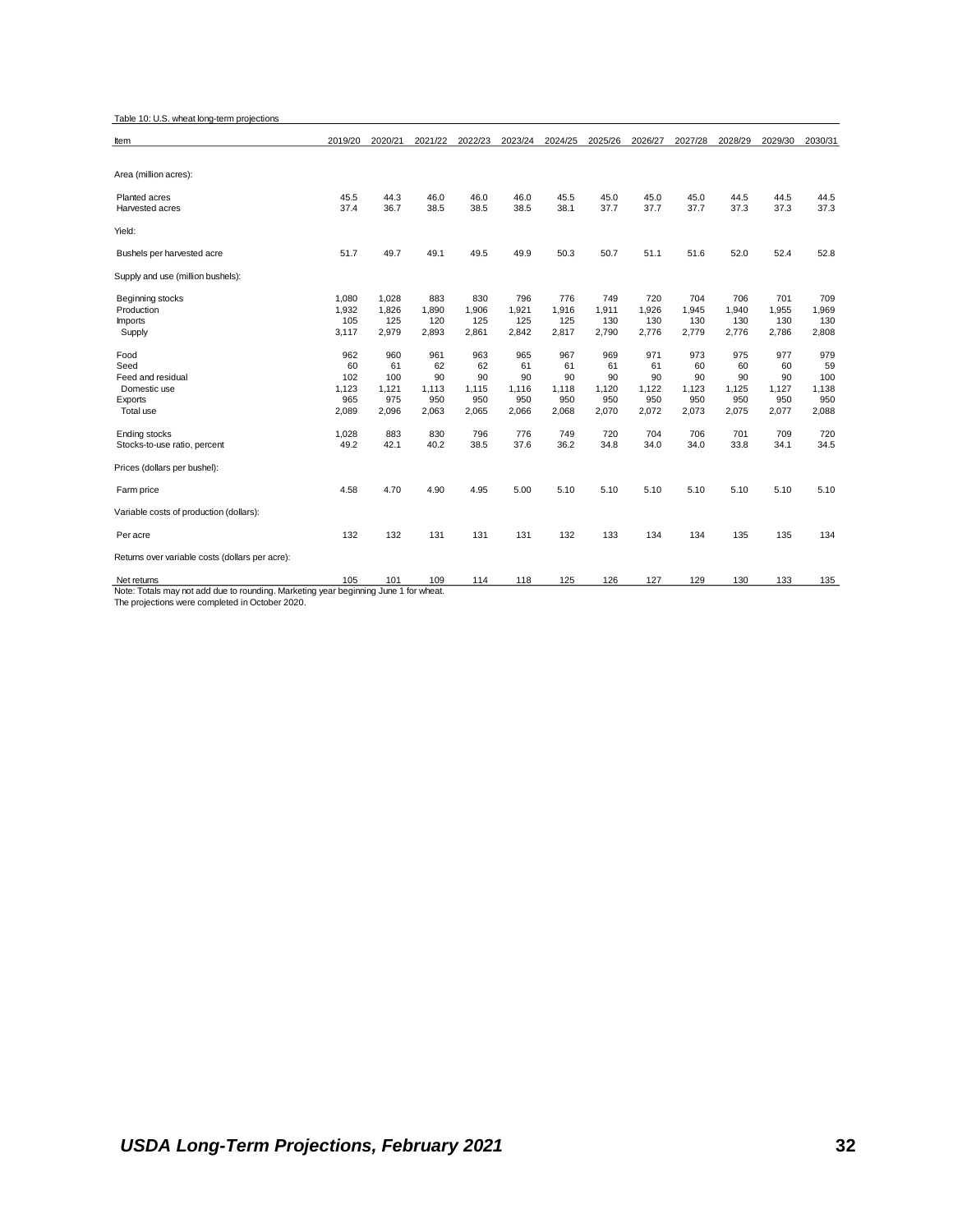|  |  |  |  | Table 11: U.S. soybeans and soybean products long-term projections |
|--|--|--|--|--------------------------------------------------------------------|
|--|--|--|--|--------------------------------------------------------------------|

| ltem                                                                                                                                                                          | 2019/20        | 2020/21       | 2021/22       | 2022/23        | 2023/24        | 2024/25        | 2025/26       | 2026/27       | 2027/28        | 2028/29       | 2029/30       | 2030/31       |
|-------------------------------------------------------------------------------------------------------------------------------------------------------------------------------|----------------|---------------|---------------|----------------|----------------|----------------|---------------|---------------|----------------|---------------|---------------|---------------|
| Soybeans                                                                                                                                                                      |                |               |               |                |                |                |               |               |                |               |               |               |
| Area (million acres):                                                                                                                                                         |                |               |               |                |                |                |               |               |                |               |               |               |
| Planted                                                                                                                                                                       | 76.1           | 83.1          | 89.0          | 90.0           | 90.0           | 90.5           | 90.5          | 90.0          | 90.0           | 90.0          | 90.0          | 90.0          |
| Harvested                                                                                                                                                                     | 74.9           | 82.3          | 88.2          | 89.2           | 89.2           | 89.7           | 89.7          | 89.2          | 89.2           | 89.2          | 89.2          | 89.2          |
| Yield, bushels per harvested acre                                                                                                                                             | 47.4           | 51.9          | 50.6          | 51.2           | 51.7           | 52.3           | 52.8          | 53.4          | 53.9           | 54.5          | 55.0          | 55.6          |
| Supply (million bushels)                                                                                                                                                      |                |               |               |                |                |                |               |               |                |               |               |               |
| Beginning stocks, September 1                                                                                                                                                 | 909            | 523           | 290           | 255            | 271            | 285            | 299           | 303           | 297            | 300           | 294           | 291           |
| Production                                                                                                                                                                    | 3,552          | 4,268         | 4,465         | 4,565          | 4,610          | 4,685          | 4,735         | 4,760         | 4,810          | 4,855         | 4,905         | 4,955         |
| <b>Imports</b>                                                                                                                                                                | 15             | 15            | 15            | 15             | 15             | 15             | 15            | 15            | 15             | 15            | 15            | 15            |
| Total supply                                                                                                                                                                  | 4,476          | 4,806         | 4,770         | 4,835          | 4,896          | 4,985          | 5,049         | 5,078         | 5,122          | 5,170         | 5,214         | 5,261         |
| Use (million bushels)                                                                                                                                                         |                |               |               |                |                |                |               |               |                |               |               |               |
| Crush                                                                                                                                                                         | 2,165          | 2,180         | 2,200         | 2,230          | 2,260          | 2,290          | 2,315         | 2,345         | 2,375          | 2,405         | 2,435         | 2,460         |
| Seed and residual                                                                                                                                                             | 112            | 136           | 140           | 140            | 141            | 141            | 141           | 141           | 142            | 142           | 142           | 143           |
| Exports                                                                                                                                                                       | 1,676          | 2,200         | 2,175         | 2,195          | 2,210          | 2,255          | 2,290         | 2,295         | 2,305          | 2,330         | 2,345         | 2,375         |
| Total use                                                                                                                                                                     | 3,953          | 4,516         | 4,515         | 4,565          | 4,611          | 4,686          | 4,746         | 4,781         | 4,822          | 4,877         | 4,922         | 4,978         |
| Ending stocks, August 31                                                                                                                                                      |                |               |               |                |                |                |               |               |                |               |               |               |
| Total ending stocks                                                                                                                                                           | 523            | 290           | 255           | 271            | 285            | 299            | 303           | 297           | 300            | 294           | 291           | 284           |
| Stocks-to-use ratio, percent                                                                                                                                                  | 13.2           | 6.4           | 5.7           | 5.9            | 6.2            | 6.4            | 6.4           | 6.2           | 6.2            | 6.0           | 5.9           | 5.7           |
| Prices (dollars per bushel)                                                                                                                                                   |                |               |               |                |                |                |               |               |                |               |               |               |
| Soybean price, farm                                                                                                                                                           | 8.57           | 9.80          | 10.00         | 9.90           | 9.80           | 9.65           | 9.65          | 9.70          | 9.70           | 9.75          | 9.80          | 9.90          |
| Variable costs of production (dollars):                                                                                                                                       |                |               |               |                |                |                |               |               |                |               |               |               |
| Per acre                                                                                                                                                                      | 162            | 164           | 161           | 161            | 161            | 161            | 162           | 162           | 162            | 162           | 162           | 162           |
| Returns over variable costs (dollars per acre):<br>Net returns                                                                                                                | 244            | 345           | 345           | 345            | 346            | 343            | 348           | 356           | 361            | 369           | 377           | 388           |
|                                                                                                                                                                               |                |               |               |                |                |                |               |               |                |               |               |               |
| Soybean oil (million pounds)                                                                                                                                                  |                |               |               |                |                |                |               |               |                |               |               |               |
| Beginning stocks, October 1                                                                                                                                                   | 1,775          | 1,740         | 1,755         | 1,725          | 1,655          | 1,770          | 1,770         | 1,820         | 1,880          | 1,900         | 1,930         | 1,925         |
| Production                                                                                                                                                                    | 24,890         | 25,265        | 25,520        | 25,880         | 26,240         | 26,600         | 26,900        | 27,260        | 27,620         | 27,980        | 28,345        | 28.645        |
| Imports                                                                                                                                                                       | 325            | 350           | 450           | 450            | 450            | 350            | 350           | 350           | 350            | 350           | 350           | 350           |
| Total supply                                                                                                                                                                  | 26,990         | 27,355        | 27,725        | 28,055         | 28,345         | 28,720         | 29,020        | 29,430        | 29,850         | 30,230        | 30,625        | 30,920        |
| Domestic disappearance                                                                                                                                                        | 22,450         | 23,000        | 23,500        | 24,000         | 24,275         | 24,550         | 24,800        | 25,050        | 25,300         | 25,550        | 25,800        | 26,050        |
| Biodiesel 1/                                                                                                                                                                  | 7,850          | 8,100         | 8,150         | 8,200          | 8,250          | 8,300          | 8,350         | 8,400         | 8,450          | 8,500         | 8,550         | 8,600         |
| Food, feed, and other industrial                                                                                                                                              | 14,600         | 14,900        | 15,350        | 15,800         | 16,025         | 16,250         | 16,450        | 16,650        | 16,850         | 17,050        | 17,250        | 17,450        |
| Exports                                                                                                                                                                       | 2,800          | 2,600         | 2,500         | 2,400          | 2,300          | 2,400          | 2,400         | 2,500         | 2,650          | 2,750         | 2,900         | 2,950         |
| Total use                                                                                                                                                                     | 25,250         | 25,600        | 26,000        | 26,400         | 26,575         | 26,950         | 27,200        | 27,550        | 27,950         | 28,300        | 28,700        | 29,000        |
| Ending stocks, September 30                                                                                                                                                   | 1,740          | 1,755         | 1,725         | 1,655          | 1,770          | 1,770          | 1,820         | 1,880         | 1,900          | 1,930         | 1,925         | 1,920         |
| Soybean oil price (dollars per pound)                                                                                                                                         | 0.297          | 0.325         | 0.340         | 0.345          | 0.350          | 0.350          | 0.353         | 0.355         | 0.355          | 0.358         | 0.360         | 0.363         |
|                                                                                                                                                                               |                |               |               |                |                |                |               |               |                |               |               |               |
| Soybean meal (thousand short tons)                                                                                                                                            |                |               |               |                |                |                |               |               |                |               |               |               |
| Beginning stocks, October 1                                                                                                                                                   | 402            | 400           | 400           | 400            | 400            | 400            | 400           | 400           | 400            | 400           | 400           | 400           |
| Production                                                                                                                                                                    | 51,028         | 51,400        | 51,975        | 52,625         | 53,300         | 53,975         | 54,650        | 55,325        | 56,000         | 56,675        | 57,350        | 58,025        |
| <b>Imports</b>                                                                                                                                                                | 620            | 400           | 400           | 400            | 400            | 400            | 400           | 400           | 400            | 400           | 400           | 400           |
| Total supply                                                                                                                                                                  | 52,050         | 52,200        | 52,775        | 53,425         | 54,100         | 54,775         | 55,450        | 56,125        | 56,800         | 57,475        | 58,150        | 58,825        |
| Domestic disappearance                                                                                                                                                        | 37,750         | 38,300        | 38,725        | 39,225         | 39,750         | 40,275         | 40,800        | 41,325        | 41,850         | 42,375        | 42,900        | 43,425        |
| Exports                                                                                                                                                                       | 13,900         | 13,500        | 13,650        | 13,800         | 13,950         | 14,100         | 14,250        | 14,400        | 14,550         | 14,700        | 14,850        | 15,000        |
| Total use                                                                                                                                                                     | 51,650         | 51,800        | 52,375        | 53,025         | 53,700         | 54,375         | 55,050        | 55,725        | 56,400         | 57,075        | 57,750        | 58,425        |
| Ending stocks, September 30                                                                                                                                                   | 400            | 400           | 400           | 400            | 400            | 400            | 400           | 400           | 400            | 400           | 400           | 400           |
| Soybean meal price (dollars per ton)                                                                                                                                          | 300            | 335           | 350           | 347            | 345            | 341            | 341           | 344           | 345            | 348           | 350           | 355           |
|                                                                                                                                                                               |                |               |               |                |                |                |               |               |                |               |               |               |
| Crushing yields (pounds per bushel)                                                                                                                                           |                |               |               |                |                |                |               |               |                |               |               |               |
| Soybean oil                                                                                                                                                                   | 11.47<br>47.02 | 11.59         | 11.60         | 11.61<br>47.19 | 11.61<br>47.19 | 11.62<br>47.18 | 11.62         | 11.63         | 11.63<br>47.16 | 11.64         | 11.64         | 11.65         |
| Soybean meal                                                                                                                                                                  | 1.87           | 47.15<br>1.86 | 47.20<br>2.20 | 2.29           | 2.40           | 2.46           | 47.18<br>2.49 | 47.17<br>2.54 | 2.56           | 47.16<br>2.62 | 47.15<br>2.64 | 47.15<br>2.69 |
| Crush margin (dollars per bushel)<br>Note: Totals may not add due to rounding. Marketing year beginning September 1 for soybeans; October 1 for soybean oil and soybean meal. |                |               |               |                |                |                |               |               |                |               |               |               |
| 1/ Reflects biodiesel made from methyl ester as reported by the U.S. Department of Energy, Energy Information Administration.                                                 |                |               |               |                |                |                |               |               |                |               |               |               |
| The projections were completed in October 2020.                                                                                                                               |                |               |               |                |                |                |               |               |                |               |               |               |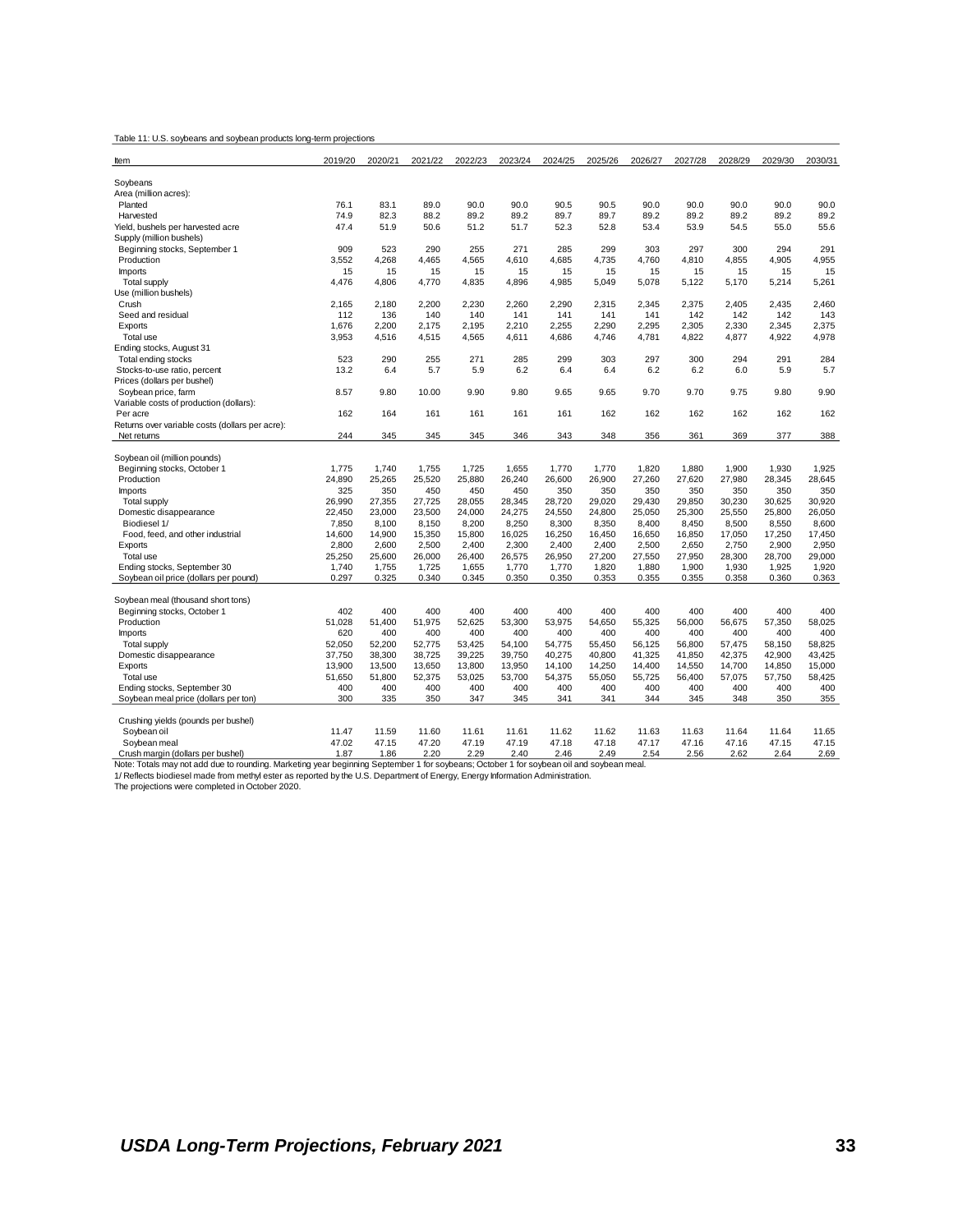|  |  |  | Table 12: U.S. rice long-term projections, total rice, rough basis |  |
|--|--|--|--------------------------------------------------------------------|--|
|--|--|--|--------------------------------------------------------------------|--|

| ltem                                                                                  | 2019/20 | 2020/21 | 2021/22 | 2022/23 | 2023/24 | 2024/25 | 2025/26 | 2026/27 | 2027/28 | 2028/29 | 2029/30 | 2030/31 |
|---------------------------------------------------------------------------------------|---------|---------|---------|---------|---------|---------|---------|---------|---------|---------|---------|---------|
|                                                                                       |         |         |         |         |         |         |         |         |         |         |         |         |
| Area (thousand acres):                                                                |         |         |         |         |         |         |         |         |         |         |         |         |
| Planted                                                                               | 2,540   | 3,037   | 2,600   | 2,700   | 2,700   | 2,700   | 2,700   | 2,700   | 2,700   | 2,700   | 2,700   | 2,700   |
| Harvested                                                                             | 2,472   | 2,991   | 2,552   | 2,650   | 2,650   | 2,650   | 2,650   | 2,650   | 2,650   | 2,650   | 2,650   | 2,650   |
| Yield:                                                                                |         |         |         |         |         |         |         |         |         |         |         |         |
| Pounds per harvested acre                                                             | 7,471   | 7,567   | 7,645   | 7,668   | 7,702   | 7,732   | 7,762   | 7,796   | 7,823   | 7,853   | 7,887   | 7,917   |
| Supply and use (million hundredweight):                                               |         |         |         |         |         |         |         |         |         |         |         |         |
| Beginning stocks                                                                      | 44.9    | 28.7    | 47.7    | 39.3    | 38.5    | 38.2    | 38.5    | 39.2    | 40.1    | 40.3    | 41.1    | 41.4    |
| Production                                                                            | 184.7   | 226.3   | 195.1   | 203.2   | 204.1   | 204.9   | 205.7   | 206.6   | 207.3   | 208.1   | 209.0   | 209.8   |
| <b>Imports</b>                                                                        | 37.3    | 37.3    | 39.5    | 40.5    | 41.5    | 42.5    | 43.5    | 44.3    | 45.0    | 45.8    | 46.5    | 47.3    |
| Total supply                                                                          | 266.8   | 292.2   | 282.3   | 283.0   | 284.1   | 285.6   | 287.7   | 290.1   | 292.4   | 294.2   | 296.6   | 298.5   |
| Domestic use and residual                                                             | 144.0   | 145.5   | 145.0   | 145.6   | 146.9   | 148.2   | 149.5   | 150.5   | 151.6   | 152.6   | 153.7   | 154.7   |
| Exports                                                                               | 94.2    | 99.0    | 98.0    | 99.0    | 99.0    | 99.0    | 99.0    | 99.5    | 100.5   | 100.5   | 101.5   | 102.0   |
| Total use                                                                             | 238.2   | 244.5   | 243.0   | 244.6   | 245.9   | 247.2   | 248.5   | 250.0   | 252.1   | 253.1   | 255.2   | 256.7   |
| Ending stocks                                                                         | 28.7    | 47.7    | 39.3    | 38.5    | 38.2    | 38.5    | 39.2    | 40.1    | 40.3    | 41.1    | 41.4    | 41.8    |
| Stocks-to-use ratio, percent                                                          | 12.0    | 19.5    | 16.2    | 15.7    | 15.6    | 15.6    | 15.8    | 16.0    | 16.0    | 16.2    | 16.2    | 16.3    |
| Price (dollars per hundredweight):                                                    |         |         |         |         |         |         |         |         |         |         |         |         |
| Average farm price                                                                    | 13.20   | 12.80   | 13.20   | 13.00   | 13.10   | 13.30   | 13.40   | 13.50   | 13.50   | 13.50   | 13.50   | 13.50   |
| Variable costs of production (dollars):                                               |         |         |         |         |         |         |         |         |         |         |         |         |
| Per acre                                                                              | 571     | 574     | 566     | 565     | 567     | 569     | 572     | 575     | 577     | 580     | 581     | 581     |
| Returns over variable costs (dollars per acre):                                       |         |         |         |         |         |         |         |         |         |         |         |         |
| Net returns                                                                           | 415     | 395     | 443     | 432     | 442     | 459     | 468     | 477     | 479     | 480     | 484     | 487     |
| Note: Totals may not add due to rounding. Marketing year beginning August 1 for rice. |         |         |         |         |         |         |         |         |         |         |         |         |
| The projections were completed in October 2020.                                       |         |         |         |         |         |         |         |         |         |         |         |         |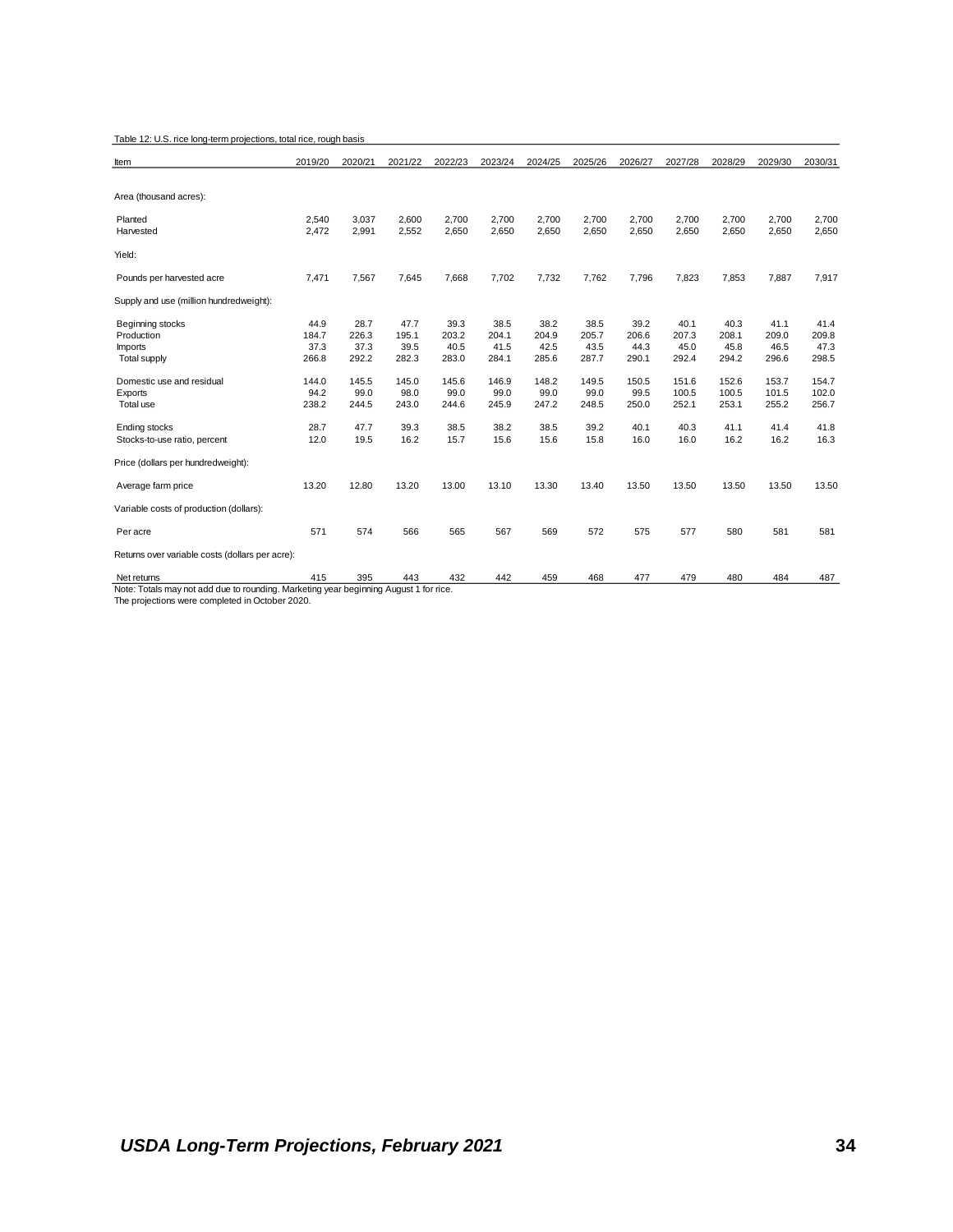Table 13. U.S. rice long-term projections, long-grain rice, rough basis

| Item                                                                                  | 2019/20 | 2020/21 | 2021/22 | 2022/23 | 2023/24 | 2024/25 | 2025/26 | 2026/27 | 2027/28 | 2028/29 | 2029/30 | 2030/31 |
|---------------------------------------------------------------------------------------|---------|---------|---------|---------|---------|---------|---------|---------|---------|---------|---------|---------|
|                                                                                       |         |         |         |         |         |         |         |         |         |         |         |         |
| Area (thousand acres):                                                                |         |         |         |         |         |         |         |         |         |         |         |         |
| Planted                                                                               | 1,778   | 2,336   | 1,900   | 2,000   | 2,000   | 2,000   | 2,000   | 2,000   | 2,000   | 2,000   | 2,000   | 2,000   |
| Harvested                                                                             | 1,730   | 2,309   | 1,862   | 1,960   | 1,960   | 1,960   | 1,960   | 1,960   | 1,960   | 1,960   | 1,960   | 1,960   |
| Yield:                                                                                |         |         |         |         |         |         |         |         |         |         |         |         |
| Pounds per harvested acre                                                             | 7,261   | 7,361   | 7,430   | 7,460   | 7,500   | 7,530   | 7,560   | 7,600   | 7,630   | 7,660   | 7,700   | 7,730   |
| Supply and use (million hundredweight):                                               |         |         |         |         |         |         |         |         |         |         |         |         |
| Beginning stocks                                                                      | 32.6    | 16.9    | 34.4    | 27.2    | 26.6    | 26.5    | 26.7    | 27.2    | 27.7    | 27.9    | 28.4    | 28.9    |
| Production                                                                            | 125.6   | 170.0   | 138.3   | 146.2   | 147.0   | 147.6   | 148.2   | 149.0   | 149.5   | 150.1   | 150.9   | 151.5   |
| <b>Imports</b>                                                                        | 29.8    | 29.5    | 31.5    | 32.3    | 33.0    | 33.8    | 34.5    | 35.3    | 36.0    | 36.8    | 37.5    | 38.3    |
| <b>Total supply</b>                                                                   | 188.0   | 216.4   | 204.2   | 205.6   | 206.6   | 207.8   | 209.4   | 211.4   | 213.2   | 214.7   | 216.8   | 218.6   |
| Domestic use and residual                                                             | 106.4   | 111.0   | 108.0   | 109.1   | 110.1   | 111.2   | 112.2   | 113.3   | 114.3   | 115.4   | 116.4   | 117.5   |
| Exports                                                                               | 64.6    | 71.0    | 69.0    | 70.0    | 70.0    | 70.0    | 70.0    | 70.5    | 71.0    | 71.0    | 71.5    | 72.0    |
| Total use                                                                             | 171.1   | 182.0   | 177.0   | 179.1   | 180.1   | 181.2   | 182.2   | 183.8   | 185.3   | 186.4   | 187.9   | 189.5   |
| Ending stocks                                                                         | 16.9    | 34.4    | 27.2    | 26.6    | 26.5    | 26.7    | 27.2    | 27.7    | 27.9    | 28.4    | 28.9    | 29.2    |
| Stocks-to-use ratio, percent                                                          | 9.9     | 18.9    | 15.4    | 14.8    | 14.7    | 14.7    | 14.9    | 15.1    | 15.0    | 15.2    | 15.4    | 15.4    |
| Price (dollars per hundredweight):                                                    |         |         |         |         |         |         |         |         |         |         |         |         |
| Average farm price                                                                    | 12.00   | 11.50   | 12.00   | 11.70   | 11.80   | 11.90   | 12.00   | 12.10   | 12.20   | 12.20   | 12.20   | 12.20   |
| Note: Totals may not add due to rounding. Marketing year beginning August 1 for rice. |         |         |         |         |         |         |         |         |         |         |         |         |
| The projections were completed in October 2020.                                       |         |         |         |         |         |         |         |         |         |         |         |         |

Table 14. U.S. rice long-term projections, medium- and short-grain rice, rough basis

| Item                                                                                                                                 | 2019/20 | 2020/21 | 2021/22 | 2022/23 | 2023/24 | 2024/25 | 2025/26 | 2026/27 | 2027/28 | 2028/29 | 2029/30 | 2030/31 |
|--------------------------------------------------------------------------------------------------------------------------------------|---------|---------|---------|---------|---------|---------|---------|---------|---------|---------|---------|---------|
|                                                                                                                                      |         |         |         |         |         |         |         |         |         |         |         |         |
| Area (thousand acres):                                                                                                               |         |         |         |         |         |         |         |         |         |         |         |         |
| Planted                                                                                                                              | 762     | 701     | 700     | 700     | 700     | 700     | 700     | 700     | 700     | 700     | 700     | 700     |
| Harvested                                                                                                                            | 742     | 682     | 690     | 690     | 690     | 690     | 690     | 690     | 690     | 690     | 690     | 690     |
| Yield:                                                                                                                               |         |         |         |         |         |         |         |         |         |         |         |         |
| Pounds per harvested acre                                                                                                            | 7,960   | 8,266   | 8,230   | 8,260   | 8,280   | 8,300   | 8,330   | 8,350   | 8,380   | 8,400   | 8,420   | 8,450   |
| Supply and use (million hundredweight):                                                                                              |         |         |         |         |         |         |         |         |         |         |         |         |
| Beginning stocks                                                                                                                     | 10.2    | 10.7    | 12.3    | 11.1    | 10.9    | 10.7    | 10.8    | 11.0    | 11.4    | 11.4    | 11.7    | 11.5    |
| Production                                                                                                                           | 59.1    | 56.4    | 56.8    | 57.0    | 57.1    | 57.3    | 57.5    | 57.6    | 57.8    | 58.0    | 58.1    | 58.3    |
| <b>Imports</b>                                                                                                                       | 7.6     | 7.8     | 8.0     | 8.3     | 8.5     | 8.8     | 9.0     | 9.0     | 9.0     | 9.0     | 9.0     | 9.0     |
| Total supply                                                                                                                         | 77.8    | 74.8    | 77.1    | 76.4    | 76.5    | 76.8    | 77.3    | 77.6    | 78.2    | 78.4    | 78.8    | 78.8    |
| Domestic use and residual                                                                                                            | 37.6    | 34.5    | 37.0    | 36.5    | 36.8    | 37.0    | 37.3    | 37.3    | 37.3    | 37.3    | 37.3    | 37.3    |
| Exports                                                                                                                              | 29.6    | 28.0    | 29.0    | 29.0    | 29.0    | 29.0    | 29.0    | 29.0    | 29.5    | 29.5    | 30.0    | 30.0    |
| Total use                                                                                                                            | 67.1    | 62.5    | 66.0    | 65.5    | 65.8    | 66.0    | 66.3    | 66.3    | 66.8    | 66.8    | 67.3    | 67.3    |
| <b>Ending stocks</b>                                                                                                                 | 10.7    | 12.3    | 11.1    | 10.9    | 10.7    | 10.8    | 11.0    | 11.4    | 11.4    | 11.7    | 11.5    | 11.6    |
| Stocks-to-use ratio, percent                                                                                                         | 16.0    | 19.7    | 16.9    | 16.6    | 16.3    | 16.3    | 16.7    | 17.2    | 17.1    | 17.5    | 17.2    | 17.2    |
| Price (dollars per hundredweight):                                                                                                   |         |         |         |         |         |         |         |         |         |         |         |         |
| Average farm price                                                                                                                   | 16.50   | 16.50   | 16.80   | 17.00   | 17.10   | 17.30   | 17.50   | 17.50   | 17.50   | 17.50   | 17.50   | 17.50   |
| California                                                                                                                           | 18.70   | 18.80   | 19.00   | 19.40   | 19.60   | 19.80   | 20.00   | 20.00   | 20.00   | 20.00   | 20.00   | 20.00   |
| <b>Other States</b>                                                                                                                  | 11.60   | 11.60   | 12.00   | 11.80   | 11.90   | 12.00   | 12.10   | 12.20   | 12.30   | 12.30   | 12.30   | 12.30   |
| Note: Totals may not add due to rounding. Marketing year beginning August 1 for rice; California marketing year beginning October 1. |         |         |         |         |         |         |         |         |         |         |         |         |
| The projections were completed in October 2020.                                                                                      |         |         |         |         |         |         |         |         |         |         |         |         |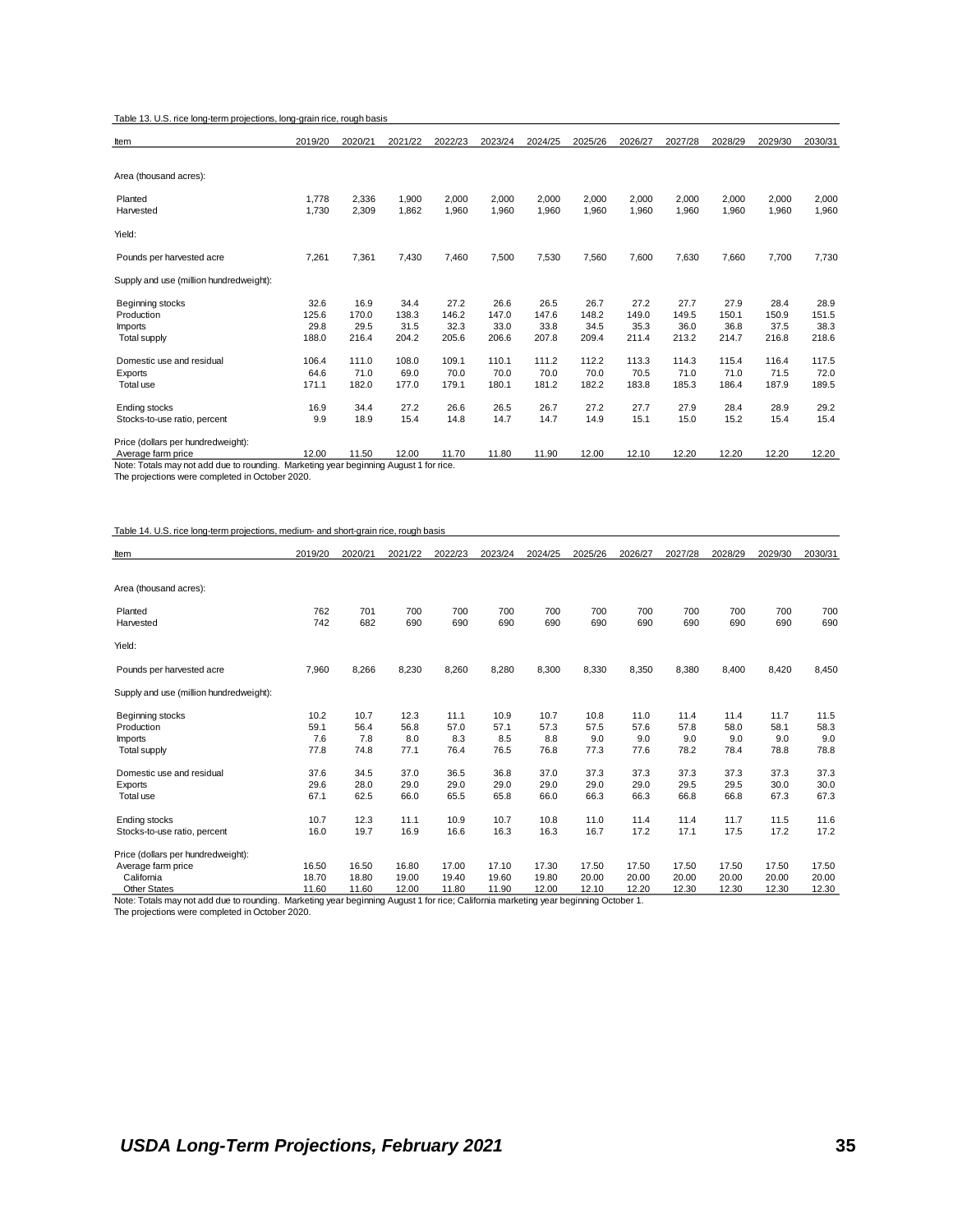Table 15: U.S. upland cotton long-term projections

| Item                                            | 2019/20 | 2020/21 | 2021/22 | 2022/23 | 2023/24 | 2024/25 | 2025/26 | 2026/27 | 2027/28 | 2028/29 | 2029/30 | 2030/31    |
|-------------------------------------------------|---------|---------|---------|---------|---------|---------|---------|---------|---------|---------|---------|------------|
|                                                 |         |         |         |         |         |         |         |         |         |         |         |            |
| Area (million acres):                           |         |         |         |         |         |         |         |         |         |         |         |            |
| Planted acres                                   | 13.5    | 11.9    | 11.2    | 11.8    | 12.0    | 12.2    | 12.3    | 12.4    | 12.5    | 12.6    | 12.7    | 12.8       |
| Harvested acres                                 | 11.4    | 8.8     | 9.5     | 10.0    | 10.2    | 10.4    | 10.5    | 10.5    | 10.6    | 10.7    | 10.8    | 10.9       |
| Yield:                                          |         |         |         |         |         |         |         |         |         |         |         |            |
| Pounds per harvested acre                       | 810     | 899     | 850     | 855     | 860     | 865     | 870     | 875     | 880     | 885     | 890     | 895        |
| Supply and use (thousand bales):                |         |         |         |         |         |         |         |         |         |         |         |            |
| Beginning stocks                                | 4,636   | 6,868   | 6,940   | 6,360   | 6,130   | 5,925   | 5,975   | 6,075   | 6,075   | 6,125   | 6,075   | 6,000      |
| Production                                      | 19,227  | 16,500  | 16,900  | 17,900  | 18,300  | 18,700  | 19,000  | 19,200  | 19,500  | 19,700  | 20,000  | 20,300     |
| <b>Imports</b>                                  | 0       | 0       | 5       | 5       | 5       | 5       | 5       | 5       | 5       | 5       | 5       | 5          |
| Supply                                          | 23,863  | 23,368  | 23,845  | 24,265  | 24,435  | 24,630  | 24,980  | 25,280  | 25,580  | 25,830  | 26,080  | 26,305     |
| Domestic use                                    | 2,135   | 2,480   | 2,580   | 2,630   | 2,655   | 2,800   | 2,900   | 3,000   | 3,000   | 3,000   | 3,000   | 3,000      |
| Exports                                         | 15,021  | 13,950  | 14,850  | 15,450  | 15,800  | 15,800  | 15,950  | 16,150  | 16,400  | 16,700  | 17,025  | 17,350     |
| Total use                                       | 17,156  | 16,430  | 17,430  | 18,080  | 18,455  | 18,600  | 18,850  | 19,150  | 19,400  | 19,700  | 20,025  | 20,350     |
| Ending stocks                                   | 6,868   | 6,940   | 6,360   | 6,130   | 5,925   | 5,975   | 6,075   | 6,075   | 6,125   | 6,075   | 6,000   | 5,900      |
| Stocks-to-use ratio, percent                    | 40.0    | 42.2    | 36.5    | 33.9    | 32.1    | 32.1    | 32.2    | 31.7    | 31.6    | 30.8    | 30.0    | 29.0       |
| Prices (dollars per pound):                     |         |         |         |         |         |         |         |         |         |         |         |            |
| Farm price                                      | 0.596   | 0.610   | 0.630   | 0.655   | 0.660   | 0.665   | 0.670   | 0.675   | 0.680   | 0.685   | 0.690   | 0.695      |
| Variable costs of production (dollars):         |         |         |         |         |         |         |         |         |         |         |         |            |
| Per acre                                        | 442     | 459     | 455     | 457     | 459     | 462     | 466     | 470     | 473     | 477     | 479     | 482        |
| Returns over variable costs (dollars per acre): |         |         |         |         |         |         |         |         |         |         |         |            |
| $N_{0}$ $n+1$ $n+2$                             | 122     | 20E     | 102     | 24E     | າາດ     | ברה     | 227     | າາາ     | - הר    | 0.11    | 2AC     | <b>OEO</b> |

Net returns\* Net returns and the comment of the comment of the comment of the comment of the comment of the co<br>Note: Marketing year beginning August 1 for upland cotton.<br>\* Includes revenue from cottonseed, beginning with U values use projections of cottonseed prices and yields, so are not directly comparable to values from years prior to 2017.

The projections were completed in October 2020.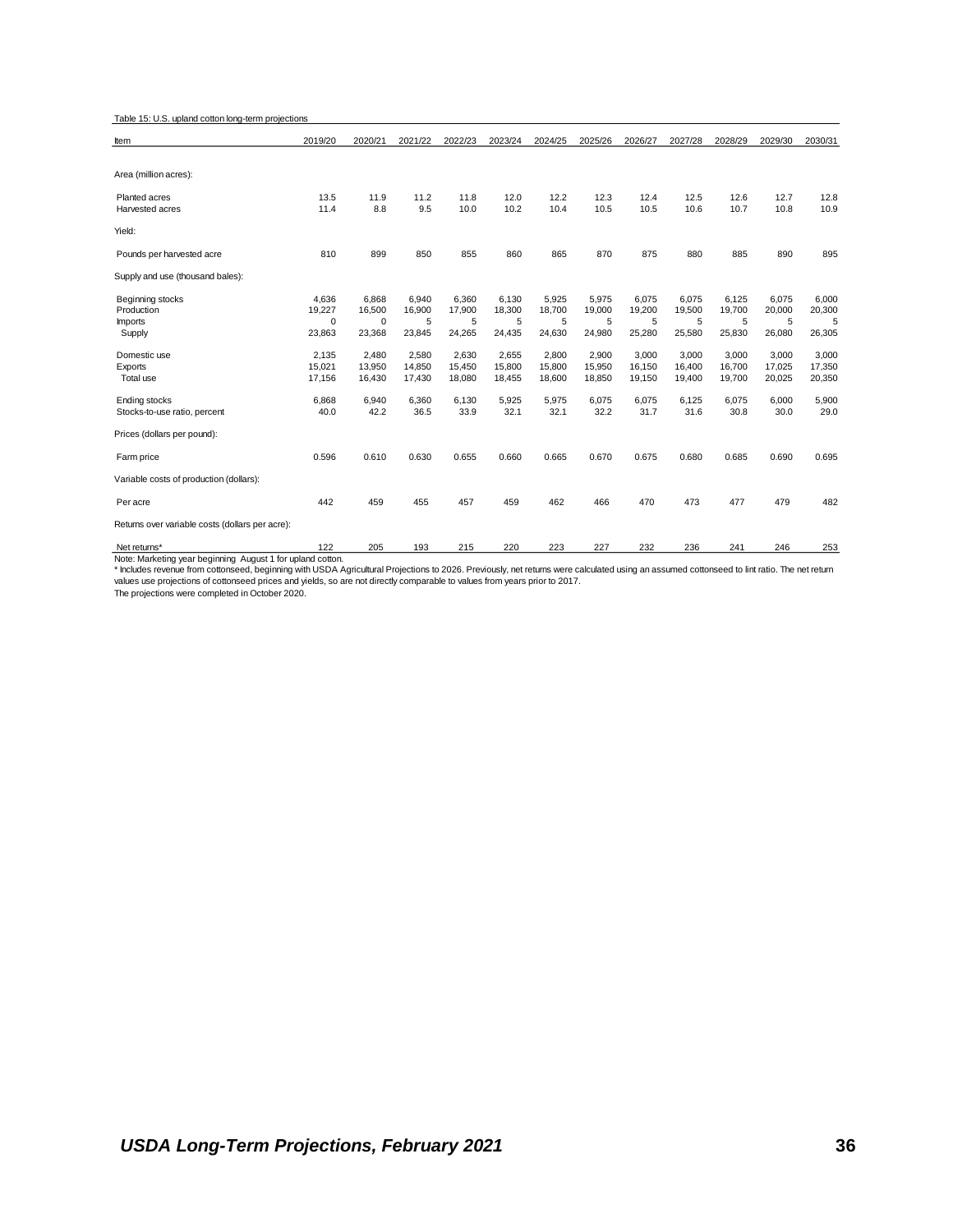#### Table 16: U.S. sugar long-term projections

| ltem                                                                                               | Units              | 2019/20 | 2020/21 | 2021/22 | 2022/23 | 2023/24 | 2024/25 | 2025/26 | 2026/27 | 2027/28 | 2028/29 | 2029/30 | 2030/31 |
|----------------------------------------------------------------------------------------------------|--------------------|---------|---------|---------|---------|---------|---------|---------|---------|---------|---------|---------|---------|
| Sugarbeets                                                                                         |                    |         |         |         |         |         |         |         |         |         |         |         |         |
| Planted area                                                                                       | $1.000$ acres      | 1,132   | 1,165   | 1.188   | 1,172   | 1,171   | 1,160   | 1,153   | 1,144   | 1,135   | 1,126   | 1,117   | 1,108   |
| Harvested area                                                                                     | $1.000$ acres      | 979     | 1,149   | 1,167   | 1,151   | 1,150   | 1,139   | 1,132   | 1,123   | 1,115   | 1,106   | 1,097   | 1,088   |
| Yield                                                                                              | Tons/acre          | 29.2    | 31.2    | 31.7    | 32.1    | 32.4    | 32.7    | 33.0    | 33.3    | 33.6    | 33.9    | 34.1    | 34.4    |
| Production                                                                                         | Million short tons | 28.6    | 35.8    | 37.0    | 36.9    | 37.2    | 37.3    | 37.4    | 37.4    | 37.4    | 37.4    | 37.4    | 37.4    |
| Sugarcane                                                                                          |                    |         |         |         |         |         |         |         |         |         |         |         |         |
| Harvested area                                                                                     | $1.000$ acres      | 869     | 887     | 884     | 884     | 885     | 885     | 886     | 887     | 888     | 889     | 889     | 890     |
| Yield                                                                                              | Tons/acre          | 34.9    | 36.6    | 36.6    | 36.8    | 37.0    | 37.2    | 37.4    | 37.6    | 37.8    | 38.0    | 38.2    | 38.4    |
| Production                                                                                         | Million short tons | 30.3    | 32.5    | 32.3    | 32.5    | 32.7    | 32.9    | 33.1    | 33.3    | 33.5    | 33.8    | 34.0    | 34.2    |
| Supply:                                                                                            |                    |         |         |         |         |         |         |         |         |         |         |         |         |
| Beginning stocks                                                                                   | 1,000 short tons   | 1,783   | 1,702   | 1.749   | 1.694   | 1,708   | 1,721   | 1,733   | 1,745   | 1,757   | 1,768   | 1,779   | 1,789   |
| Production                                                                                         | 1,000 short tons   | 8,128   | 9,268   | 9,366   | 9.377   | 9,450   | 9,481   | 9,531   | 9,569   | 9,610   | 9.646   | 9,686   | 9,720   |
| Beet sugar                                                                                         | 1,000 short tons   | 4,293   | 5,206   | 5,215   | 5,189   | 5,223   | 5,216   | 5,226   | 5,224   | 5,225   | 5,219   | 5,218   | 5,211   |
| Cane sugar                                                                                         | 1,000 short tons   | 3,835   | 4.062   | 4,152   | 4,189   | 4,226   | 4,265   | 4,305   | 4,345   | 4,386   | 4,427   | 4,468   | 4,509   |
| <b>Total Imports</b>                                                                               | 1,000 short tons   | 4,136   | 3,120   | 3,127   | 3,284   | 3,308   | 3,369   | 3.409   | 3.456   | 3.497   | 3,539   | 3,574   | 3,610   |
| TRQ Imports                                                                                        | 1,000 short tons   | 2,071   | 1,832   | 1,869   | 1,873   | 1,877   | 1,881   | 1,884   | 1,888   | 1,892   | 1,896   | 1,900   | 1,900   |
| Imports from Mexico                                                                                | 1.000 short tons   | 1.382   | 888     | 852     | 974     | 995     | 1.053   | 1.090   | 1.135   | 1,173   | 1.212   | 1,244   | 1,281   |
| Other imports                                                                                      | 1.000 short tons   | 683     | 400     | 405     | 437     | 436     | 435     | 434     | 434     | 432     | 431     | 430     | 429     |
| <b>Total supply</b>                                                                                | 1,000 short tons   | 14,047  | 14,089  | 14,243  | 14,356  | 14,465  | 14,571  | 14,673  | 14,770  | 14,864  | 14,954  | 15,039  | 15,119  |
| Use:                                                                                               |                    |         |         |         |         |         |         |         |         |         |         |         |         |
| Exports                                                                                            | 1.000 short tons   | 45      | 35      | 35      | 35      | 35      | 35      | 35      | 35      | 35      | 35      | 35      | 35      |
| Domestic deliveries                                                                                | 1.000 short tons   | 12.300  | 12.305  | 12.514  | 12.613  | 12.710  | 12.803  | 12.892  | 12.979  | 13.061  | 13,140  | 13.215  | 13,286  |
| Total use                                                                                          | 1,000 short tons   | 12,345  | 12,340  | 12,549  | 12.648  | 12,745  | 12,838  | 12,927  | 13,014  | 13,096  | 13.175  | 13,250  | 13,321  |
| Ending stocks                                                                                      | 1,000 short tons   | 1.702   | 1.749   | 1.694   | 1.708   | 1.721   | 1,733   | 1.745   | 1.757   | 1.768   | 1.779   | 1,789   | 1.798   |
| Raw sugar price:                                                                                   |                    |         |         |         |         |         |         |         |         |         |         |         |         |
| New York, No. 16 contract <sup>1</sup>                                                             | Cents/lb.          | 26.94   | 25.57   | 25.66   | 25.93   | 26.11   | 26.31   | 26.46   | 26.64   | 26.80   | 26.94   | 27.09   | 27.23   |
| Raw sugar loan rate                                                                                | Cents/lb.          | 19.75   | 19.75   | 19.75   | 19.75   | 19.75   | 19.75   | 19.75   | 19.75   | 19.75   | 19.75   | 19.75   | 19.75   |
| Beet sugar loan rate                                                                               | Cents/lb.          | 25.83   | 25.83   | 25.83   | 25.83   | 25.83   | 25.83   | 25.83   | 25.83   | 25.83   | 25.83   | 25.83   | 25.83   |
| Grower prices:                                                                                     |                    |         |         |         |         |         |         |         |         |         |         |         |         |
| Sugarbeets                                                                                         | Dollars/ton        | 38.40   | 50.25   | 46.90   | 49.46   | 49.13   | 49.77   | 49.82   | 50.04   | 49.94   | 50.13   | 50.02   | 50.35   |
| Sugarcane                                                                                          | Dollars/ton        | 37.80   | 33.15   | 35.33   | 35.71   | 36.04   | 36.39   | 36.72   | 37.06   | 37.39   | 37.71   | 38.04   | 38.36   |
| Note: Data shown is for an October-September year. The projections were completed in October 2020. |                    |         |         |         |         |         |         |         |         |         |         |         |         |

<sup>1</sup> Price for July-September quarter.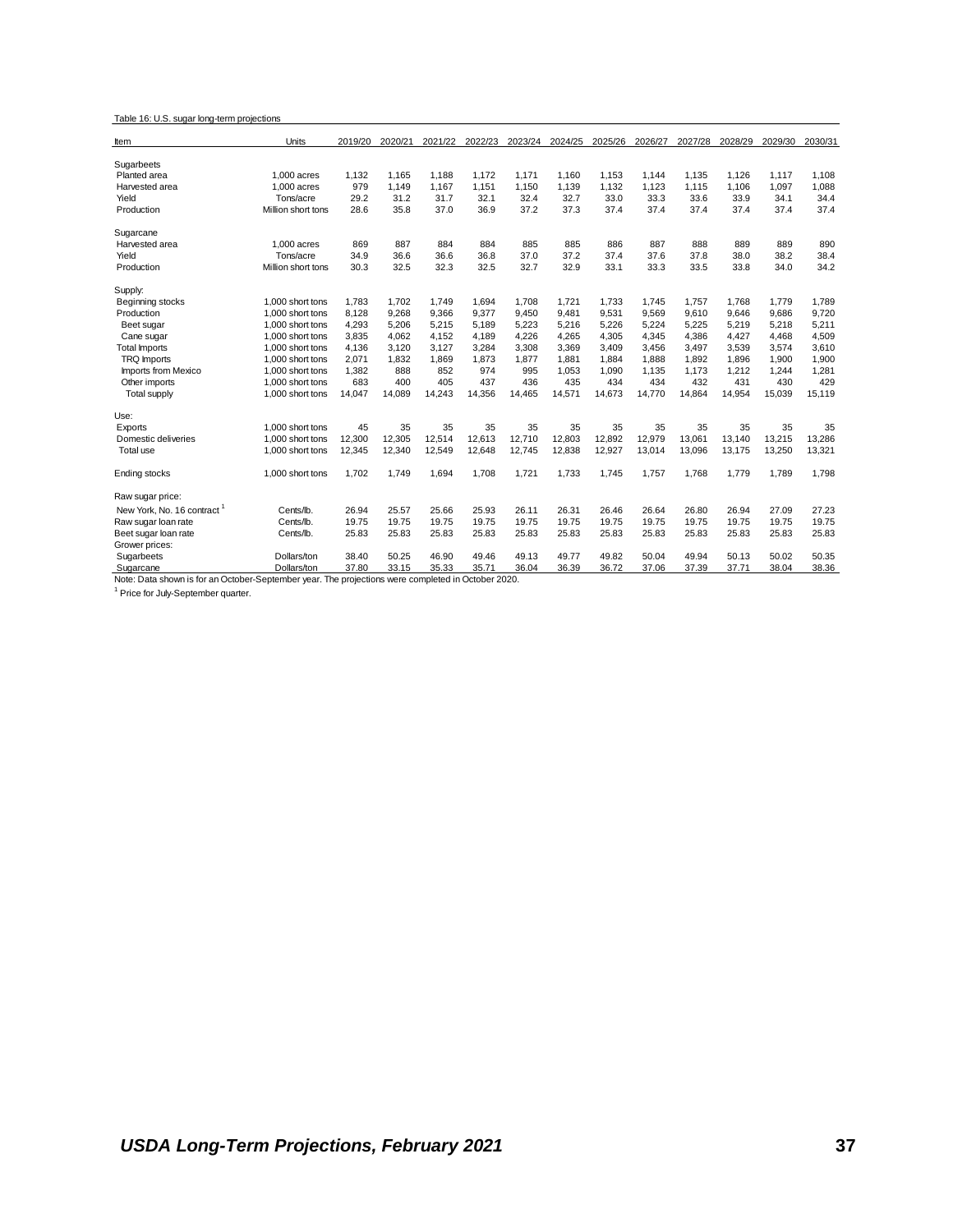| Table 17. Fruit, nuts, and vegetables long-term projections |                 |         |         |         |         |         |         |         |         |         |         |         |         |
|-------------------------------------------------------------|-----------------|---------|---------|---------|---------|---------|---------|---------|---------|---------|---------|---------|---------|
| Item                                                        | Unit            | 2019    | 2020    | 2021    | 2022    | 2023    | 2024    | 2025    | 2026    | 2027    | 2028    | 2029    | 2030    |
|                                                             |                 |         |         |         |         |         |         |         |         |         |         |         |         |
| Production, farm weight                                     |                 |         |         |         |         |         |         |         |         |         |         |         |         |
| Fruit and nuts                                              | Mil. Ibs.       | 56.772  | 57.484  | 55,635  | 56.201  | 56.458  | 56,919  | 57,332  | 57.763  | 58.191  | 58.623  | 59.057  | 59.493  |
| Citrus                                                      | Mil. Ibs.       | 16,280  | 15,560  | 14,184  | 14.602  | 14.475  | 14,514  | 14,502  | 14,505  | 14.504  | 14.505  | 14.505  | 14,505  |
| Noncitrus                                                   | Mil. Ibs.       | 33,861  | 34,600  | 34,220  | 34,220  | 34,457  | 34,733  | 35,011  | 35,291  | 35,573  | 35.858  | 36.145  | 36,434  |
| Tree nuts                                                   | Mil. Ibs.       | 6,631   | 7,324   | 7,231   | 7,378   | 7,525   | 7,672   | 7,819   | 7,966   | 8.113   | 8.260   | 8.407   | 8,554   |
| Vegetables <sup>1</sup>                                     | Mil. Ibs.       | 123,552 | 128.213 | 130,687 | 128,234 | 129,026 | 128,735 | 129,032 | 128.943 | 129,323 | 129.348 | 129.704 | 129,447 |
| Fresh market                                                | Mil. Ibs.       | 37,974  | 40.476  | 39.639  | 39,595  | 39.115  | 39,339  | 39,278  | 39,322  | 39.411  | 39.566  | 39.648  | 39,586  |
| Processing                                                  | Mil. Ibs.       | 31,615  | 33.214  | 34,050  | 33,223  | 33,399  | 33,562  | 33,740  | 33,887  | 34.025  | 34.155  | 34,277  | 34,390  |
| Potatoes                                                    | Mil. Ibs.       | 42.442  | 41.548  | 45,393  | 43,637  | 44.189  | 43,407  | 43,573  | 43.121  | 43.124  | 42.792  | 42.789  | 42,398  |
| Pulses                                                      | Mil. Ibs.       | 5,478   | 6,391   | 5,385   | 5,601   | 6,095   | 6,160   | 6,193   | 6,291   | 6,447   | 6,526   | 6,652   | 6,738   |
| Other <sup>2</sup>                                          | Mil. Ibs.       | 6.042   | 6,584   | 6,219   | 6.179   | 6,229   | 6,267   | 6,248   | 6.322   | 6.316   | 6.309   | 6.337   | 6,335   |
| Total fruit, nuts, vegetables                               | Mil. Ibs.       | 180,324 | 185,697 | 186,322 | 184,435 | 185,484 | 185,654 | 186,364 | 186,706 | 187,514 | 187,971 | 188,760 | 188,940 |
| Farm value                                                  |                 |         |         |         |         |         |         |         |         |         |         |         |         |
| Fruit and nuts                                              | Million dollars | 28,770  | 29.453  | 30,247  | 31.071  | 31,919  | 32,790  | 33,685  | 34.604  | 35,549  | 36.519  | 37.517  | 38,542  |
| Citrus                                                      | Million dollars | 3.400   | 3,398   | 3,490   | 3,593   | 3,699   | 3,809   | 3.922   | 4.038   | 4.157   | 4.280   | 4.407   | 4,537   |
| Noncitrus                                                   | Million dollars | 15.446  | 15.833  | 16.228  | 16.634  | 17.050  | 17.476  | 17.913  | 18.361  | 18.820  | 19.291  | 19.773  | 20,267  |
| Tree nuts                                                   | Million dollars | 9,924   | 10,222  | 10,528  | 10,844  | 11,170  | 11,505  | 11,850  | 12,205  | 12,571  | 12,949  | 13,337  | 13,737  |
| Vegetables                                                  | Million dollars | 20,466  | 21,941  | 21,690  | 22,411  | 22,757  | 23,302  | 23,788  | 24,383  | 24,866  | 25,421  | 25.945  | 26,573  |
| Fresh market                                                | Million dollars | 11.716  | 12,532  | 12.609  | 12.921  | 13.296  | 13,606  | 13,973  | 14.350  | 14.709  | 15.083  | 15.471  | 15,886  |
| Processing                                                  | Million dollars | 1.614   | 1.784   | 1.862   | 1.858   | 1.891   | 1,922   | 1.962   | 1.994   | 2.025   | 2.057   | 2.089   | 2,120   |
| Potatoes                                                    | Million dollars | 4.138   | 4.275   | 3.899   | 4.131   | 4.025   | 4.164   | 4.131   | 4.216   | 4.215   | 4.279   | 4.288   | 4.354   |
| Pulses                                                      | Million dollars | 1,017   | 1,176   | 1,188   | 1,329   | 1,334   | 1,359   | 1,427   | 1,488   | 1,537   | 1,576   | 1,626   | 1,695   |
| Other                                                       | Million dollars | 1,981   | 2,174   | 2,131   | 2,173   | 2,212   | 2,252   | 2,295   | 2,335   | 2,380   | 2,425   | 2,470   | 2,518   |

<sup>1</sup> includes melons, sweet potatoes, and mushrooms. Utilized production is used for potatoes. Pulses include edible dry beans and peas, lentils, and other peas.<br><sup>2</sup> Other includes melons and mushrooms. Sweet potatoes inclu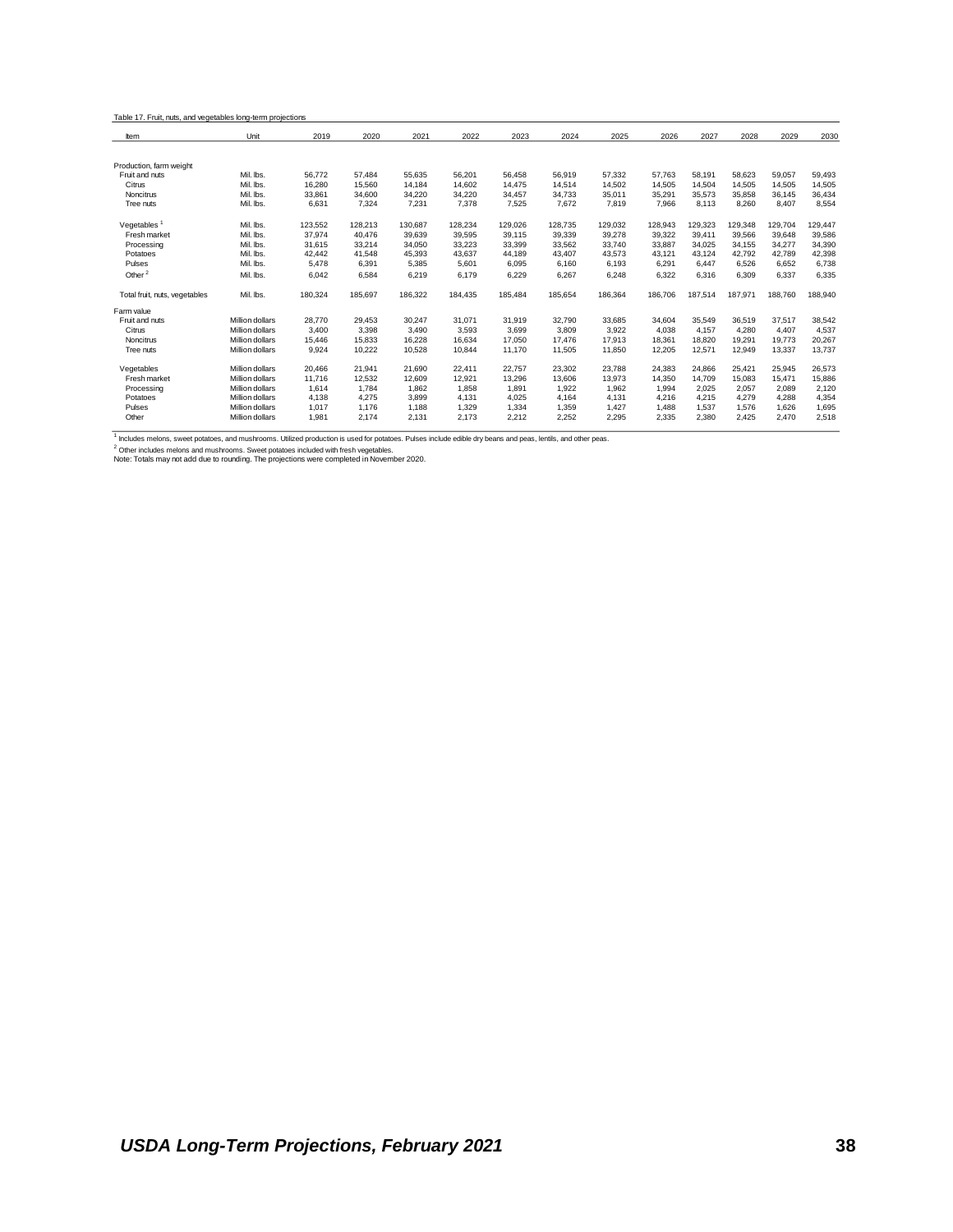### **U.S. Livestock**



**Figure 18. U.S. animal product production, 2000-30**

Source: Projections from Office of the Chief Economist, World Agricultural Outlook Board, U.S. Department of Agriculture. Prepared by the Interagency Agricultural Projections Committee, as of November 6, 2020. Please see the National Agricultural Statistics Service (NASS) Quick Stats database for any changes to current or recent historical data. Short term projections are updated each month in the *World Agricultural Supply and Demand Estimates* report.

Rebounding domestic and global demand following the 2020 COVID-19 pandemic provides incentives for growth of the U.S. livestock sector over the next 10 years. In the beef cattle industry, the cattle-corn price ratio is expected to decline over the projection period as cattle prices decline more rapidly than corn prices. In the hog industry, the hog-feed price ratio is expected to reach a high point in 2022, and then decline. The broiler industry's feed price ratio increases gradually in the first half of the projections and then declines until the end. With live animal prices mostly stable or declining, combined domestic and global demand for beef, pork, and poultry are expected to rise throughout the projection period because of efficiency gains and structural change. Milk production is anticipated to rise throughout the projection period with growth to the dairy herd along with gains in milk per cow.

- The cattle herd is expected to decline cyclically during the first part of the projection period as producers respond to lower returns. This decline in cattle numbers early in the period is expected to lead to higher cattle prices, after which a modest herd expansion pushes cattle prices lower through the end of the period. Rising slaughter weights will further support production gains.
- Slowly increasing corn prices and slowly declining hog prices reduce the hog/feed price ratio (hog price/corn price), causing declines in farrowings at both the beginning and at the end of the projections. However, farrowing volatility is more than offset by continued gains in pigs per litter and hog carcass weights that drive a positive trend in pork production. Pork production exceeds beef production by a widening amount throughout the projection period.
- Broiler production is expected to continue increasing steadily over the forecast period, driven by increasing domestic and foreign demand. However, production growth will largely reflect a continuation of the shift toward the production of heavier-weight birds. After contracting between 2018-20, turkey production is expected to increase over the projection period, while per capita disappearance is forecast to decline.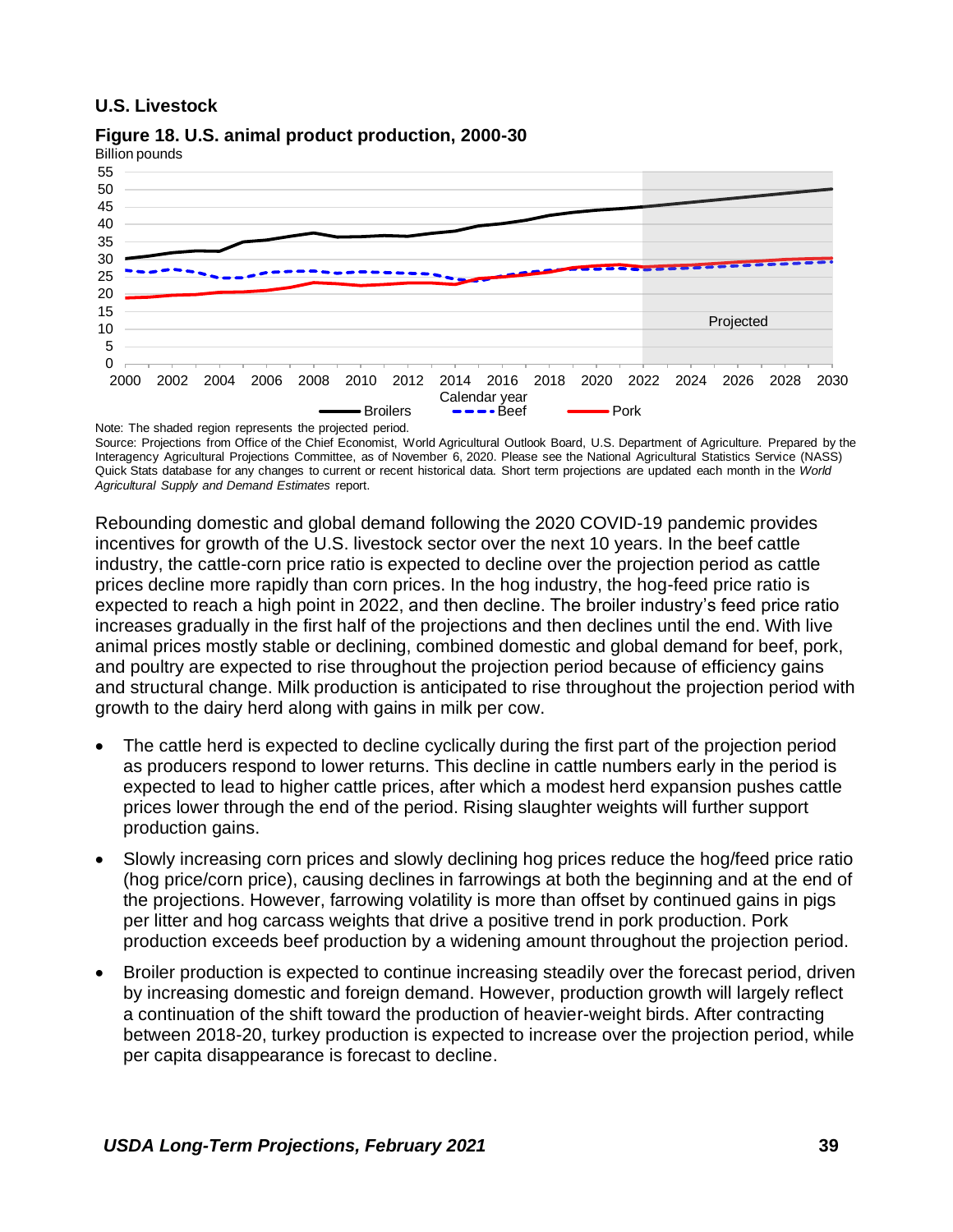



Source: USDA, Economic Research Service.

U.S. per capita disappearance of red meat (beef, veal, pork, lamb, and mutton) and poultry (broilers and turkey) is projected to range from 219.1 to 228.1 pounds during 2022-30, with poultry meat continuing to account for most of the projected growth.

- While U.S. per capita beef disappearance is expected to increase over the projection period, its rate of change in the early years of the period is expected to be slow. Disappearance is projected at 55.9 pounds per capita in 2022, increasing to 56.4 in both 2023 and 2024, and then climbing to 57.8 pounds per capita by 2030. Growth rates of commercial beef production in each year of the projection period beyond 2022 supports higher per capita consumption.
- Expected per capita pork disappearance is 49.0 pounds in 2022, ticks up slowly to 51.4 pounds in 2028, and remaining at that level through 2030.
- Broiler per capita disappearance is expected to increase steadily, growing from 96.0 pounds in 2022 to 101.1 pounds by 2030. Per capita turkey disappearance is expected to decline slowly over the decade, dropping to 15.0 pounds per person in 2030 from 15.5 in 2022.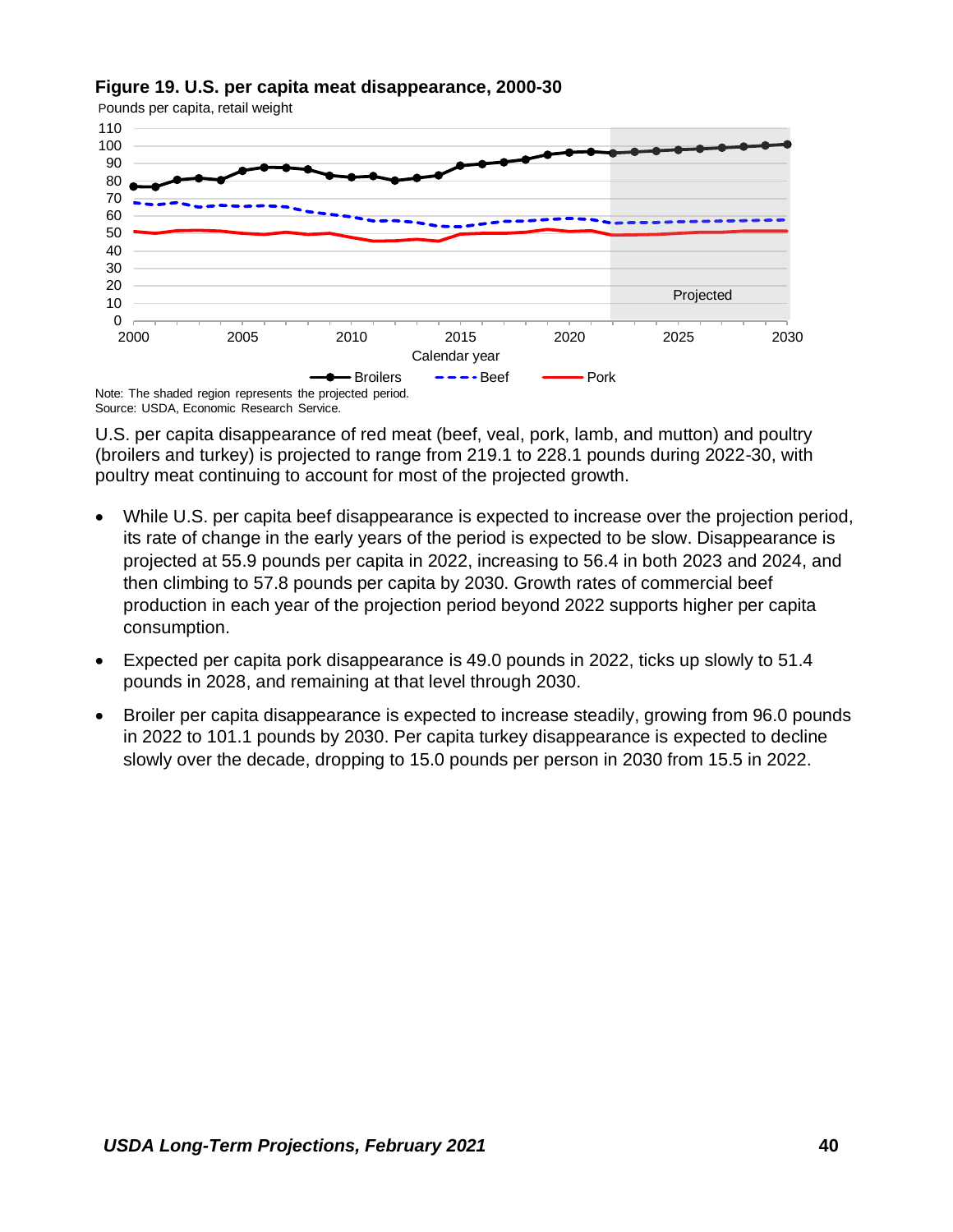





Notes: The shaded region represents the projected period. cwt=hundredweight. Source: Projections from Office of the Chief Economist, World Agricultural Outlook Board, U.S. Department of Agriculture. Prepared by the Interagency Agricultural Projections Committee, as of November 6, 2020. Please see the National Agricultural Statistics Service (NASS) Quick Stats database for any changes to current or recent historical data. Short term projections are updated each month in the *World Agricultural Supply and Demand Estimates* report.

- With supplies of beef projected to keep pace with or exceed demand over the next decade, nominal beef cattle prices decline throughout the projection period. Tighter supplies of fed cattle at the start of the projections period coupled with continued demand strength will support live steer prices in the 5-area marketing region to almost \$121 per hundredweight (cwt) in 2022. However, as the cattle herd expands and beef production grows throughout the remainder of the period, steer prices are expected to decline to less than \$105 per cwt.
- Despite some volatility early in the period, progressively increasing supplies of pork are expected to pressure prices lower through 2028, before reversing and rising through the end of the projection period. National base prices for live-equivalent hogs are expected to average about \$52 per cwt. over the projection period.
- Broiler prices are projected to rise through 2025, as U.S. and foreign demand strengthen following the pandemic, and then trend downward as productivity gains match growth in demand.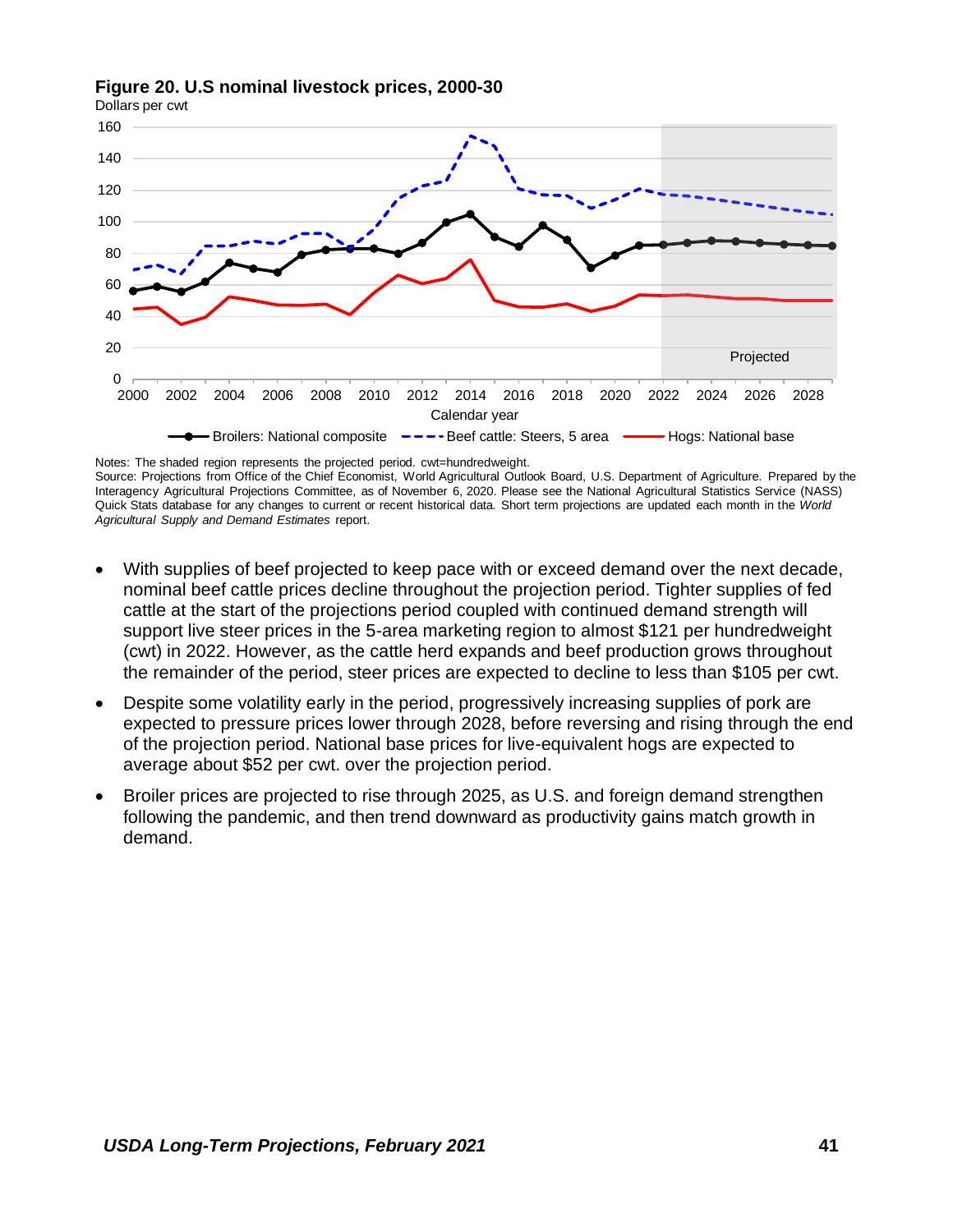#### **Figure 21. U.S. meat exports, 2000-30**



Note: The shaded region represents the projected period. Source: Projections from Office of the Chief Economist, World Agricultural Outlook Board, U.S. Department of Agriculture. Prepared by the Interagency Agricultural Projections Committee, as of November 6, 2020. Please see the National Agricultural Statistics Service (NASS) Quick Stats database for any changes to current or recent historical data. Short term projections are updated each month in the *World Agricultural Supply and Demand Estimates* report.

While the U.S. dollar is generally expected to weaken during 2022-30, it remains comparatively strong relative to its value during the last decade. Despite the outlook for a relatively strong dollar, total U.S. red meat and poultry exports are projected to rise through 2030 as global economic growth supports foreign demand for U.S. products.

- Through most of the forecast period, the United States is expected to import more beef than it exports by a small margin. Global beef production is expected to rise, increasing competition for U.S. exports, while U.S. demand for processing-grade beef is expected to support growth in imports. Brazil is projected to remain the largest global beef exporter, while the United States, India, and Australia are expected to compete for the second position. Among the major global beef exporters, the U.S. market share is expected to decline, particularly relative to Brazil.
- The annual percent change in U.S. pork exports averages less than 1 percent over the projection period, compared to poultry exports whose year-over-year growth averages 1.6 percent, and beef export growth, which fluctuates, but also averages less than 1 percent. Production efficiency gains in the hog sector continue to enhance the sector's international competitiveness. The presence of African Swine Fever (ASF) in China and other markets is also expected to continue to support increased global import demand for U.S. pork, at least in the short term. The United States is expected to maintain its position as the secondlargest exporter of pork behind the European Union (EU), and well ahead of Brazil and Canada.
- U.S poultry exports are expected to grow over the next 10 years, primarily driven by broiler exports, as turkey export growth is expected to slow in the second half of the period. Broiler export growth is expected to continue to benefit from gains in production efficiency, along with increasing global demand. The U.S. is expected to maintain its position as the secondlargest exporter of poultry behind Brazil, which expands its market share, while the EU and Thailand remain third and fourth. Among major poultry exporters, about 84 percent of all exports are projected to come from these four countries in 2030.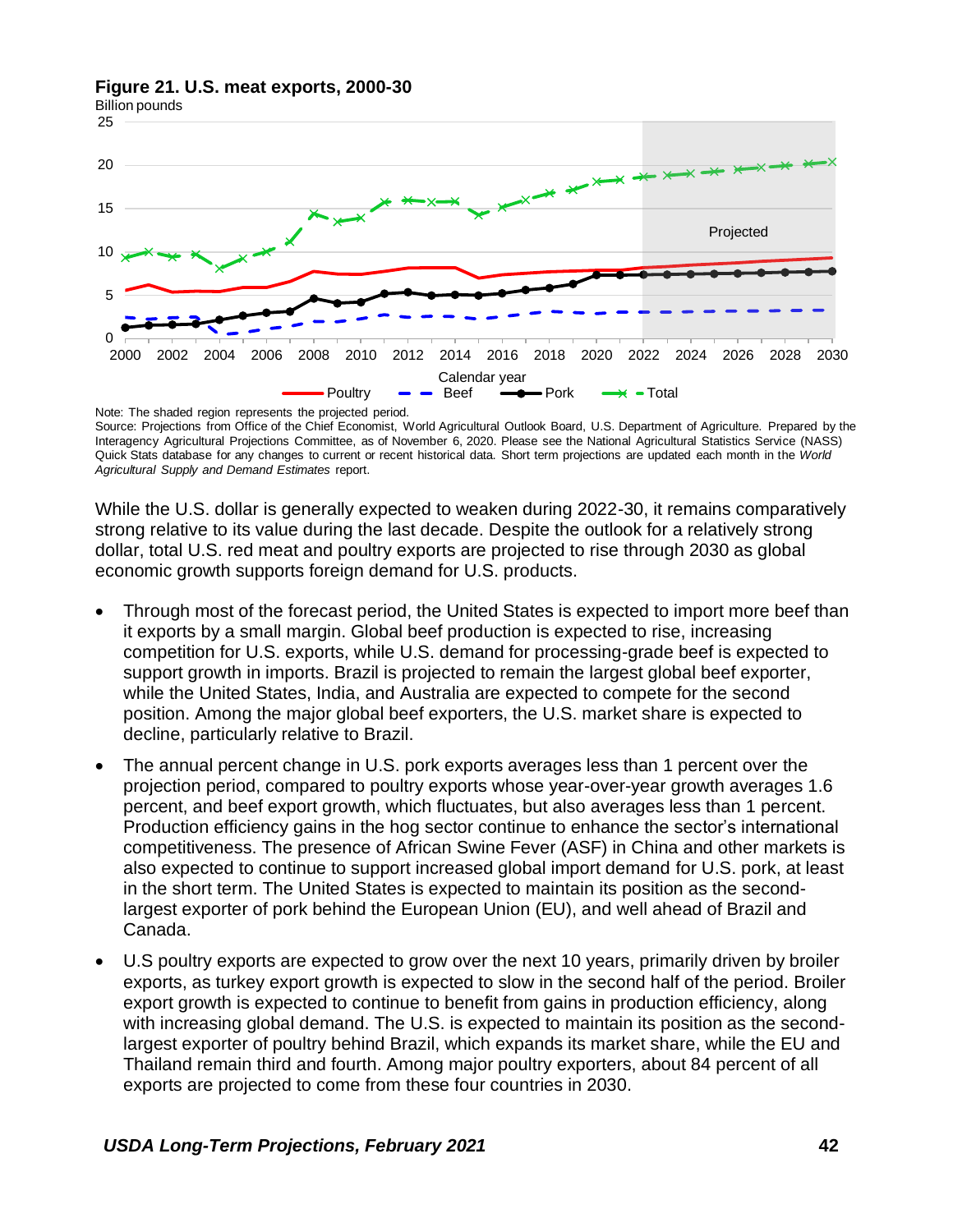### **Figure 22. U.S. milk production, 2000-30**



Source: Projections from Office of the Chief Economist, World Agricultural Outlook Board, U.S. Department of Agriculture. Prepared by the Interagency Agricultural Projections Committee, as of November 6, 2020. Please see the National Agricultural Statistics Service (NASS) Quick Stats database for any changes to current or recent historical data. Short term projections are updated each month in the *World Agricultural Supply and Demand Estimates* report.

Milk production is projected to rise at a compound annual growth rate of 1.1 percent over the next 10 years, reaching 248 billion pounds in 2030. With slow growth in domestic demand as the economy recovers from the pandemic, the dairy herd will remain relatively flat in the middle of the decade but grow in the latter years. In 2030, milk cows are projected to number 9.43 million head. Economies of scale trends are expected to continue, leading to further farm consolidation. Technological and genetic developments will contribute to increasing yields. In 2030, milk production per cow is projected to average 26,295 pounds.

- Commercial use of dairy products is expected to rise faster than the growth in the U.S. population over the next decade. Demand for cheese is expected to rise because of continued greater consumption of prepared foods and increased away-from-home eating. Butter demand is also expected to grow significantly. The decline in per capita consumption of fluid milk products is expected to continue.
- Global demand for U.S. dairy products is expected to continue to grow over the next 10 years, with the largest increases being in exports of products with high skim-solids content such as dry skim milk products (nonfat dry milk and skim milk powder), whey products, and lactose. By 2030, U.S. dairy exports are expected to be 4.0 percent of milk production on a milk-fat milk-equivalent basis and 22.6 percent on a skim-solids milk-equivalent basis.
- The all-milk price in 2021 is expected to be lower than 2020 as milk production increases significantly. At the time the projections were made, some Government purchase programs were scheduled to be discontinued at the end of 2020. Feed prices are expected to increase from 2020 to 2021. Milk production in 2022 is projected to grow at a rate slower than in 2020 and 2021 because of lagged supply response to relatively low milk prices and relatively high feed prices in 2021. With slow milk production growth in 2022 and an increase in demand as the economy is recovering from the pandemic, the all-milk price is projected to increase in 2022. As the industry adjusts, the all milk price dips to lower levels in 2023-25. The all milk price then increases in nominal terms later in the decade.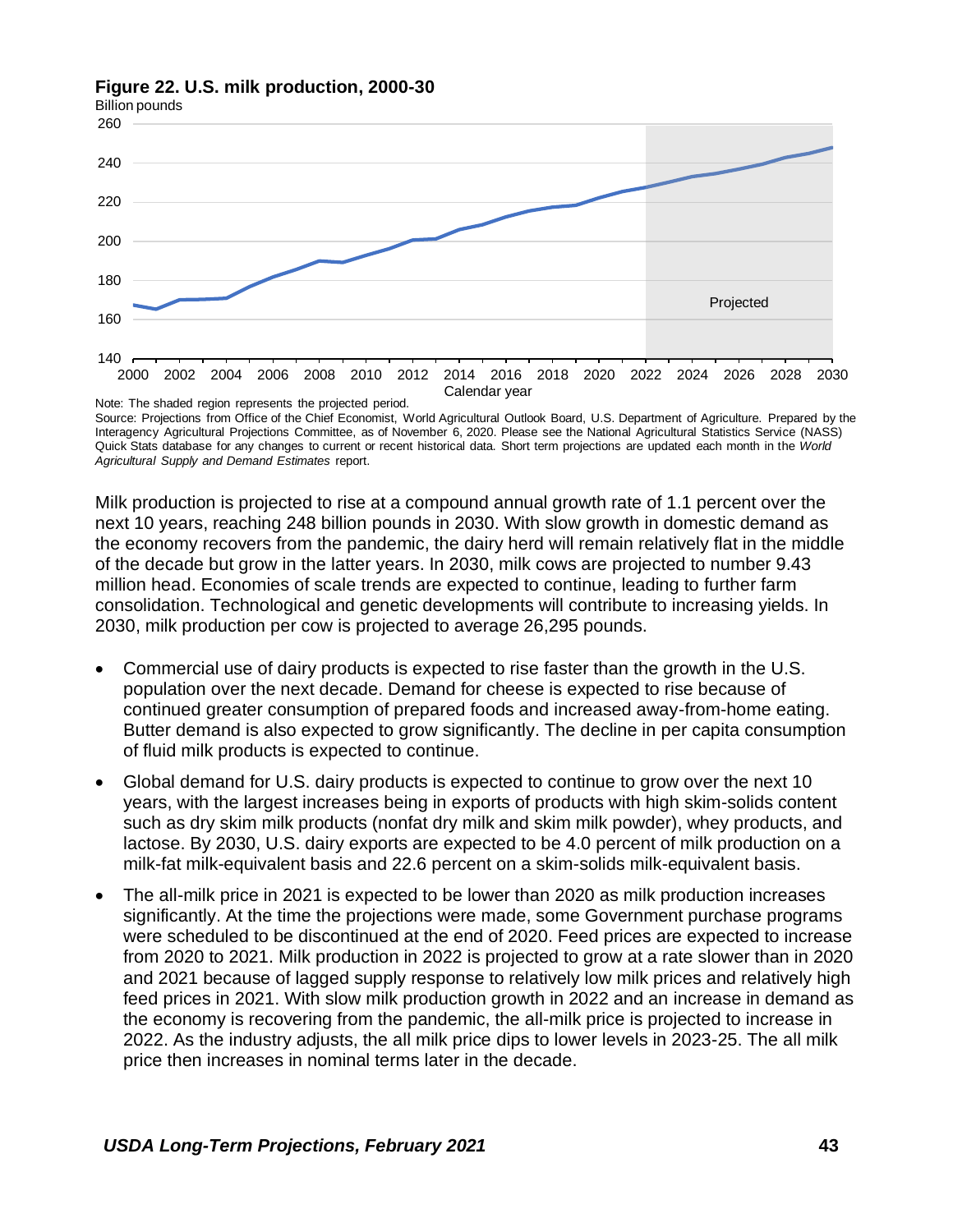#### Table 18: Per capita meat consumption, retail weight

| Item                                                                                     | 2019  | 2020  | 2021  | 2022  | 2023  | 2024   | 2025  | 2026  | 2027  | 2028  | 2029  | 2030  |
|------------------------------------------------------------------------------------------|-------|-------|-------|-------|-------|--------|-------|-------|-------|-------|-------|-------|
|                                                                                          |       |       |       |       |       | Pounds |       |       |       |       |       |       |
| Beef                                                                                     | 58.1  | 58.8  | 58.0  | 55.9  | 56.4  | 56.4   | 56.7  | 56.9  | 57.2  | 57.4  | 57.6  | 57.8  |
| Veal                                                                                     | 0.2   | 0.2   | 0.2   | 0.2   | 0.2   | 0.2    | 0.2   | 0.2   | 0.2   | 0.2   | 0.2   | 0.2   |
| Pork                                                                                     | 52.4  | 51.3  | 51.6  | 49.0  | 49.4  | 49.6   | 50.2  | 50.8  | 50.9  | 51.4  | 51.4  | 51.4  |
| Lamb & mutton                                                                            | 1.1   | 1.1   | 1.1   | 1.1   | 1.1   | 1.1    | 1.1   | 1.1   | 1.1   | 1.1   | 1.1   | 1.1   |
| Total red meat                                                                           | 111.9 | 111.4 | 111.0 | 106.2 | 107.1 | 107.3  | 108.2 | 109.0 | 109.4 | 110.1 | 110.4 | 110.5 |
| <b>Broilers</b>                                                                          | 95.1  | 96.4  | 96.9  | 96.0  | 96.7  | 97.3   | 97.9  | 98.5  | 99.1  | 99.8  | 100.4 | 101.1 |
| Other chicken                                                                            | 1.4   | 1.4   | 1.4   | 1.4   | 1.4   | 1.4    | 1.4   | 1.4   | 1.4   | 1.4   | 1.4   | 1.4   |
| <b>Turkeys</b>                                                                           | 16.0  | 15.8  | 15.7  | 15.5  | 15.4  | 15.3   | 15.2  | 15.2  | 15.2  | 15.1  | 15.1  | 15.0  |
| Total poultry                                                                            | 112.5 | 113.7 | 114.0 | 112.8 | 113.5 | 114.0  | 114.5 | 115.1 | 115.7 | 116.3 | 116.9 | 117.6 |
| Red meat & poultry                                                                       | 224.4 | 225.0 | 224.9 | 219.1 | 220.6 | 221.3  | 222.7 | 224.1 | 225.1 | 226.4 | 227.3 | 228.1 |
| Note: Totals may not add due to rounding. The projections were completed in October 2020 |       |       |       |       |       |        |       |       |       |       |       |       |

Note: Totals may not add due to rounding. The projections were completed in October 2020.

#### Table 19: Beef long-term projections

| Item                         | Units              | 2019   | 2020   | 2021   | 2022   | 2023   | 2024   | 2025   | 2026   | 2027   | 2028   | 2029   | 2030   |
|------------------------------|--------------------|--------|--------|--------|--------|--------|--------|--------|--------|--------|--------|--------|--------|
|                              |                    |        |        |        |        |        |        |        |        |        |        |        |        |
| Beginning stocks             | Mil. Ibs.          | 662    | 642    | 670    | 650    | 650    | 650    | 650    | 650    | 650    | 650    | 650    | 650    |
| Commercial production        | Mil. lbs.          | 27.155 | 27.138 | 27,365 | 26,916 | 27.246 | 27,454 | 27.766 | 28,074 | 28,384 | 28,680 | 28,957 | 29,212 |
| Change from previous year    | Percent            | 1.1    | $-0.1$ | 0.8    | $-1.6$ | 1.2    | 0.8    | 1.1    | 1.1    | 1.1    | 1.0    | 1.0    | 0.9    |
| Farm production              | Mil. Ibs.          | 69     | 69     | 69     | 69     | 69     | 69     | 69     | 69     | 69     | 69     | 69     | 69     |
| Total production             | Mil. Ibs.          | 27.224 | 27,207 | 27,434 | 26,985 | 27,315 | 27,523 | 27,835 | 28.143 | 28,453 | 28.749 | 29,026 | 29,281 |
| <b>Imports</b>               | Mil. Ibs.          | 3,058  | 3.447  | 3.135  | 3.048  | 3.133  | 3.166  | 3.208  | 3.245  | 3.279  | 3.309  | 3.336  | 3,359  |
| <b>Total supply</b>          | Mil. Ibs.          | 30,944 | 31,296 | 31,239 | 30,683 | 31,098 | 31,339 | 31,693 | 32,038 | 32,382 | 32,708 | 33,012 | 33,290 |
| Exports                      | Mil. lbs.          | 3,026  | 2,896  | 3,080  | 3,093  | 3,078  | 3,111  | 3,152  | 3,188  | 3,221  | 3,251  | 3,277  | 3,300  |
| <b>Ending stocks</b>         | Mil. Ibs.          | 642    | 670    | 650    | 650    | 650    | 650    | 650    | 650    | 650    | 650    | 650    | 650    |
| Total disappearance          | Mil. Ibs.          | 27,276 | 27,730 | 27,509 | 26,940 | 27,370 | 27,579 | 27,891 | 28,200 | 28,510 | 28,807 | 29,085 | 29,340 |
| Per capita, retail weight    | Pounds             | 58.1   | 58.8   | 58.0   | 55.9   | 56.4   | 56.4   | 56.7   | 56.9   | 57.2   | 57.4   | 57.6   | 57.8   |
| Change from previous year    | Percent            | 1.4    | 1.2    | $-1.3$ | $-3.7$ | 0.9    | 0.1    | 0.5    | 0.5    | 0.5    | 0.4    | 0.4    | 0.3    |
| Prices:                      |                    |        |        |        |        |        |        |        |        |        |        |        |        |
| Beef cattle, farm            | \$/ <sub>cut</sub> | 116.09 | 109.03 | 114.31 | 121.32 | 117.71 | 116.84 | 114.92 | 112.75 | 110.52 | 108.43 | 106.54 | 104.90 |
| Calves, farm                 | \$/ <sub>cut</sub> | 156.75 | 153.13 | 155.17 | 166.09 | 166.00 | 165.25 | 162.59 | 159.44 | 156.18 | 153.17 | 150.54 | 148.35 |
| Steers, 5-area               | \$/cwt             | 116.78 | 108.71 | 114.00 | 120.99 | 117.39 | 116.52 | 114.61 | 112.44 | 110.22 | 108.14 | 106.25 | 104.61 |
| Feeder steers, Oklahoma City | \$/cwt             | 142.23 | 136.80 | 138.50 | 148.25 | 148.16 | 147.49 | 145.12 | 142.31 | 139.40 | 136.71 | 134.36 | 132.41 |
| Feed price ratio:            |                    |        |        |        |        |        |        |        |        |        |        |        |        |
| Beef cattle-corn             | Ratio              | 32.2   | 30.6   | 31.8   | 34.1   | 32.7   | 32.5   | 32.4   | 31.8   | 31.1   | 30.5   | 30.0   | 29.5   |
| Cattle inventory             | 1,000 head         | 94,805 | 94,413 | 95,000 | 95,000 | 93,632 | 93,757 | 94,114 | 94,458 | 94,768 | 95,017 | 95,197 | 95,306 |
| Beef cow inventory           | 1.000 head         | 31.691 | 31.317 | 31.030 | 30.868 | 30.824 | 30.944 | 31,079 | 31.203 | 31.300 | 31.366 | 31.397 | 31,395 |
| Total cow inventory          | 1,000 head         | 41,044 | 40,651 | 40,400 | 40,259 | 40,236 | 40,376 | 40,532 | 40,676 | 40,794 | 40,880 | 40,932 | 40,951 |

Note: Totals may not add due to rounding. Cwt = hundredweight. The projections were completed in October 2020.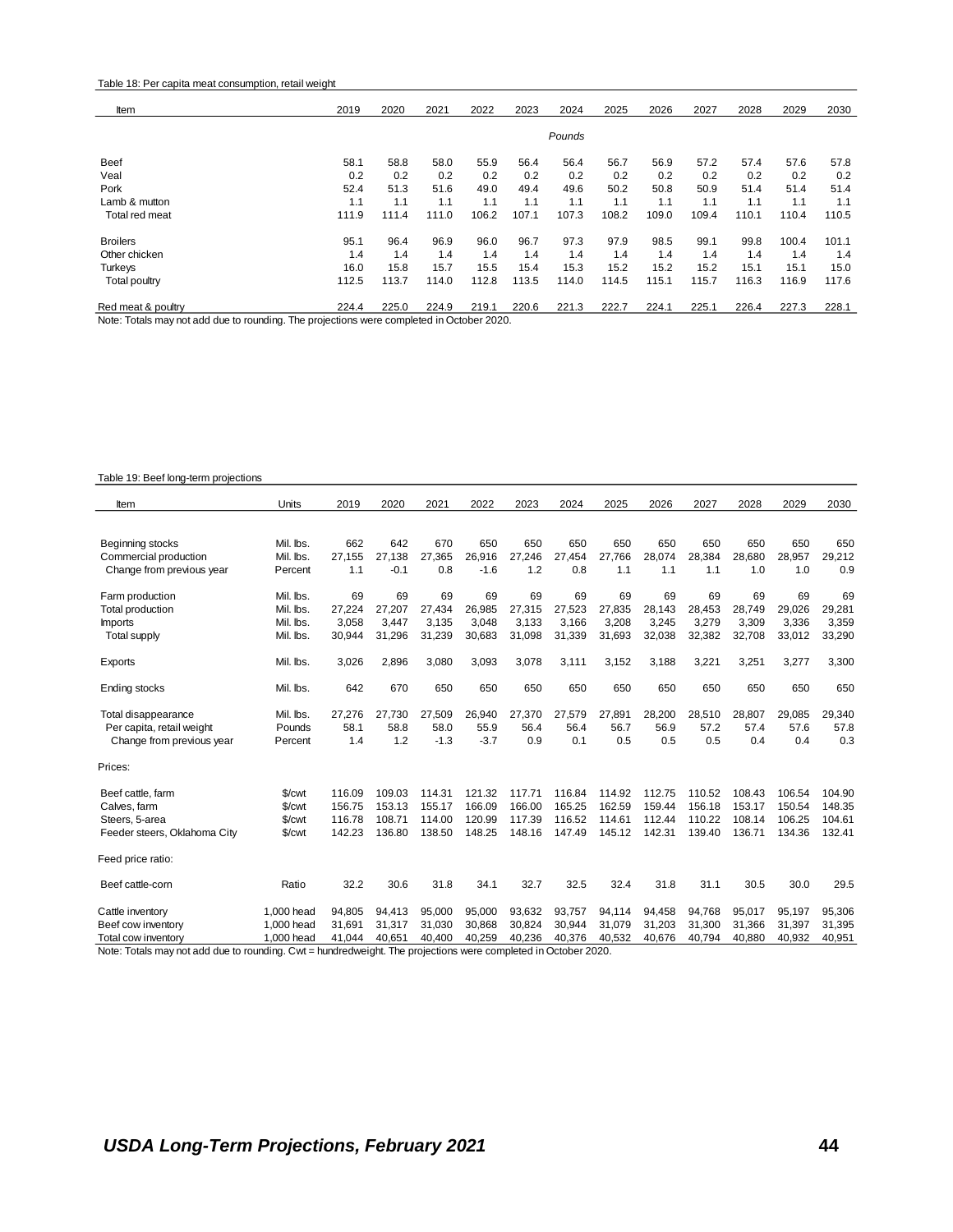| Table 20: Pork long-term projections |            |        |        |        |        |        |        |        |        |        |        |        |        |
|--------------------------------------|------------|--------|--------|--------|--------|--------|--------|--------|--------|--------|--------|--------|--------|
| Item                                 | Units      | 2019   | 2020   | 2021   | 2022   | 2023   | 2024   | 2025   | 2026   | 2027   | 2028   | 2029   | 2030   |
|                                      |            |        |        |        |        |        |        |        |        |        |        |        |        |
| Beginning stocks                     | Mil. lbs.  | 559    | 646    | 525    | 575    | 610    | 620    | 630    | 640    | 650    | 660    | 670    | 680    |
| Commercial production                | Mil. lbs.  | 27.638 | 28.157 | 28.510 | 27.791 | 28.099 | 28.349 | 28.808 | 29.263 | 29,510 | 29.931 | 30.141 | 30,333 |
| Change from previous year            | Percent    | 5.0    | 1.9    | 1.3    | $-2.5$ | 1.1    | 0.9    | 1.6    | 1.6    | 0.8    | 1.4    | 0.7    | 0.6    |
| Farm production                      | Mil. Ibs.  | 14.0   | 14.2   | 14.2   | 14.0   | 14.0   | 14.0   | 14.0   | 14.0   | 14.0   | 14.0   | 14.0   | 14.0   |
| Total production                     | Mil. Ibs.  | 27.652 | 28.171 | 28.524 | 27,805 | 28.113 | 28,363 | 28,822 | 29,277 | 29,524 | 29.945 | 30.155 | 30,347 |
| <b>Imports</b>                       | Mil. Ibs.  | 945    | 871    | 945    | 950    | 954    | 959    | 964    | 969    | 974    | 979    | 983    | 988    |
| <b>Total supply</b>                  | Mil. Ibs.  | 29,155 | 29,688 | 29,994 | 29,330 | 29,677 | 29,942 | 30,416 | 30,886 | 31,147 | 31,583 | 31,808 | 32,015 |
| Exports                              | Mil. Ibs.  | 6,321  | 7,347  | 7,350  | 7,387  | 7,424  | 7,461  | 7,498  | 7,554  | 7,611  | 7,668  | 7,726  | 7,784  |
| <b>Ending stocks</b>                 | Mil. Ibs.  | 646    | 525    | 575    | 610    | 620    | 630    | 640    | 650    | 660    | 670    | 680    | 680    |
| Total disappearance                  | Mil. Ibs.  | 22.189 | 21,816 | 22.069 | 21.333 | 21.634 | 21,851 | 22,278 | 22,682 | 22.876 | 23.245 | 23.402 | 23,551 |
| Per capita, retail weight            | Pounds     | 52.4   | 51.3   | 51.6   | 49.0   | 49.4   | 49.6   | 50.2   | 50.8   | 50.9   | 51.4   | 51.4   | 51.4   |
| Change from previous year            | Percent    | 2.8    | $-2.2$ | 0.7    | $-5.0$ | 0.7    | 0.3    | 1.3    | 1.2    | 0.2    | 1.0    | 0.1    | 0.0    |
| Prices:                              |            |        |        |        |        |        |        |        |        |        |        |        |        |
| Hogs, farm                           | \$/cwt     | 51.91  | 48.17  | 51.83  | 59.83  | 59.31  | 59.73  | 58.48  | 57.16  | 57.08  | 55.83  | 55.87  | 55.92  |
| National base, live equivalent       | \$/cwt     | 47.95  | 43.25  | 46.50  | 53.68  | 53.21  | 53.58  | 52.46  | 51.28  | 51.21  | 50.09  | 50.12  | 50.17  |
| Feed price ratio:                    |            |        |        |        |        |        |        |        |        |        |        |        |        |
| Hog-corn                             | Ratio      | 14.4   | 13.5   | 14.4   | 16.8   | 16.5   | 16.6   | 16.5   | 16.1   | 16.1   | 15.7   | 15.7   | 15.8   |
| Hog inventory,                       |            |        |        |        |        |        |        |        |        |        |        |        |        |
| December 1, previous year            | 1.000 head | 75,070 | 79,048 | 78.600 | 80,250 | 80.688 | 81.236 | 82,293 | 83,331 | 83.770 | 84,701 | 85.030 | 85,307 |

Note: Totals may not add due to rounding. Cwt = hundredweight. The projections were completed in October 2020.

#### Table 21: Young chicken long-term projections

| Item                          | Units     | 2019   | 2020   | 2021   | 2022   | 2023   | 2024   | 2025   | 2026   | 2027   | 2028   | 2029   | 2030   |
|-------------------------------|-----------|--------|--------|--------|--------|--------|--------|--------|--------|--------|--------|--------|--------|
|                               |           |        |        |        |        |        |        |        |        |        |        |        |        |
| Beginning stocks              | Mil. Ibs. | 845    | 937    | 900    | 915    | 958    | 970    | 983    | 996    | 1009   | 1023   | 1036   | 1050   |
| Federally inspected slaughter | Mil. Ibs. | 43.905 | 44,602 | 45,060 | 45,570 | 46,242 | 46,843 | 47,478 | 48,107 | 48,748 | 49,403 | 50,050 | 50,709 |
| Change from previous year     | Percent   | 3.1    | 1.6    | 1.0    | 1.1    | 1.5    | 1.3    | 1.4    | 1.3    | 1.3    | 1.3    | 1.3    | 1.3    |
| Production                    | Mil. Ibs. | 43.435 | 44,125 | 44.578 | 45,082 | 45,747 | 46,342 | 46,970 | 47,593 | 48,226 | 48.875 | 49.515 | 50,167 |
| <b>Total supply</b>           | Mil. Ibs. | 44.411 | 45.208 | 45,610 | 46,153 | 46,852 | 47,470 | 48,109 | 48,752 | 49.401 | 50.067 | 50.723 | 51,393 |
| Change from previous year     | Percent   | 2.9    | 1.8    | 0.9    | 1.2    | 1.5    | 1.3    | 1.3    | 1.3    | 1.3    | 1.3    | 1.3    | 1.3    |
| Exports                       | Mil. Ibs. | 7,103  | 7,246  | 7.260  | 7,482  | 7,599  | 7,730  | 7,858  | 7,987  | 8.116  | 8,245  | 8,374  | 8,503  |
| Ending stocks                 | Mil. lbs. | 937    | 900    | 915    | 958    | 970    | 983    | 996    | 1,009  | 1,023  | 1,036  | 1,050  | 1,063  |
| Disappearance                 | Mil. Ibs. | 36.371 | 37,062 | 37,435 | 37.712 | 38,282 | 38,757 | 39,255 | 39,755 | 40,262 | 40.786 | 41,300 | 41,827 |
| Per capita, retail weight     | Pounds    | 95.1   | 96.4   | 96.9   | 96.0   | 96.7   | 97.3   | 97.9   | 98.5   | 99.1   | 99.8   | 100.4  | 101.1  |
| Change from previous year     | Percent   | 2.8    | 1.4    | 0.5    | $-1.0$ | 0.8    | 0.6    | 0.6    | 0.6    | 0.6    | 0.7    | 0.6    | 0.7    |
| Prices:                       |           |        |        |        |        |        |        |        |        |        |        |        |        |
| Broilers, farm                | Cents/lb. | 48.2   | 36.4   | 40.3   | 43.5   | 43.7   | 44.3   | 45.0   | 44.8   | 44.3   | 43.9   | 43.6   | 43.4   |
| Broilers, National composite  | Cents/lb. | 88.6   | 70.8   | 78.8   | 85.2   | 85.5   | 86.8   | 88.0   | 87.7   | 86.7   | 85.9   | 85.3   | 84.8   |
| Feed price ratio:             |           |        |        |        |        |        |        |        |        |        |        |        |        |
| Broiler-feed 1/               | Ratio     | 4.7    | 3.6    | 3.7    | 3.9    | 4.0    | 4.0    | 4.2    | 4.1    | 4.1    | 4.0    | 4.0    | 3.9    |

Note: Totals may not add due to rounding. 1/ Broiler feed price based on 58 percent corn price and 42 percent soybean price, as used by USDA, National Agricultural Statistics Service. The projections were completed in October 2020.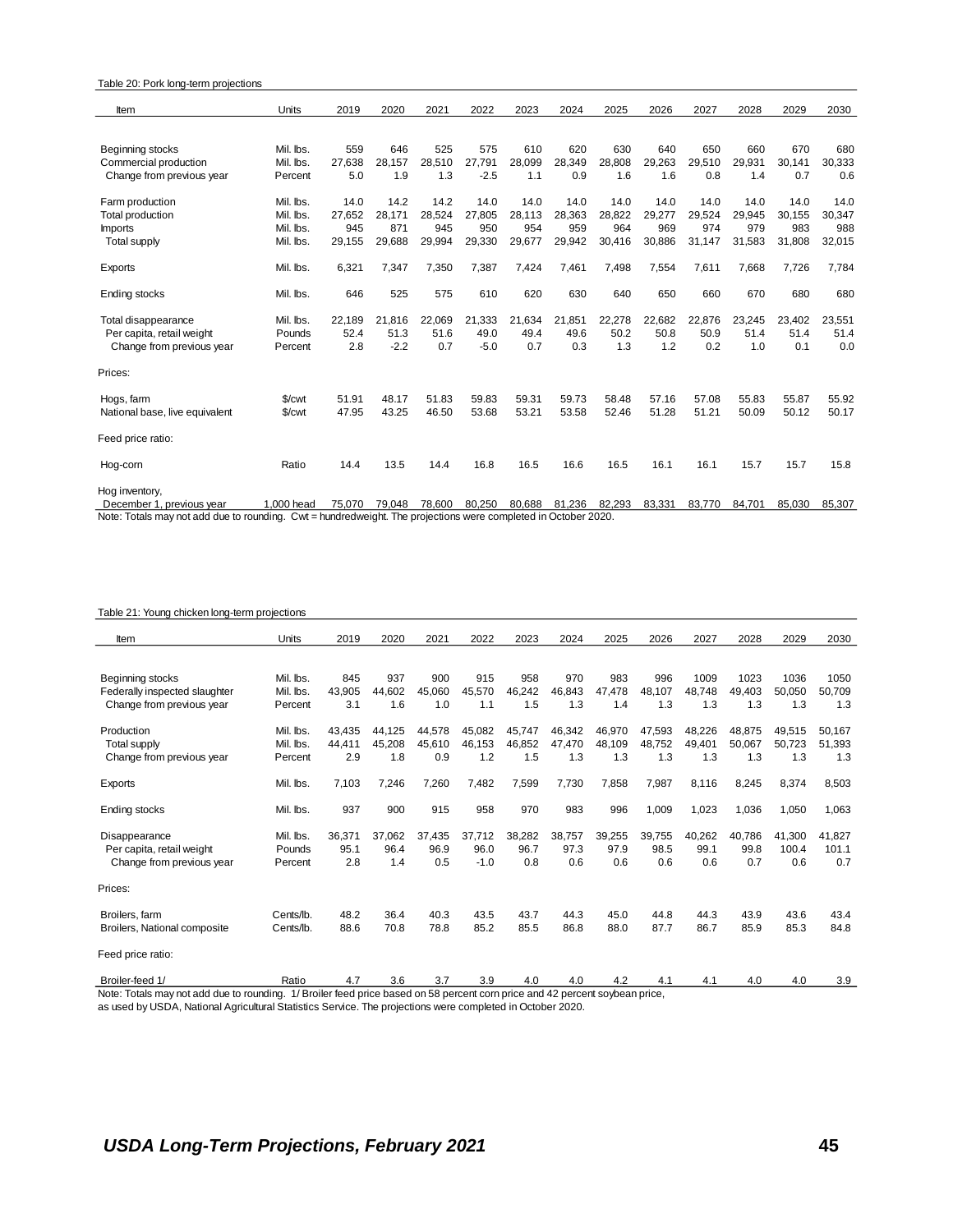#### Table 22: Turkey long-term projections

| Item                                      | Units     | 2019   | 2020   | 2021   | 2022   | 2023   | 2024   | 2025   | 2026   | 2027   | 2028   | 2029   | 2030   |
|-------------------------------------------|-----------|--------|--------|--------|--------|--------|--------|--------|--------|--------|--------|--------|--------|
|                                           |           |        |        |        |        |        |        |        |        |        |        |        |        |
| Beginning stocks                          | Mil. Ibs. | 303    | 233    | 215    | 230    | 235    | 236    | 235    | 233    | 231    | 229    | 227    | 226    |
| Production                                | Mil. Ibs. | 5,818  | 5,738  | 5,770  | 5,832  | 5,862  | 5,880  | 5,907  | 5,938  | 5,970  | 5,995  | 6,019  | 6,040  |
| <b>Total supply</b>                       | Mil. lbs. | 6,133  | 5,991  | 6,001  | 6,080  | 6,116  | 6,136  | 6,162  | 6,192  | 6,224  | 6,248  | 6,270  | 6,291  |
| Change from previous year                 | Percent   | $-1.2$ | $-2.3$ | 0.2    | 1.3    | 0.6    | 0.3    | 0.4    | 0.5    | 0.5    | 0.4    | 0.4    | 0.3    |
| Exports                                   | Mil. lbs. | 639    | 550    | 570    | 622    | 652    | 670    | 683    | 693    | 701    | 710    | 717    | 725    |
| Ending stocks                             | Mil. lbs. | 233    | 215    | 230    | 235    | 236    | 235    | 233    | 231    | 229    | 227    | 226    | 224    |
| Disappearance                             | Mil. Ibs. | 5,261  | 5,226  | 5,201  | 5,222  | 5,229  | 5,231  | 5,247  | 5,268  | 5,293  | 5,311  | 5,327  | 5,342  |
| Per capita, retail weight                 | Pounds    | 16.0   | 15.8   | 15.7   | 15.5   | 15.4   | 15.3   | 15.2   | 15.2   | 15.2   | 15.1   | 15.1   | 15.0   |
| Change from previous year                 | Percent   | $-1.1$ | $-1.2$ | $-1.0$ | $-1.3$ | $-0.6$ | $-0.6$ | $-0.4$ | $-0.2$ | $-0.2$ | $-0.3$ | $-0.3$ | $-0.3$ |
| Prices:                                   |           |        |        |        |        |        |        |        |        |        |        |        |        |
| Turkey, farm                              | Cents/lb. | 57.9   | 70.3   | 69.9   | 70.2   | 69.5   | 69.9   | 69.5   | 70.0   | 69.7   | 69.6   | 69.6   | 69.5   |
| Hen turkeys, National                     | Cents/lb. | 89.2   | 106.1  | 105.5  | 106.0  | 104.9  | 105.5  | 104.9  | 105.7  | 105.3  | 105.0  | 105.0  | 104.9  |
| Feed price ratio:                         |           |        |        |        |        |        |        |        |        |        |        |        |        |
| Turkey-feed 1/                            | Ratio     | 6.2    | 7.8    | 7.3    | 7.1    | 7.0    | 7.1    | 7.1    | 7.2    | 7.1    | 7.1    | 7.0    | 7.0    |
| Note: Totals may not add due to rounding. |           |        |        |        |        |        |        |        |        |        |        |        |        |

1/ Turkey feed price based on 51 percent corn price, 28 percent soybean price, and 21 percent wheat price, as used by USDA, National Agricultural Statistics Service. The projections were completed in October 2020.

#### Table 23: Egg long-term projections

| Item                                     | Units         | 2019  | 2020   | 2021  | 2022  | 2023  | 2024  | 2025   | 2026   | 2027   | 2028   | 2029   | 2030   |
|------------------------------------------|---------------|-------|--------|-------|-------|-------|-------|--------|--------|--------|--------|--------|--------|
|                                          |               |       |        |       |       |       |       |        |        |        |        |        |        |
| Beginning stocks                         | Million dozen | 23    | 32     | 31    | 33    | 33    | 34    | 35     | 36     | 37     | 38     | 39     | 40     |
| Production                               | Million dozen | 9.447 | 9.253  | 9.390 | 9.578 | 9.750 | 9.924 | 10.098 | 10.272 | 10,446 | 10,620 | 10.794 | 10,968 |
| Change from previous year                | Percent       | 2.6   | $-2.1$ | 1.5   | 2.0   | 1.8   | 1.8   | 1.8    | 1.7    | 1.7    | 1.7    | 1.6    | 1.6    |
| <i>Imports</i>                           | Million dozen | 15    | 14     | 16    | 16    | 16    | 16    | 16     | 16     | 16     | 16     | 16     | 16     |
| <b>Total supply</b>                      | Million dozen | 9.485 | 9,299  | 9.437 | 9,627 | 9.799 | 9.974 | 10.149 | 10,324 | 10,499 | 10.674 | 10.849 | 11,024 |
| Change from previous year                | Percent       | 2.6   | $-2.0$ | 1.5   | 2.0   | 1.8   | 1.8   | 1.8    | 1.7    | 1.7    | 1.7    | 1.6    | 1.6    |
| Hatching use                             | Million dozen | 1.081 | 1,078  | 1,105 | 1,106 | 1,109 | 1,112 | 1,116  | 1,121  | 1,126  | 1,131  | 1,136  | 1,142  |
| Exports                                  | Million dozen | 334   | 350    | 335   | 355   | 370   | 390   | 405    | 415    | 425    | 435    | 450    | 460    |
| <b>Ending stocks</b>                     | Million dozen | 32    | 31     | 33    | 33    | 34    | 35    | 36     | 37     | 38     | 39     | 40     | 41     |
| Disappearance                            | Million dozen | 8,038 | 7,840  | 7,964 | 8,133 | 8,287 | 8,437 | 8,592  | 8,752  | 8,911  | 9,069  | 9,222  | 9,381  |
| Per capita                               | Number        | 293.6 | 285.0  | 288.0 | 289.1 | 292.6 | 295.9 | 299.3  | 302.9  | 306.4  | 310.0  | 313.3  | 316.8  |
| Change from previous year                | Percent       | 2.1   | $-2.9$ | 1.1   | 0.4   | 1.2   | 1.1   | 1.2    | 1.2    | 1.2    | 1.1    | 1.1    | 1.1    |
| Prices:                                  |               |       |        |       |       |       |       |        |        |        |        |        |        |
| Eggs, farm                               | Cents/doz.    | 79.7  | 93.5   | 88.4  | 104.3 | 103.5 | 107.4 | 109.3  | 112.0  | 114.4  | 116.9  | 119.4  | 121.9  |
| New York, Grade A large                  | Cents/doz.    | 94.0  | 116.7  | 109.5 | 121.3 | 120.4 | 124.9 | 127.1  | 130.3  | 133.0  | 136.0  | 138.8  | 141.7  |
| Feed price ratio:                        |               |       |        |       |       |       |       |        |        |        |        |        |        |
| Egg-feed 1/                              | Ratio         | 9.5   | 11.2   | 9.9   | 11.7  | 11.6  | 12.1  | 12.5   | 12.8   | 13.0   | 13.3   | 13.5   | 13.8   |
| Note: Totale may not add dup to rounding |               |       |        |       |       |       |       |        |        |        |        |        |        |

Note: Totals may not add due to rounding.

1/ Egg feed price based on 75 percent corn price and 25 percent soybean price, as used by USDA, National Agricultural Statistics Service.

The projections were completed in October 2020.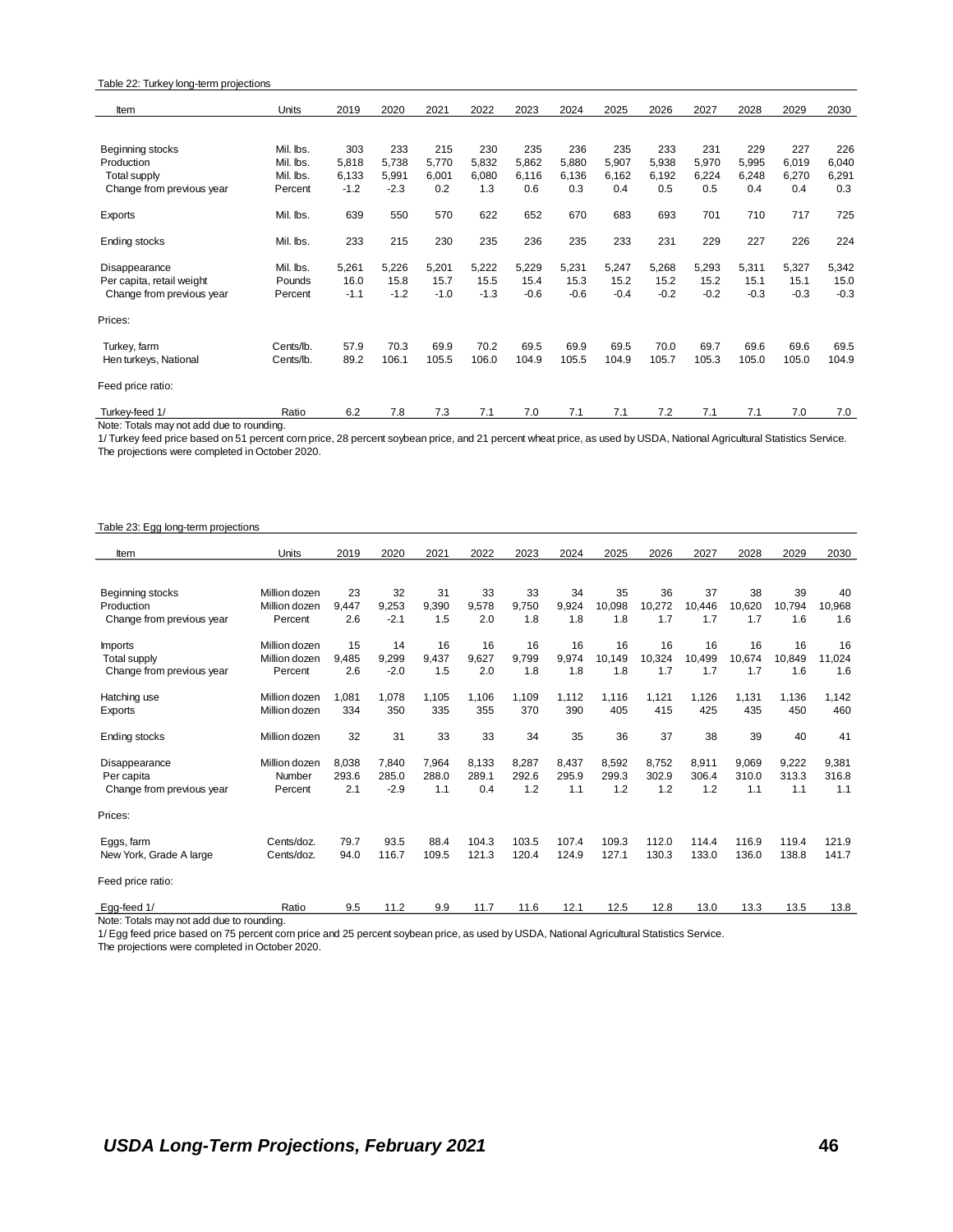| Table 24: Dairy long-term projections |                  |        |         |        |        |        |         |        |        |        |         |        |        |
|---------------------------------------|------------------|--------|---------|--------|--------|--------|---------|--------|--------|--------|---------|--------|--------|
| ltem                                  | Units            | 2019   | 2020 1/ | 2021   | 2022   | 2023   | 2024 1/ | 2025   | 2026   | 2027   | 2028 1/ | 2029   | 2030   |
| Milk production and marketings:       |                  |        |         |        |        |        |         |        |        |        |         |        |        |
| Number of cows                        | Thousand         | 9,336  | 9.365   | 9.370  | 9.365  | 9.375  | 9.375   | 9.370  | 9.370  | 9.375  | 9.390   | 9.405  | 9.430  |
| Milk per cow                          | Pounds           | 23,391 | 23,735  | 24,070 | 24,305 | 24,560 | 24,865  | 25,040 | 25,290 | 25,540 | 25,865  | 26,045 | 26,295 |
| Milk production                       | Billion lbs.     | 218.4  | 222.3   | 225.5  | 227.6  | 230.3  | 233.1   | 234.6  | 237.0  | 239.4  | 242.9   | 245.0  | 248.0  |
| Farm use                              | Billion lbs.     | 1.0    | 1.0     | 1.0    | 1.0    | 1.0    | 1.0     | 1.0    | 1.0    | 1.0    | 1.0     | 1.0    | 1.0    |
| Marketings                            | Billion lbs.     | 217.4  | 221.3   | 224.5  | 226.6  | 229.2  | 232.1   | 233.6  | 235.9  | 238.4  | 241.9   | 243.9  | 247.0  |
| Supply and use, milkfat basis:        |                  |        |         |        |        |        |         |        |        |        |         |        |        |
| Beginning commercial stocks           | Billion lbs.     | 13.8   | 13.6    | 14.0   | 13.8   | 14.4   | 15.2    | 16.0   | 16.7   | 17.0   | 17.4    | 17.9   | 18.3   |
| Marketings                            | Billion lbs.     | 217.4  | 221.3   | 224.5  | 226.6  | 229.2  | 232.1   | 233.6  | 235.9  | 238.4  | 241.9   | 243.9  | 247.0  |
| <b>Imports</b>                        | Billion lbs.     | 6.9    | 6.9     | 6.7    | 6.3    | 6.2    | 6.1     | 6.0    | 6.1    | 6.0    | 6.0     | 6.0    | 6.0    |
| Commercial supply                     | Billion lbs.     | 238.1  | 241.8   | 245.2  | 246.7  | 249.8  | 253.4   | 255.6  | 258.7  | 261.4  | 265.3   | 267.8  | 271.3  |
| Domestic commercial use 2/            | Billlion lbs.    | 215.2  | 218.2   | 221.9  | 222.8  | 224.8  | 227.6   | 228.8  | 231.7  | 234.0  | 237.4   | 239.5  | 242.5  |
| Commercial exports                    | Billion lbs.     | 9.1    | 9.3     | 9.5    | 9.5    | 9.8    | 9.8     | 10.1   | 10.0   | 10.0   | 10.0    | 10.0   | 9.9    |
| CCC donations 3/                      | Billlion lbs.    | 0.2    | 0.3     | 0.0    | 0.0    | 0.0    | 0.0     | 0.0    | 0.0    | 0.0    | 0.0     | 0.0    | 0.0    |
| Ending commercial stocks              | Billion lbs.     | 13.6   | 14.0    | 13.8   | 14.4   | 15.2   | 16.0    | 16.7   | 17.0   | 17.4   | 17.9    | 18.3   | 18.9   |
| Supply and use, skim solids basis:    |                  |        |         |        |        |        |         |        |        |        |         |        |        |
| Beginning commercial stocks           | Billlion lbs.    | 10.7   | 10.2    | 10.5   | 10.2   | 10.3   | 10.8    | 11.3   | 11.7   | 11.9   | 12.1    | 12.4   | 12.5   |
| Marketings                            | Billion lbs.     | 217.4  | 221.3   | 224.5  | 226.6  | 229.2  | 232.1   | 233.6  | 235.9  | 238.4  | 241.9   | 243.9  | 247.0  |
| <b>Imports</b>                        | Billion lbs.     | 5.8    | 5.7     | 5.7    | 5.4    | 5.5    | 5.4     | 5.4    | 5.3    | 5.3    | 5.2     | 5.1    | 5.1    |
| Commercial supply                     | Billion lbs.     | 233.9  | 237.2   | 240.7  | 242.2  | 245.0  | 248.3   | 250.3  | 252.9  | 255.6  | 259.2   | 261.4  | 264.6  |
| Domestic commercial use 2/            | Billion lbs.     | 181.9  | 179.5   | 182.7  | 183.3  | 184.6  | 186.3   | 186.9  | 188.4  | 190.0  | 192.2   | 193.7  | 195.7  |
| Commercial exports                    | Billion lbs.     | 41.5   | 47.1    | 47.8   | 48.6   | 49.6   | 50.7    | 51.7   | 52.6   | 53.5   | 54.6    | 55.2   | 56.1   |
| CCC donations 3/                      | Billion lbs.     | 0.2    | 0.1     | 0.0    | 0.0    | 0.0    | 0.0     | 0.0    | 0.0    | 0.0    | 0.0     | 0.0    | 0.0    |
| Ending commercial stocks              | Billion lbs.     | 10.2   | 10.5    | 10.2   | 10.3   | 10.8   | 11.3    | 11.7   | 11.9   | 12.1   | 12.4    | 12.5   | 12.8   |
| Prices:                               |                  |        |         |        |        |        |         |        |        |        |         |        |        |
| All milk                              | \$/hundredweight | 18.63  | 18.00   | 17.60  | 18.40  | 17.95  | 17.60   | 17.60  | 18.15  | 18.55  | 18.80   | 19.30  | 19.60  |
| Cheese                                | \$/lb.           | 1.76   | 1.91    | 1.80   | 1.82   | 1.75   | 1.69    | 1.66   | 1.70   | 1.74   | 1.76    | 1.78   | 1.79   |
| <b>Butter</b>                         | $$$ /lb.         | 2.24   | 1.60    | 1.70   | 1.83   | 1.83   | 1.91    | 1.91   | 1.98   | 2.00   | 2.04    | 2.10   | 2.16   |
| Nonfat dry milk                       | $$$ /lb.         | 1.04   | 1.04    | 1.05   | 1.20   | 1.16   | 1.09    | 1.09   | 1.08   | 1.09   | 1.09    | 1.16   | 1.18   |
| Dry whey                              | \$/lb.           | 0.38   | 0.35    | 0.36   | 0.38   | 0.39   | 0.39    | 0.41   | 0.43   | 0.43   | 0.42    | 0.42   | 0.42   |

Dry whey<br>Note: Totals may not add due to rounding. 1/Leap year. 2/Daisy domestic commercial use for 2020 includes significant milk marketed but not processed. 3/ CCC donations include<br>Duck: Totals may not add due to roundi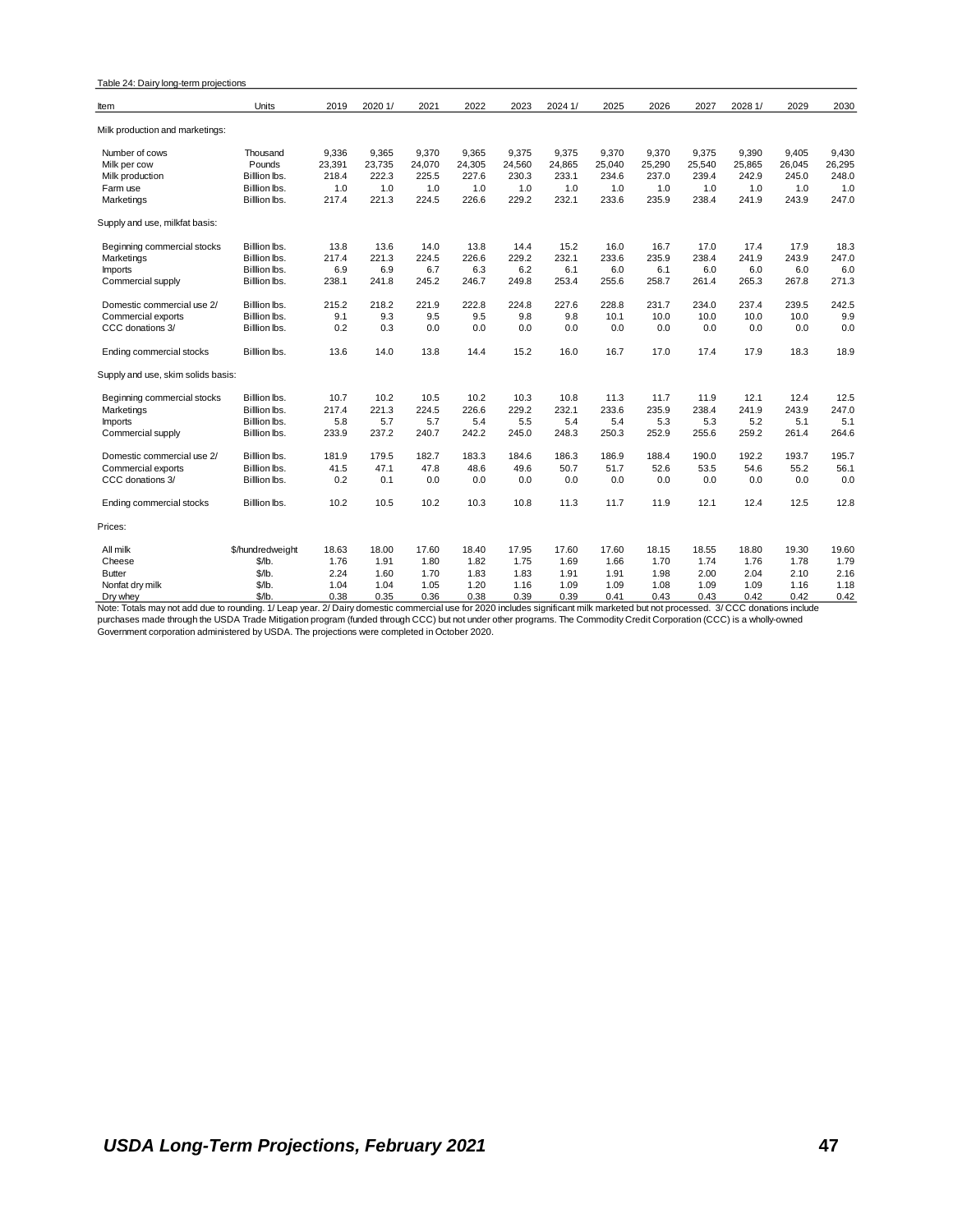# **Breakout Box: U.S. Agricultural Trade Projections**

Projected U.S. total agricultural export values increase by 12.0 percent in fiscal year 2021 to within \$350 million of the 2014 record level because of higher prices and stronger export quantities of major field crops. Forecast gains are driven by initially large global demand for agricultural goods compared with fiscal year 2020, as the world's economies recover from effects of the pandemic. Agricultural exports are expected to grow at an annual rate averaging 2.2 percent per year for the rest of the decade. The value of U.S. agricultural imports is projected to increase, as domestic preferences for a diverse array of agricultural goods continue to exceed domestic production.



Sources: U.S. Department of Agriculture and U.S. Department of Commerce, Bureau of the Census.

**Figure 23. U.S. agricultural trade long-term projections** Billion dollars

The outlook for U.S. commodity prices contributes to the projected upward trend in the value of U.S. agricultural exports. While soybean prices decline for a period after a 2021 peak and then gradually increase through 2030, prices for other crops are expected to remain relatively flat throughout the projection period as volumes for bulk commodities rise. Animal product export values are projected to increase over the next decade despite prices declining.

As the effects of the pandemic subside and global economies recover, the dollar is expected to gradually depreciate relative to many trade partner currencies through 2030. A depreciating dollar is associated with increased exports due to increased purchasing power of trade partners, and with decreased imports because the same dollar buys less in the global market. However, the magnitude of the projected depreciation is small compared with fluctuations in recent decades and is not expected to offset the production and global demand trends of recent years. U.S. export values are expected to surpass the 2014 record level in fiscal year 2022 and continue upward through the projection period.

-*Continued*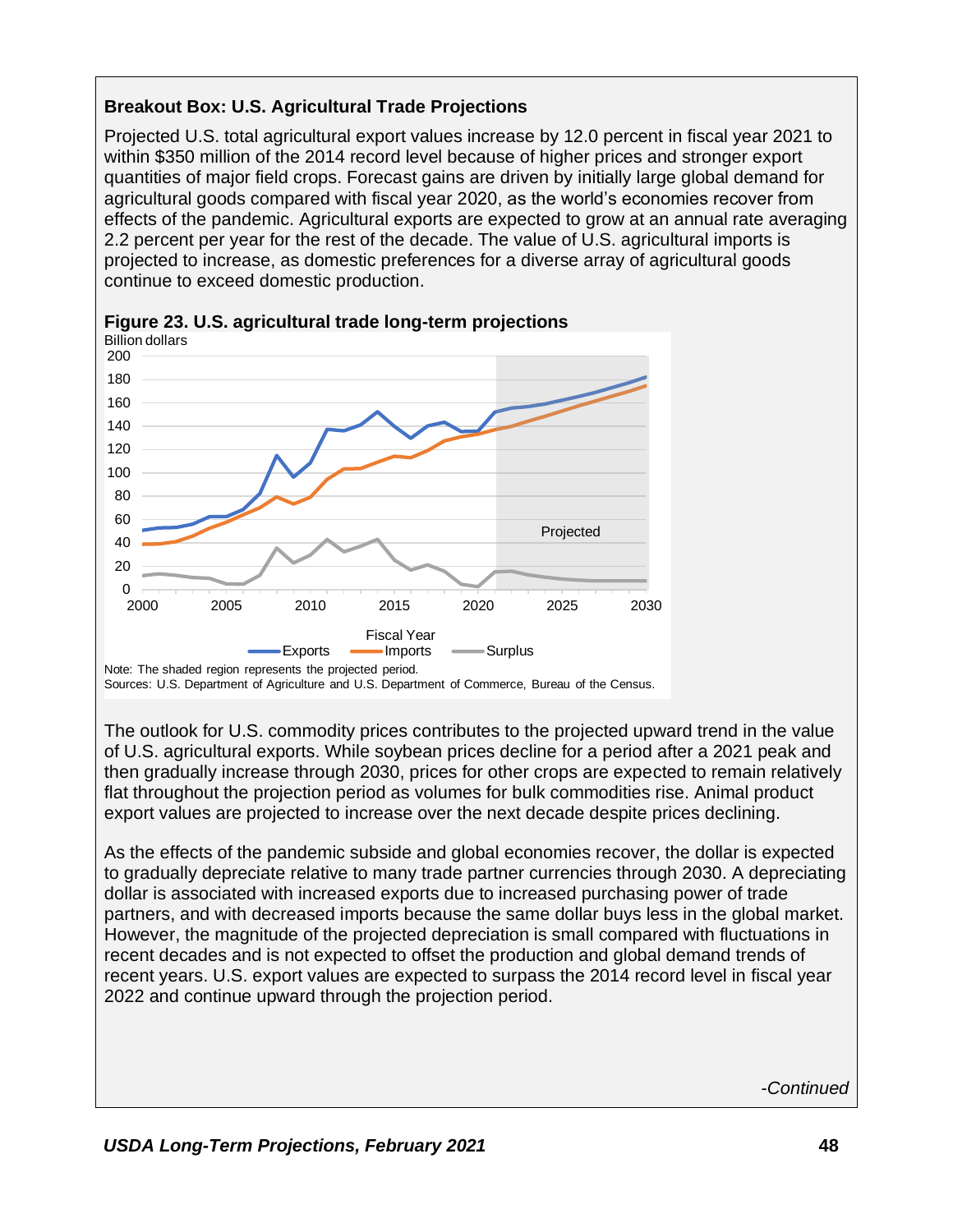# **U.S. Agricultural Trade Projections** *(Continued)*



## **Figure 24. Projected U.S. agricultural exports by commodity group**

Compared with bulk commodities, such as soybeans, corn, and wheat, U.S. exports of highvalue products, including horticultural and animal products, have grown as a share of total exports, increasing from about a 53-percent share in 1996 to 69.4 percent in 2020. However, in fiscal year 2021, the bulk commodity share is expected to rebound as they account for much of the forecast increase in exports. In the longer term, exports of high-value agricultural products are expected to continue to outpace the growth in bulk commodities through fiscal year 2030.



## **Figure 25. Projected U.S. agricultural imports by commodity group**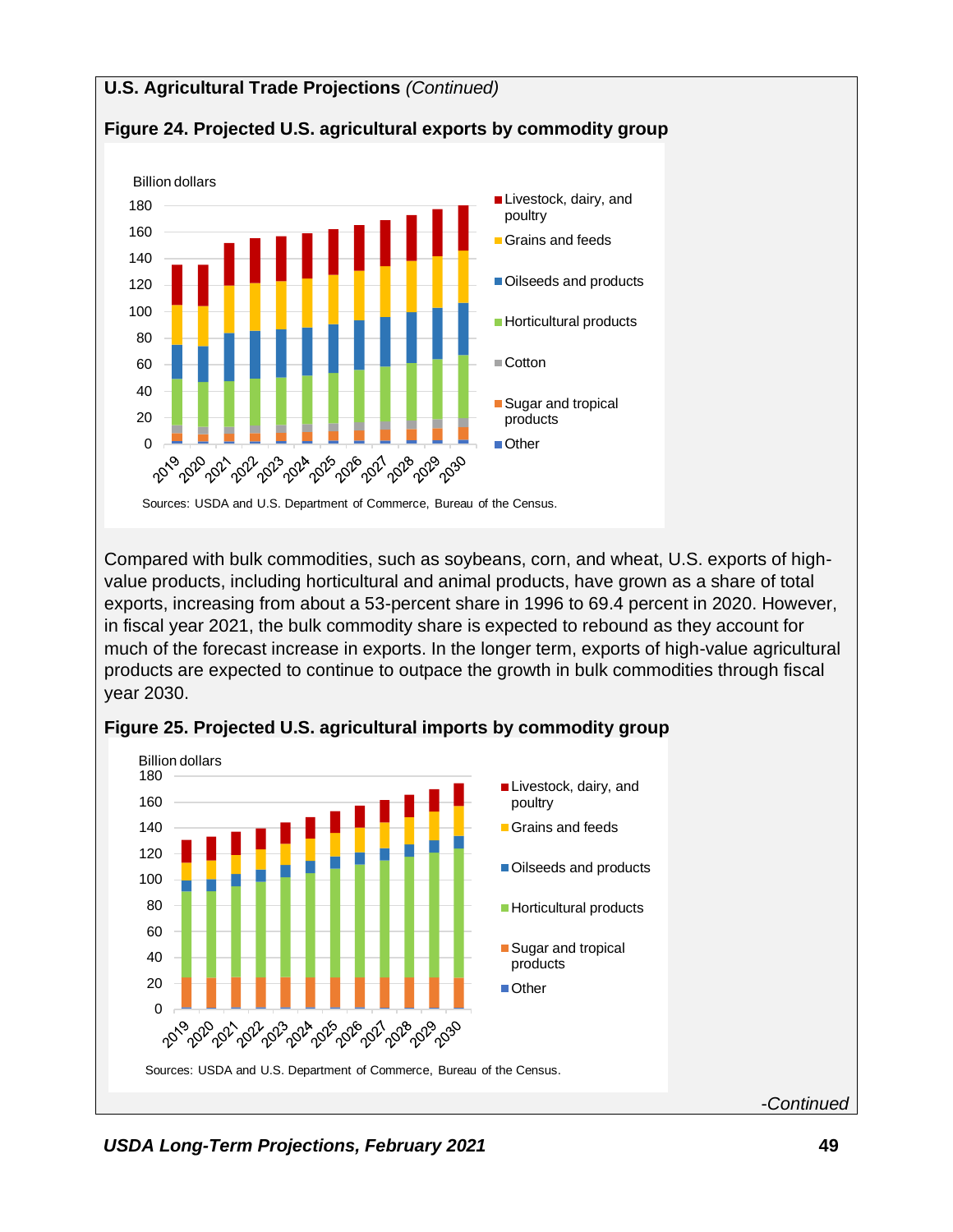### **U.S. Agricultural Trade Projections** *(Continued)*

Growing consumer demand for a wide variety of foods, and for year-round availability of seasonal foods, drives increases in U.S. agricultural imports over the projection period. Agricultural imports grow throughout the decade, with the value of imports rising from \$133.2 billion in fiscal year 2020 to \$174.5 billion by fiscal year 2030. The United States largely imports products that are out of season or not widely grown domestically. Many imported products are differentiated or high-value products for which demand is less sensitive to price and currency fluctuations. The highest growth commodity sector by value is expected to be horticultural products, which are projected to expand about 5 percent per year, largely driven by fresh fruit and vegetable purchases.

| Table 25: U.S. agricultural trade long-term projections, fiscal years                                                                                                              |             |             |             |             |             |                        |       |             |             |             |             |             |
|------------------------------------------------------------------------------------------------------------------------------------------------------------------------------------|-------------|-------------|-------------|-------------|-------------|------------------------|-------|-------------|-------------|-------------|-------------|-------------|
|                                                                                                                                                                                    | 2019        | 2020        | 2021        | 2022        | 2023        | 2024                   | 2025  | 2026        | 2027        | 2028        | 2029        | 2030        |
|                                                                                                                                                                                    |             |             |             |             |             | <b>Billion dollars</b> |       |             |             |             |             |             |
| Agricultural exports (value)                                                                                                                                                       |             |             |             |             |             |                        |       |             |             |             |             |             |
| Livestock, dairy, and poultry                                                                                                                                                      | 30.2        | 31.4        | 32.3        | 33.8        | 33.8        | 34.1                   | 34.2  | 34.4        | 34.8        | 34.9        | 35.3        | 35.7        |
| Livestock and meats                                                                                                                                                                | 19.4        | 19.8        | 20.5        | 21.5        | 21.4        | 21.7                   | 21.7  | 21.7        | 21.8        | 21.8        | 21.9        | 22.1        |
| Dairy products                                                                                                                                                                     | 5.7         | 6.5         | 6.6         | 6.8         | 6.8         | 6.7                    | 6.8   | 6.9         | 7.0         | 7.1         | 7.3         | 7.5         |
| Poultry products                                                                                                                                                                   | 5.1         | 5.1         | 5.2         | 5.5         | 5.6         | 5.7                    | 5.8   | 5.9         | 5.9         | 6.0         | 6.0         | 6.1         |
| Grains and feeds                                                                                                                                                                   | 30.0        | 30.0        | 35.6        | 35.8        | 36.3        | 36.7                   | 37.2  | 37.6        | 38.1        | 38.5        | 39.0        | 39.4        |
| Coarse grains                                                                                                                                                                      | 9.5         | 9.3         | 14.8        | 14.9        | 15.1        | 15.2                   | 15.5  | 15.8        | 16.0        | 16.3        | 16.6        | 16.9        |
| Feeds and fodder                                                                                                                                                                   | 7.8         | 8.0         | 8.1         | 8.1         | 8.3         | 8.4                    | 8.5   | 8.6         | 8.7         | 8.7         | 8.9         | 8.9         |
| Oilseeds and products                                                                                                                                                              | 25.8        | 27.2        | 36.3        | 36.3        | 36.2        | 36.3                   | 36.9  | 37.3        | 37.5        | 38.2        | 38.7        | 39.7        |
| Soybeans and products                                                                                                                                                              | 22.1        | 23.3        | 32.3        | 32.3        | 32.2        | 32.3                   | 32.8  | 33.1        | 33.4        | 34.0        | 34.4        | 35.2        |
| Horticultural products 1/                                                                                                                                                          | 34.9        | 33.8        | 34.5        | 35.3        | 35.7        | 36.6                   | 38.0  | 39.6        | 41.4        | 43.4        | 45.4        | 47.5        |
| Fruits and vegetables, fresh                                                                                                                                                       | 7.1         | 7.0         | 6.9         | 7.1         | 7.2         | 7.5                    | 7.8   | 8.2         | 8.5         | 8.9         | 9.3         | 9.6         |
| Fruits and veg., processed                                                                                                                                                         | 6.9         | 6.5         | 6.5         | 6.6         | 6.7         | 6.9                    | 7.2   | 7.6         | 8.0         | 8.4         | 8.8         | 9.2         |
| Tree nuts, whole & processed                                                                                                                                                       | 9.0         | 8.5         | 9.0         | 9.2         | 9.2         | 9.3                    | 9.7   | 10.1        | 10.6        | 11.3        | 11.9        | 12.6        |
| Cotton                                                                                                                                                                             | 6.1         | 5.6         | 5.3         | 5.7         | 5.9         | 6.0                    | 6.1   | 6.2         | 6.3         | 6.5         | 6.7         | 6.8         |
|                                                                                                                                                                                    | 5.8         | 5.4         | 5.7         | 6.0         | 6.4         | 6.7                    | 7.1   | 7.5         | 8.0         | 8.4         | 9.0         | 9.5         |
| Sugar and tropical products                                                                                                                                                        |             |             |             |             |             |                        |       |             |             |             |             |             |
| Other exports 1/                                                                                                                                                                   | 2.7         | 2.3         | 2.3         | 2.5         | 2.6         | 2.7                    | 2.8   | 3.0         | 3.1         | 3.2         | 3.4         | 3.5         |
| Total agricultural exports                                                                                                                                                         | 135.5       | 135.7       | 152.0       | 155.5       | 156.9       | 159.1                  | 162.3 | 165.6       | 169.1       | 173.2       | 177.4       | 182.0       |
| Major bulk commodities 2/                                                                                                                                                          | 41.4        | 41.5        | 55.2        | 55.7        | 56.2        | 56.6                   | 57.4  | 58.0        | 58.5        | 59.4        | 60.2        | 61.3        |
| High-value product exports 3/                                                                                                                                                      | 94.1        | 94.2        | 96.8        | 99.7        | 100.7       | 102.5                  | 104.9 | 107.6       | 110.6       | 113.8       | 117.2       | 120.7       |
|                                                                                                                                                                                    |             |             |             |             |             | Percent                |       |             |             |             |             |             |
| High-value product share                                                                                                                                                           | 69.5        | 69.4        | 63.7        | 64.1        | 64.2        | 64.4                   | 64.6  | 65.0        | 65.4        | 65.7        | 66.1        | 66.3        |
|                                                                                                                                                                                    |             |             |             |             |             | Million metric tons    |       |             |             |             |             |             |
| Agricultural exports (volume)                                                                                                                                                      |             |             |             |             |             |                        |       |             |             |             |             |             |
| Volume in million metric tons                                                                                                                                                      | 129.9       | 159.7       | 159.9       | 161.9       | 163.6       | 166.2                  | 168.5 | 170.0       | 171.6       | 173.6       | 175.5       | 177.7       |
|                                                                                                                                                                                    |             |             |             |             |             | <b>Billion dollars</b> |       |             |             |             |             |             |
| Agricultural imports (value)                                                                                                                                                       |             |             |             |             |             |                        |       |             |             |             |             |             |
| Livestock, dairy, and poultry                                                                                                                                                      | 17.8        | 18.3        | 17.8        | 16.2        | 16.5        | 16.6                   | 16.9  | 17.0        | 17.1        | 17.2        | 17.3        | 17.4        |
| Livestock and meats                                                                                                                                                                | 13.3        | 13.9        | 13.5        | 11.9        | 12.1        | 12.2                   | 12.3  | 12.4        | 12.4        | 12.5        | 12.5        | 12.5        |
| Dairy products                                                                                                                                                                     | 3.7         | 3.7         | 3.6         | 3.6         | 3.7         | 3.7                    | 3.8   | 3.8         | 3.9         | 4.0         | 4.0         | 4.1         |
| Grains and feeds                                                                                                                                                                   | 13.4        | 14.3        | 14.7        | 15.5        | 16.3        | 17.2                   | 18.1  | 19.0        | 20.0        | 21.1        | 22.1        | 23.3        |
| Grain products                                                                                                                                                                     | 9.4         | 9.8         | 10.0        | 10.6        | 11.3        | 11.9                   | 12.7  | 13.5        | 14.3        | 15.1        | 16.1        | 17.1        |
| Oilseeds and products                                                                                                                                                              | 8.8         | 9.3         | 9.4         | 9.5         | 9.6         | 9.5                    | 9.6   | 9.6         | 9.6         | 9.6         | 9.6         | 9.6         |
| Vegetable oils                                                                                                                                                                     | 5.5         | 5.7         | 6.0         | 6.2         | 6.2         | 6.2                    | 6.2   | 6.2         | 6.2         | 6.2         | 6.2         | 6.2         |
| Horticultural products                                                                                                                                                             | 66.1        | 66.9        | 70.2        | 73.7        | 77.0        | 80.3                   | 83.8  | 87.1        | 90.2        | 93.2        | 96.4        | 99.7        |
| Fruits and vegetables, fresh                                                                                                                                                       | 22.9        | 23.9        | 25.1        | 26.5        | 27.8        | 29.1                   | 30.3  | 31.6        | 32.8        | 34.1        | 35.3        | 36.6        |
| Fruits and vegetables, processed                                                                                                                                                   | 11.2        | 11.3        | 11.8        | 12.2        | 12.5        | 12.9                   | 13.3  | 13.7        | 14.0        | 14.3        | 14.7        | 15.1        |
| Sugar and tropical products                                                                                                                                                        | 23.1        | 23.0        | 23.2        | 23.1        | 23.3        | 23.2                   | 23.2  | 23.2        | 23.2        | 23.2        | 23.2        | 23.1        |
| Sugar and related products                                                                                                                                                         | 4.5         | 5.1         | 4.7         | 4.7         | 5.0         | 5.1                    | 5.2   | 5.3         | 5.4         | 5.5         | 5.6         | 5.7         |
|                                                                                                                                                                                    |             |             |             |             |             |                        |       |             |             |             |             |             |
| Cocoa, coffee, and products                                                                                                                                                        | 11.0<br>1.7 | 10.9<br>1.4 | 10.9<br>1.7 | 10.9<br>1.7 | 10.8<br>1.6 | 10.8<br>1.6            | 10.8  | 10.8<br>1.5 | 10.8<br>1.5 | 10.7<br>1.4 | 10.7<br>1.4 | 10.7<br>1.4 |
| Other imports 4/                                                                                                                                                                   |             |             |             |             |             |                        | 1.5   |             |             |             |             |             |
| Total agricultural imports                                                                                                                                                         | 130.8       | 133.2       | 137.0       | 139.8       | 144.2       | 148.4                  | 153.1 | 157.4       | 161.6       | 165.6       | 170.0       | 174.5       |
| Net agricultural trade balance                                                                                                                                                     | 4.6         | 2.5         | 15.0        | 15.7        | 12.7        | 10.7                   | 9.2   | 8.2         | 7.6         | 7.5         | 7.5         | 7.5         |
| Notes: U.S. trade value projections were completed in December 2020. For updates of the nearby year forecasts, see USDA's Outlook for U.S. Agricultural Trade report, published in |             |             |             |             |             |                        |       |             |             |             |             |             |

February, May, August, and November.1/ Includes planting seeds, unmanufactured tobacco, and cotton linters. 2/ Includes bulk grains, soybeans, cotton, and tobacco. 3/ The category "high-value product exports" is calculated as total exports less bulk commodities. The category includes semiprocessed and processed grains and oilseeds, animals and animal products, horticultural products, and sugar and tropical products. 4/ Includes planting seeds, unmanufactured tobacco, and cotton. Sources: U.S. Department of Agriculture and U.S. Department of Commerce, Bureau of the Census.

-*End*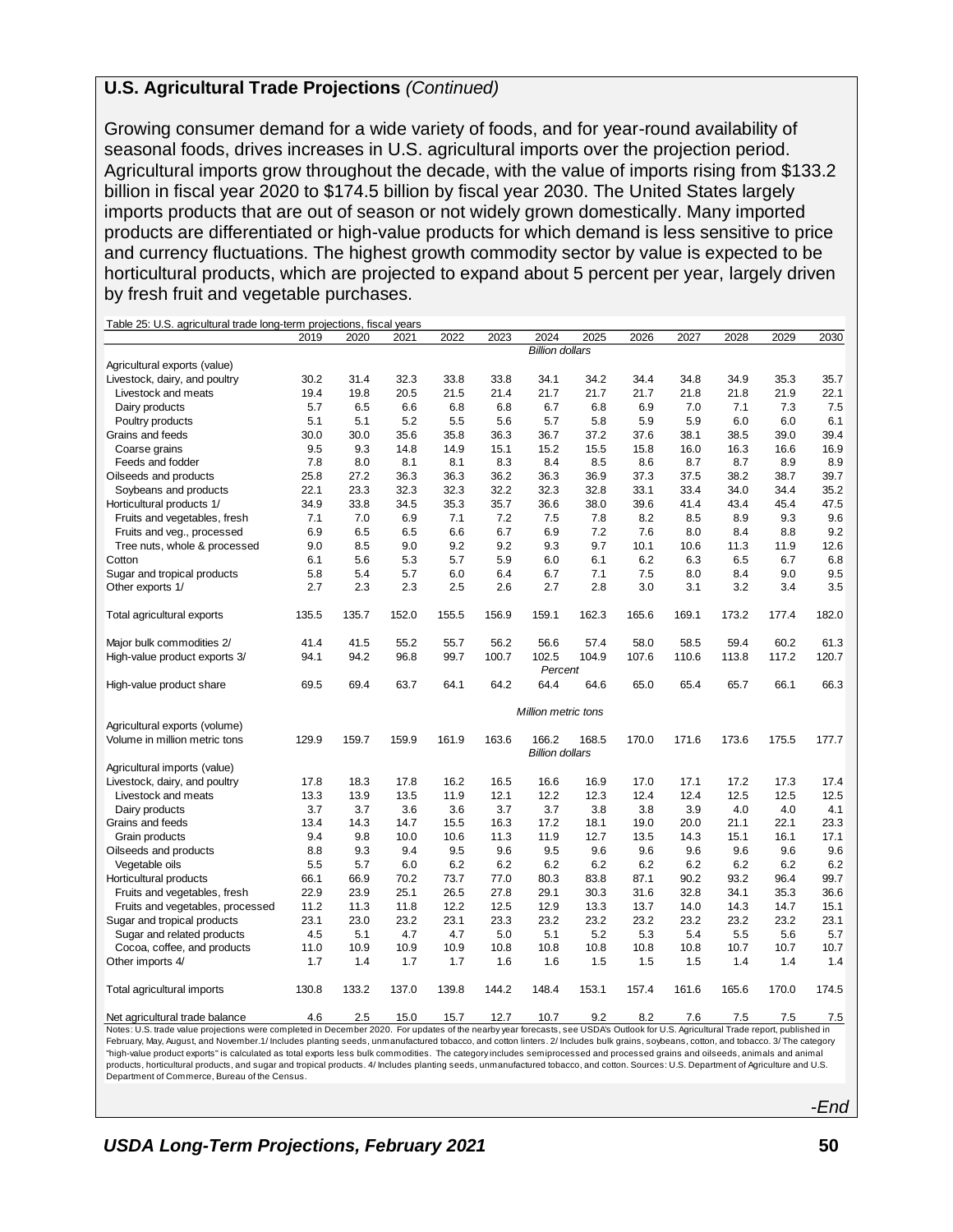## **U.S. Farm Income**

After four consecutive years of increase, net farm income and net cash income are projected to decrease in 2021. Net farm income is projected to decrease \$19.5 billion (16.3 percent) in 2020 to \$100.1 billion in 2021. Net cash farm income is projected to decrease \$22.4 billion (16.7 percent) in 2020 to \$111.7 billion for 2021. The projected decline in net farm income for 2021 is primarily because of lower government payments relative to 2020. Farmers received an estimated \$24.3 billion in direct payments from the Coronavirus Food Assistance Programs 1 and 2 during 2020. The 2021 farm income value does not include payments made under the Consolidated Appropriations Act 2021 that was passed after the projections were tabulated. The agricultural programs section of this Act includes Section 751, which provides \$11.2 billion for support for agricultural producers, processors, and other groups.



**Figure 26. U.S. farm income indicators, 2000-30**

Note: The shaded region represents the projected period. Source: USDA, Economic Research Service. Projections updated as of December 2020. The projection for 2021 does not include payments made under the Consolidated Appropriations Act 2021 that was passed after the projections were developed. The agricultural programs section of this Act includes Section 751, which provides \$11.2 billion for support for agricultural producers, processors, and other groups.

- Farm cash receipts are projected to increase through 2030 with increases in both crop and livestock cash receipts because of steady domestic and international demand for U.S. agricultural products. Livestock receipts are expected to decrease slightly in 2023 because of lower projected market prices, but then resume growth.
- Total direct government payments are projected to decline by \$35.0 billion to \$11.5 billion in 2021 followed by a smaller decrease to \$11.1 billion in 2022. Government payments are projected to increase in 2023 and fall after 2024 based on program elections and market conditions. Agriculture Risk Coverage (ARC) payments are expected to decline the most, from \$1.1 billion in 2020 to \$56.3 million in 2030, while Price Loss Coverage (PLC) payments are expected to decline from \$5.0 billion in 2020 to about \$4.4 billion in 2030.
- Total farm production expenses are projected to increase to \$344.9 billion in 2021 after declining in 2020. The increase is primarily because of higher capital consumption expenses and feed prices. Overall, nominal farm production expenses are projected to increase each year after 2021 through the projection period.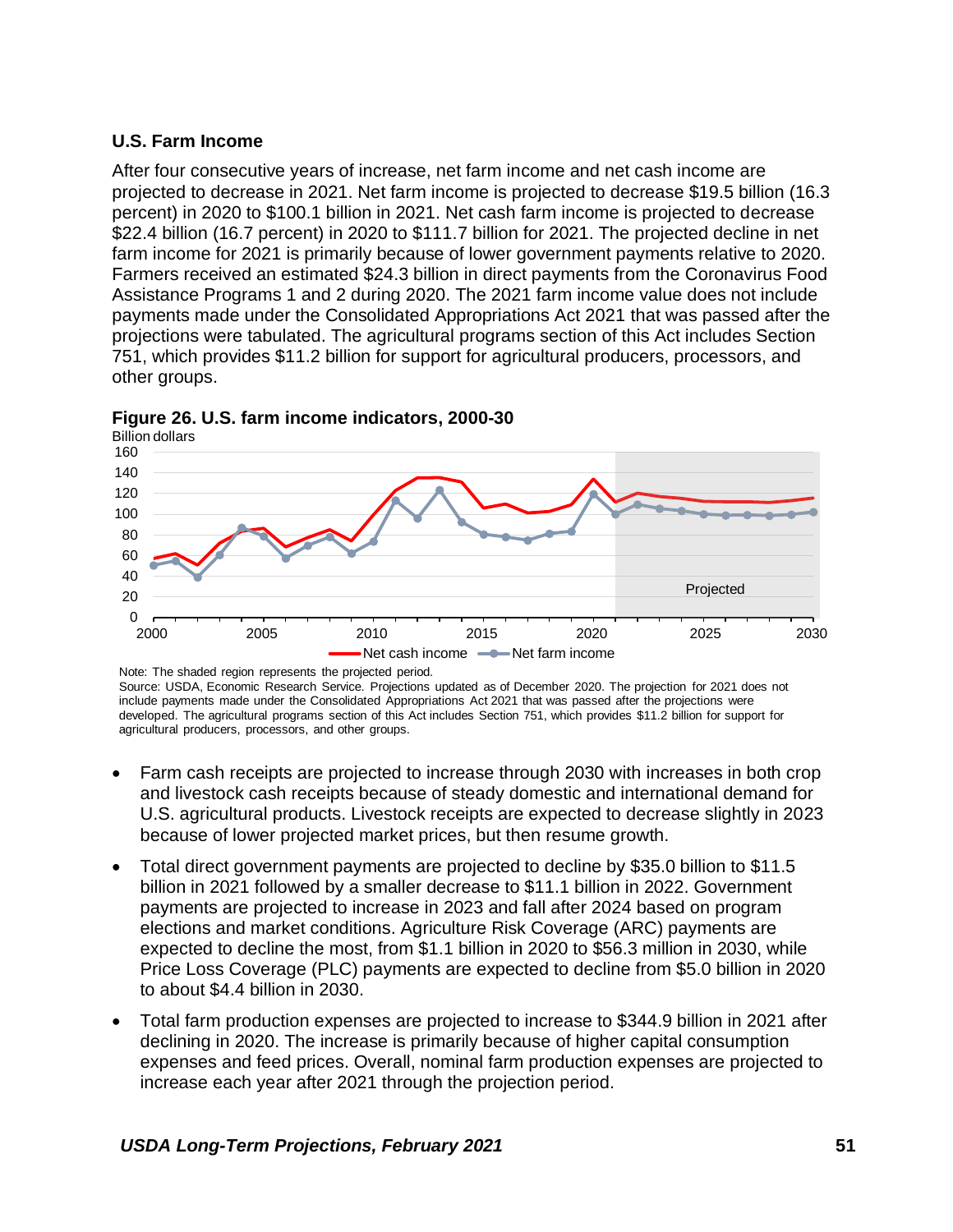

### **Figure 27. U.S. total gross income, 2000-30**

Billion dollars

Billion dollars

Note: The shaded region represents the projected period. Source: USDA, Economic Research Service. Projections updated as of December 2020. The projection for 2021 does not include payments made under the Consolidated Appropriations Act 2021 that was passed after the projections were developed. The agricultural programs section of this Act includes Section 751, which provides \$11.2 billion for support for agricultural producers, processors, and other groups.



### **Figure 28. U.S. cash receipts, 2000-30**

Note: The shaded region represents the projected period. Source: USDA, Economic Research Service. Projections updated as of December 2020.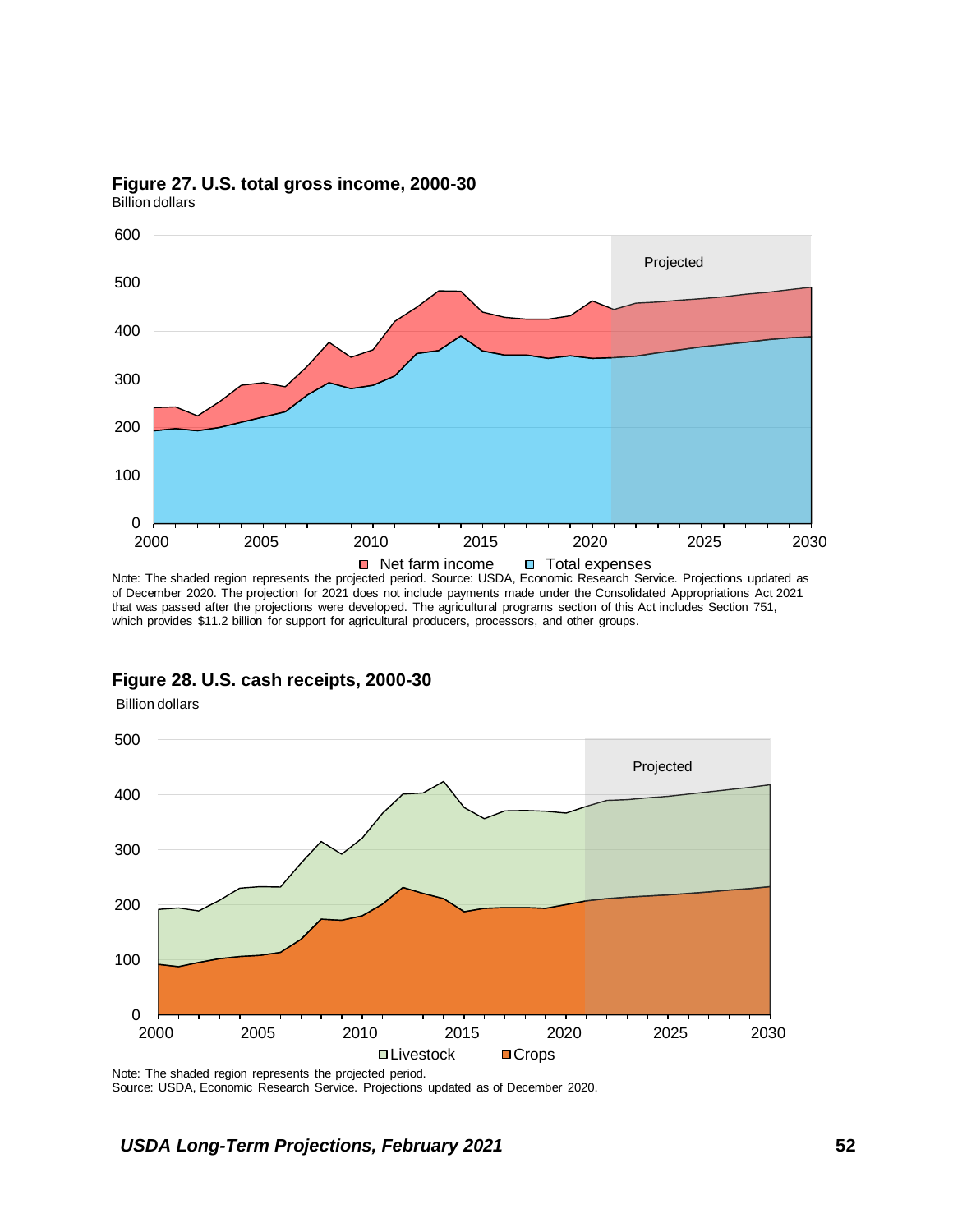

#### **Figure 29. Total U.S. direct government payments, 2000-30** Billion dollars

Note: The shaded region represents the projected period. Source: USDA, Economic Research Service. Projections updated as of December 2020. The projection for 2021 does not include payments made under the Consolidated Appropriations Act 2021 that was passed after the projections were developed. The agricultural programs section of this Act includes Section 751, which provides \$11.2 billion for support for agricultural producers, processors, and other groups.

After falling \$35 billion in 2021 to \$11.5 billion, direct government payments are projected to decline again in 2022 as market prices are expected to improve and ad hoc payment programs expire. Government payments are then expected to climb before decreasing after 2024 through 2030. The Conservation Reserve Program (CRP), ARC and PLC payments collectively account for the largest share of direct government payments to the agricultural sector over 2021-30. These projections also assume no government payments from potential new farm sector programs.

- Acreage enrolled in the CRP is assumed to be at or slightly less than its legislative maximum of 27 million acres under the 2018 Farm Act. As crop prices rise again, average rental rates for land in the CRP will also increase. CRP payments are projected to gradually increase from \$1.9 billion in 2020 to \$2.3 billion in 2030.
- Payments under the ARC and PLC programs decrease after 2020 from about \$6.1 billion to \$5.9 billion in 2021 onwards because of projected crop price increase. While these payments decline as crop prices rise, they fall to nearly \$5.5 billion in 2022. For the 2020-30 projection period, producers are assumed to have permission to change their base acre election between the ARC and PLC programs annually starting in 2021. PLC payments increase through 2024 largely because of increased participation for corn and soybeans. From 2025-27, corn and soybeans prices are flat, but wheat and seed cotton prices are up, decreasing PLC payments. ARC payments increase marginally starting in 2024.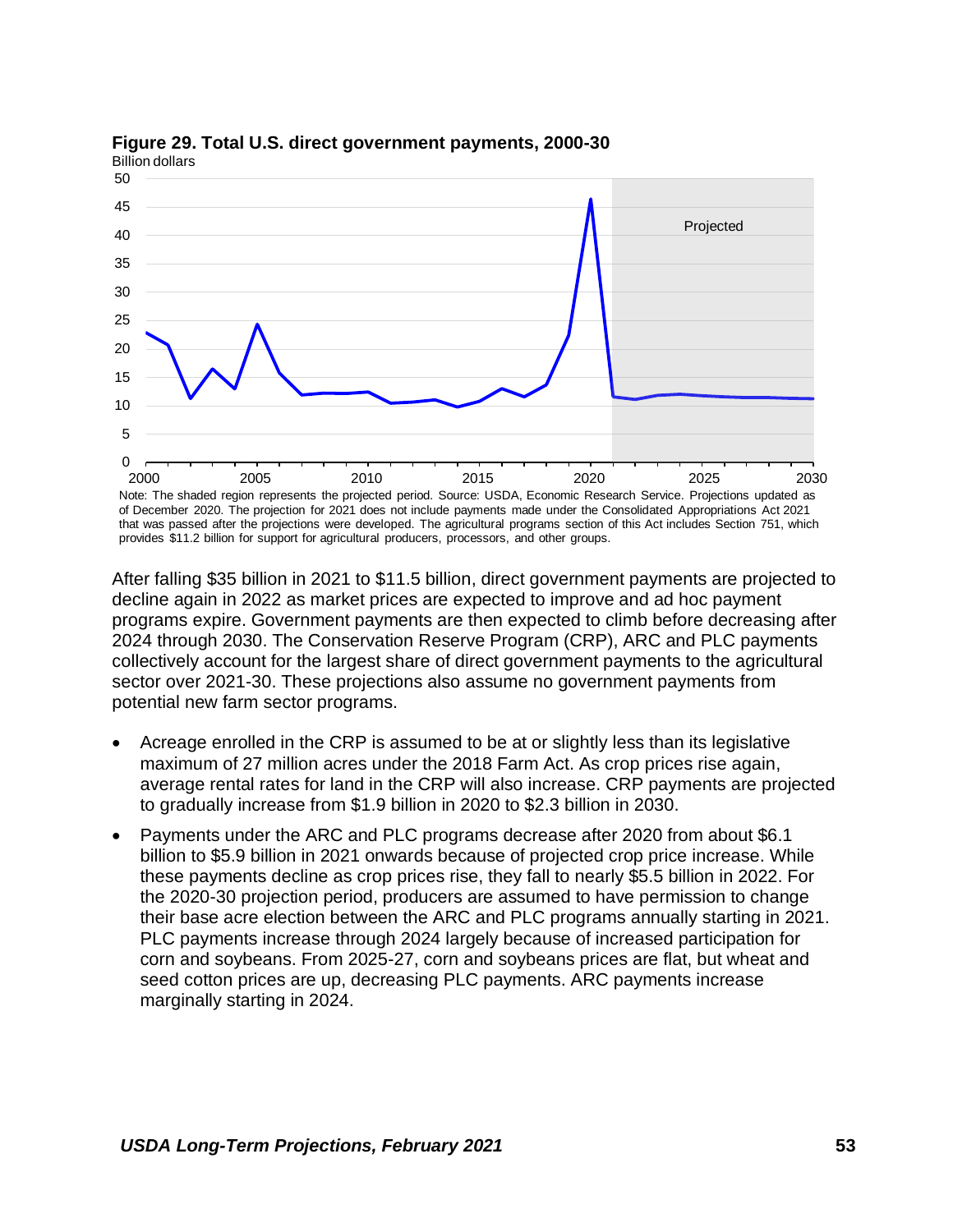

### **Figure 30. U.S. farm expenses, 2000-30**

Billion dollars

Source: USDA, Economic Research Service. Projections updated as of December 2020.

- Total farm production expenses are projected to increase in 2021 because of a rise in capital consumption expenditures and an upward trend in feed expenses. The rise in production expenses after 2020 is higher than 2 percent per year through 2030. Expenses for farm-origin inputs, other manufactured inputs, and aggregate expenses for other nonfarm-origin inputs are expected to increase below the general inflation rate. However, interest expenses and fuel and oil costs are expected to increase at a rate higher than the general inflation during these years.
- Capital expenditures rise over 2 percent annually over the projection period. Property taxes and net rent to landlords are also expected to increase. Higher government payments in 2020 and low interest rates are expected to drive increased farm equipment purchases in 2021.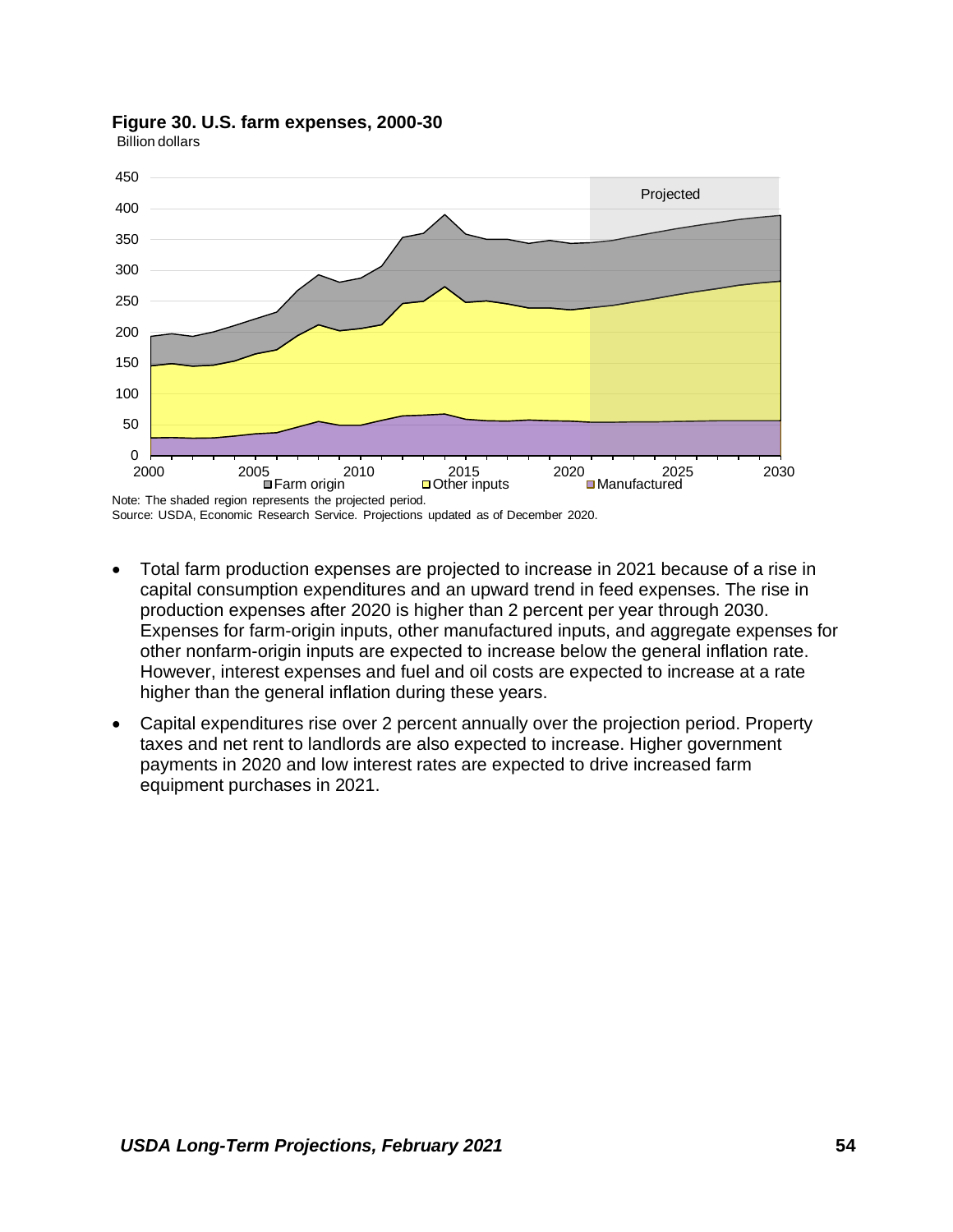| Table 26. Farm receipts, expenses, and income, long-term projections |         |        |       |       |       |                        |       |       |       |       |       |       |
|----------------------------------------------------------------------|---------|--------|-------|-------|-------|------------------------|-------|-------|-------|-------|-------|-------|
|                                                                      | 2019    | 2020   | 2021  | 2022  | 2023  | 2024                   | 2025  | 2026  | 2027  | 2028  | 2029  | 2030  |
|                                                                      |         |        |       |       |       |                        |       |       |       |       |       |       |
|                                                                      |         |        |       |       |       | <b>Billion dollars</b> |       |       |       |       |       |       |
| Cash income statement                                                |         |        |       |       |       |                        |       |       |       |       |       |       |
| Cash receipts                                                        | 369.7   | 366.5  | 378.8 | 389.5 | 391.1 | 394.1                  | 397.0 | 401.3 | 405.2 | 409.1 | 413.8 | 418.5 |
| Crops                                                                | 193.7   | 200.2  | 207.0 | 211.6 | 213.9 | 216.1                  | 218.4 | 221.1 | 223.7 | 226.6 | 229.8 | 233.2 |
| Livestock                                                            | 176.0   | 166.3  | 171.8 | 177.9 | 177.2 | 178.0                  | 178.6 | 180.3 | 181.5 | 182.5 | 184.0 | 185.3 |
| Direct Government payments                                           | 22.4    | 46.5   | 11.5  | 11.1  | 11.8  | 12.0                   | 11.8  | 11.6  | 11.4  | 11.4  | 11.3  | 11.2  |
| Farm-related income                                                  | 34.7    | 34.1   | 33.2  | 34.9  | 35.1  | 35.2                   | 35.4  | 35.6  | 35.8  | 36.0  | 36.2  | 36.4  |
| Gross cash income                                                    | 426.9   | 447.1  | 423.5 | 435.5 | 438.0 | 441.4                  | 444.1 | 448.5 | 452.4 | 456.5 | 461.3 | 466.1 |
| Cash expenses                                                        | 317.5   | 313.0  | 311.8 | 315.1 | 320.9 | 325.9                  | 331.5 | 336.3 | 340.3 | 344.9 | 348.1 | 350.2 |
| Net cash income                                                      | 109.4   | 134.1  | 111.7 | 120.4 | 117.1 | 115.4                  | 112.6 | 112.2 | 112.1 | 111.6 | 113.2 | 115.9 |
| Farm income statement                                                |         |        |       |       |       |                        |       |       |       |       |       |       |
| Gross cash income                                                    | 426.9   | 447.1  | 423.5 | 435.5 | 438.0 | 441.4                  | 444.1 | 448.5 | 452.4 | 456.5 | 461.3 | 466.1 |
| Non-money income                                                     | 18.4    | 19.5   | 20.4  | 21.2  | 21.6  | 22.1                   | 22.5  | 22.8  | 23.2  | 23.6  | 23.8  | 24.1  |
| Value of inventory change                                            | $-12.9$ | $-3.4$ | 1.1   | 1.6   | 1.0   | 1.4                    | 1.2   | 0.7   | 1.3   | 1.2   | 1.3   | 1.3   |
| Total gross income                                                   | 432.3   | 463.2  | 445.0 | 458.3 | 460.6 | 464.8                  | 467.8 | 472.0 | 476.9 | 481.3 | 486.3 | 491.5 |
| Total expenses                                                       | 348.7   | 343.6  | 344.9 | 348.5 | 355.1 | 361.1                  | 367.5 | 372.7 | 377.3 | 382.6 | 386.3 | 388.9 |
| Net farm income                                                      | 83.6    | 119.6  | 100.1 | 109.8 | 105.6 | 103.7                  | 100.3 | 99.3  | 99.6  | 98.7  | 100.0 | 102.6 |

Note: The projections were completed in February 2021. History for 2019 and short-term forecasts for 2020 are from USDA, Economic Research Service, December 2, 2020.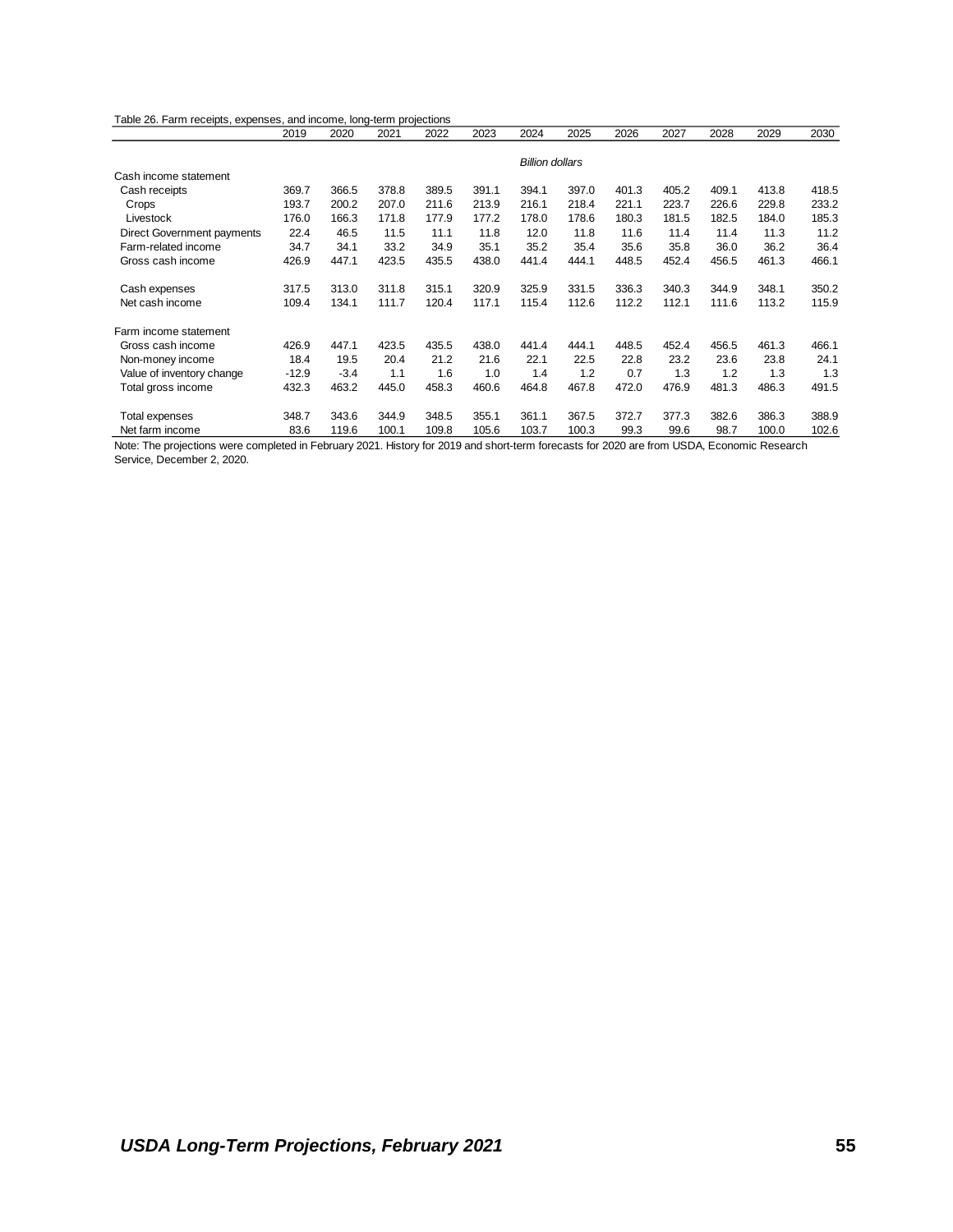# **Agricultural Trade**

### **World trade overview**

World agricultural trade is projected to continue to expand during 2021/22–2030/31, supported by the outlook for a broad-based recovery in economic growth following the 2020 COVID-19 pandemic. Expanding trade is expected for all the major agricultural commodities projected. As in the past, several fundamental factors will continue to underlie the growth and pattern of import demand for agricultural goods.

Growth in global agricultural trade is driven primarily by rising food and feed demand in developing countries. Developing countries account for about 80 percent of the projected increase in world demand for grains, oilseeds, and meats, and most of the growth in cotton consumption. Consumers in developing countries typically allocate relatively large shares of increased income to improving their diets, and this pattern, along with urbanization and population growth, drives demand for an increasingly diverse set of crop and animal products. In contrast, typically, higher-income consumers in developed countries tend to have more established diets, leading to stable but slower growth in agricultural trade.

Expanding global meat consumption, particularly in developing countries, is a major driver of meat trade, and trade in energy and protein feeds (primarily corn and soybeans). Combined world demand for beef, pork, and poultry is projected to increase by more than 17 percent (1.8 percent annually) through 2030. Relatively few countries have agro-climatic conditions suitable for efficient production of corn and soybeans, the key feedstuffs used in commercial animal production, leading to increasing reliance on trade. Through 2030, world corn trade is projected to increase 22.5 percent (41.8 million tons) and soybean trade 26.7 percent (36.2 million tons), the largest projected gains among bulk commodities.



**Figure 31. Global trade: wheat, coarse grain, soybeans, and soybean products, 2000-30** Million metric tons

Source: USDA, Interagency Agricultural Projection Committee, October 2020.

Growth in global demand and trade for staple food grains—primarily rice and wheat—remains steady and slower than for animal products and feedstuffs. Increases in rice and wheat consumption are mostly among lower-income households and countries where the demand

*USDA Long-Term Projections, February 2021* **56**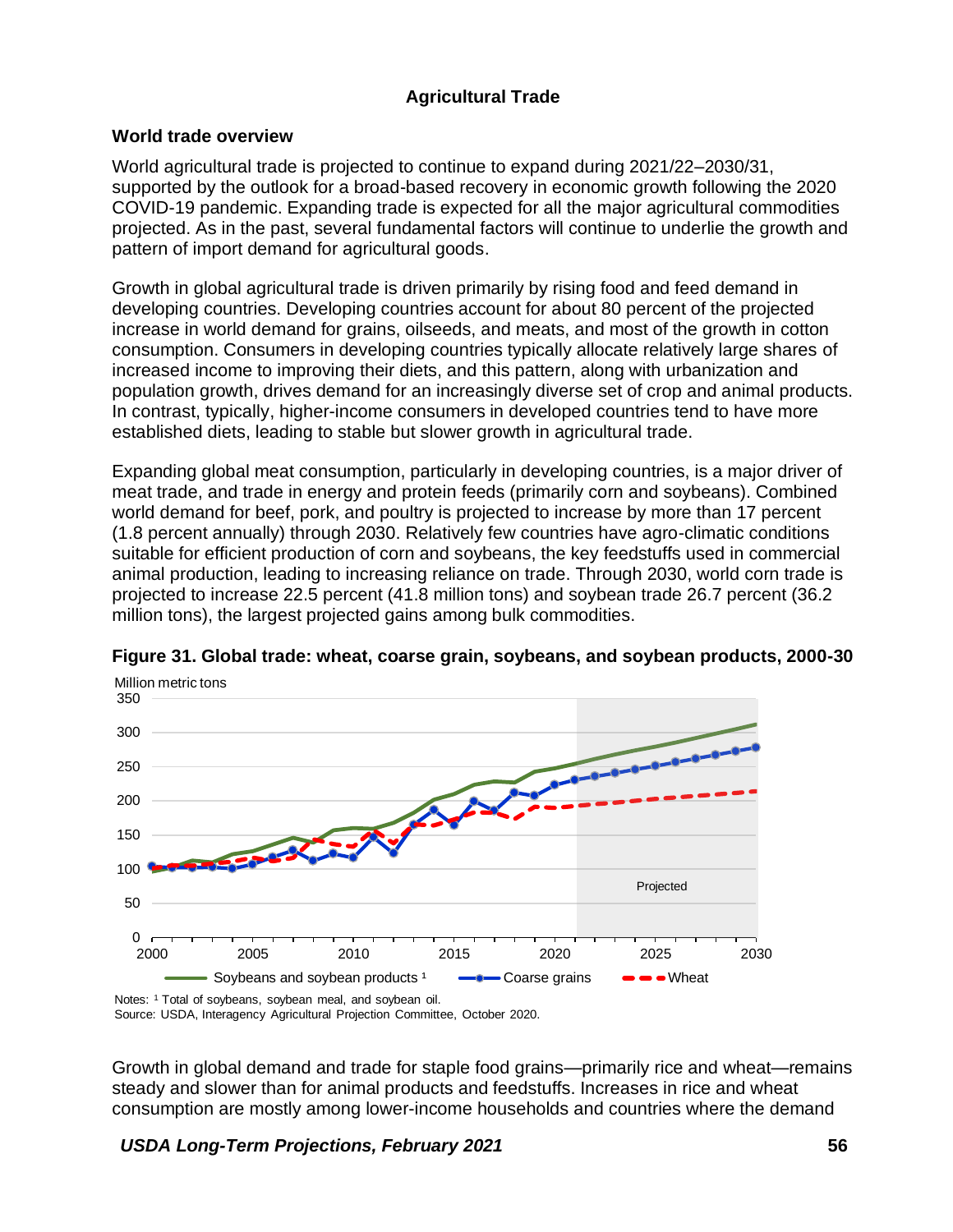to increase staple-food consumption remains strong. World rice consumption is projected to increase a total of 4.1 percent over the projection period and rice trade by 17.3 percent (7.3 million tons). World wheat consumption is projected to grow a total of 6.9 percent over the decade, while wheat trade expands 11.2 percent (21.5 million tons).

## **International Projection Highlights**

**Coarse grains.** Global coarse grain consumption is projected to expand by 12.3 percent during 2021/22–2030/31, with feed use growing 16.4 percent and accounting for more than 80 percent of the total expansion. While the largest producers—China, Brazil, the United States, and the European Union—account for the largest shares of gains, developing countries and regions, including Mexico, India, Iran, and Southeast Asia show the strongest growth in feed demand. Total coarse grain production is projected to increase 13.1 percent over the projection period, with China and Brazil posting the largest gains and fastest growth among major producers. Overall, area expansion provides about 30 percent of the expected growth in world coarse grain output gains, whereas yield growth provides about 70 percent. Total coarse grain import demand expands about 21 percent over the projection period, with an array of developing countries in South America, Southeast Asia, North Africa, and the Middle East accounting for much of the increase. About 88 percent of the increased import demand is comprised of corn and is supplied primarily by Brazil, the United States, and Ukraine.

**Wheat.** Global wheat consumption increases 6.9 percent above 2020/21 levels by 2030/31. China is a major contributor to expanding wheat use, primarily because of continuing to hold large stocks and anticipated higher levels of wheat feed use. The regions with the greatest increase in food use over the projection period are West Africa (25.1 percent), the rest of Sub-Saharan Africa (24.0 percent), Southeast Asia (17.4 percent), and North Africa (11.4 percent). Global wheat production is projected to increase by about 8.0 percent over the decade, with higher yields accounting for most of the gains. Just seven countries, the European Union, China, India, Russia, the United States, Canada, and Ukraine, account for almost 75 percent of world wheat production. Africa, the Middle East, and Southeast Asia combined account for about 85 percent of the projected increase in world wheat import demand. The European Union and Ukraine supply more than 60.0 percent of the projected increase in import demand, followed by Canada, Australia, Argentina, and Russia.

**Rice.** World rice consumption increases by 4.1 percent over the projection period, with about 30 percent of the increase accounted for by population growth, rather than gains in per capita consumption in India, Bangladesh, Nigeria, and the Philippines. Africa and the Middle East combined are expected to contribute about 54.0 percent to the increase in world rice consumption over the projection period. Global rice production is projected to increase by almost 5.9 percent from 2021/22 to 2030/31, driven mostly by increasing yields; yields grow by 4.2 percent and area grows by 1.5 percent. Rice trade is projected to increase by 17.3 percent, reaching 53.3 million tons by 2030/31. Projected rice imports grow the fastest in West Africa, the rest of Sub-Saharan Africa, and the Middle East, which together account for almost 79 percent of the projected growth. India is expected to remain the largest riceexporting country through 2030/31, followed by Thailand, Vietnam, and Pakistan.

**Soybeans and products**. Total global soybean meal demand increases by 23.6 percent between 2021/22 and 2030/31. China, along with other major animal product producers, including Brazil, the United States, and the European Union, account for the largest share of soybean meal demand. In 2019 these three countries and the European Union combined

*USDA Long-Term Projections, February 2021* **57**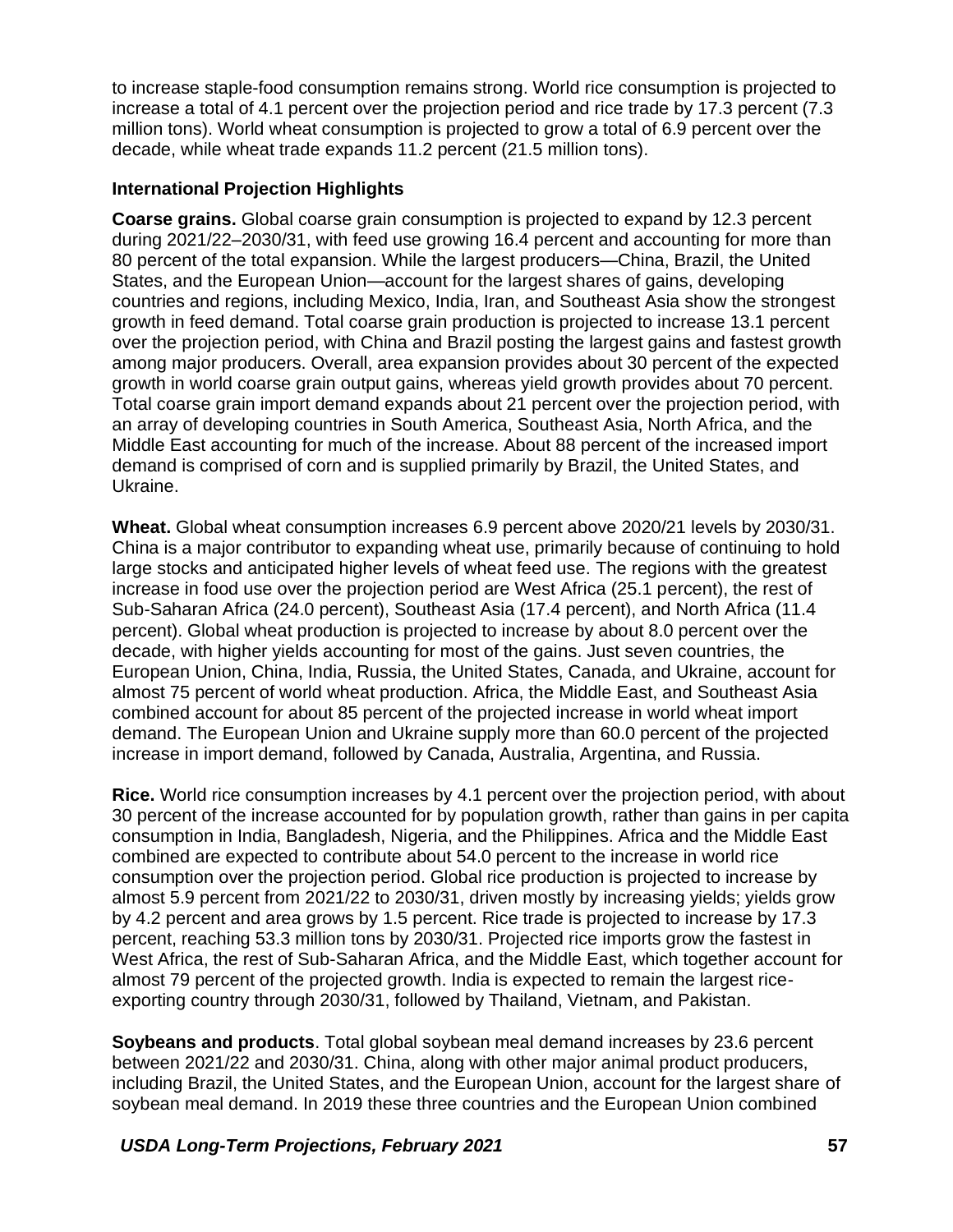accounted for 63.2 percent of global soybean meal consumption. However, the projected increase in demand by less developed countries is 30.6 percent, which far exceeds the 9.5 percent increase projected for developed countries. Projected global use of soybean oil grows 23.2 percent over the decade, with China, Brazil, India, and the United States accounting for 84 percent of expected growth. Global soybean production is projected to increase by 21.4 percent over the projection period, with Brazil, the United States, and Argentina supplying about 84 percent of expected growth. Increased planted area drives about 57 percent of projected production gains and yield growth about 43 percent. With a large projected increase in soybean imports, China joins major soybean producers Brazil, the United States, Argentina, and India in accounting for most of the expected increase in global soybean crush, and in soybean meal and soybean oil production.

World soybean imports increase by 26.7 percent between 2021/22 and 2031/31, with China accounting for about 79 percent of the projected increase, and Brazil meeting about 70 percent of the increased demand, followed by the United States, Other South America, and Argentina. Soybean meal import demand expands 10.4 percent and is broad-based, including gains by the European Union, the largest global importer, and an array of other importers. Argentina, Brazil, and the United States remain the major soybean meal exporters. Soybean oil imports rise 13.1 percent over the projection period based on demand by India, the world's largest importer, and other developing country markets. Argentine exports meet virtually all increased import demand.

**Cotton.** Global demand for cotton fiber to produce cotton yarn is projected to increase 20.6 percent between 2021/22 and 2030/31, with China and India, the two largest producers, accounting for most of the increase, along with smaller, but fast-growing, markets including Vietnam, Bangladesh, and Pakistan. Growth in cotton production, also projected at 20.6 percent, is concentrated in the three largest-producing countries of India, China, and the United States. Yield growth accounts for about 70 percent of projected gains in global cotton production, and increased area about 30 percent. China, Vietnam, and Bangladesh together account for more than 90 percent of the projected 26.0 percent increase in world cotton imports during the projection period, while Brazil—followed by the United States and Australia—supplies the bulk of the increase in exports.

**Beef, Pork, and Poultry.** Global consumption of beef, pork, and poultry is projected to grow 8.9 percent, 17.3 percent, and 16.3 percent, respectively, between 2021 and 2030. China accounts for the largest single share of increased consumption of all three meat commodities and, following a recent decline in consumption due to an outbreak of African swine fever, a dominant 73-percent share of the projected increase in pork demand. Projected demand growth for all meats is fastest among middle-income developing regions, including Southeast Asia, Latin America, Africa, and the Middle East. Consistent with its position as the cheapest of the meat commodities, growth in poultry consumption is the most broad-based, including significant gains in lower-income developing countries.

Brazil, China, the United States, and India account for about 60 percent of the projected growth in beef production, with particularly strong gains expected in Brazil, as well as smaller producers in the Middle East, North Africa, and the Former Soviet Union (FSU). While China accounts for the dominant share of growth in world pork production, large gains are also anticipated in the European Union, Brazil, and the United States, as well as smaller porkconsuming countries in Southeast Asia and Latin America. About 50 percent of projected gains in poultry production are accounted for by the United States, China, Brazil, and India,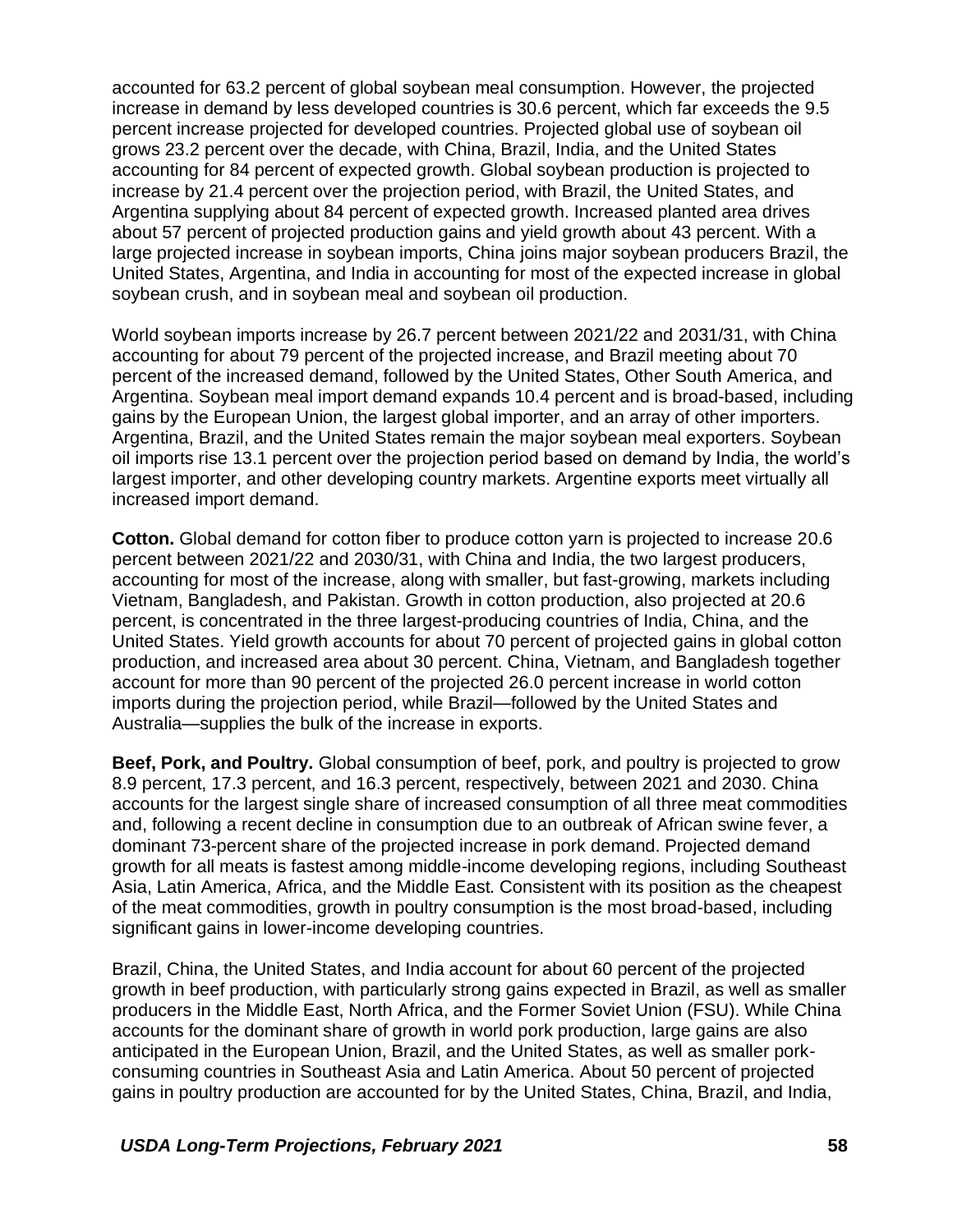but a number of Southeast Asian, Middle Eastern, and Latin American countries also register strong growth.

China, South Korea, and the Middle East region account for the largest shares of projected gains in beef import demand, with major exporters Brazil, Argentina, and India supplying most of the increased demand. Brazil alone supplies over 50 percent of projected growth in beef exports. Growth in pork import demand is led by China, Mexico, and the Other South America and Southeast Asia regions. The European Union accounts for the largest share of projected growth in pork exports, followed by Brazil, Canada, and the United States. The projected expansion of poultry import demand is broad-based, with China and Mexico showing the largest gains, as well as relatively rapid growth throughout Southeast Asia and Sub-Saharan Africa. Brazil and the United States, the world's largest exporters, along with Thailand and the European Union, supply the largest shares of projected growth in poultry imports.

## **Breakout Box: China's Imports Surged in 2020**

With continued economic growth, urbanization, changing diets, growth in food service and e-commerce, and "rural revitalization" initiatives, China is one of the world's largest and most dynamic food markets. During 2020, China resumed its position as one of the top export markets for U.S. agricultural products after signing the Phase One agreement that set targets for Chinese imports of U.S. products and called for the elimination of some technical barriers to trade.

In the early months of 2020 China enacted strict lockdowns to curb the spread of COVID-19, but the country's economy began to reopen in April. China is one of the few countries to report positive gross domestic product (GDP) growth in 2020. USDA projections assume strong gross domestic products (GDP) growth for China that exceeds the world average by approximately 2 percentage points through 2030.

China reported a near-record grain harvest in 2020 despite COVID-19 lockdowns during spring planting through summer flooding, and despite crop damage from typhoons. Chinese authorities pledged to prevent loss of cropland, raised minimum procurement prices for wheat and rice, subsidized double cropping of rice in southern provinces, and promised to improve technical services for farmers to maintain grain output over the longterm.

Despite a large corn harvest, China's corn prices rose to near-record levels in 2020. Its corn imports also surged as a large stockpile of corn was depleted following five years of auction sales. USDA's projections assumed corn imports would not exceed China's 7.2 million metric tons tariff rate quota in the next 10 years, but imports during the calendar year exceeded the quota by a substantial margin despite policy pronouncements in September of 2020 by China's National Development and Reform Commission of unchanged import quotas for calendar year 2020 and 2021— after the projections were completed.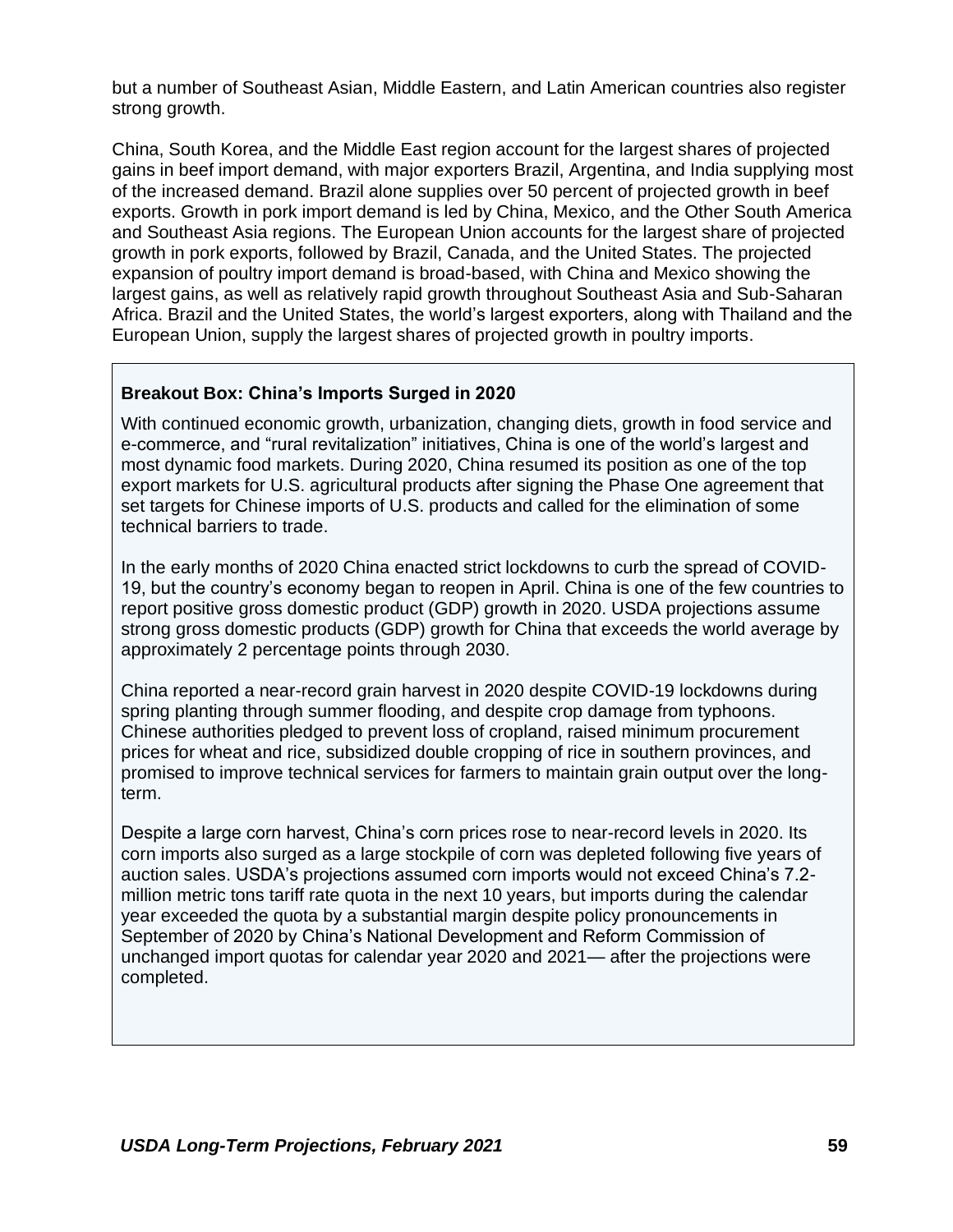# **China's Imports Surged in 2020 (***continued***)**

In 2018/19, China's tariffs on U.S. sorghum greatly reduced most imports until the retaliatory tariff was suspended in 2020. Projections assume China's sorghum imports will be unencumbered by high tariffs in the coming decade.

China is now the world's top meat importer due to curtailed pork supplies following its 2018–19 African swine fever epidemic. China's pork and beef imports boomed during 2020, and the country's poultry output expanded. Imports were record-high despite extensive testing of imported frozen meat for the COVID-19 virus and China's suspension of pork imports from Germany after discovering African swine fever in wild boars there.

China is projected to remain the world's largest meat importer despite reports of the swine herd's rapid recovery in 2020. An influx of industrialized livestock farms in China may encounter challenges such as high costs for feed, scarcity of labor and land, costs of manure collection and treatment, needs for production credit, continued disease pressures, and a new ban on antibiotics in animal feed.

-*End*

## **Breakout Box: Effects of COVID-19 on Global Agricultural Trade**

The outbreak of the novel coronavirus elicited one of the most significant macroeconomic shocks of the early 21st century, propelling the international economy into a global recession. Nevertheless, agricultural trade has proved remarkably resilient relative to other economic sectors. This is emblematic of the sheer necessity of food products, but also the stability of global supply chains. Still, austere policy measures meant to safeguard national interests, combined with efforts to mitigate the spread of the virus (i.e. social distancing, teleworking, remote learning, etc.), have led to shifts in consumption patterns and a deviation of trade flows from recent trends.

In many countries, initial policy responses to the COVID-19 outbreak focused on curbing the spread of the virus, as well as ensuring domestic supply of food products given uncertainty about the stability in global agricultural trade. Some major agricultural exporters, such as Russia, Ukraine, and Vietnam, introduced export quotas or outright bans of international shipments, primarily of food products. However, as lockdown measures were relaxed and countries adjusted to life under the pandemic, subsequent policy measures eased restrictions, while other countries faced logistical challenges in the early days of the pandemic.

At the outset of the COVID-19 outbreak, shipping containers accumulated in China's ports due to concerns about sanitation conditions for re-use. As a result, perishable items across the globe spoiled awaiting shipment. However, as national policies evolved to meet the challenges of the pandemic, measures meant to safeguard agricultural sectors helped to ease the logistical challenges of exporting. In Australia, for example, the government established an air freight network to expedite the shipment of perishable items in an effort to maintain pre-COVID shipping volumes.

-*Continued*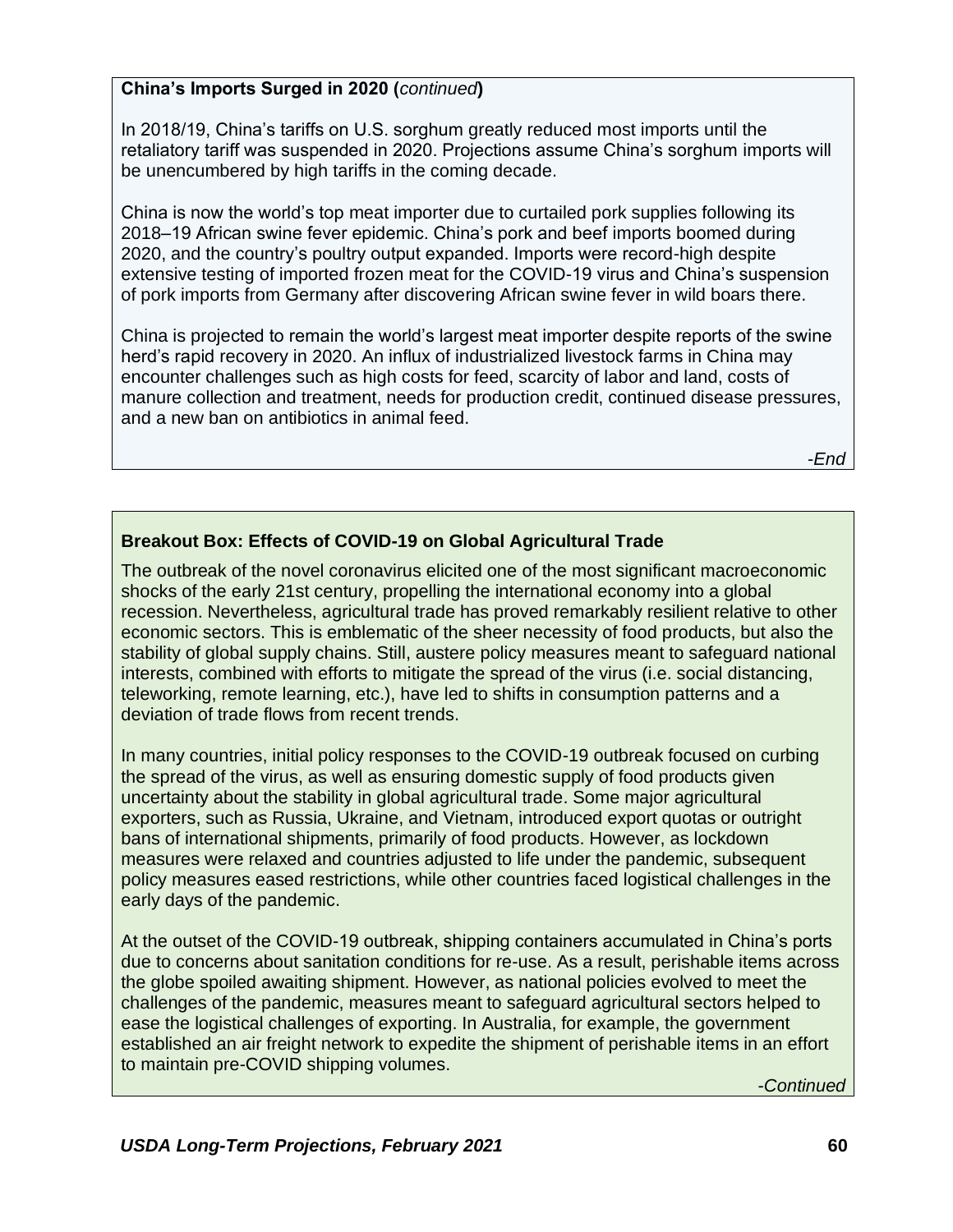### **Effects of COVID-19 on Global Agricultural Trade (***continued***)**

The overall resilience of agricultural trade in the face of the COVID-19 outbreak conceals significant shifts in consumption patterns since the start of the pandemic. Primarily in developed countries, many consumers are turning to home-prepared meals rather than dining out. Food demand in restaurants and hotels has declined as a result of social distancing practices and limited travel. At the outset of the pandemic, exports of high-value agricultural products (e.g. fresh/processed fruits and vegetables, meats, and dairy products) saw a decline in demand by restaurants and tourism-related industries. These different types of changing food consumption patterns helped to maintain agricultural production, insulating one sector even as other sectors saw a downturn during the crisis.

Across regions, trends in global agricultural trade have varied. Agricultural exports to North America and Europe saw the greatest decline during the second quarter before rebounding along with other regions, reaching export totals consistent with or higher than previous years' totals. Spurred by strong demand for soybeans and meat products, East Asia is on pace to reach a five-year high in import value. Given the proportion that soybeans serve in total U.S. agricultural exports, demand for soybeans was a key source of support for U.S. agricultural exports in 2020. Steady demand for U.S. horticultural products, aided by favorable seasonality coinciding with the upswing in global trade during the last quarter of the year, also served to sustain U.S. export sales near a level consistent with recent years (Figures 32 and 33).



### **Figure 32. U.S. agricultural export values per month, 2015-20**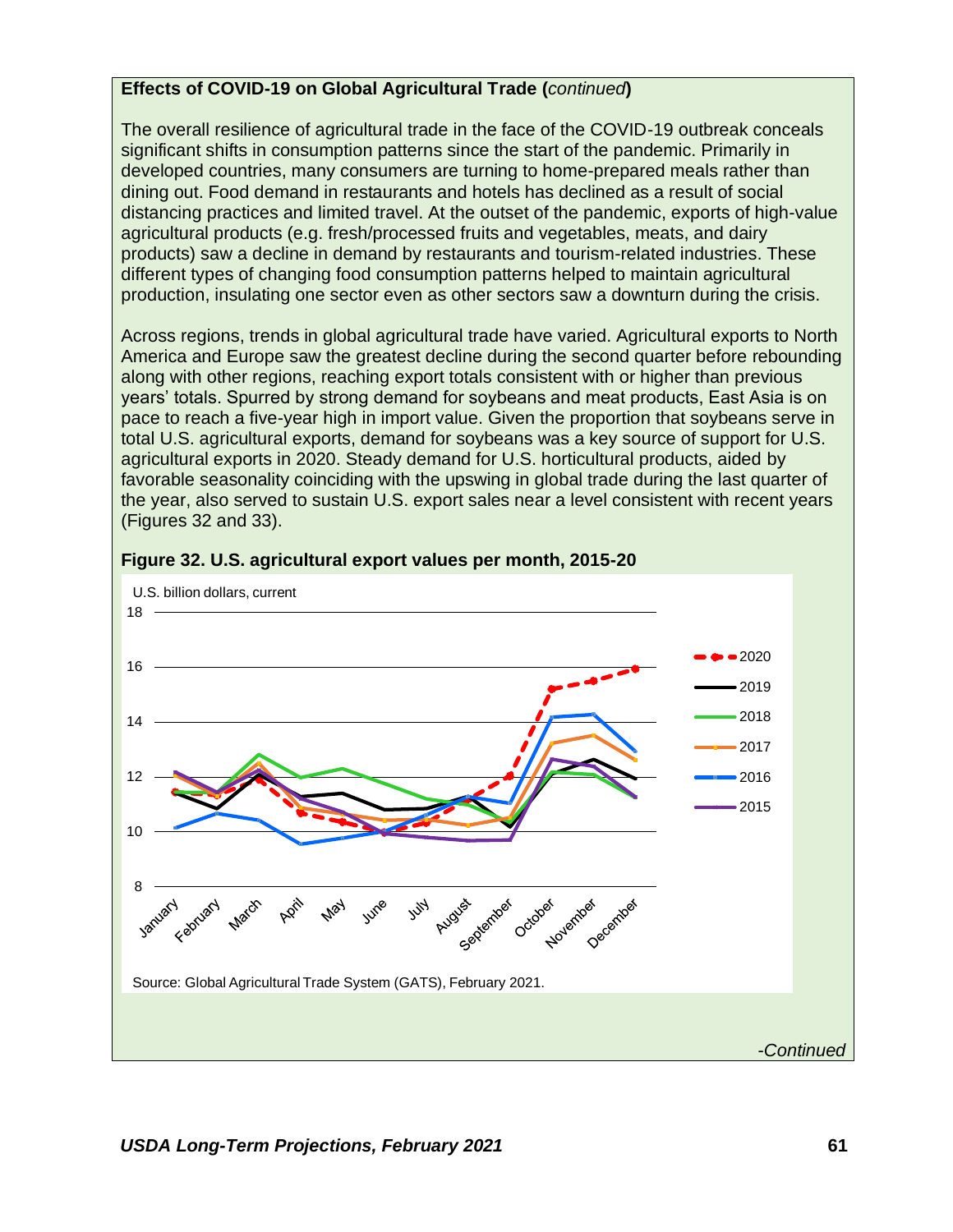## **Effects of COVID-19 on Global Agricultural Trade (***continued***)**

Other major agricultural exporters likewise saw export totals remain consistent with recent years. Brazil overcame challenges to its agricultural exports as a weakened domestic currency made Brazil's exports attractive on the international market, while also spurring demand for domestic products. Elsewhere, effective responses to the pandemic helped to sustain food and agricultural industries at levels commensurate with those of recent years. Despite significant declines in exports of beef and pork products at the outset of the pandemic, due primarily to limitations on exports to China, Canada's and Australia's exports of beef and pork products each recovered, with shipments remaining above the five-year average and are expected to continue their recovery into 2021.



### **Figure 33. U.S. agricultural export totals, 2015-20**

The extent of the pandemic's impact remains uncertain given its duration, and its effects on the global economy remain unknown. Current macroeconomic projections, including the assumptions underlying this report, indicate that global economic growth will rebound in 2021 as most countries bring the pandemic under control. Although the pace of recovery cannot be projected with certainty and is likely to be uneven across countries, the current outlook is for a relatively strong rebound in real GDP in U.S. and global markets, including China, Canada, Mexico, and East and Southeast Asia.

-*End*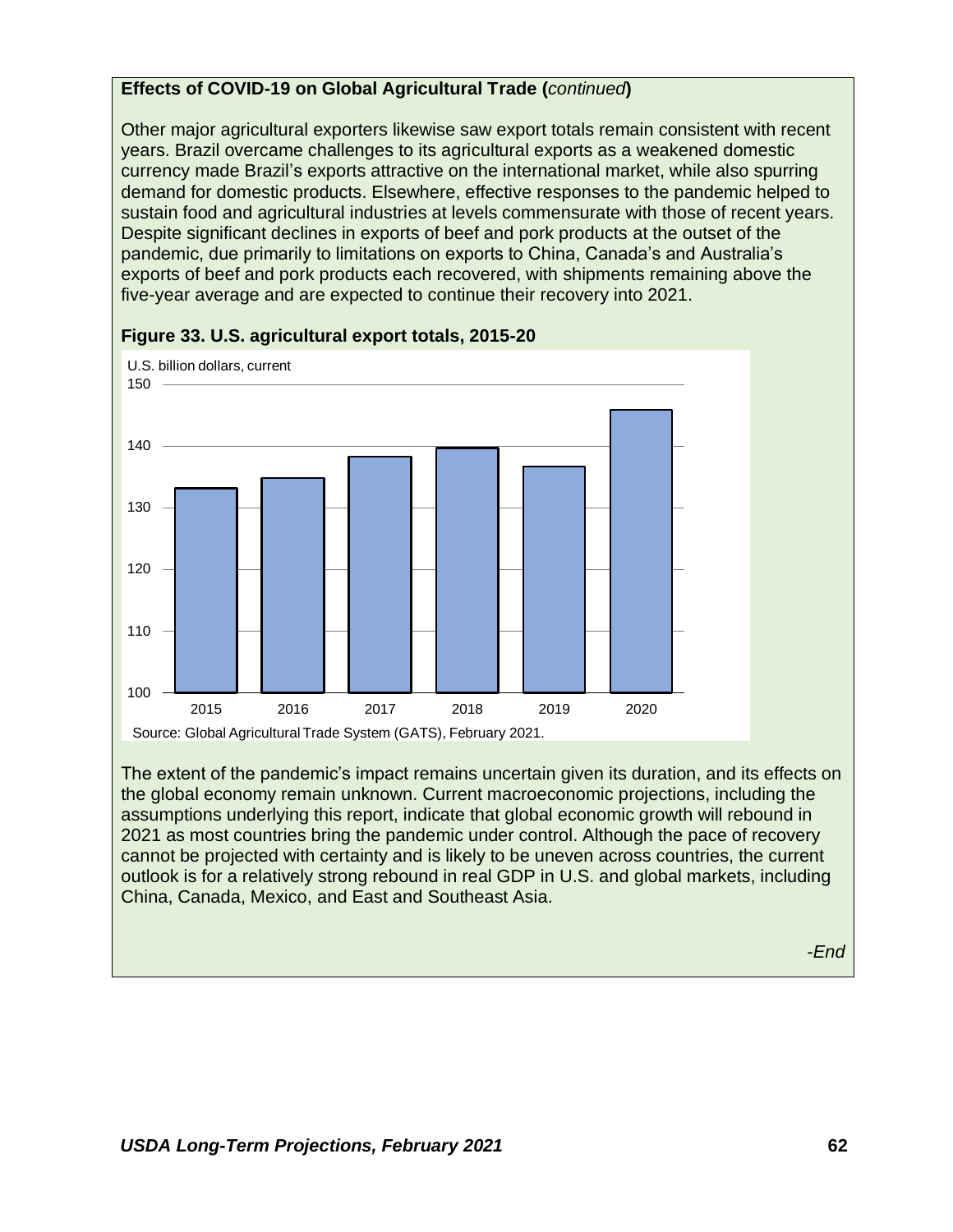

#### **Figure 34. Global coarse grain imports**

Million metric tons



Expanding livestock production will continue to drive increases in coarse grain trade. Growth in livestock production is projected across countries in the Middle East, Africa, Southeast Asia, and Latin America. Corn trade is expected to account for about 82.9 percent of the world's coarse grain trade by 2030/31, with barley's share expected to decrease slightly to 12.2 percent. By 2030/31, the world's largest coarse grain importers are projected to be the European Union, Mexico, China, Japan, Vietnam, Iran, Saudi Arabia, Egypt, and South Korea.

- China's use of coarse grains in both feed and industrial processing rise after large stockpiles are depleted in 2020. Potential for further expansion of China's corn output may be limited since the crop already occupies one-fourth of the country's planted area following a 70-percent expansion during the last decade. Growth in corn imports is assumed to be constrained by China's tariff rate quota, so barley and sorghum account for most of its coarse grain import growth.
- Together, Africa and the Middle East account for about 34 percent of the growth in world coarse grain imports through 2030/31. Population growth and rising incomes foster strong demand growth for livestock products, while limited arable land and water constrain domestic grain production. By 2030/31, these regions will together account for nearly 30 percent of world coarse grains imports with three countries—Iran, Saudi Arabia, and Egypt—accounting for about 17 percent of world coarse grain imports.
- Mexico's imports account for 9.4 percent of the increase in global coarse grain trade by 2030/31 as rising demand for livestock products supports higher domestic meat production and commercial feeding. Corn imports expanded to an estimated 18.3 million tons in 2020/21 and are projected to reach 25.7 million tons in 2030/31, making Mexico the world's largest corn importer.
- Together South Asia, Southeast Asia, and Oceania coarse grain imports rise about 35 percent to 31.4 million tons by 2030/31 as relatively high rates of income growth continue to stimulate increased feed demand by livestock producers. These three regions account for 17 percent of expected growth in world corn imports. Vietnam is among the fastestgrowing corn-importing countries in this region and Bangladesh is an emerging corn importer to supply its expanding poultry industry. Indonesia, however, has implemented policies to limit imports of both corn and feed wheat to support domestic corn production.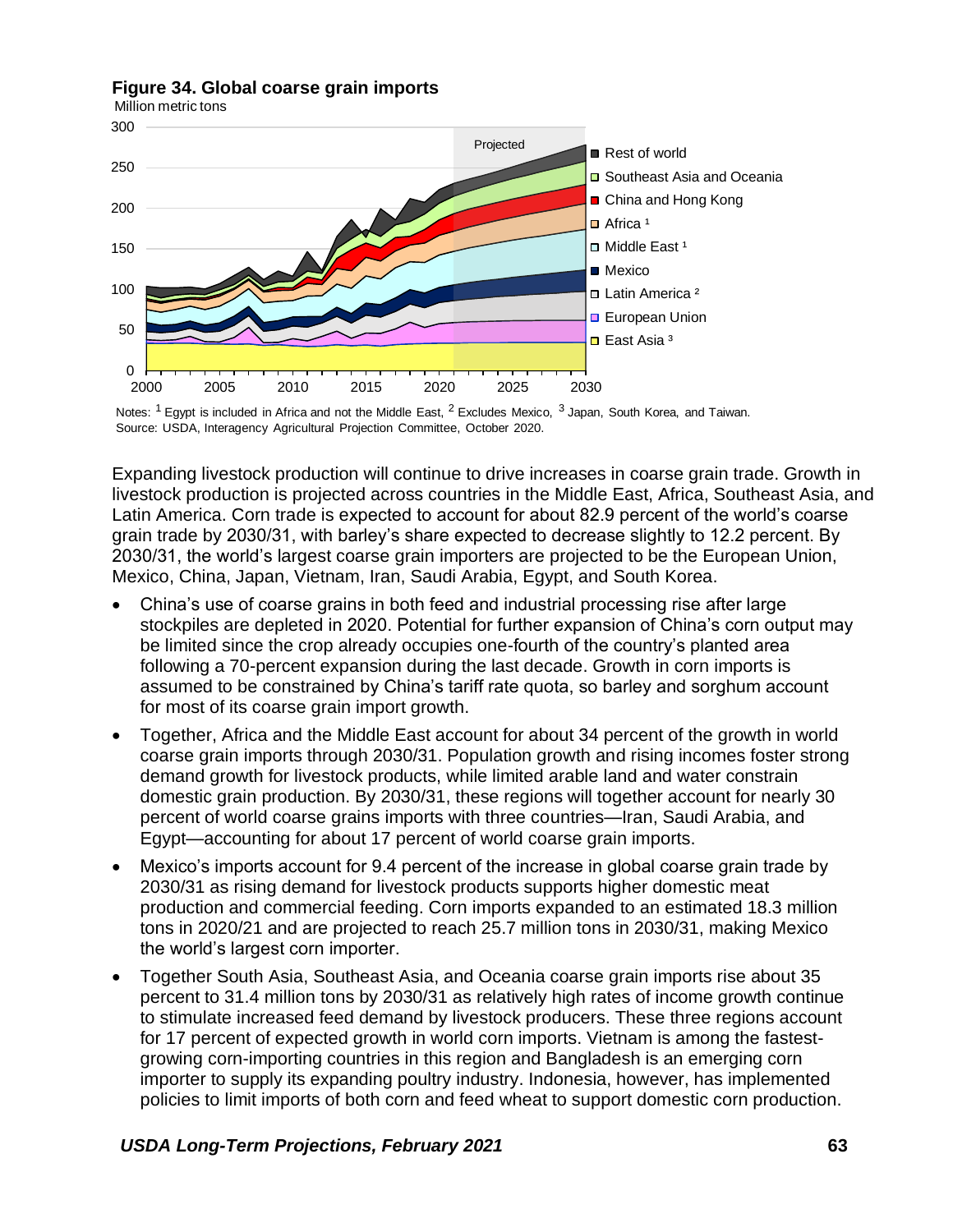# **Figure 35. Global corn exports**



U.S. corn exports are expected to increase 11.4 million tons to 70.5 million tons by 2030/31, while the U.S. share of world corn exports declines from the recent 5-year average of 33.0 percent to about 30.5 percent. Brazil is the only major exporter with a projected increase in market share, from 21.9 percent in 2021/22 to 26.1 percent in 2030/31. The four largest exporting countries, the United States, Brazil, Ukraine, and Argentina account for about 89 percent of global market share over the projection period.

- Brazil's annual corn exports have increased by 60 percent over the past decade and averaged 33.7 million tons in the past five years. Export growth continues to be associated with expanding production of second-crop corn following soybeans on new cropland in the Center-West region. Corn production in this region requires less fertilizer use since it follows soybeans and is better positioned for exports than for domestic use by the poultry industry that is concentrated in the southern part of the country. Exports of second-crop corn also benefit from reaching port during a period when port capacity is less constrained by soybean shipments. Brazilian exports are expected to rise nearly 46 percent over the projection period and reach 60.2 million tons by 2030/31.
- Annual corn exports by the FSU region are expected to rise 17.2 percent and reach 43.5 million tons in 2030/31. Ukraine is projected to account for about 92 percent of the region's exports, which increase by 7.1 million tons to 40.0 million tons by 2030/31, making it the third-largest global exporter. Favorable land resources and climate, increasing economic openness, and wider use of hybrid seed contribute to Ukraine's projected gains in corn production. Other former Soviet Union countries exhibit a decline of corn exports over the projection period by 720,000 tons.
- Argentina is projected to be surpassed by Ukraine as the world's third-largest exporter of corn during the projection period. However, area growth and improved yields are expected to continue to boost corn production, and exports are projected to increase 11.6 percent to 37.5 million tons by 2030/31.
- European Union (EU) exports are expected to remain steady at 3.0 million tons over the projection period, while corn exports from the Other Europe region—primarily Serbian exports to the EU–increase 10.5 percent to reach 3.9 million tons by 2030/31.
- South Africa has little projected growth in corn exports, which reach 2.5 million tons by 2030/31, while the rest of Sub-Saharan Africa corn exports remain stable near 700,000 tons.

## *USDA Long-Term Projections, February 2021* **64**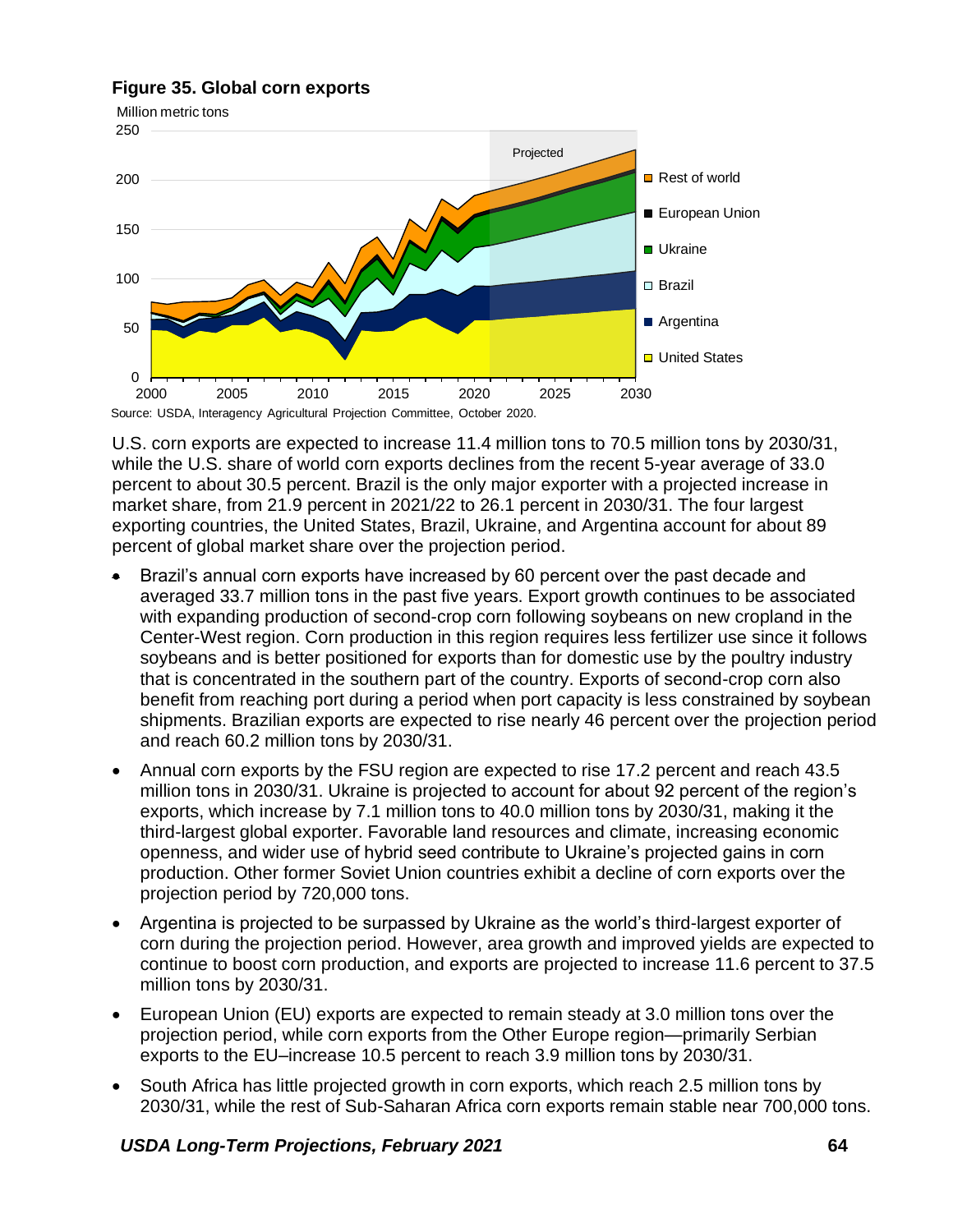### **Figure 36. Global sorghum imports**



World sorghum trade is projected to expand 2.7 percent between 2021/22 and 2030/31, reaching 9.7 million tons by the end of the projections. Sorghum trade bounced back in 2020, following a sharp decline in 2018/19 when China's imposition of a tariff on U.S. sorghum, the major global supplier, choked off most imports. China's tariff was removed in 2019 and is assumed to not be re-imposed during the projection period, but China's rebound is expected to keep imports by other countries at lower levels than in the past, due to the price relationship of sorghum and corn as feed substitutes.

- China displaced Mexico and Japan as top importers until Chinese tariffs on U.S. sorghum halted most imports in 2018/19. China's sorghum imports rebounded in 2020 with the lifting of retaliatory tariffs. China is projected to remain the leading sorghum importer, with imports rising from 7.1 million tons in 2021/22 to 7.7 million tons in 2030/31.
- U.S. sorghum exports grow about 3.2 percent to 8.3 million tons by 2030/31, continuing to account for about 85.0 percent of global sorghum import demand.
- Japan is expected to remain the world's second-largest individual sorghum importer, with imports projected to remain stable at 400,000 tons annually over the next decade.
- Mexico's sorghum imports are expected to remain steady at about 100,000 tons over the projection period. Mexico's sorghum imports declined sharply in recent years as alternative grains, primarily corn, have become more affordable.
- Argentina is projected to become the world's second-largest sorghum exporter by 2020/21, displacing Australia, with exports reaching 500,000 tons per year. Main Argentine export markets include Japan, Chile, Saudi Arabia, and Colombia. Australia's sorghum exports are expected to remain steady at 400,000 tons, primarily to China.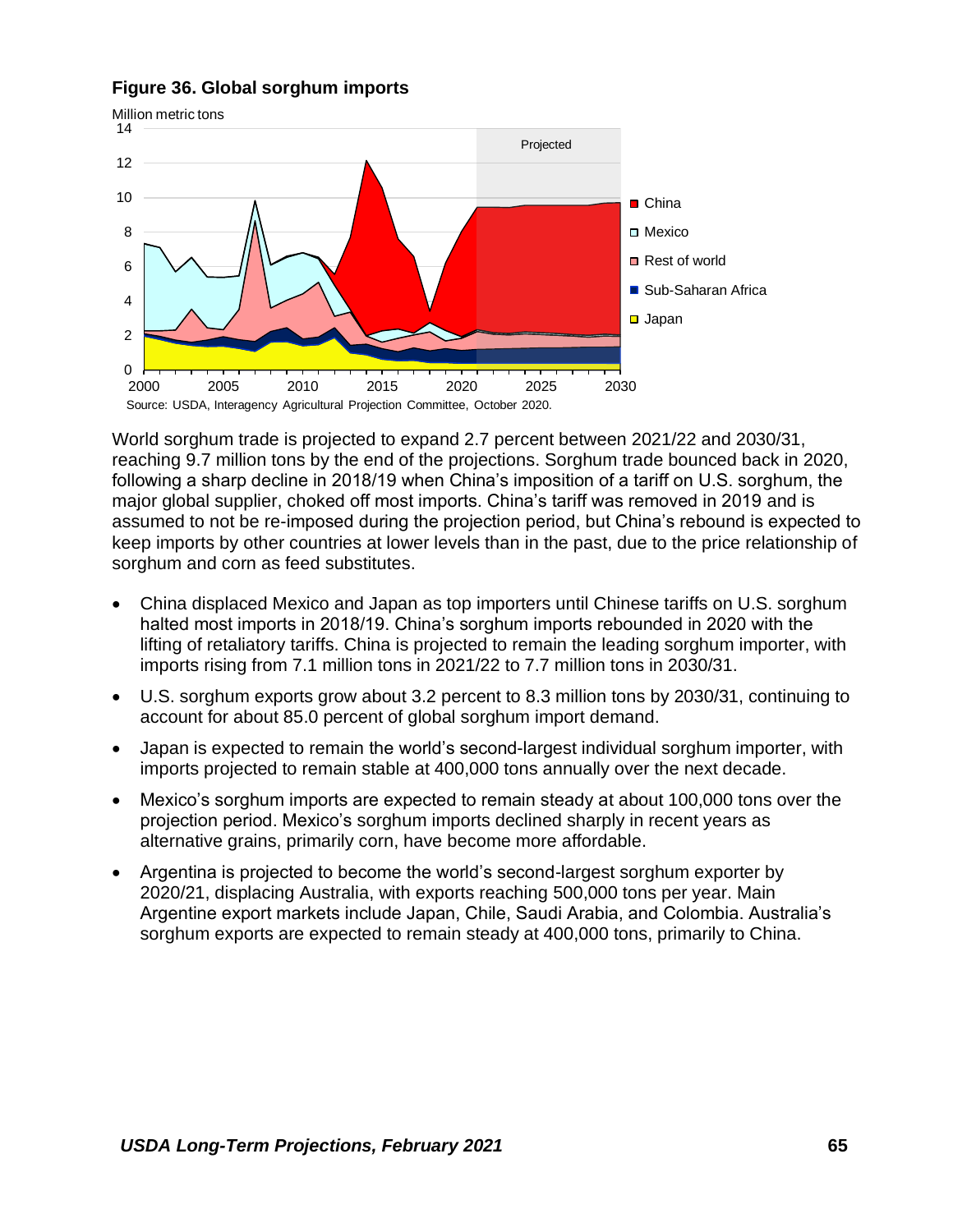### **Figure 37. Global barley imports**

Million metric tons



Source: USDA, Interagency Agricultural Projection Committee, October 2020.

Strong demand for feed barley—led by Middle Eastern countries, Iran, and China—is projected to drive growth in barley trade to 33.8 million tons by 2030/31.

- Saudi Arabia is the world's largest importer of barley and its imports are projected to increase nearly 16 percent to 8.8 million tons by 2030/31, accounting for about 26 percent of global barley import demand. Saudi Arabian barley imports are used primarily as feed for sheep, goats, and camels.
- Iran's barley imports are projected to expand by more than 47 percent to 4.0 million tons by 2030/31, while Turkey's imports remain stable near 0.6 million tons. In the Other Middle East region, barley imports are expected to grow about 13 percent to 2.8 million tons by the end of the projection period.
- China is expected to maintain strong demand for feed barley imports, but the volume will be less than the peak reached in 2014/15. China's barley imports are projected to increase from 7.0 million tons in 2021/22 to 8.0 million tons by 2030/31. China is the largest importer of malting barley—mainly for beer production—but its malting barley imports will grow less than its feed barley imports.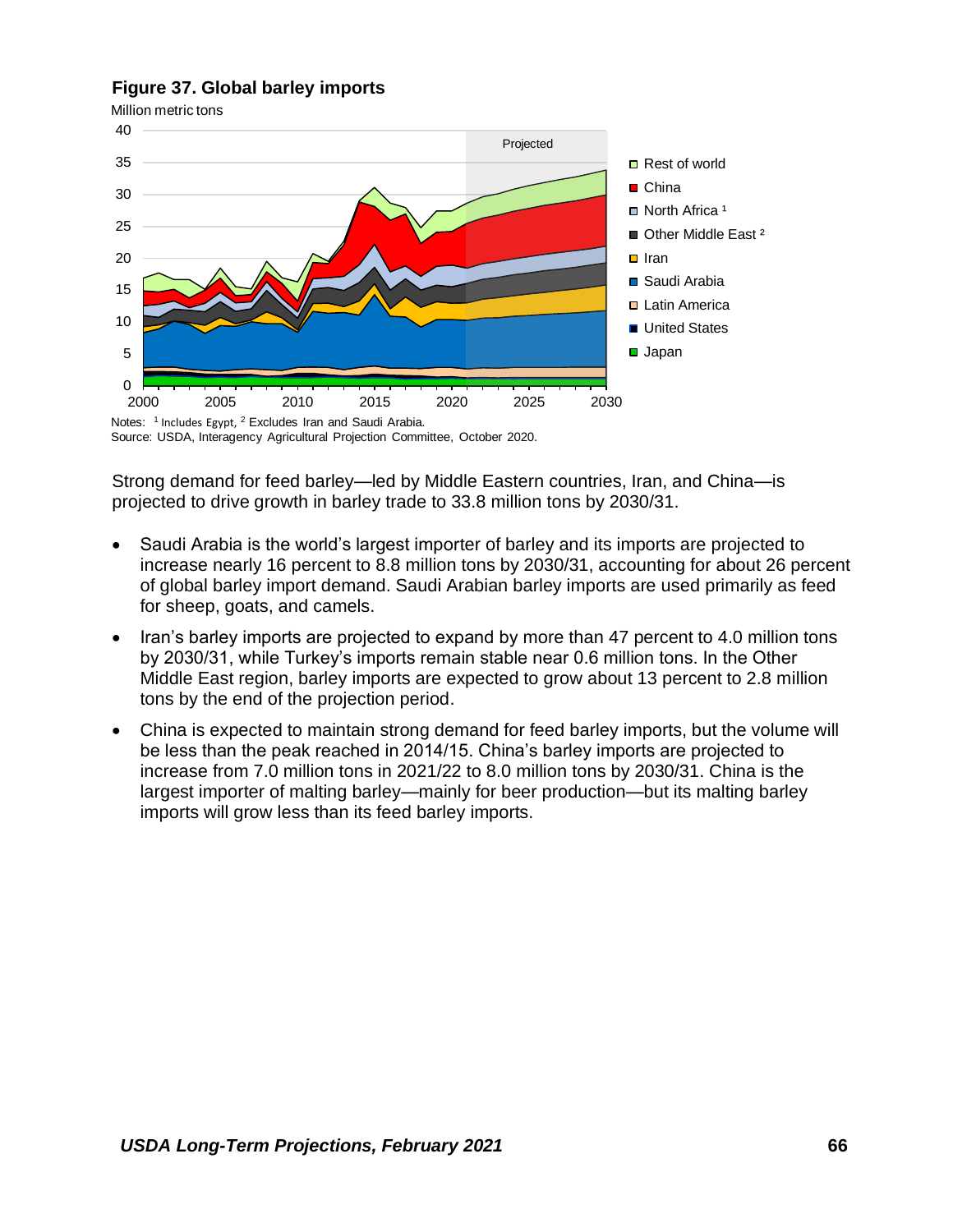#### **Figure 38. Global barley exports**



Source: USDA, Interagency Agricultural Projection Committee, October 2020.

The EU, Russia, and Australia are the three largest barley exporters, followed by Ukraine, Canada, and Argentina. Global exports are projected to expand nearly 18 percent to 33.8 million tons between 2021/22 and 2030/31. Australia, the world's largest exporting country, is expected to capture an increasing market share, primarily at the expense of Russia.

- Australia's barley exports are expected to increase during the coming decade from 5.3 million tons in 2021/22 to 7.0 million tons by 2030/31, with Australia's global export market share increasing from 18.5 percent to 20.7 percent over the period.
- Barley exports by countries in the FSU region are projected to increase from 11.1 million tons in 2021/22 to 12.0 million tons in 2030/31. While Russia's exports are projected to show little growth, Ukraine's exports are expected to grow nearly 17.0 percent to 4.7 million tons by 2030/31. Kazakhstan is expected to increase its barley production and exports, primarily to Iran.
- The EU's barley exports are projected to increase from 6.2 million tons in 2021/22 to 7.4 million tons by 2030/31, in part due to the EU's logistical comparative advantage over Australia and Canada in meeting increased barley demand in the Middle East.
- Argentina's barley exports are projected to increase nearly 20 percent to 3.4 million tons by 2030/31. Major Argentine markets for feed barley are Saudi Arabia, United Arab Emirates, other Middle East countries, and North African countries. Most of Argentina's malting barley exports are destined for Brazil and other neighboring countries.
- The substantial price premium for malting barley will continue to influence planting decisions in Canada and Australia, where malting barley's share of total barley area is expected to rise over the next decade. Canada and Australia's combined total barley exports is expected to rise by about 28 percent over the projection period.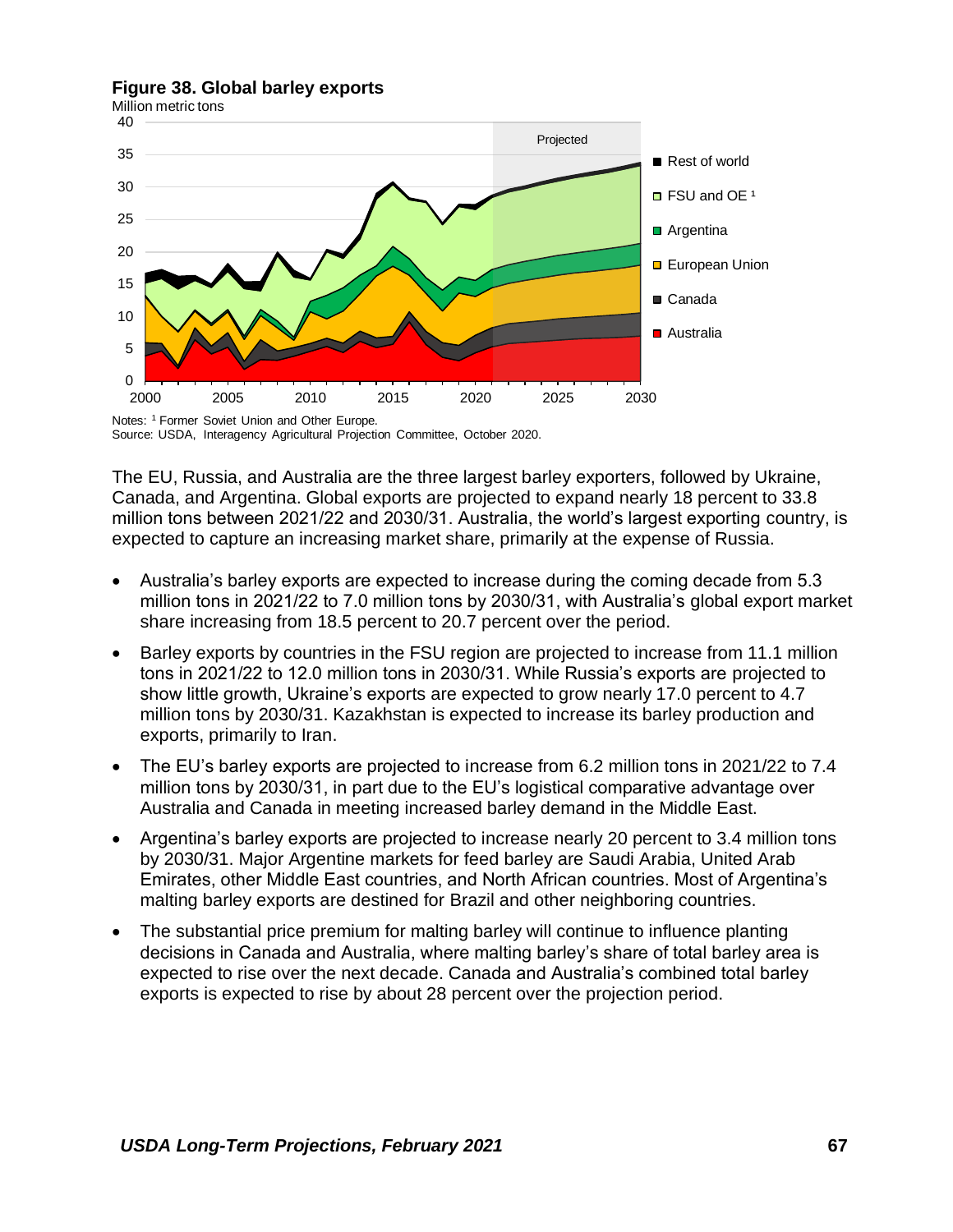## **Figure 39. Global wheat imports**



and Other Europe. Source: USDA, Interagency Agricultural Projection Committee, October 2020.

World wheat trade is projected to expand by nearly 21.5 million tons between 2021/22 and 2030/31, reaching 214.2 million tons. Growth in wheat imports continues to be concentrated in developing countries where income, urbanization, westernization of diets, and population gains drive increases in demand. Over the projection period, the largest import increases are for Egypt, the Middle East and Southeast Asia, up about 20, 17, and 17 percent, respectively.

- The inability to economically produce wheat, policy restrictions, and rising use of wheat for feeding all support the expansion of wheat imports, particularly for a number developing countries. Further, rising incomes in Indonesia, Vietnam, and other Asian countries, are boosting demand for wheat-based products, including instant noodles and bakery products.
- Egypt and Indonesia are projected to remain the world's leading wheat importers, with annual imports climbing to 16.2 million tons and 12.5 million tons, respectively, by 2030/31. Indonesian imports are growing rapidly due to population growth, increased consumption of non-traditional instant noodles, and feed demand due to restrictions on corn imports. The Philippines, Turkey, and Bangladesh are the third-, fourth-, and fifth-largest wheat-importing countries in the projections.
- By 2030/31, countries in Africa and the Middle East are projected to increase wheat imports by 9.0 million and 4.7 million tons, respectively, accounting for 64 percent of the total increase in world wheat trade. In Saudi Arabia, despite the reversal of restrictions on wheat production, imports are projected to increase 0.6 million tons to 3.9 million tons by 2030/31.
- While China is expected to continue to hold a plurality of global wheat stocks, import demand is projected to remain strong due to relatively high domestic prices and a deficit of wheat suitable for use in bakery and specialty products. China's wheat imports are projected to increase from 6.0 million tons in 2021/22 to 6.7 million tons by 2030/31. Imports by Japan are expected to decrease slightly due to a declining population, while imports by South Korea are flat at 3.9 million tons and Taiwan wheat imports grow modestly over the 10-year projection period. Imports for the four East Asian countries are collectively expected to increase to 17.4 million tons by 2030/31 and to contribute about 25 percent of the world's increase in imports.
- Historically, India has alternated between being a wheat importer and exporter depending on government wheat supplies, trade policies, and weather. India is projected to export an annual average of 910,000 tons while importing about 20,000 tons.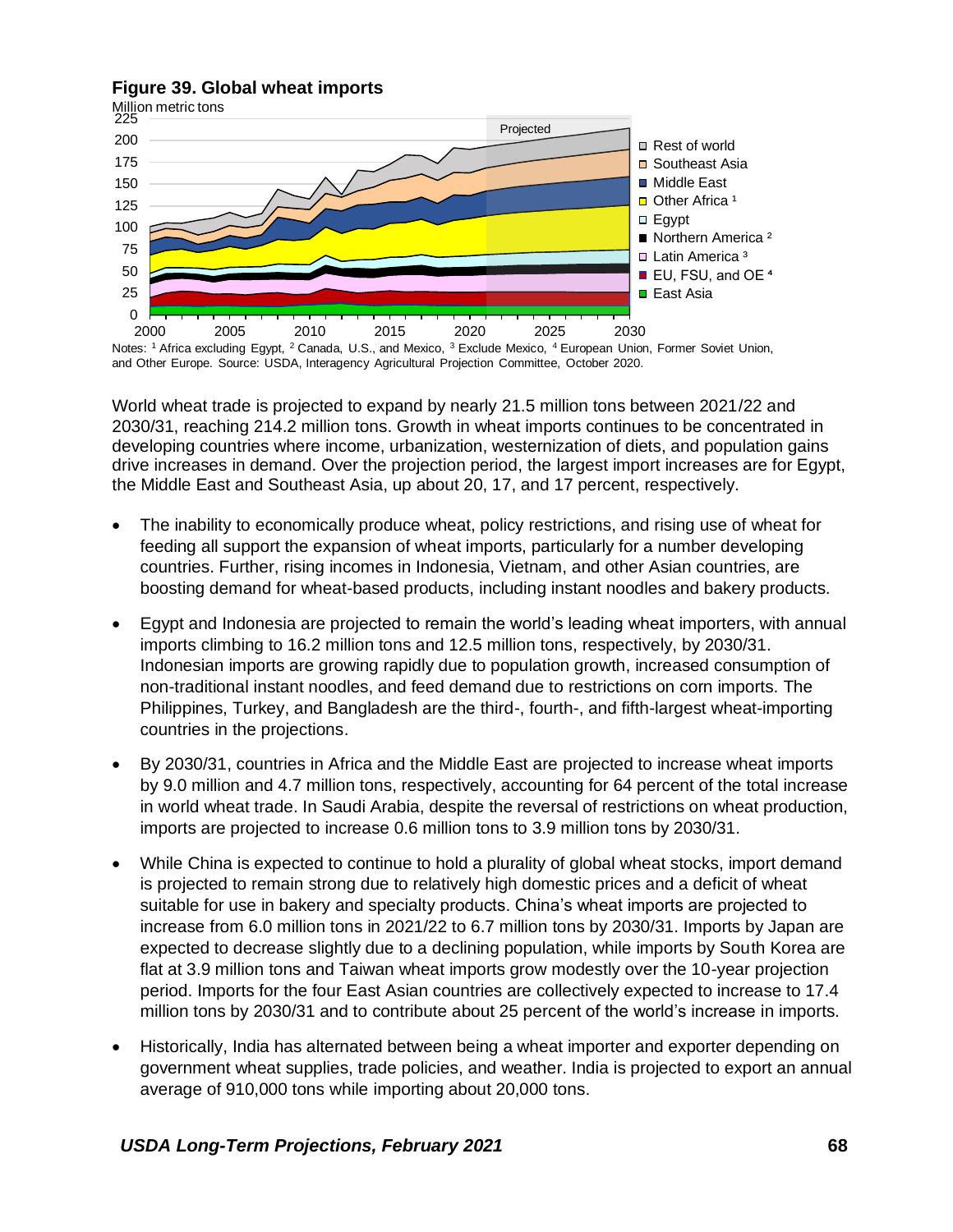# **Figure 40. Global wheat exports**



The eight largest wheat exporters—the EU, Russia, Canada, the United States, Ukraine, Australia, Argentina, and Kazakhstan—are projected to account for 91.0 percent of world trade in 2030/31. Only the EU and Ukraine exhibit increasing world export share by 2030/31. The EU's export share increases from 16.1 percent to 18.7 percent by 2030/31, while Ukraine's share increases from 8.2 percent to 9.6 percent by 2030/31.

- U.S. wheat exports are projected to stabilize around 26.0 million tons over the coming decade. With rising global trade, the U.S. share of world exports decreases from 13.4 percent in 2021/22 to 12.1 percent by the end of the projection period.
- Under the assumption of normal or average weather, Ukraine's exports of wheat are expected to continue a pattern of strong growth climbing from 15.9 million tons in 2021/22 to 20.6 million tons in 2030/31. Exports from Russia are expected to grow more modestly, rising 1.5 million tons to 39.4 million tons in 2030/31. Together, exports from these two Black Sea countries account for about 31 percent of the projected increase in global wheat exports. Continued improvement in farm-level productivity and yields should generate the growth in domestic surpluses available for export.
- By 2030/31, the EU is expected to regain its rank as the top wheat-exporter, with exports growing 2.9 percent annually to 40.0 million tons. Rising EU exports are supported by increased production due to higher yields and a decline in domestic wheat feed use. Buoyed by strong imports, Turkey is expected to expand exports from 6.7 million tons in 2021/22 to 7.3 million tons by 2030/31.
- Canada's wheat exports are projected to grow from 25.0 million tons in 2021/22 to 27.1 million tons in 2030/31. Moderate production gains are due to yield growth despite a slight decline in wheat area. Declining domestic use contributes to greater exportable supplies.
- Assuming more typical weather patterns and production levels following several years of dry weather, Australia's wheat exports are projected to increase by 17.7 percent to 19.8 million tons by 2030/31. Australia is a major exporter to Southeast Asia and the Middle East, both of which exhibit strong growth in wheat demand and imports.
- Argentina's wheat exports are expected to rise throughout the projection period from 13.7 million tons in 2021/22 to 15.5 million tons in 2030/31. Argentine exports are supported by increased demand from its MERCOSUR trade partner Brazil.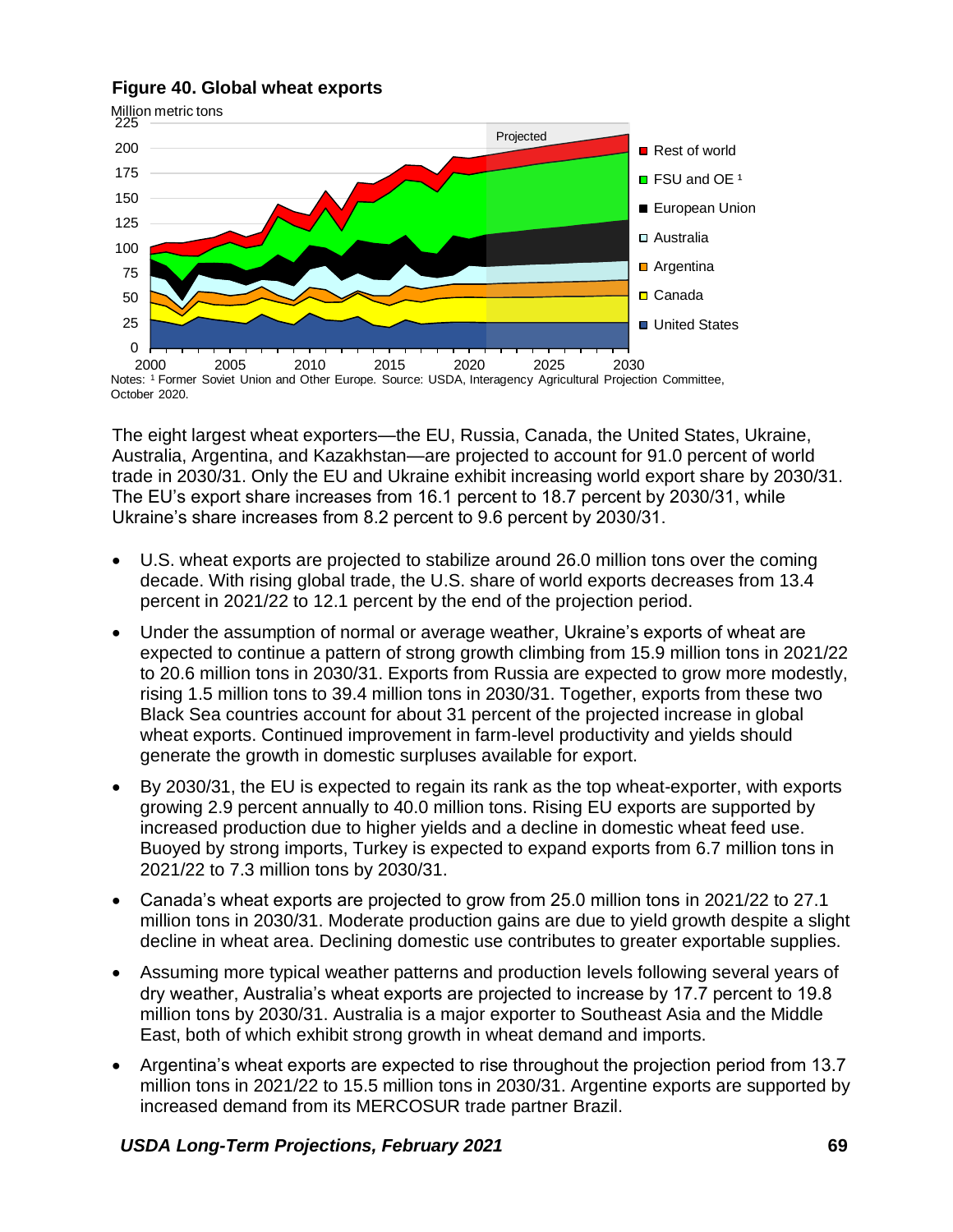### **Figure 41. Global rice imports**



Notes: <sup>1</sup> Excludes 15 member countries in Economic Community of West African States, ECOWAS. <sup>2</sup> European Union, Former Soviet Union, and Other Europe. Source: USDA, Interagency Agricultural Projection Committee, October 2020.

Global rice trade is projected to expand 3.7 percent in 2021/22 and then slow to an annual growth of 1.5 percent through 2030/31. Projected trade growth is driven by population and income growth and limited production gains in Sub-Saharan Africa. Over the long term, world rice trade as a share of consumption has increased, reaching 9.7 percent in 2016/17 and is projected to reach 10.0 percent by 2030/31.

- The Philippines, the EU, and Nigeria are projected to be the largest rice importers over most of the next decade. The Philippines is projected to be the largest rice-importing country with imports rising about 25 percent to 3.4 million tons from 2021/22–2030/31. Continued strong Philippine consumption and modest expansion in production are behind robust import growth.
- The EU is projected to remain the second-largest importer, increasing about 18 percent over the next decade and reaching 2.9 million tons by 2030/31. Asian aromatic varieties account for the bulk of the imports, partly fueled by immigration from Asia, Africa, and the Middle East, and preferential access provided through agreements with Southeast Asian countries.
- Sub-Saharan Africa is projected to remain the largest and fastest growing rice-importing region, with imports rising about 31 percent to 19.4 million tons by 2030/31, accounting for about 62 percent of total import expansion. The strong growth is due to population growth and rising per capita consumption. Nigeria's imports dropped in 2019/20, increasing only slightly in 2020/21, but are expected to rise more than 50 percent and exceed 2.0 million tons by 2030/31. Nigeria is projected to overtake China as the third-largest importer in 2026/27 as increasing production is slower than rising demand.
- Middle East region imports are projected to expand 14.5 percent over the next decade to 8.0 million tons, due primarily to population growth. Major individual importing countries are Saudi Arabia, Iraq, and Iran, with imports ranging from 1.4 million to 1.6 million tons a year by 2030/31.
- China's rice imports will decline to 1.4 million tons by 2030/31 as the government of China sells excess stockpiles into the domestic market. Indonesia—once a top importer—is projected to reduce imports by 21 percent to just 350,000 tons by 2030/31. Bangladesh's imports are projected to more than triple to 674,000 tons by 2030/31 but remain below levels typically imported in previous decades.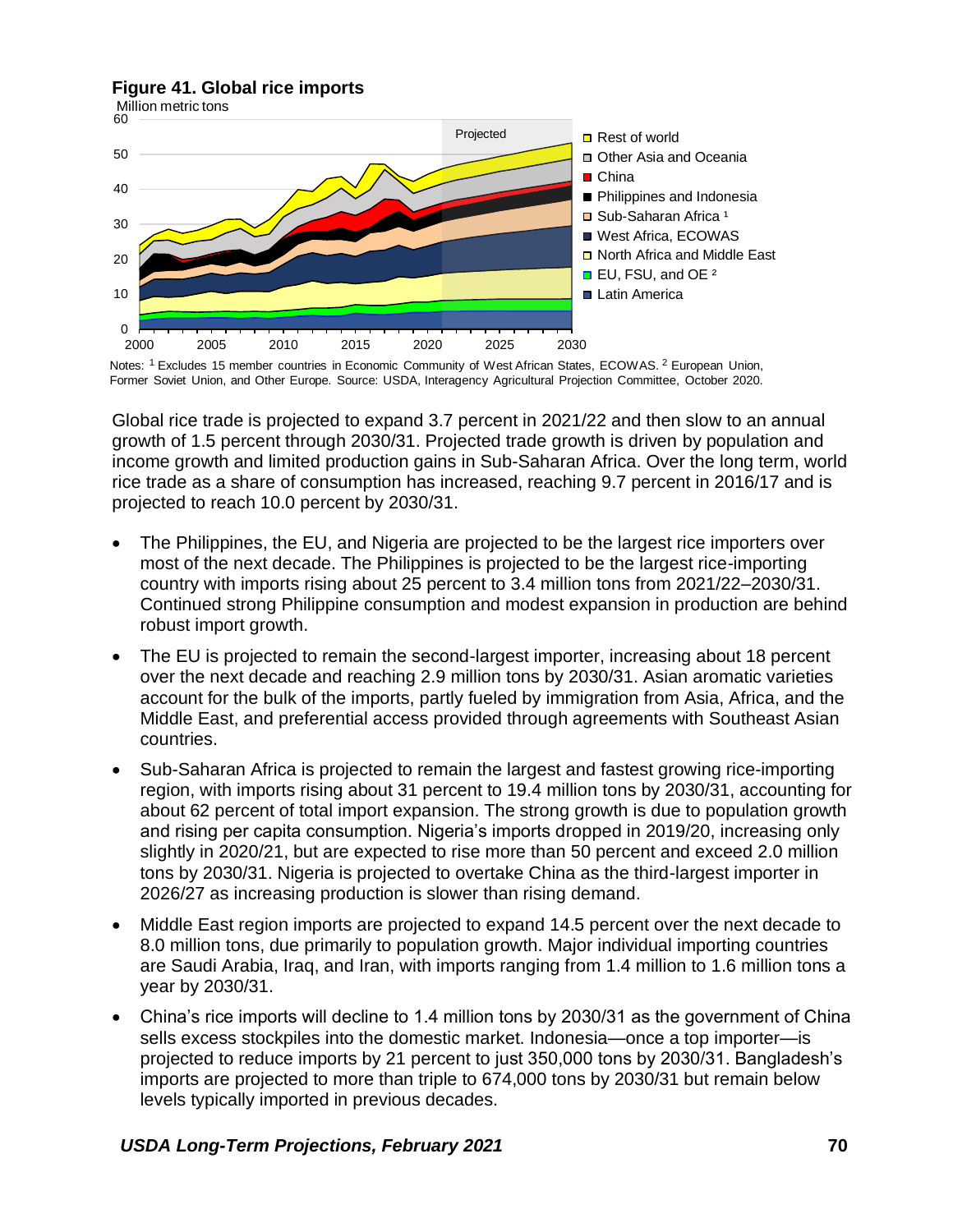### **Figure 42. Global rice exports**



Asia continues to supply most of the world's rice exports throughout the projection period. India and Thailand remain the world's largest rice-exporting countries, accounting for more than 45.0 percent of world rice exports and 46.0 percent of the growth in the coming decade.

- India is projected to remain the largest exporter during the projection period, with exports increasing by 8.6 percent and reaching a record 13.8 million tons by 2030/31. The country exports both non-aromatic milled rice and its premium basmati rice.
- In Thailand, rising yields and a gradual decline in consumption contribute to a 28.7 percent increase in exports to 10.3 million by 2030/31, still below the 2016/17 record of 11.6 million tons. Thailand's exports dropped sharply in 2019/20 due to drought and have yet to fully recover. Burma is projected is expand exports about 41 percent over the next decade, reaching 3.2 million tons. Burma is expected to find markets to offset reduced imports by China. Cambodia's exports are projected to increase by 22 percent, reaching 1.6 million tons by 2030/31.
- Vietnam's exports are expected to expand just 1.4 percent to 6.4 million tons by 2030/31, below the 2011/12 record of 7.7 million tons. Exports are limited by a gradual shift in area to less water-intensive crops, as well as increasing salinization and reduced river flows needed for irrigation. China's rice exports rebounded in recent years with a surge of low-priced sales to Turkey, West Africa, and Egypt. China's exports are expected to continue rising to a record 4.8 million tons by 2030/31. China's exports are driven by low prices and large reserves.
- Pakistan exported 3.5 million to 4.5 million tons of rice from 2009/10 to 2020/21, with no significant upward trend. Rising demand and limited production growth limit projected export growth to 3.3 percent through 2030/31, dropping Pakistan to the fifth-largest world exporter, behind China.
- The United States is projected to drop to the world's sixth-largest exporter after 2022/23, with exports expanding 4.0 percent from 2021/22 to 2030/31. Weak export growth is due to rising domestic use and slow production growth as global prices do not support expansion of rice area. U.S. world rice export market share declines from 6.8 percent to 6.1 percent by 2030/31.
- Exports from South America—primarily Argentina, Brazil, Guyana, Paraguay, and Uruguay are projected to expand 8.5 percent over the next decade, accounting for 7.3 percent of global trade.
- Australia's exports are projected to partially recover from recent drought-reduced levels, rising 85.0 percent to 0.4 million tons by 2030/31.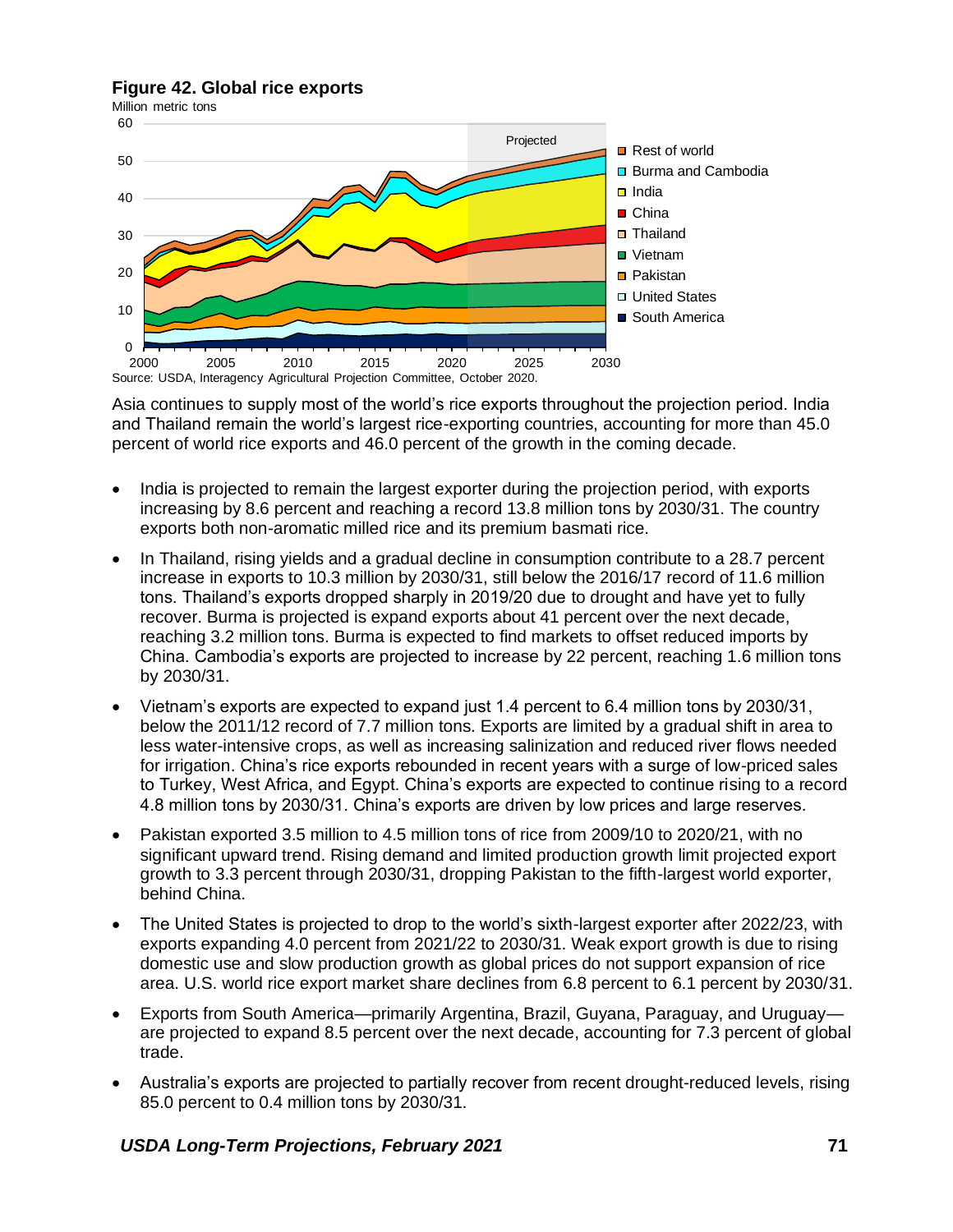

2000 2005 2010 2015 2020 2025 2030

# **Figure 43. Global soybean imports**

Source: USDA, Interagency Agricultural Projection Committee, October 2020.

Chinese demand will drive continued growth in soybean trade during the next 10 years, as world soybean imports climb 46.2 million tons (26.7 percent) to 219.2 million tons.

- China's soybean imports are expected to resume their strong growth after recovering from an African swine fever epidemic that curtailed soybean meal demand during 2019/20. Driven by growth in livestock numbers and vegetable oil consumption, China's soybean imports grow from 103.9 million tons to 140.5 million tons during 2020/21–2030/31.
- Other countries in East Asia (Japan, South Korea, and Taiwan) will add to the growth, with soybean imports projected to rise from 7.7 million tons in 2021/22 to 8.2 million by 2030/31. The region is projected to see a modest increase in livestock production that expands soymeal use.
- Indonesian soybean imports increase by about 24 percent to 3.6 million tons by 2030/31, with the increase exclusively used for food consumption in the form of tempeh and tofu. All the soybean meal Indonesia uses for feed purposes is imported. In contrast, Thailand crushers are expected to increase soybean imports by about 14 percent to 4.5 million tons by 2030/31 to meet increased feed demand. Expanding crushing capacity is expected to also raise Vietnam's soybean imports to 2.5 million tons by 2030/31, although import growth is initially dampened by lingering problems with African swine fever. Vietnam is also projected to increase imports of soybean meal.
- Since 2017/18, EU soybean imports have stabilized near 15 million tons as lower internal EU grain prices increase grain and rapeseed meal feeding. EU soybean imports are projected to remain near 15 million tons through the projection period.
- Many countries in North Africa and the Middle East region have minimal soybean production and meet growing feed demand through imports. Soybean imports are expected to increase more than 28 percent to about 14 million tons by 2030/31. Egypt is projected to increase soybean and soybean meal imports by 29.4 and 37.8 percent, respectively, due to expanding poultry production.
- Mexico's annual soybean imports are projected to increase 23.6 percent to 7.7 million tons by 2030/31, driven by growth in poultry and pork production, as well as demand for soybean oil.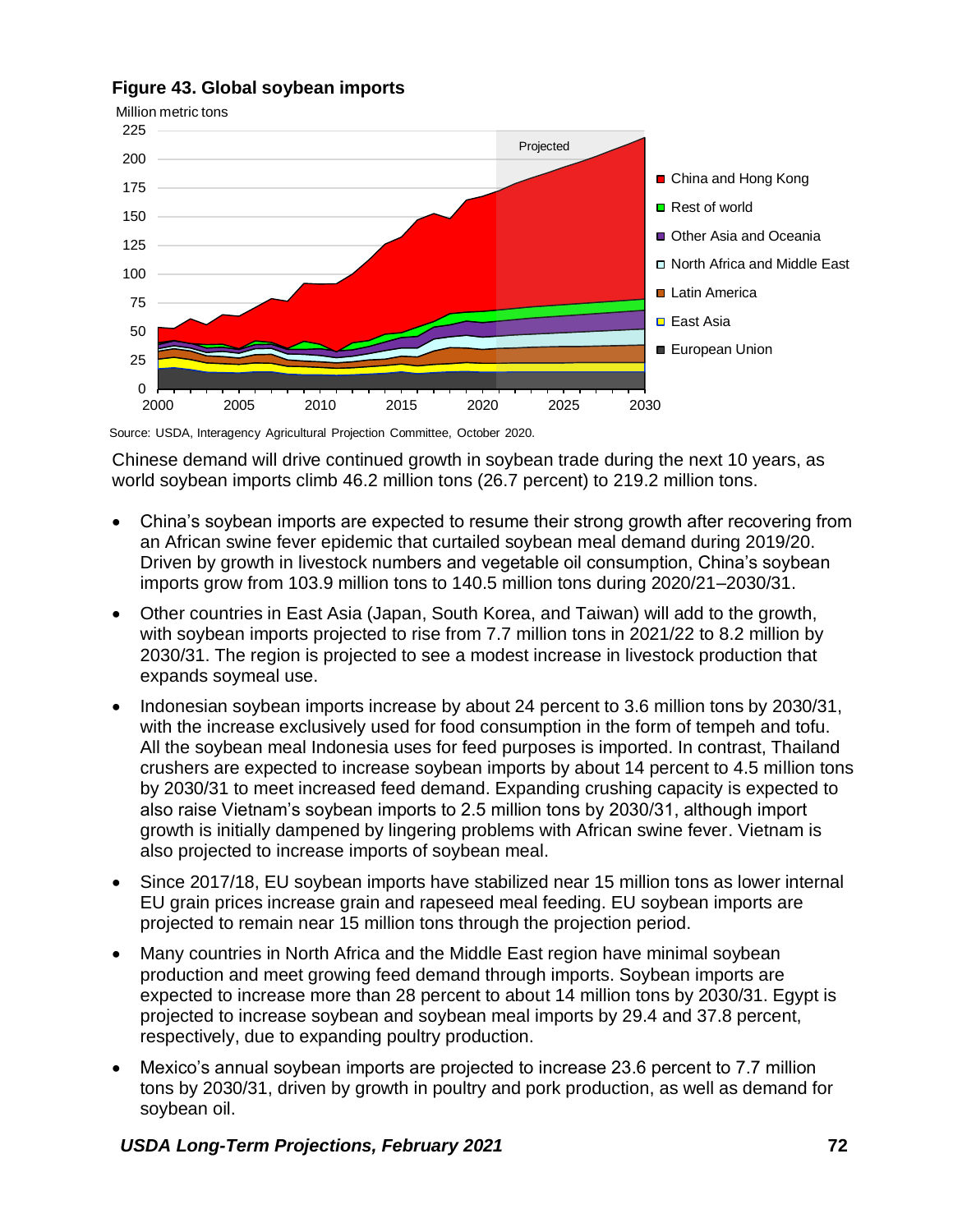

**Figure 44. Global soybean exports**

The three leading soybean exporters—the United States, Brazil, and Argentina—are projected to account for nearly 90 percent of world soybean trade by 2030/31.

- Brazil's soybean exports are projected to rise 32.4 million tons (36.2 percent) to 121.5 million tons by 2030/31, strengthening its position as the world's leading exporter. Soybeans remain more profitable to produce than other crops in most areas of Brazil. With increasing plantings in the Cerrado region and production extending into the Amazônia Legal region, the growth rate in area planted to soybeans is projected to be in excess of 2.5 percent per year during the coming decade.
- By 2018/19, Argentina had ended its policy of a higher export tax rate for soybeans than for soybean products, incentivizing domestic crushing of soybeans and exports of the products. In response to a weak peso and increasing world crush demand for soybeans, Argentina's soybean exports are projected to increase about 34.0 percent to 10.9 million tons by 2030/31, mostly to China. Nonetheless, most supplies continue to be processed domestically, and Argentina remains a distant third to Brazil and the United States as a soybean exporter.
- Other South American countries, principally Uruguay, Paraguay, and Bolivia, also are projected to expand their area planted to soybeans. Exports by these countries increase about 38 percent to 11.7 million tons by 2030/31, adding 3.2 million tons to world soybean exports.
- The U.S. share of global soybean exports is about 34 percent in 2021/22 and is projected to decrease to 29.5 percent by 2030/31. U.S. soybean exports are projected to increase from 59.2 million tons in 2021/22 to 64.6 million tons by 2030/31.
- Canada increases soybean exports from 3.9 million tons in 2021/22 to 5.5 million tons in 2030/31. Canada's soybean area has expanded beyond the traditional producing region of Southern Ontario to the prairies of Northeastern Manitoba. Improved varieties of soybeans with better yields have contributed to area expansion.
- Ukraine's depressed currency has strengthened domestic prices and encouraged soybean production. Ukraine's soybean exports are projected to grow from 2.4 million tons in 2021/22 to 3.0 million tons by 2030/31.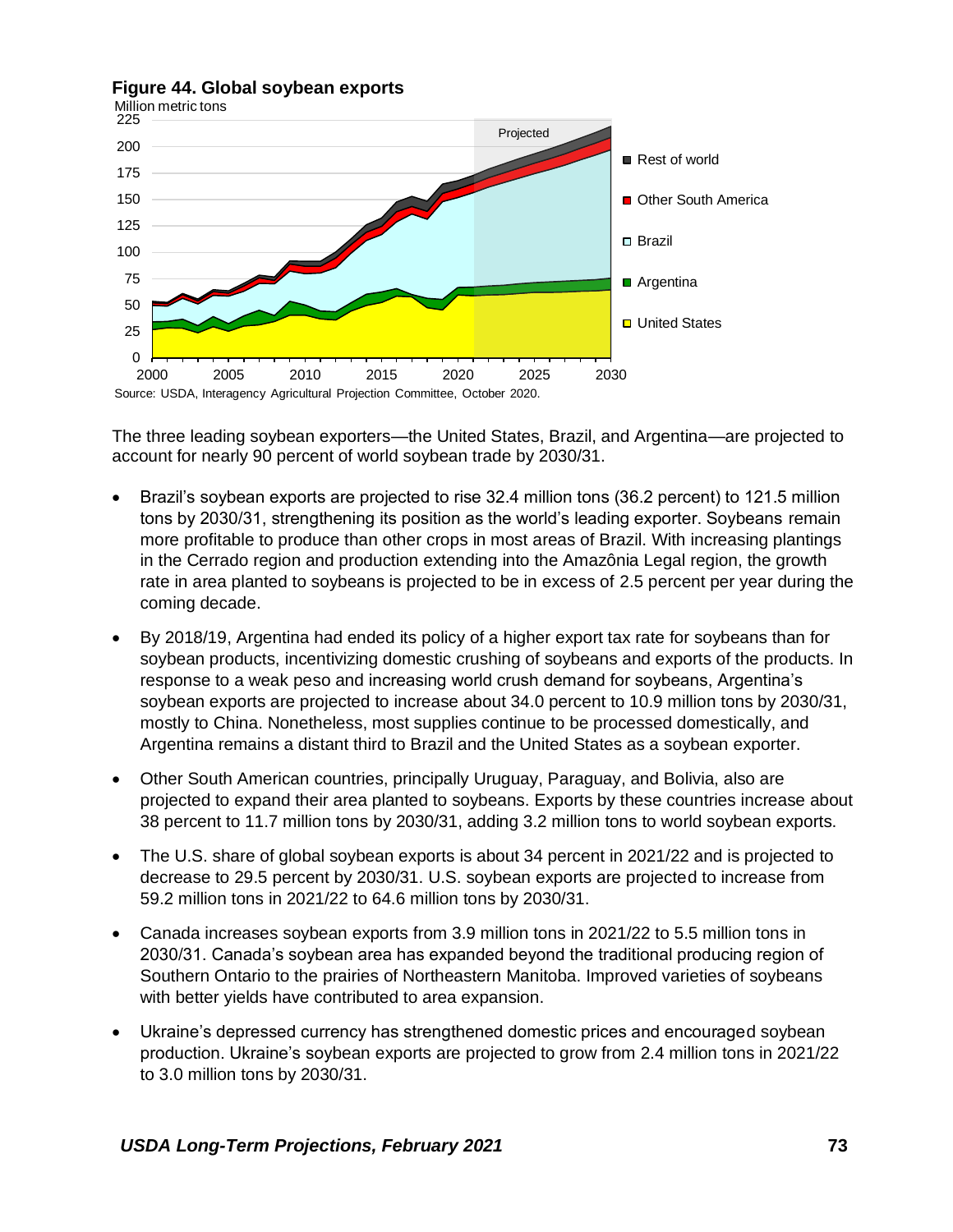

## **Figure 45. Global soybean meal imports**

Notes: <sup>1</sup> Former Soviet Union and Other Europe. Source: USDA, Interagency Agricultural Projection Committee, October 2020.

World soybean meal trade is projected to climb 14.5 percent to 78.9 million tons by 2030/31, supported by broad-based growth in demand from expanding commercial livestock and poultry production and adoption of modern feed rations.

- The EU remains the world's largest soybean meal importer throughout the projection period, with imports increasing 3.7 percent to 19.4 million tons by 2030/31. An abundant supply of low-cost rapeseed meal is expected to be available as a result of EU biodiesel production. However, nutritional considerations limit the inclusion of rapeseed meal in some livestock rations, supporting the continued use of soybean meal.
- Southeast Asia, North Africa, the Middle East, and Latin America are projected to become larger importers of soybean meal due to the increasing demand for livestock feed together with limited capacity to expand domestic oilseed production. Increasing poultry consumption and production is a major driving force, along with the lack of soybean crushing facilities. Vietnam is a key example, contributing the largest projected gain in world soybean meal imports, expanding 16.4 percent from 5.5 million tons in 2021/22 to 7.2 million tons by 2030/31. Imports by Indonesia, the Philippines, Thailand, and Malaysia increase 2.7 million tons to 15.3 million tons by 2030/31. Southeast Asia accounts for 43.1 percent of the projected increase in world soybean meal trade.
- Imports to North Africa and the Middle East are projected to rise by 1.6 million tons. Iran, Egypt, Turkey, and Saudi Arabia are the largest importers in these regions, accounting for about 56 percent of imports in 2021/22.
- Annual soybean meal imports by South American countries increase by 18.6 percent over the projection period from 5.8 million tons in 2021/22 to 6.9 million tons by 2030/31. Colombia, Peru, Ecuador, and Chile are among the largest importers. Venezuelan imports have recently decreased by about 70 percent, from 1.1 million tons in 2014/15 to 350,000 tons by 2020/21.
- Mexico's growing demand for protein feed is expected to boost its annual soybean meal imports from 2.1 million to 2.8 million tons by 2030/31. Canada's annual soybean meal imports increase from 1.0 to 1.2 million tons by 2030/31.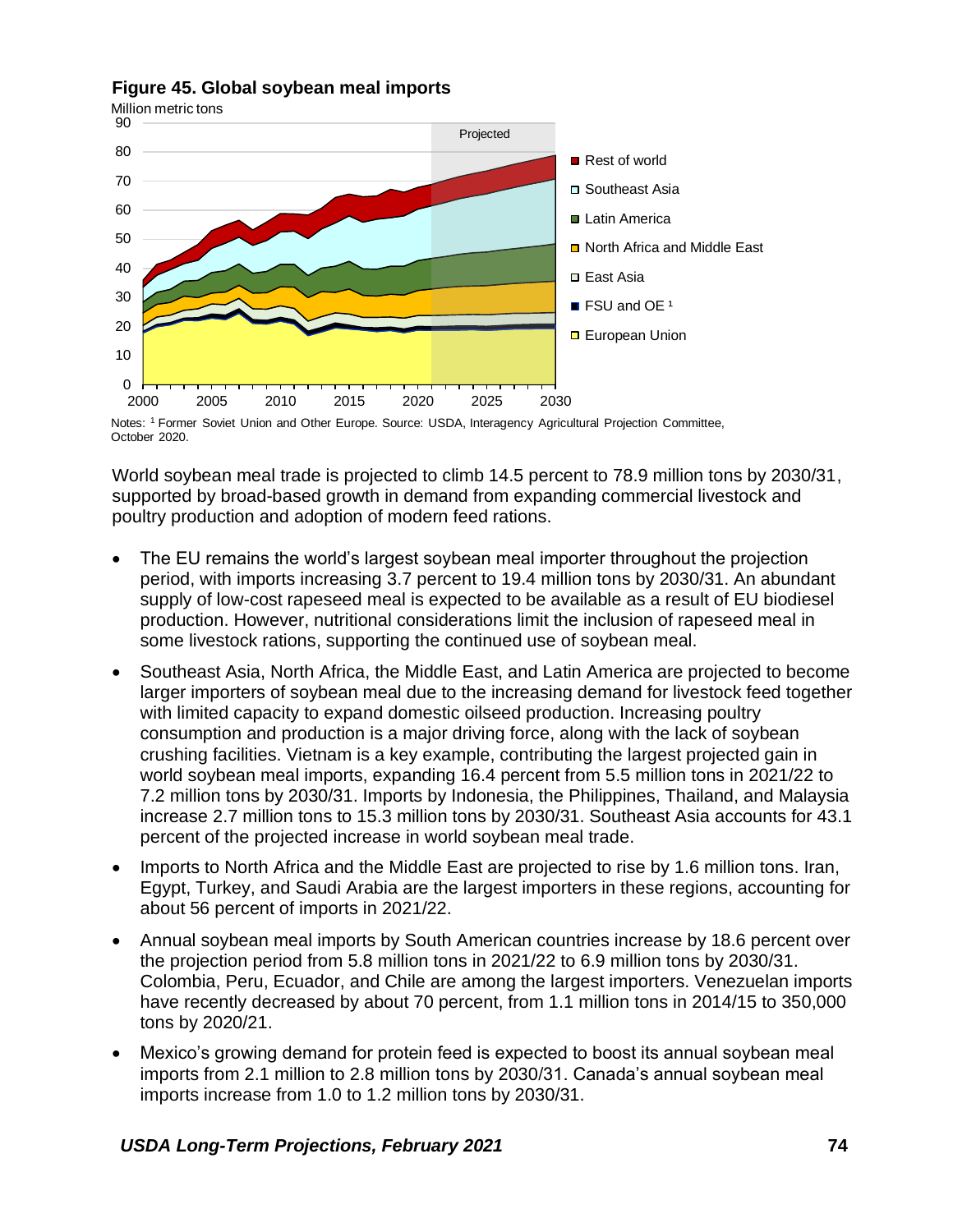

### **Figure 46. Global soybean meal exports**

Argentina, Brazil, and the United States remain the world's three largest exporters of soybean meal, with a combined share of world exports of about 87 percent in 2030/31. By 2030/31, Argentina and Brazil account for about 45 percent and 25 percent of the world market, respectively, while the U.S. market share slips marginally to about 17 percent.

- In 2019, Argentina eliminated export tax measures that incentivized exports of soybean products rather than soybeans and had encouraged the development of a large oilseedcrushing industry. However, Argentina's low soybean production costs and its competitive processing and shipping infrastructure are expected to sustain growth in soybean meal exports. Soybean meal exports are projected to grow by 5.4 million tons over the next decade, reaching 35.4 million tons by 2030/31.
- In Brazil, the rapid expansion of poultry and pork production is expected to boost domestic soybean meal demand and limit growth in soybean meal exports. Brazil's soybean crushing capacity is expected to expand at a slower rate due to strong competition from Argentina in the international soybean meal market and robust demand from China for its soybean supply. Nonetheless, projected exports increase about 19 percent to nearly 20 million tons by 2030/31, and Brazil's share of the world soybean meal market increases marginally from about 24 percent in 2021/22 to about 25 percent by 2030/31.
- U.S. soybean meal exports are projected to increase about 10 percent to 13.6 million tons by 2030/31, with the U.S. share of world exports declining from about 18 percent in 2021/22 to about 17 percent by 2030/31.
- India's soybean meal exports begin to decline gradually, reaching 1.7 million tons by 2030/31, as expanding domestic feed use for poultry, egg, and milk production continues to constrain exportable supplies of soybean meal.
- The EU continues to be a small but steady exporter of soybean meal to Russia and other Eastern European countries where livestock production is projected to grow significantly. Annual EU soybean meal exports hold steady at 300,000 tons through 2030/31.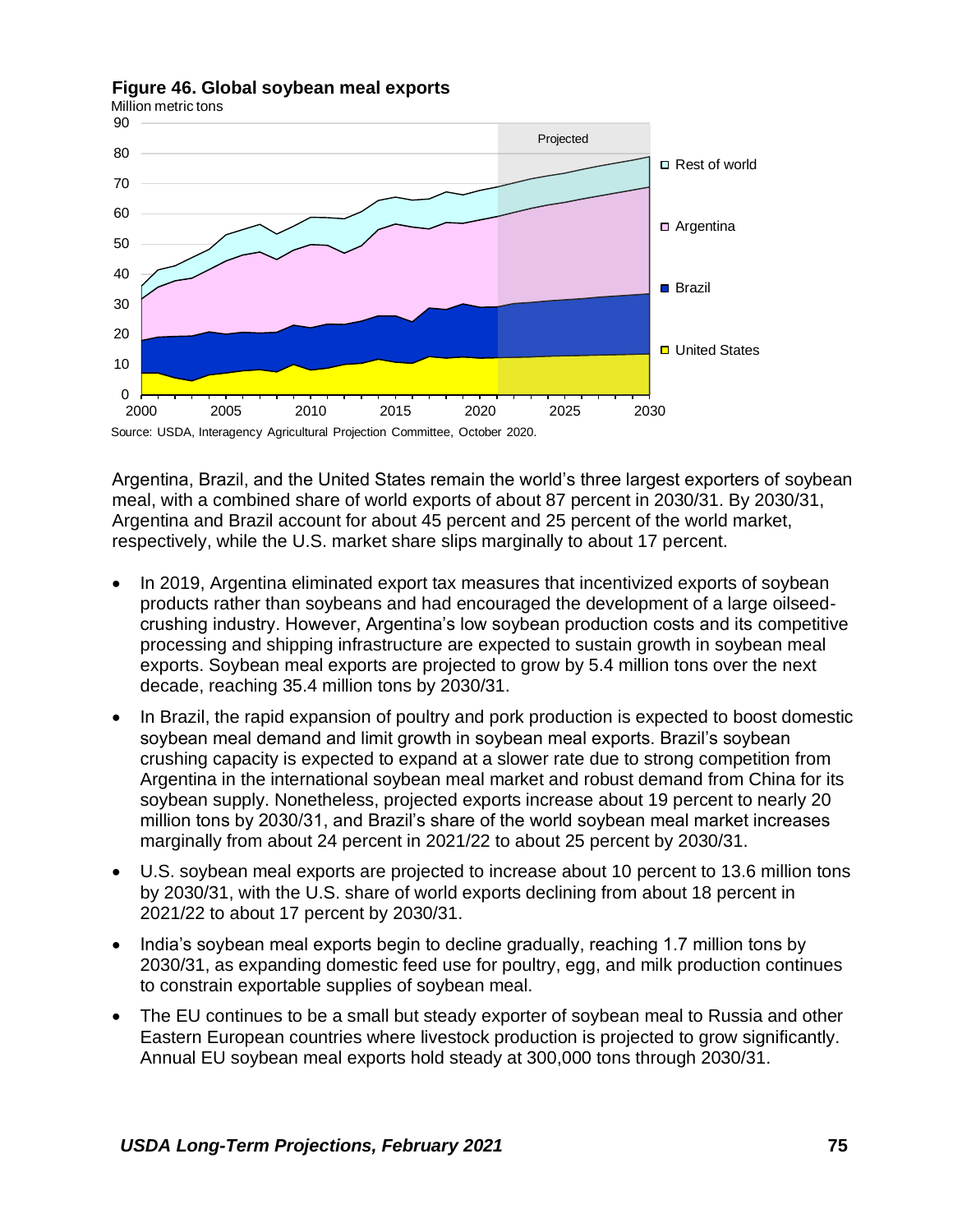



World soybean oil imports are projected to climb about 13 percent over the projection period, reaching 13.9 million tons by 2030/31, bolstered by rising food and industrial use. Growth in world soybean oil trade is, however, expected to continue to be constrained by competition with palm oil, the leading vegetable oil traded internationally.

- Although palm oil continues to account for the largest share of India's vegetable oil imports, India is also the world's largest importer of soybean oil. India's soybean oil imports are projected to grow about 34 percent to 4.4 million tons in 2030/31. Strong anticipated growth in per capita incomes is expected to continue to drive up demand for edible oils, while low yields and limited area expansion potential limit growth in oilseed production. Price competition with palm oil will remain a key factor in soybean oil market share. Both Bangladesh and Pakistan are also projected to expand imports of soybean oil imports over the projection period to combined total of 1.1 million tons by 2030/31, despite gains in domestic production.
- China's soybean oil imports are projected to peak at 1.2 million tons by 2021/22 and fall to 880,000 tons by 2030/31. The Southeast Asia region is projected to have steady imports near 280,000 tons over the projection. Malaysia, the Philippines, Indonesia, and Vietnam account for most of the soybean oil imports within Southeast Asia by 2030/31, at 107,000, 89,000, 17,000 and 45,000 tons, respectively. Vietnam has expanded soybean crushing capacity, leading to slower growth in soybean oil imports.
- Income and population growth in North Africa, the Middle East, and Latin America contribute to gains in soybean oil demand and imports. The combined imports of Egypt and Iran are projected to be steady near 508,000 tons over the projection, while imports by the Other North Africa region are projected to increase about 26 percent to 1.9 million tons by 2030/31.
- South American soybean oil imports are projected to remain steady at 1.4 million tons, with Peru, Colombia, and Venezuela the largest importers. Central America and Caribbean region imports are also projected to be steady near 605,000 tons. Mexico's annual imports also remain constant near 216,000 tons in 2030/31, as consumption gains are met mostly by domestic soybean crushers.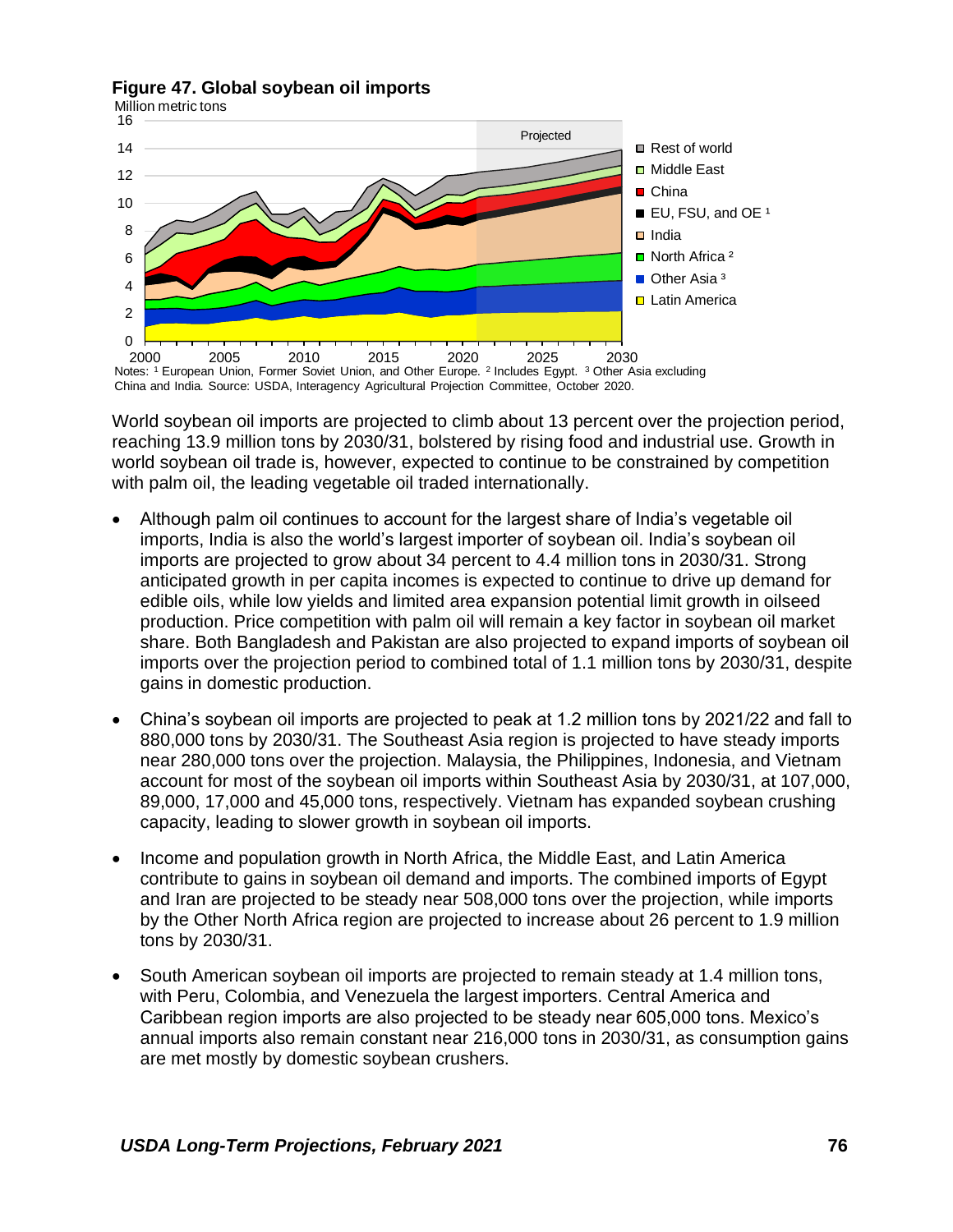

### **Figure 48. Global soybean oil exports**

Argentina, the United States, the EU, and Brazil are the world's four leading soybean oil exporters. Their combined shipments are projected to account for about 74 percent of world soybean oil exports during the coming decade. Argentina, the United States and the EU are projected to account for 56, 10, and 6 percent of world soybean oil exports, respectively, by 2030/31.

- Soybean oil exports from Argentina are projected to climb to 7.8 million tons by 2030/31, a 25.8- percent increase from 2021/22. Argentina's strength as a soybean oil exporter reflects its large crushing capacity and its small domestic market for soybean oil. Gains in Argentine soybean production due to extensive double-cropping, further adjustments in crop-pasture rotations, and expansion onto marginal lands in the northwestern part of the country facilitate increased soybean crushing. Although Argentina's soybean oil exports rise, this growth is slowed as more soybean oil is used to produce biodiesel.
- U.S. soybean oil exports rise over the projection period and reach 1.3 million tons in 2030/31. The United States is expected to be the world's second-largest soybean oil exporter as Brazilian exports decline. By 2030/31 the United States has 9.6 percent of global trade share. Brazil's soybean oil exports in 2021/22 are 1.0 million tons and decrease to 340,000 tons by 2030/31. Over the coming decade, Brazil is expected to use more soybean oil for domestic biodiesel production.
- EU soybean oil exports are stable near 0.8 million tons over the projection period, but have a decreasing share of global trade, from 6.6 percent to 5.7 percent by 2030/31. The FSU region slightly increases soybean oil exports to 1.1 million tons over the projection period.
- Soybean oil exports by South American countries other than Argentina and Brazil are projected to increase from 1.1 million tons to 1.2 million metric tons by 2030/31. Paraguay and Bolivia are the largest soybean oil exporters in South America after Argentina and Brazil.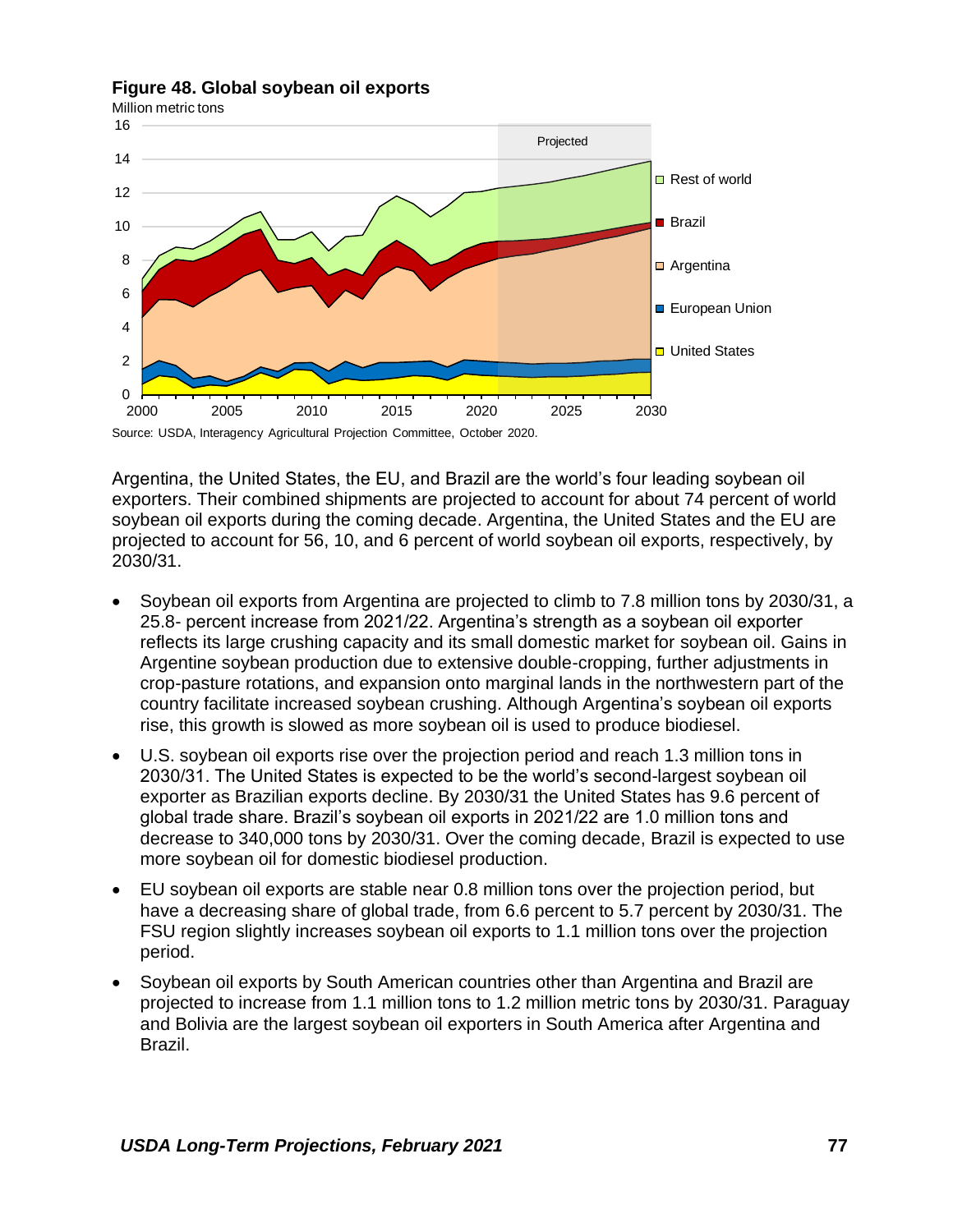### **Figure 49. Global cotton imports**



Notes: <sup>1</sup> Bangladesh, India, and Pakistan. <sup>2</sup> Malaysia, Indonesia, Philippines, Thailand, and Vietnam. <sup>3</sup> European Union, Former Soviet Union, and Other Europe. <sup>4</sup> Excludes China. Source: USDA, Interagency Agricultural Projection Committee, October 2020.

Projected world cotton trade surpasses the 46.4-million-bale record set in 2012/13 early in the projection period and reaches 54.5 million bales in 2030/31. Imports by countries in Southeast and South Asia and China contribute most of the growth.

- China's cotton imports will grow in order to meet textile demand and replenish stocks. Imports are projected to expand 3.5 percent per year, leading to a 3.5 million-bale increase in imports to 13.0 million bales annually in 2030/31.
- Bangladesh continues as the second-largest global importer, with imports rising by 42.5 percent to 11.0 million bales by 2030/31. Bangladesh, a low-cost producer of cotton yarn, fabric, and garments, will account for 20.2 percent of global imports by 2030/31 and about 30 percent of the projected increase in global imports over the projection period.
- Southeast Asia cotton imports are projected to increase nearly 34 percent to 16.2 million bales by 2030/31. Vietnam is expected to remain the third-largest global importer as its textile industry grows rapidly and imports reach 10.9 million bales by 2030/31. Vietnam's cotton imports increased over four-fold over the past 10 years and are projected to account for about 30 percent of the projected increase in world imports during the projection period. Indonesia is expected to be the sixth-largest cotton importer in 2030/31, with imports rising 19.4 percent to 3.7 million bales in 2030/31.
- Turkey and Pakistan are expected to be the fourth- and fifth-largest cotton importers by 2030/31. Both Turkey and Pakistan have stable imports over the projection period, averaging 4.0 and 3.9 million bales, respectively.
- Mexico and FSU imports are steady at 700,000 bales and 200,000 bales, respectively. Thailand, the EU, South Korea, Taiwan, and Japan all slightly decrease imports throughout the projection period, with a combined decrease of 260,000 bales by 2030/31.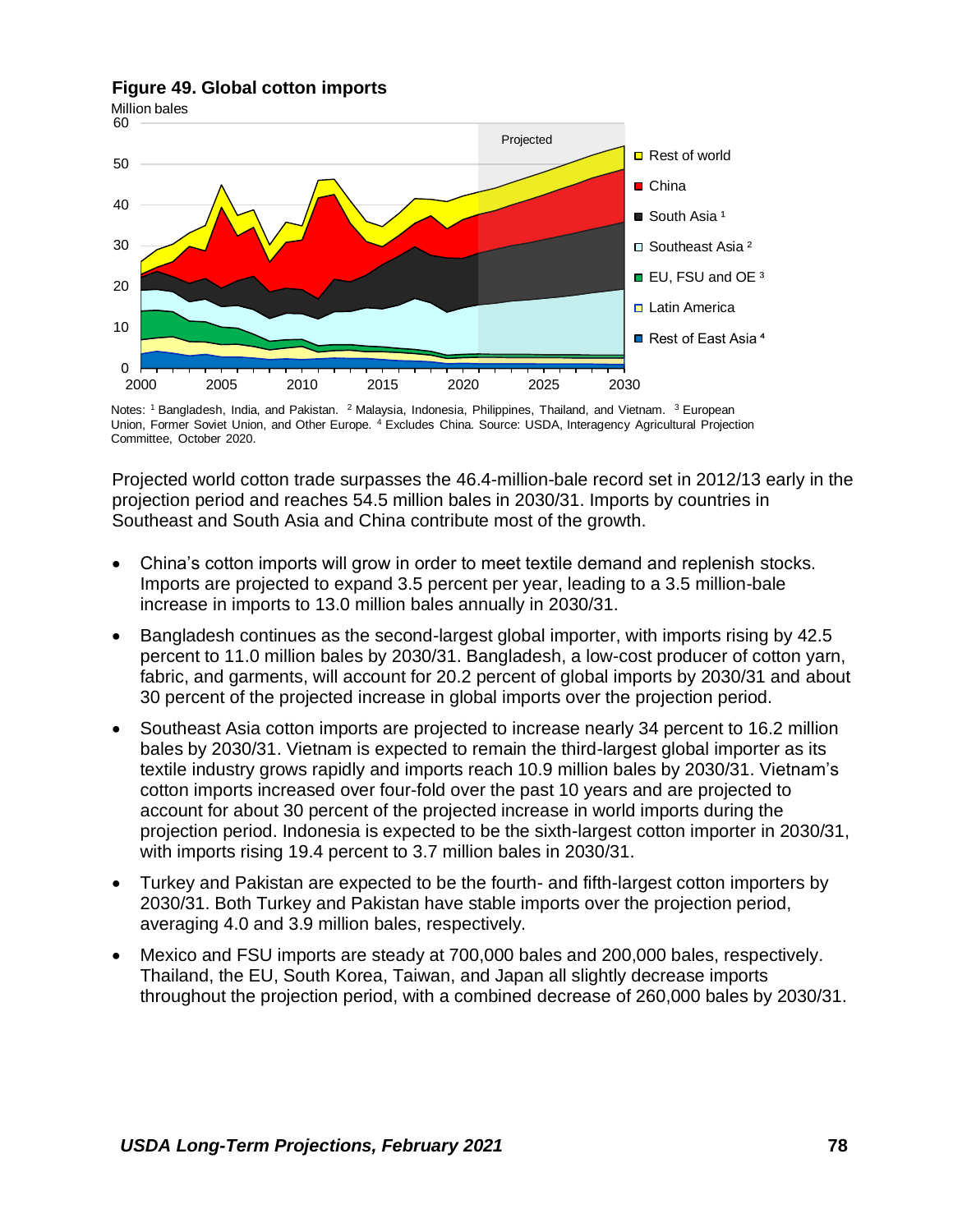**Figure 50. Global cotton exports**



Raw cotton production is expected to continue moving to countries with favorable resource endowments and advancing production technologies. Expansion is projected from traditional producers with large amounts of land suitable for cotton production, including Brazil, Sub-Saharan Africa, and India. The United States, Brazil, India, and West Africa remain the largest exporters.

- The U.S. share of world cotton production has declined from the early 2000s with the spread of new technology around the world, but U.S. share is still projected to average more than 15 percent throughout the projection period. The United States remains the world's leading cotton exporter, increasing exports a total of 16.2 percent to 17.9 million bales (upland and extra-long staple [ELS] cotton) during the 2021/22–2030/31 projection period. However, the U.S. share of world trade is expected to decline from 35.7 percent in 2021/22 to 32.9 percent by 2030/31.
- Area planted to cotton in Brazil is projected to increase, with continuing yield growth as well. Brazil's annual cotton exports are projected to increase by 4.4 million bales by 2030/31, corresponding to a 4.6 percent annual growth rate, the largest projected increase among the world's major exporters. Brazil became the world's second-ranking cotton exporter in 2018/19, surpassing India, and remains second through the projection period.
- Increased cotton area in India has helped offset yields hampered by bollworm pesticide resistance and weather issues in recent years, leading to projected increases in production and exportable supplies. India's cotton exports increase by 2.1 percent annually, reaching 6.3 million bales in 2030/31, making India the world's third-largest cotton exporter behind the United States and Brazil throughout the projections.
- Exports from the 15 countries of ECOWAS are projected to sustain 2.4 percent annual growth in the next decade. Improvements in technical and financial infrastructure will boost production and exports. Sub-Saharan Africa is expected to add 1.3 million bales to trade and account for about 15 percent of world trade over the projection period.
- Government policies in the major cotton-producing countries in Central Asia are promoting investment in textile industries and contributing to exports of textile products rather than exports of raw cotton. FSU exports, entirely from Central Asia, are projected to decrease 4.4 percent annually, with only 900,000 bales exported by 2030/31, far below the recent export peak of 7.3 million bales in 2005/06.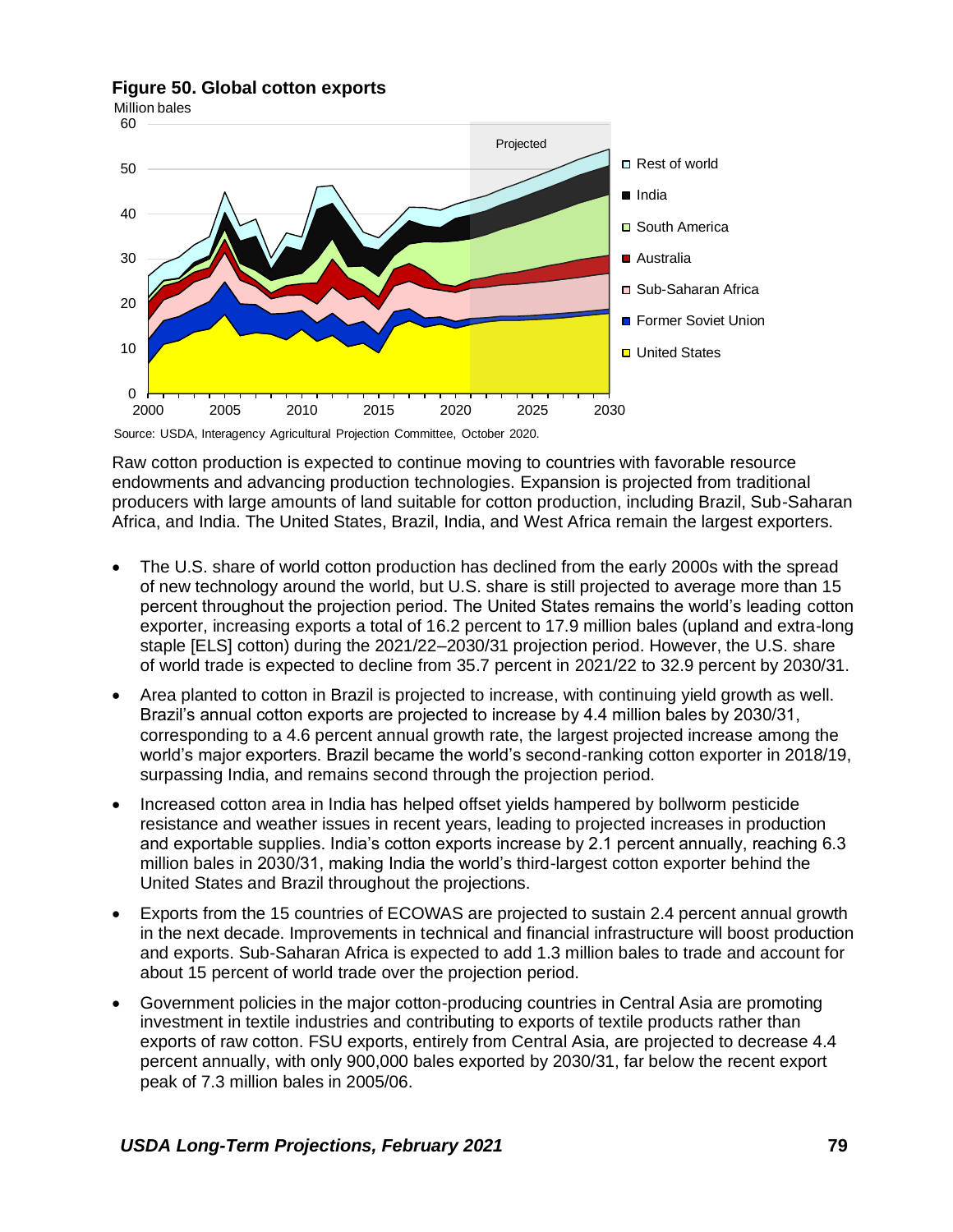# **Figure 51. Global meat exports**



Source: USDA, Interagency Agricultural Projection Committee, October 2020.

Consistent with the recent historical pattern, global expansion of meat trade during 2022–2030 is projected to be led by poultry, followed by pork and beef. Poultry exports by major exporters are projected to expand about 24 percent, supported by strong and broad-based consumer demand in developing country markets. Pork exports are expected to grow 19.7 percent, led by demand in Asian developing countries, while beef shipments are projected to grow 15.8 percent, based largely on demand in higher income developing countries in Asia and the Middle East.

- Brazil is the largest exporter of poultry meat, followed by the United States, the EU, and Thailand. Brazil is projected to account for about 51 percent of global export growth, with exports rising 41.2 percent to 5.8 million tons by 2030. U.S. exports are expected to increase about 14 percent to 4.2 million tons over projection period, while EU exports rise about 12 percent to 3.0 million tons. Thailand's projected poultry exports, aided by proximity to growing markets, are expected to climb 34.7 percent to 1.3 million tons by 2030.
- The outbreak of African swine fever in China and several other Asian countries that reduced local pork supplies and boosted global pork trade is expected to be largely resolved and has a diminishing impact on the export outlook. The EU—the largest exporter—is projected to account for nearly half of the growth in global pork exports, with shipments rising 27.5 percent to nearly 5.0 million tons by 2030. U.S. pork exports expand by 5.4 percent to 3.5 million tons by 2030, while Brazilian exports are expected to grow 33.3 percent to 1.8 million tons, and Canada's shipments grow 16.5 percent to 1.7 million tons. The U.S. share among major pork exporters is projected decline from about 30 percent in 2022 to 26.7 percent in 2030.
- Brazil, the world's largest beef exporter, is projected to account for more than half of the projected growth in sales by major exporters, with shipments rising 35.7 percent to 3.8 million tons between 2022 and 2030. Growth in Brazil's beef exports is supported by expanded access to existing markets.
- Indian beef exports through 2030 are expected to increase 7.5 percent to 1.4 million tons, aided by rising demand from developing countries for India's lower-priced carabeef (from buffalos). Australian beef exports are expected to grow 7.0 percent to 1.4 million tons, with recent drought-related contraction and the gradual rebuilding of its cattle herd limiting growth in export supplies.
- U.S. beef exports are projected to rise 6.7 percent to 1.5 million tons by 2030, placing the United States in a tie with India and Australia as the second-largest world beef exporter.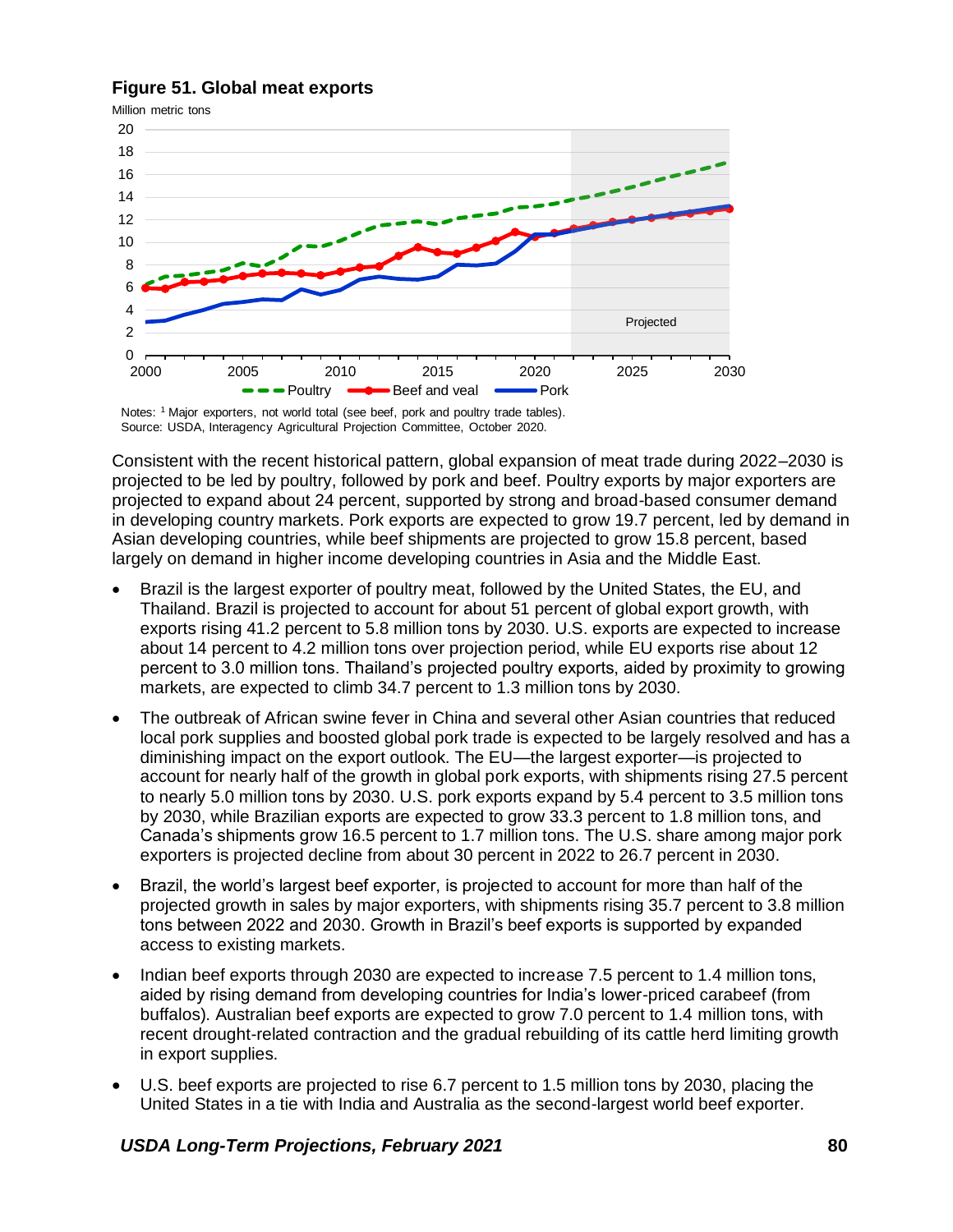# **Figure 52. Global beef imports**



Notes: <sup>1</sup> Selected importers, not world total. <sup>2</sup> Japan, South Korea, and Taiwan. Source: USDA, Interagency Agricultural Projection Committee, October 2020.

Between 2022 and 2030, major beef-importing countries are projected to increase imports by 1.9 million tons, reaching 12.1 million tons in 2030. Demand by lower- and middle-income countries will fuel much of the increase, primarily for lower-value grass-fed beef. Imports of grain-fed beef, mainly by higher-income countries, are projected to rise slowly.

- Beef imports by China and Hong Kong combined account for the largest share of world trade and are projected to increase 27.3 percent to 4.3 million tons between 2022 and 2030, as demand outpaces domestic production growth. Lingering shortages and higher prices for pork following the outbreak of African swine fever also support beef demand in the early part of the projection period.
- U.S. beef imports of primarily grass-fed, lean beef for use in ground beef and processed products gradually rise throughout the projection period. Imports are expected to increase 10.2 percent over the projection period to 1.5 million tons in 2030, as the United States remains the world's second-largest beef importer.
- Japan and South Korea are the world's third- and fourth- largest beef importers. Japan's beef imports are expected increase slightly to 873,000 tons by 2030, while South Korea is projected to be one of the world's fastest growing markets, with imports rising 39.1 percent to 760,000 tons by 2030.
- The Middle East and North Africa region (including Egypt), is projected to increase beef imports from 1.1 million tons in 2022 to 1.3 million by 2030, driven by population and income growth.
- Mexico is projected to be the fastest growing world beef importer, with imports expanding 44.2 percent to 241,000 tons over the projection period. Mexican imports consist largely of higher-valued, grain-fed beef from the United States.
- The Philippines, Indonesia, and Malaysia combined are projected, from 2022 to 2030, to increase beef imports by about 22 percent to 600,000 tons by 2030, as strong growth in per capita incomes continues to strengthen demand. Other Asia and Oceania (excluding Southeast and East Asia) increases imports by 27.8 percent to 256,000 tons by 2030.
- Russian beef imports are projected to decline about 8 percent to 315,000 tons by 2030 due to weak demand and policies supporting domestic beef production.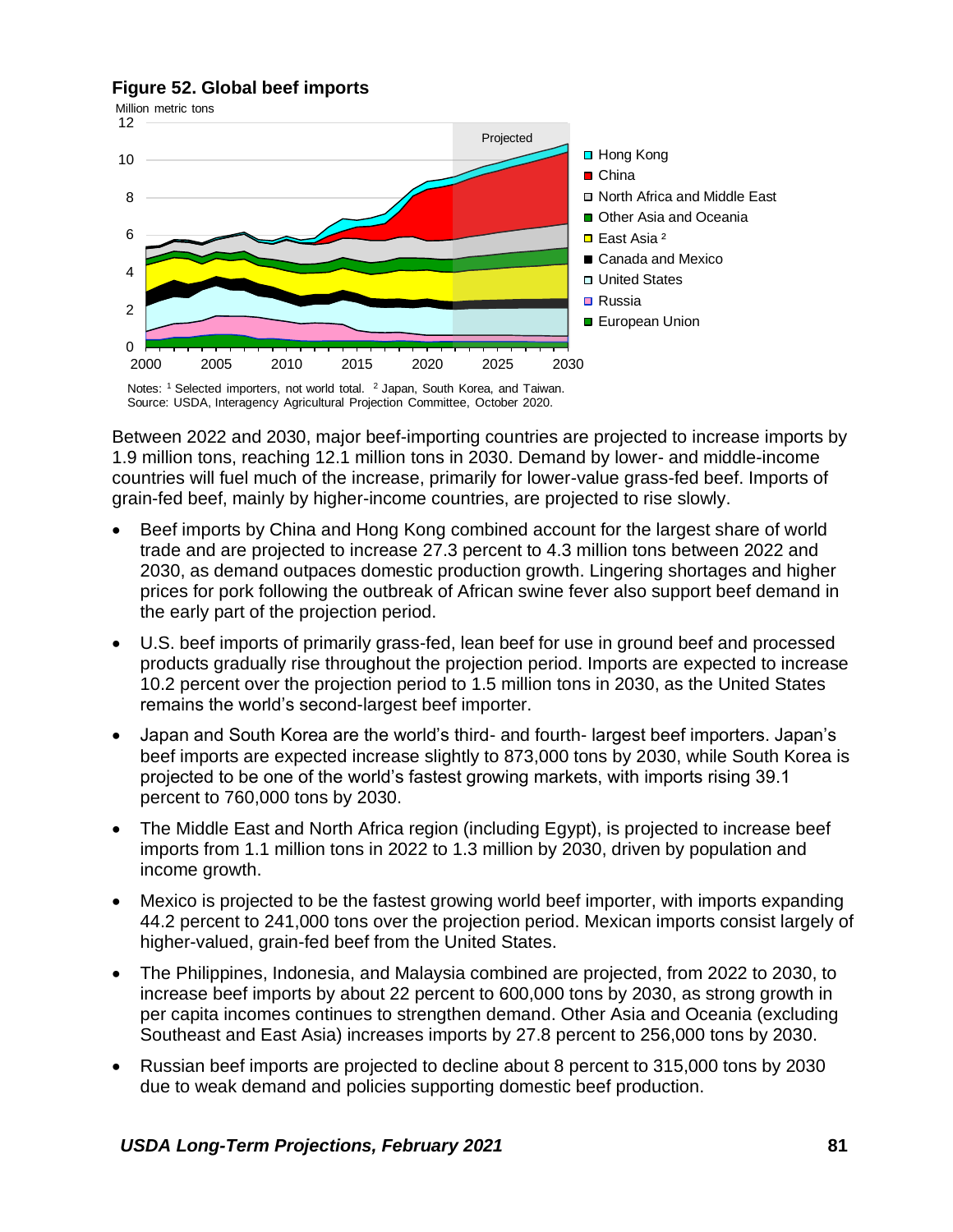# **Figure 53. Global pork imports**



Pork imports by major importers is projected to increase 21.8 percent between 2022 and 2030, supported by a projected annual growth rate of 2.2 percent in pork consumption, the fastest among the major meat commodities. Imports by major pork-importing countries are projected to continue to rise, increasing by 2.3 million tons (21.8 percent) from 2022 to 2030. China/Hong Kong, Mexico, the Philippines, and South Korea exhibit the largest increase in import demand over the projection period, accounting for 69.7 percent of the total projected increase in world pork imports by 2030.

- China became the top pork importer following a 2018–19 African swine fever epidemic that sharply curtailed domestic supplies and doubled pork prices in the country. That trend is expected to continue despite signs of a rebound in swine numbers during 2020. Growth in consumption may outpace the recovery of output as farms encounter high feed costs and expenses for biosecurity and manure-handling expenses.
- Japan is projected to remain the second-largest pork importer, with imports expected to increase 7.3 percent over the projection period and reach 1.6 million tons by 2030. Rising imports are the result of the outlook for nearly flat domestic production and slight growth in consumption.
- Mexico is the world's third-largest pork importer. Projected imports climb 24.4 percent to 1.3 million tons by 2030, driven primarily by growth in income, urbanization, and population. Mexico accounts for 10.7 percent of the increase in pork imports among major importers.
- Pork imports by South Korea and the Philippines have strengthened due to the impacts of African Swine fever on domestic production. South Korean imports, also supported by demand for selected cuts, are expected to increase, with imports rising 22.2 percent to 778,000 tons over the projection period. The Philippines, with projected import growth of 74.4 percent is expected to be the fastest growing global importer, with imports reaching 405,000 tons by 2030.
- Russia's pork imports continued to decline in 2020 due to policies focused on raising domestic production and reducing import dependence. Russia's pork imports are projected to increase from 16,000 tons in 2022 to 20,000 tons in 2030.
- Increasing incomes drive demand for imported pork in Central America and the Caribbean. Projected imports rise 38.8 percent from 2022 to 2030, reaching 372,000 tons in 2030.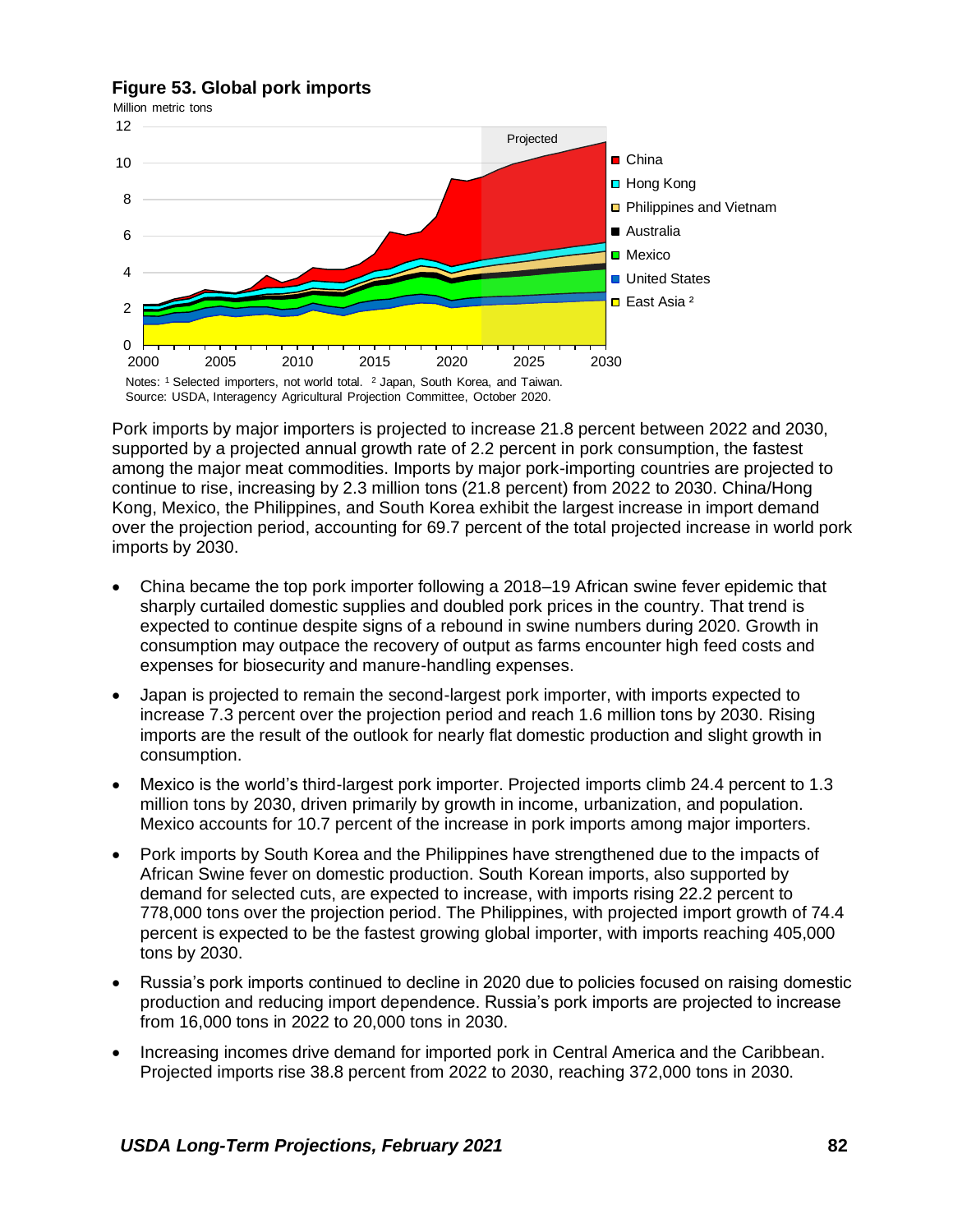# **Figure 54. Global poultry imports**



Notes: 1 Selected importers, not world total. <sup>2</sup> Japan, South Korea, and Taiwan. Source: USDA, Interagency Agricultural Projection Committee, October 2020.

Annual poultry meat imports by the major importing countries are projected to increase by 3.3 million tons (24.1 percent) during 2022-30, reaching 16.9 million tons by 2030. Broadbased growth is expected across emerging markets in Asia, Latin America, North and Sub-Saharan Africa, and the Middle East. Little-to-slow import growth is projected for Russia, Ukraine, EU, Taiwan, and Canada.

- Poultry meat imports in Africa and the Middle East regions are projected to grow by 33.3 percent and 23.5 percent, respectively, from 2022 through 2030. By 2030, these regions together increase their poultry meat imports by 1.2 million tons. Projected gains are the result of income-driven diet diversification, low prices for poultry relative to other meats, and production limitations in a number of countries.
- Rising incomes also lead to increased poultry import demand by Mexico, Central America, and the Caribbean, where imported poultry products remain less expensive than beef or pork. Mexico's poultry production grows through the projection period, but at a slower rate than consumption, resulting in annual imports rising by about 33.2 percent to 1.4 million tons between 2022 and 2030. Poultry imports by the Central American and Caribbean region rise 31.4 percent to 1.1 million tons by 2030.
- Russia's imports increase modestly, growing just 1.6 percent to 219,000 tons over the projection period, as policies continue to support domestic production and limit imports.
- China is expected to become a larger net poultry importer as rising consumption outpaces growth in domestic production. China's poultry imports are projected to increase 38.8 percent, reaching 1.3 million tons by 2030. With China's poultry exports projected to increase just 10.5 percent to 458,000 tons by 2030, net imports increase nearly 60.0 percent by 332,000 tons over the projection period.
- Higher-valued, fully cooked poultry products tend to be imported by higher income countries in Asia and Europe. Fully cooked products are projected to account for most poultry exports from Thailand. Thailand's poultry meat exports to the EU, Japan, and South Korea are expected to rise as a result of the reopening of those markets to importing uncooked chicken from Thailand. Thai poultry exports are projected to increase by 34.7 percent from 2022 to 2030, reaching 1.3 million tons.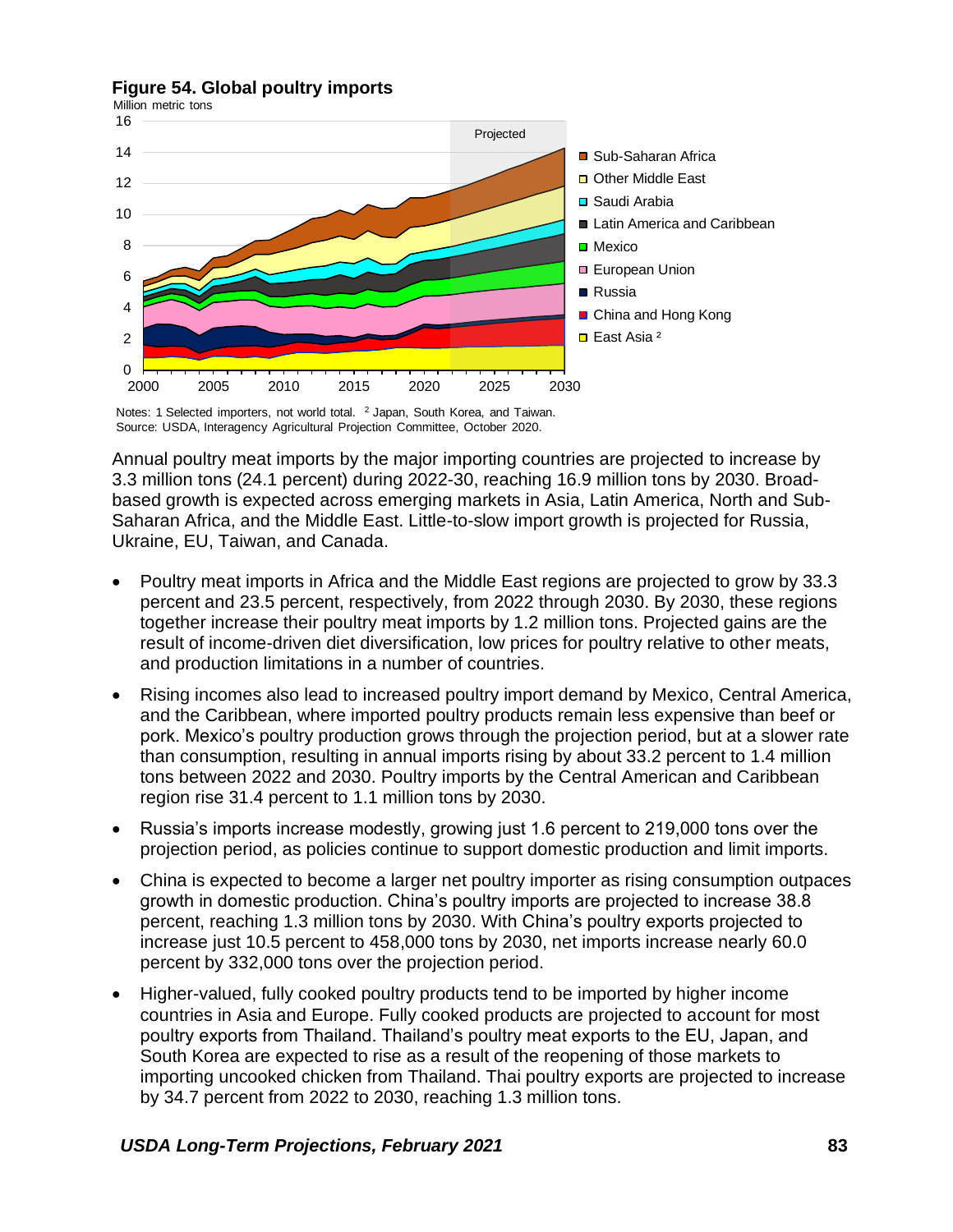| Table 27. Coarse grains trade long-term projections |  |  |
|-----------------------------------------------------|--|--|
|                                                     |  |  |

|                                        |       |       |       |       |       | 2019/20 2020/21 2021/22 2022/23 2023/24 2024/25 2025/26 2026/27 2027/28 2028/29 2029/30 2030/31 |                              |       |       |         |       |         |
|----------------------------------------|-------|-------|-------|-------|-------|-------------------------------------------------------------------------------------------------|------------------------------|-------|-------|---------|-------|---------|
|                                        |       |       |       |       |       |                                                                                                 |                              |       |       |         |       |         |
|                                        |       |       |       |       |       |                                                                                                 | Imports, million metric tons |       |       |         |       |         |
| Importers                              |       |       |       |       |       |                                                                                                 |                              |       |       |         |       |         |
| Former Soviet Union <sup>1</sup>       | 1.1   | 0.9   | 1.0   | 1.0   | 1.1   | 1.1                                                                                             | 1.1                          | 1.2   | 1.2   | 1.2     | 1.2   | 1.3     |
| <b>Other Europe</b>                    | 0.8   | 0.8   | 0.8   | 0.8   | 0.8   | 0.8                                                                                             | 0.8                          | 0.8   | 0.8   | 0.8     | 0.8   | 0.8     |
| European Union <sup>2</sup>            | 19.7  | 24.3  | 25.1  | 25.8  | 26.1  | 26.5                                                                                            | 26.7                         | 26.9  | 26.9  | 26.9    | 26.9  | 26.9    |
| Egypt                                  | 10.8  | 11.1  | 11.6  | 11.9  | 12.4  | 12.8                                                                                            | 13.2                         | 13.6  | 14.0  | 14.4    | 14.8  | 15.2    |
| Iran                                   | 10.8  | 11.6  | 12.6  | 13.4  | 13.9  | 14.2                                                                                            | 14.7                         | 15.0  | 15.3  | 15.7    | 16.0  | 16.4    |
| Saudi Arabia                           | 12.0  | 12.2  | 12.5  | 12.9  | 13.2  | 13.5                                                                                            | 13.9                         | 14.2  | 14.5  | 14.8    | 15.1  | 15.5    |
| Turkey                                 | 3.6   | 3.1   | 3.2   | 3.3   | 3.4   | 3.5                                                                                             | 3.5                          | 3.6   | 3.6   | 3.7     | 3.7   | 3.8     |
| <b>Other Middle East</b>               | 7.0   | 8.0   | 8.6   | 8.9   | 9.0   | 9.2                                                                                             | 9.3                          | 9.4   | 9.5   | 9.6     | 9.6   | 9.7     |
| Morocco                                | 4.1   | 5.1   | 4.3   | 4.4   | 4.4   | 4.5                                                                                             | 4.5                          | 4.5   | 4.6   | 4.6     | 4.6   | 4.7     |
| <b>Other North Africa</b>              | 8.7   | 8.8   | 9.0   | 9.3   | 9.6   | 9.9                                                                                             | 10.2                         | 10.5  | 10.8  | 11.0    | 11.3  | 11.5    |
| West Africa (ECOWAS) <sup>3</sup>      | 0.9   | 0.8   | 0.9   | 1.0   | 1.0   | 1.0                                                                                             | 1.1                          | 1.1   | 1.2   | 1.2     | 1.3   | 1.3     |
| Sub-Saharan Africa <sup>4</sup>        | 3.5   | 3.3   | 3.4   | 3.5   | 3.5   | 3.6                                                                                             | 3.6                          | 3.7   | 3.7   | 3.8     | 3.8   | 3.9     |
| South Africa                           | 0.2   | 0.1   | 0.1   | 0.1   | 0.1   | 0.1                                                                                             | 0.1                          | 0.1   | 0.1   | 0.1     | 0.1   | 0.1     |
| Japan                                  | 17.7  | 17.6  | 17.7  | 17.8  | 17.9  | 17.9                                                                                            | 17.9                         | 17.9  | 17.9  | 17.8    | 17.8  | 17.8    |
| South Korea                            | 11.7  | 11.9  | 12.0  | 12.1  | 12.2  | 12.3                                                                                            | 12.4                         | 12.5  | 12.6  | 12.7    | 12.8  | 12.9    |
| Taiwan                                 | 4.3   | 4.4   | 4.5   | 4.5   | 4.5   | 4.6                                                                                             | 4.6                          | 4.6   | 4.6   | 4.6     | 4.6   | 4.6     |
| China                                  | 16.4  | 18.8  | 21.7  | 22.0  | 22.1  | 22.4                                                                                            | 22.5                         | 22.7  | 22.9  | 23.0    | 23.1  | 23.3    |
| Indonesia                              | 0.9   | 0.9   | 0.9   | 0.9   | 1.0   | 1.1                                                                                             | 1.2                          | 1.2   | 1.1   | 1.1     | 1.1   | 1.1     |
| Malaysia                               | 3.9   | 4.1   | 4.2   | 4.3   | 4.3   | 4.4                                                                                             | 4.5                          | 4.6   | 4.6   | 4.7     | 4.8   | 4.9     |
| Philippines                            | 0.4   | 0.5   | 0.5   | 0.5   | 0.6   | 0.6                                                                                             | 0.6                          | 0.6   | 0.6   | 0.6     | 0.7   | 0.7     |
| Thailand                               | 1.6   | 1.2   | 1.1   | 1.1   | 1.3   | 1.4                                                                                             | 1.5                          | 1.6   | 1.6   | 1.6     | 1.7   | 1.7     |
| Vietnam                                | 11.0  | 12.0  | 12.6  | 13.1  | 13.7  | 14.3                                                                                            | 14.9                         | 15.4  | 16.0  | 16.6    | 17.2  | 17.7    |
| Bangladesh                             | 1.4   | 1.4   | 1.5   | 1.5   | 1.6   | 1.6                                                                                             | 1.7                          | 1.7   | 1.8   | 1.8     | 1.9   | 1.9     |
| India                                  | 0.6   | 0.6   | 0.5   | 0.5   | 0.5   | 0.5                                                                                             | 0.5                          | 0.5   | 0.5   | 0.5     | 0.5   | 0.5     |
| Other Asia and Oceania                 | 1.7   | 2.0   | 2.0   | 2.1   | 2.2   | 2.3                                                                                             | 2.4                          | 2.5   | 2.6   | 2.8     | 2.9   | 3.0     |
| Canada                                 | 2.1   | 1.8   | 1.9   | 2.0   | 2.2   | 2.2                                                                                             | 2.2                          | 2.2   | 2.2   | 2.3     | 2.3   | 2.3     |
| Mexico                                 | 18.0  | 18.8  | 19.5  | 20.2  | 20.9  | 21.6                                                                                            | 22.4                         | 23.1  | 23.8  | 24.6    | 25.3  | 26.1    |
| Central America and Caribbean          | 7.2   | 7.9   | 8.2   | 8.4   | 8.6   | 8.9                                                                                             | 9.1                          | 9.3   | 9.6   | 9.8     | 10.0  | 10.3    |
| Brazil                                 | 1.9   | 2.2   | 2.2   | 2.2   | 2.2   | 2.3                                                                                             | 2.3                          | 2.3   | 2.3   | 2.3     | 2.3   | 2.3     |
| Other South America                    | 15.3  | 15.9  | 16.7  | 17.5  | 18.3  | 19.0                                                                                            | 19.7                         | 20.4  | 21.1  | 21.8    | 22.5  | 23.2    |
| Other foreign <sup>5</sup>             | 5.1   | 8.7   | 7.3   | 6.0   | 5.1   |                                                                                                 | 5.3                          | 6.2   | 6.9   |         | 9.1   | 10.2    |
|                                        |       |       |       |       |       | 5.0                                                                                             |                              |       |       | 8.0     |       |         |
| <b>United States</b>                   | 3.1   | 2.7   | 2.7   | 2.7   | 2.7   | 2.7                                                                                             | 2.7                          | 2.7   | 2.7   | 2.7     | 2.7   | 2.7     |
| Total imports                          | 207.4 | 223.3 | 230.8 | 236.0 | 240.7 | 245.9                                                                                           | 251.2                        | 256.7 | 261.8 | 267.2   | 272.7 | 278.3   |
|                                        |       |       |       |       |       |                                                                                                 |                              |       |       |         |       |         |
|                                        |       |       |       |       |       |                                                                                                 | Exports, million metric tons |       |       |         |       |         |
| Exporters                              |       |       |       |       |       |                                                                                                 |                              |       |       |         |       |         |
| European Union <sup>2</sup>            | 13.4  | 8.8   | 9.5   | 9.6   | 9.8   | 9.9                                                                                             | 10.1                         | 10.2  | 10.3  | 10.4    | 10.5  | 10.7    |
| Other Europe                           | 3.1   | 3.6   | 3.6   | 3.7   | 3.7   | 3.7                                                                                             | 3.7                          | 3.7   | 3.7   | 3.8     | 3.9   | 3.9     |
| Russia                                 | 8.8   | 9.5   | 9.7   | 9.7   | 9.6   | 9.5                                                                                             | 9.4                          | 9.3   | 9.3   | 9.2     | 9.1   | 9.1     |
| Ukraine                                | 34.4  | 34.6  | 37.0  | 37.5  | 38.0  | 38.8                                                                                            | 39.8                         | 41.0  | 41.7  | 42.7    | 43.8  | 44.9    |
| Other Former Soviet Union <sup>6</sup> | 2.1   | 2.0   | 1.9   | 2.0   | 1.9   | 2.0                                                                                             | 2.0                          | 1.9   | 2.0   | $2.0\,$ | 2.0   | $2.0\,$ |
| Canada                                 | 5.1   | 5.7   | 6.0   | 6.0   | 6.1   | $6.2\,$                                                                                         | 6.3                          | 6.4   | 6.4   | 6.5     | 6.6   | 6.7     |
| Argentina                              | 41.0  | 37.0  | 37.0  | 37.5  | 37.7  | 38.2                                                                                            | 38.7                         | 39.2  | 39.7  | 40.2    | 40.8  | 41.3    |
| Brazil                                 | 34.0  | 39.0  | 41.3  | 43.3  | 45.5  | 47.7                                                                                            | 49.8                         | 51.9  | 54.0  | 56.2    | 58.2  | 60.2    |
| Other South America                    | 2.2   | 2.7   | 2.7   | 2.7   | 2.7   | 2.7                                                                                             | 2.8                          | 2.9   | 2.9   | 3.0     | 3.1   | 3.1     |
| Australia                              | 3.5   | 5.4   | 6.3   | 6.8   | 7.0   | 7.2                                                                                             | 7.4                          | 7.5   | 7.6   | 7.7     | 7.8   | 8.0     |
| Other Asia and Oceania                 | 4.6   | 3.8   | 3.9   | 3.9   | 3.9   | 3.9                                                                                             | 4.0                          | 4.0   | 4.0   | 4.1     | 4.1   | 4.1     |
| South Africa                           | 2.5   | 2.3   | 2.2   | 2.3   | 2.3   | 2.3                                                                                             | 2.3                          | 2.4   | 2.4   | 2.5     | 2.5   | 2.5     |
| Other Africa <sup>7</sup>              | 0.9   | $1.2$ | 1.1   | 1.0   | 1.0   | 1.0                                                                                             | 1.0                          | 0.9   | 0.9   | 0.9     | 0.9   | 0.9     |
| Other foreign                          | 1.6   | 1.8   | 1.5   | 1.5   | 1.6   | 1.6                                                                                             | 1.7                          | 1.7   | 1.7   | 1.8     | 1.8   | 1.9     |
| <b>United States</b>                   | 50.5  | 65.8  | 67.2  | 68.5  | 69.7  | 71.1                                                                                            | 72.4                         | 73.7  | 75.0  | 76.2    | 77.6  | 78.9    |
| Total exports                          | 207.4 | 223.3 | 230.8 | 236.0 | 240.7 | 245.9                                                                                           | 251.2                        | 256.7 | 261.8 | 267.2   | 272.7 | 278.3   |
|                                        |       |       |       |       |       |                                                                                                 | Percent                      |       |       |         |       |         |
| U.S. trade share                       | 24.3  | 29.5  | 29.1  | 29.0  | 29.0  | 28.9                                                                                            | 28.8                         | 28.7  | 28.6  | 28.5    | 28.5  | 28.3    |

<sup>1</sup>Former Soviet Union-12, includes intra-Former Soviet Union trade. <sup>2</sup>Excludes intra-European Union trade.

<sup>3</sup>Economic Community of Western African States, 15 member countries (ECOWAS). <sup>4</sup>Excludes ECOWAS and South Africa.

<sup>5</sup>Includes unaccounted, which can be negative. <sup>6</sup>Covers Former Soviet Union-12 except for Russia and Ukraine. Includes intra-Former Soviet Union trade. <sup>7</sup>Includes all African countries, including Egypt, except South Africa.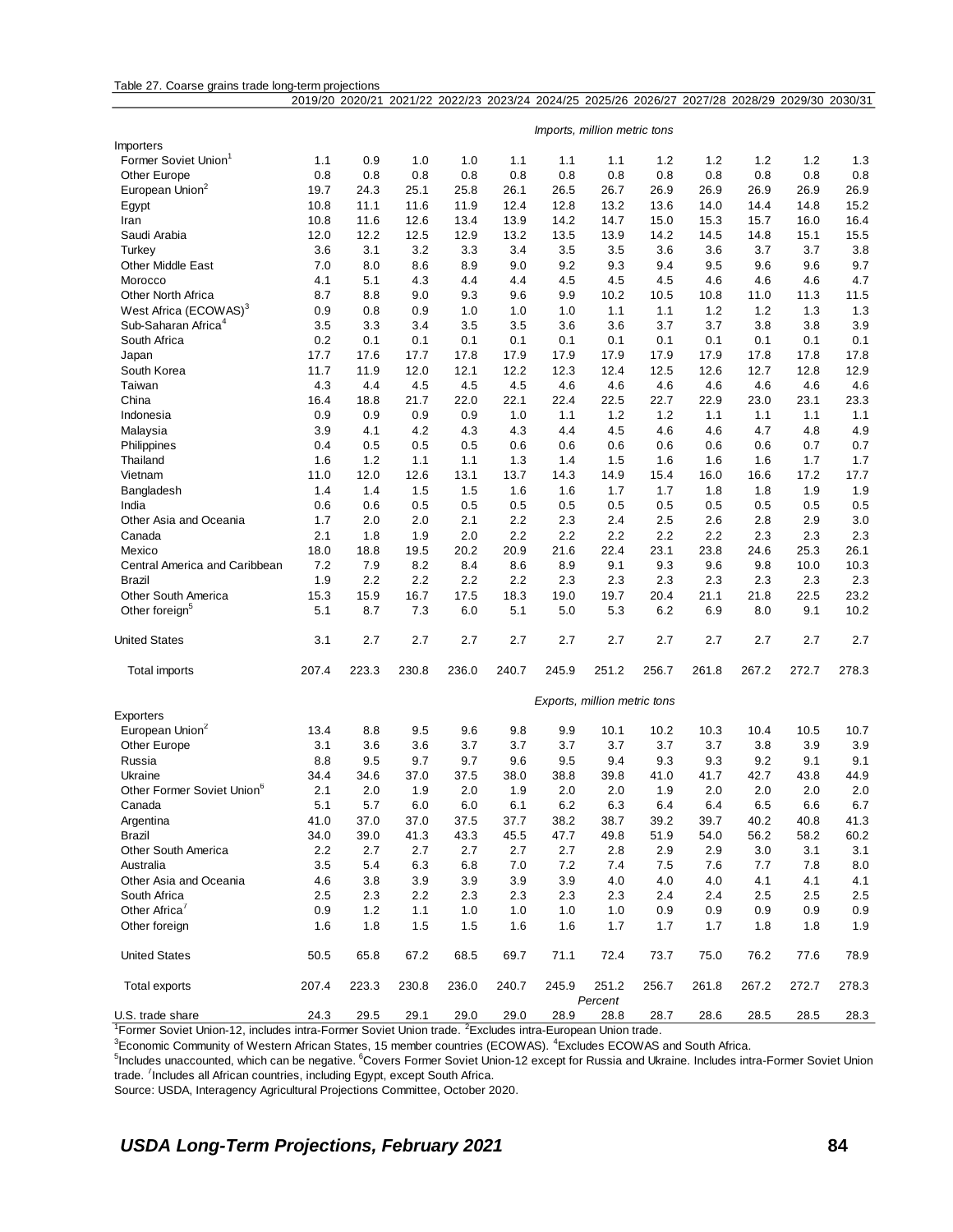|                                   |         |       |       | 2019/20 2020/21 2021/22 2022/23 2023/24 2024/25 2025/26 2026/27 2027/28 2028/29 2029/30 2030/31 |       |       |                              |       |       |       |         |         |
|-----------------------------------|---------|-------|-------|-------------------------------------------------------------------------------------------------|-------|-------|------------------------------|-------|-------|-------|---------|---------|
|                                   |         |       |       |                                                                                                 |       |       | Imports, million metric tons |       |       |       |         |         |
| Importers                         |         |       |       |                                                                                                 |       |       |                              |       |       |       |         |         |
| European Union <sup>1</sup>       | 19.0    | 24.0  | 24.6  | 25.3                                                                                            | 25.6  | 26.0  | 26.2                         | 26.4  | 26.4  | 26.4  | 26.4    | 26.4    |
| Former Soviet Union <sup>2</sup>  | 0.6     | 0.5   | 0.5   | 0.6                                                                                             | 0.6   | 0.6   | 0.6                          | 0.6   | 0.6   | 0.6   | 0.6     | 0.6     |
| Egypt                             | 10.6    | 11.0  | 11.5  | 11.8                                                                                            | 12.2  | 12.6  | 13.1                         | 13.5  | 13.9  | 14.3  | 14.6    | 15.1    |
| Morocco                           | 3.0     | 3.5   | 3.6   | 3.7                                                                                             | 3.7   | 3.8   | 3.8                          | 3.8   | 3.9   | 3.9   | 3.9     | 4.0     |
| Other North Africa                | 7.0     | 7.1   | 7.4   | 7.7                                                                                             | 7.9   | 8.2   | 8.4                          | 8.7   | 9.0   | 9.2   | 9.5     | 9.7     |
| Iran                              | 8.0     | 9.0   | 9.9   | 10.4                                                                                            | 10.8  | 10.9  | 11.3                         | 11.5  | 11.7  | 11.9  | 12.2    | 12.4    |
| Saudi Arabia                      | 4.5     | 4.7   | 4.9   | 5.1                                                                                             | 5.3   | 5.5   | 5.7                          | 5.9   | 6.1   | 6.3   | 6.5     | 6.6     |
| Turkey                            | 2.7     | 2.7   | 2.7   | 2.8                                                                                             | 2.8   | 2.9   | 2.9                          | 3.0   | 3.0   | 3.0   | 3.1     | 3.1     |
| <b>Other Middle East</b>          | 5.3     | 5.8   | 6.1   | 6.2                                                                                             | 6.4   | 6.5   | 6.6                          | 6.6   | 6.7   | 6.7   | 6.8     | 6.8     |
| Japan                             | 16.0    | 16.0  | 16.1  | 16.2                                                                                            | 16.3  | 16.3  | 16.3                         | 16.3  | 16.3  | 16.2  | 16.2    | 16.2    |
| South Korea                       | 11.6    | 11.8  | 11.9  | 12.0                                                                                            | 12.1  | 12.2  | 12.3                         | 12.4  | 12.5  | 12.6  | 12.6    | 12.7    |
| Taiwan                            | 4.2     | 4.3   | 4.4   | 4.4                                                                                             | 4.5   | 4.5   | 4.5                          | 4.5   | 4.5   | 4.5   | 4.5     | 4.5     |
| China                             | 7.0     | 7.0   | 7.2   | 7.2                                                                                             | 7.2   | 7.2   | 7.2                          | 7.2   | 7.2   | 7.2   | 7.2     | 7.2     |
| Indonesia                         | 0.9     | 0.9   | 0.9   | 0.9                                                                                             | 1.0   | 1.1   | 1.2                          | 1.2   | 1.1   | 1.1   | 1.1     | 1.1     |
| Malaysia                          | 3.9     | 4.1   | 4.2   | 4.3                                                                                             | 4.3   | 4.4   | 4.5                          | 4.6   | 4.6   | 4.7   | 4.8     | 4.9     |
| Philippines                       | 0.4     | 0.5   | 0.5   | 0.5                                                                                             | 0.5   | 0.5   | 0.6                          | 0.6   | 0.6   | 0.6   | 0.6     | 0.6     |
| Thailand                          | 1.6     | 1.2   | $1.1$ | 1.1                                                                                             | 1.3   | 1.4   | 1.5                          | 1.6   | 1.6   | 1.6   | 1.7     | 1.7     |
| Vietnam                           | 11.0    | 12.0  | 12.6  | 13.1                                                                                            | 13.7  | 14.3  | 14.9                         | 15.4  | 16.0  | 16.6  | 17.2    | 17.7    |
| Other Asia and Oceania            | 1.2     | 1.2   | $1.2$ | 1.2                                                                                             | $1.2$ | 1.3   | 1.4                          | 1.4   | 1.5   | 1.5   | 1.6     | 1.6     |
| Canada                            | 2.1     | 1.7   | 1.8   | 1.9                                                                                             | 2.1   | 2.1   | 2.1                          | 2.1   | 2.2   | 2.2   | 2.2     | 2.2     |
| Mexico                            | 17.0    | 18.3  | 19.0  | 19.8                                                                                            | 20.5  | 21.1  | 21.9                         | 22.7  | 23.4  | 24.1  | 24.9    | 25.7    |
| Central America and Caribbean     | 7.3     | 7.9   | 8.2   | 8.4                                                                                             | 8.6   | 8.9   | 9.1                          | 9.3   | 9.6   | 9.8   | 10.0    | 10.3    |
| Brazil                            | 1.2     | 1.5   | 1.5   | 1.5                                                                                             | 1.5   | 1.5   | 1.5                          | 1.5   | 1.5   | 1.5   | 1.5     | 1.5     |
| Other South America               | 14.6    | 15.2  | 16.1  | 16.8                                                                                            | 17.6  | 18.3  | 19.0                         | 19.7  | 20.4  | 21.1  | 21.8    | 22.4    |
| South Africa                      | 0.0     | 0.0   | 0.0   | 0.0                                                                                             | 0.0   | 0.0   | 0.0                          | 0.0   | 0.0   | 0.0   | 0.0     | 0.0     |
| West Africa (ECOWAS) <sup>3</sup> | 0.8     | 0.8   | 0.9   | 0.9                                                                                             | 1.0   | 1.0   | 1.1                          | 1.1   | 1.2   | 1.2   | 1.2     | 1.3     |
| Sub-Saharan Africa <sup>4</sup>   | 2.7     | 2.6   | 2.6   | 2.7                                                                                             | 2.7   | 2.8   | 2.8                          | 2.8   | 2.8   | 2.9   | 2.9     | 2.9     |
| Other foreign <sup>5</sup>        | 5.4     | 8.6   | 7.1   | 6.0                                                                                             | 5.2   | 5.1   | 5.5                          | 6.5   | 7.3   | 8.5   | 9.6     | 10.8    |
| <b>United States</b>              | 1.1     | 0.6   | 0.6   | 0.6                                                                                             | 0.6   | 0.6   | 0.6                          | 0.6   | 0.6   | 0.6   | 0.6     | 0.6     |
| Total imports                     | 170.6   | 184.5 | 189.0 | 193.2                                                                                           | 197.3 | 201.7 | 206.4                        | 211.4 | 216.1 | 221.0 | 225.8   | 230.8   |
|                                   |         |       |       |                                                                                                 |       |       | Exports, million metric tons |       |       |       |         |         |
| Exporters                         |         |       |       |                                                                                                 |       |       |                              |       |       |       |         |         |
| European Union <sup>1</sup>       | 4.8     | 2.5   | 3.0   | 3.0                                                                                             | 3.0   | 3.0   | 3.0                          | 3.0   | 3.0   | 3.0   | 3.0     | 3.0     |
| Argentina                         | 38.0    | 34.0  | 33.6  | 34.1                                                                                            | 34.3  | 34.7  | 35.1                         | 35.6  | 36.0  | 36.5  | 37.0    | 37.5    |
| Brazil                            | 34.0    | 39.0  | 41.3  | 43.3                                                                                            | 45.4  | 47.7  | 49.8                         | 51.9  | 54.0  | 56.2  | 58.2    | 60.2    |
| <b>Other South America</b>        | 2.1     | 2.5   | 2.5   | 2.5                                                                                             | 2.5   | 2.5   | 2.6                          | 2.7   | 2.8   | 2.8   | 2.9     | 2.9     |
| South Africa                      | 2.5     | 2.3   | 2.2   | 2.3                                                                                             | 2.3   | 2.3   | 2.3                          | 2.4   | 2.4   | 2.5   | 2.5     | 2.5     |
| <b>Other Africa</b>               | 0.7     | 0.9   | 0.8   | 0.8                                                                                             | 0.7   | 0.7   | 0.7                          | 0.7   | 0.7   | 0.7   | 0.7     | 0.7     |
| Other Europe                      | $3.0\,$ | 3.5   | 3.5   | 3.6                                                                                             | 3.7   | 3.6   | 3.6                          | 3.6   | 3.7   | 3.7   | 3.8     | 3.9     |
| Ukraine                           | 29.2    | 30.5  | 32.9  | 33.2                                                                                            | 33.7  | 34.4  | 35.3                         | 36.4  | 37.1  | 37.9  | 38.9    | 40.0    |
| Former Soviet Union <sup>2</sup>  | 4.8     | 4.4   | 4.3   | 4.4                                                                                             | 4.2   | 4.0   | 3.9                          | 3.8   | 3.7   | 3.6   | 3.5     | 3.5     |
| Other foreign                     | 6.3     | 5.8   | 5.8   | 5.8                                                                                             | 5.8   | 5.9   | 5.9                          | 6.0   | 6.0   | 6.1   | $6.2\,$ | $6.2\,$ |
| <b>United States</b>              | 45.2    | 59.1  | 59.1  | 60.3                                                                                            | 61.6  | 62.9  | 64.1                         | 65.4  | 66.7  | 67.9  | 69.2    | 70.5    |
| Total exports                     | 170.6   | 184.5 | 189.0 | 193.2                                                                                           | 197.3 | 201.7 | 206.4<br>Percent             | 211.4 | 216.1 | 221.0 | 225.8   | 230.8   |
| U.S. trade share                  | 26.5    | 32.0  | 31.2  | 31.2                                                                                            | 31.2  | 31.2  | 31.1                         | 30.94 | 30.86 | 30.75 | 30.65   | 30.53   |

**1Excludes intra-European Union trade.** 

Table 28. Corn trade long-term projections

<sup>2</sup>Covers Former Soviet Union-12, except for Ukraine. Includes intra-Former Soviet Union trade.

<sup>3</sup>Economic Community of Western African States, 15 member countries (ECOWAS).

<sup>4</sup>Excludes South Africa and ECOWAS

<sup>5</sup>Includes unaccounted, which can be negative.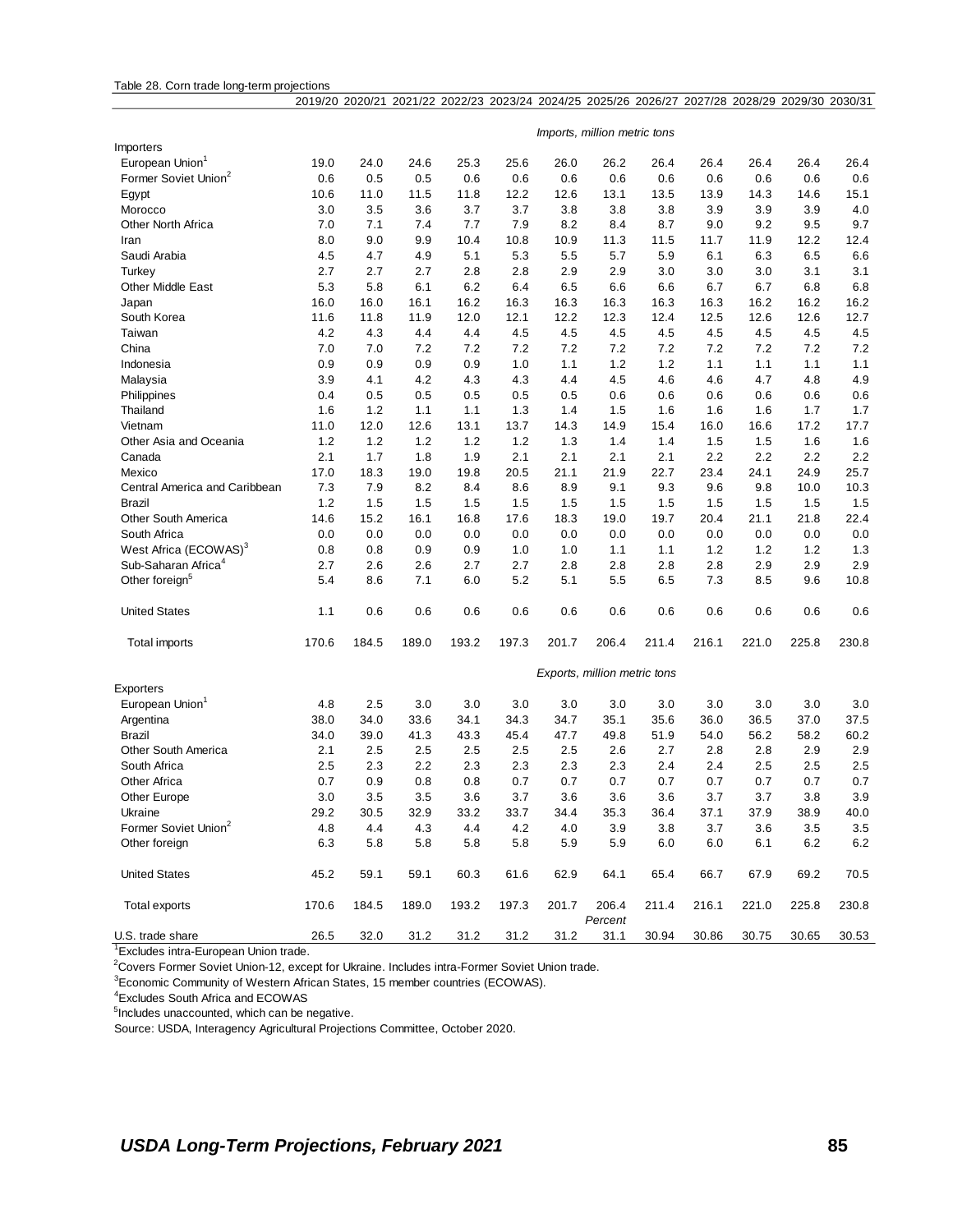#### Table 29. Sorghum trade long-term projections

|                                 | 2019/20 2020/21 |      |      |      |      | 2021/22 2022/23 2023/24 2024/25 2025/26 2026/27 |                              |      | 2027/28 2028/29 2029/30 2030/31 |      |      |      |
|---------------------------------|-----------------|------|------|------|------|-------------------------------------------------|------------------------------|------|---------------------------------|------|------|------|
|                                 |                 |      |      |      |      |                                                 | Imports, million metric tons |      |                                 |      |      |      |
| Importers                       |                 |      |      |      |      |                                                 |                              |      |                                 |      |      |      |
| Japan                           | 0.5             | 0.4  | 0.4  | 0.4  | 0.4  | 0.4                                             | 0.4                          | 0.4  | 0.4                             | 0.4  | 0.4  | 0.4  |
| Mexico                          | 0.6             | 0.1  | 0.1  | 0.1  | 0.1  | 0.1                                             | 0.1                          | 0.1  | 0.1                             | 0.1  | 0.1  | 0.1  |
| South America                   | 0.1             | 0.1  | 0.1  | 0.1  | 0.1  | 0.1                                             | 0.1                          | 0.1  | 0.1                             | 0.1  | 0.1  | 0.1  |
| Sub-Saharan Africa <sup>1</sup> | 0.8             | 0.8  | 0.8  | 0.8  | 0.9  | 0.9                                             | 0.9                          | 0.9  | 0.9                             | 1.0  | 1.0  | 1.0  |
| China                           | 3.9             | 6.1  | 7.1  | 7.3  | 7.3  | 7.3                                             | 7.4                          | 7.4  | 7.5                             | 7.5  | 7.6  | 7.7  |
| Other $2$                       | 0.4             | 0.6  | 0.9  | 0.8  | 0.7  | 0.7                                             | 0.7                          | 0.6  | 0.6                             | 0.5  | 0.5  | 0.5  |
| Total imports                   | 6.2             | 8.0  | 9.5  | 9.5  | 9.4  | 9.6                                             | 9.5                          | 9.6  | 9.6                             | 9.6  | 9.7  | 9.7  |
|                                 |                 |      |      |      |      |                                                 | Exports, million metric tons |      |                                 |      |      |      |
| Exporters                       |                 |      |      |      |      |                                                 |                              |      |                                 |      |      |      |
| Argentina                       | 0.5             | 0.5  | 0.5  | 0.5  | 0.5  | 0.5                                             | 0.5                          | 0.5  | 0.5                             | 0.5  | 0.5  | 0.5  |
| Australia                       | 0.0             | 0.5  | 0.4  | 0.4  | 0.4  | 0.4                                             | 0.4                          | 0.4  | 0.4                             | 0.4  | 0.4  | 0.4  |
| Africa                          | 0.2             | 0.3  | 0.3  | 0.3  | 0.3  | 0.3                                             | 0.3                          | 0.3  | 0.3                             | 0.3  | 0.3  | 0.3  |
| Other foreign                   | 0.3             | 0.2  | 0.3  | 0.2  | 0.2  | 0.2                                             | 0.3                          | 0.3  | 0.3                             | 0.3  | 0.3  | 0.3  |
| <b>United States</b>            | 5.2             | 6.6  | 8.0  | 8.0  | 8.0  | 8.1                                             | 8.1                          | 8.1  | 8.1                             | 8.1  | 8.3  | 8.3  |
| Total exports                   | 6.2             | 8.0  | 9.5  | 9.5  | 9.4  | 9.6                                             | 9.5<br>Percent               | 9.6  | 9.6                             | 9.6  | 9.7  | 9.7  |
| U.S. trade share                | 83.4            | 82.1 | 84.6 | 84.7 | 84.9 | 85.1                                            | 85.1                         | 85.0 | 85.0                            | 85.0 | 85.2 | 85.0 |

<sup>1</sup>Includes South Africa.

<sup>2</sup>Includes unaccounted.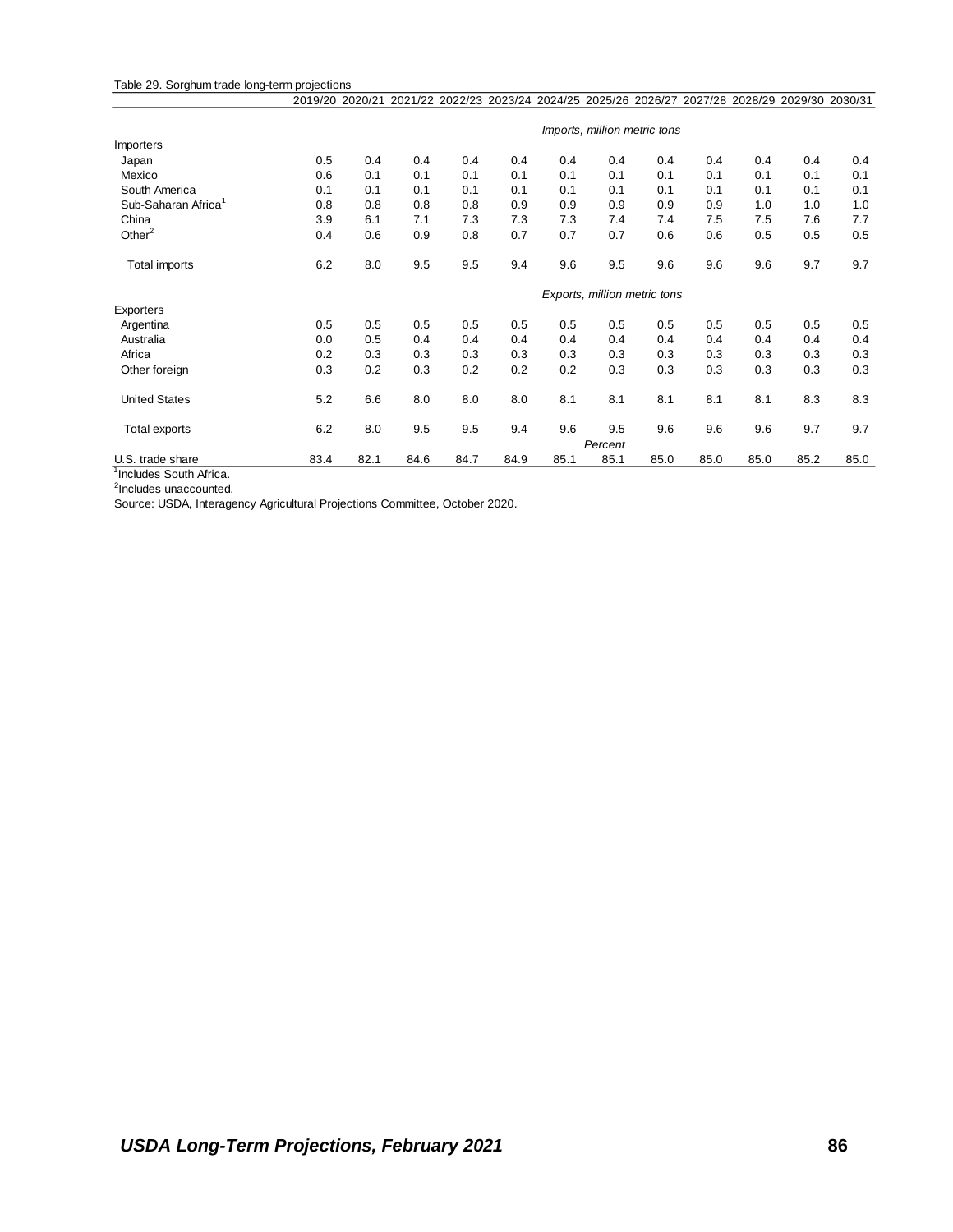#### Table 30. Barley trade long-term projections 2019/20 2020/21 2021/22 2022/23 2023/24 2024/25 2025/26 2026/27 2027/28 2028/29 2029/30 2030/31

|                                        |      |      |      |      |      |      | Imports, million metric tons |      |      |      |      |      |
|----------------------------------------|------|------|------|------|------|------|------------------------------|------|------|------|------|------|
| Importers                              |      |      |      |      |      |      |                              |      |      |      |      |      |
| Former Soviet Union <sup>1</sup>       | 0.4  | 0.4  | 0.4  | 0.5  | 0.5  | 0.5  | 0.5                          | 0.6  | 0.6  | 0.6  | 0.6  | 0.7  |
| Europe                                 | 0.7  | 0.2  | 0.4  | 0.4  | 0.4  | 0.4  | 0.4                          | 0.4  | 0.4  | 0.4  | 0.4  | 0.4  |
| Japan                                  | 1.2  | 1.2  | 1.1  | 1.1  | 1.1  | 1.1  | 1.1                          | 1.2  | 1.1  | 1.1  | 1.1  | 1.1  |
| China                                  | 5.3  | 5.3  | 7.0  | 7.1  | 7.3  | 7.4  | 7.6                          | 7.6  | 7.8  | 7.8  | 7.9  | 8.0  |
| <b>Brazil</b>                          | 0.7  | 0.7  | 0.7  | 0.7  | 0.7  | 0.8  | 0.8                          | 0.8  | 0.8  | 0.8  | 0.8  | 0.8  |
| Latin America <sup>2</sup>             | 0.8  | 0.8  | 0.7  | 0.8  | 0.8  | 0.8  | 0.8                          | 0.8  | 0.8  | 0.8  | 0.8  | 0.8  |
| Saudi Arabia                           | 7.5  | 7.5  | 7.6  | 7.8  | 7.9  | 8.0  | 8.1                          | 8.3  | 8.4  | 8.5  | 8.7  | 8.8  |
| Iran                                   | 2.8  | 2.6  | 2.7  | 2.9  | 3.1  | 3.3  | 3.4                          | 3.5  | 3.6  | 3.7  | 3.9  | 4.0  |
| Turkey                                 | 0.9  | 0.4  | 0.5  | 0.5  | 0.6  | 0.6  | 0.6                          | 0.6  | 0.6  | 0.6  | 0.6  | 0.7  |
| <b>Other Middle East</b>               | 1.7  | 2.1  | 2.5  | 2.6  | 2.6  | 2.6  | 2.7                          | 2.7  | 2.8  | 2.8  | 2.8  | 2.8  |
| Morocco                                | 1.1  | 1.6  | 0.7  | 0.7  | 0.7  | 0.7  | 0.7                          | 0.7  | 0.7  | 0.7  | 0.7  | 0.7  |
| Other North Africa <sup>3</sup>        | 1.7  | 1.7  | 1.6  | 1.7  | 1.7  | 1.7  | 1.8                          | 1.8  | 1.8  | 1.8  | 1.8  | 1.8  |
| Other foreign <sup>4</sup>             | 2.4  | 2.7  | 2.4  | 2.5  | 2.5  | 2.6  | 2.7                          | 2.7  | 2.7  | 2.8  | 2.8  | 2.9  |
| <b>United States</b>                   | 0.2  | 0.2  | 0.2  | 0.2  | 0.2  | 0.2  | 0.2                          | 0.2  | 0.2  | 0.2  | 0.2  | 0.2  |
| Total imports                          | 27.4 | 27.3 | 28.8 | 29.6 | 30.2 | 30.8 | 31.4                         | 31.9 | 32.4 | 32.7 | 33.3 | 33.8 |
|                                        |      |      |      |      |      |      | Exports, million metric tons |      |      |      |      |      |
| Exporters                              |      |      |      |      |      |      |                              |      |      |      |      |      |
| European Union <sup>5</sup>            | 8.1  | 6.0  | 6.2  | 6.3  | 6.5  | 6.6  | 6.8                          | 6.9  | 7.0  | 7.1  | 7.2  | 7.4  |
| Argentina                              | 2.5  | 2.5  | 2.8  | 2.9  | 3.0  | 3.0  | 3.1                          | 3.1  | 3.2  | 3.2  | 3.3  | 3.4  |
| Australia                              | 3.2  | 4.4  | 5.3  | 5.8  | 6.0  | 6.2  | 6.4                          | 6.5  | 6.6  | 6.7  | 6.8  | 7.0  |
| Canada                                 | 2.3  | 2.7  | 3.0  | 3.0  | 3.1  | 3.2  | 3.2                          | 3.3  | 3.4  | 3.5  | 3.5  | 3.6  |
| Russia                                 | 4.5  | 5.4  | 5.6  | 5.6  | 5.6  | 5.7  | 5.7                          | 5.7  | 5.7  | 5.7  | 5.7  | 5.7  |
| Ukraine                                | 5.0  | 4.0  | 4.0  | 4.1  | 4.1  | 4.2  | 4.3                          | 4.4  | 4.5  | 4.5  | 4.6  | 4.7  |
| Other Former Soviet Union <sup>6</sup> | 1.4  | 1.5  | 1.5  | 1.5  | 1.5  | 1.5  | 1.5                          | 1.6  | 1.6  | 1.6  | 1.6  | 1.7  |
| Turkey                                 | 0.0  | 0.0  | 0.1  | 0.1  | 0.1  | 0.1  | 0.1                          | 0.1  | 0.1  | 0.1  | 0.1  | 0.1  |
| Other foreign                          | 0.2  | 0.6  | 0.2  | 0.2  | 0.2  | 0.2  | 0.2                          | 0.2  | 0.3  | 0.3  | 0.3  | 0.3  |
| <b>United States</b>                   | 0.1  | 0.1  | 0.1  | 0.1  | 0.1  | 0.1  | 0.1                          | 0.1  | 0.1  | 0.1  | 0.1  | 0.1  |
| <b>Total exports</b>                   | 27.4 | 27.3 | 28.8 | 29.6 | 30.2 | 30.8 | 31.4                         | 31.9 | 32.4 | 32.7 | 33.3 | 33.8 |
| U.S. trade share                       | 0.5  | 0.5  | 0.4  | 0.4  | 0.4  | 0.4  | Percent<br>0.3               | 0.3  | 0.3  | 0.3  | 0.3  | 0.3  |

<sup>1</sup>Covers Former Soviet Union-12. Includes intra-Former Soviet Union trade.<br><sup>2</sup>Includes Mexico.

<sup>3</sup>Excludes Morocco.

4 Includes unaccounted.

<sup>5</sup>Excludes intra-European Union trade.

<sup>6</sup>Former Soviet Union-12 except for Russia and Ukraine. Includes intra-Former Soviet Union trade.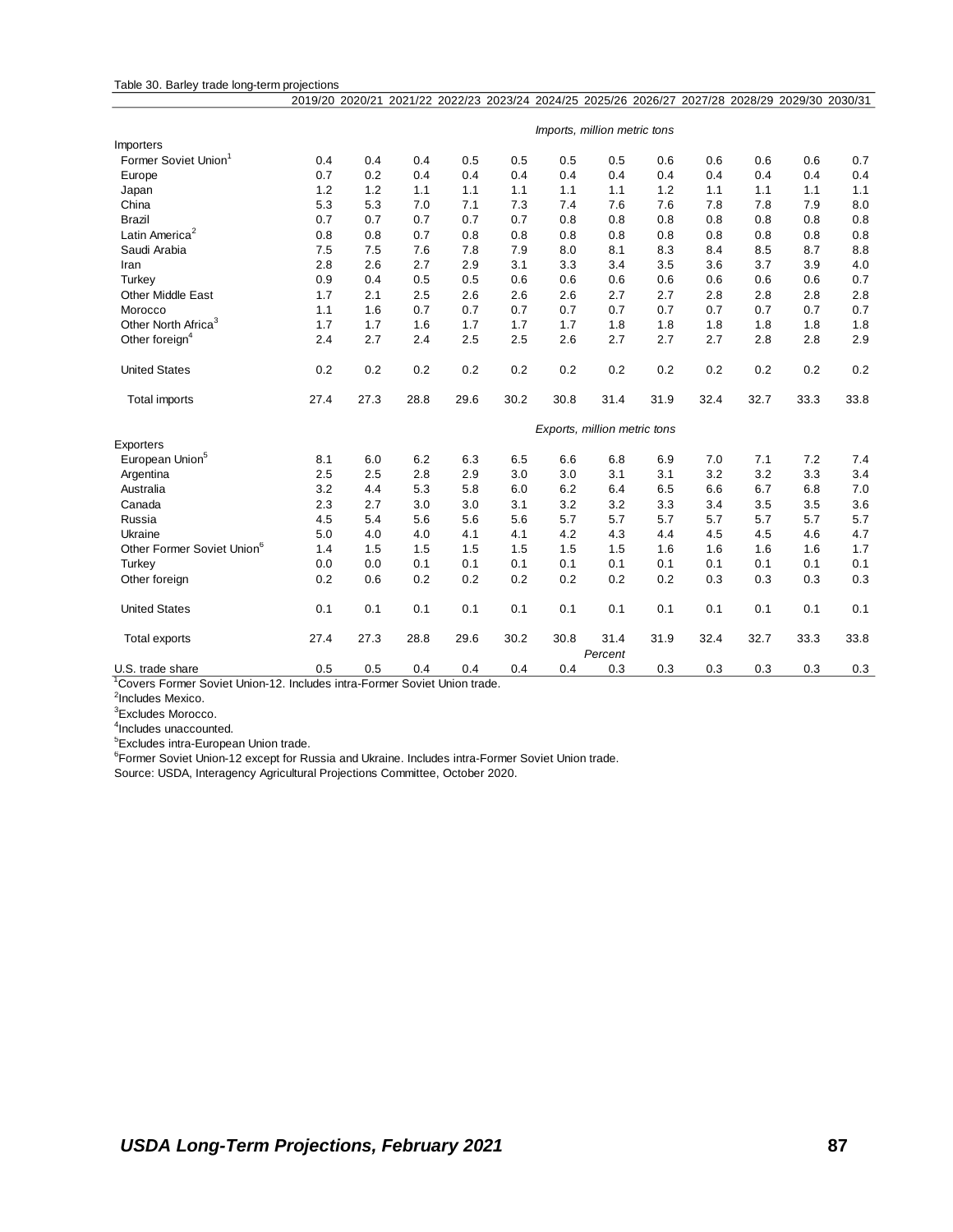#### Table 31 . Wheat trade long-term projections

|                                                    |            |            |            |            |            |            | 2019/20 2020/21 2021/22 2022/23 2023/24 2024/25 2025/26 2026/27 2027/28 2028/29 2029/30 2030/31 |            |            |             |             |             |
|----------------------------------------------------|------------|------------|------------|------------|------------|------------|-------------------------------------------------------------------------------------------------|------------|------------|-------------|-------------|-------------|
|                                                    |            |            |            |            |            |            |                                                                                                 |            |            |             |             |             |
| Importers                                          |            |            |            |            |            |            | Imports, million metric tons                                                                    |            |            |             |             |             |
| Iran                                               | 1.2        | 1.5        | 1.6        | 1.6        | 1.7        | 1.7        | 1.7                                                                                             | 1.7        | 1.7        | 1.7         | 1.7         | 1.7         |
| Iraq                                               | 2.1        | 2.6        | 2.9        | 3.1        | 3.2        | 3.3        | 3.4                                                                                             | 3.5        | 3.7        | 3.8         | 3.9         | 4.1         |
| Turkey                                             | 10.7       | 7.0        | 7.9        | 8.1        | 8.2        | 8.2        | 8.2                                                                                             | 8.2        | 8.3        | 8.3         | 8.4         | 8.4         |
| Saudi Arabia                                       | 3.6        | 3.2        | 3.2        | 3.3        | 3.4        | 3.4        | 3.5                                                                                             | 3.5        | 3.6        | 3.7         | 3.8         | 3.9         |
| <b>Other Middle East</b>                           | 11.6       | 11.8       | 12.2       | 12.6       | 12.9       | 13.3       | 13.5                                                                                            | 13.7       | 13.9       | 14.1        | 14.3        | 14.5        |
| Morocco                                            | 4.6        | 6.5        | 6.3        | 6.0        | 5.9        | 5.9        | 5.8                                                                                             | 5.7        | 5.6        | 5.6         | 5.5         | 5.4         |
| Egypt                                              | 12.8       | 13.0       | 13.6       | 14.1       | 14.4       | 14.7       | 14.9                                                                                            | 15.2       | 15.4       | 15.7        | 16.0        | 16.2        |
| <b>Other North Africa</b>                          | 10.3       | 10.4       | 11.1       | 11.2       | 11.3       | 11.3       | 11.4                                                                                            | 11.4       | 11.4       | 11.4        | 11.5        | 11.5        |
| Nigeria                                            | 5.2        | 5.1        | 5.3        | 5.5        | 5.6        | 5.7        | 5.8                                                                                             | 6.0        | 6.1        | 6.2         | 6.3         | 6.5         |
| Other West Africa (ECOWAS) <sup>1</sup>            | 4.5        | 4.7        | 5.0        | 5.3        | 5.6        | 5.8        | 6.0                                                                                             | 6.1        | 6.3        | 6.5         | 6.6         | 6.8         |
| South Africa                                       | 2.2        | 1.9        | 2.1        | 2.1        | 2.2        | 2.2        | 2.2                                                                                             | 2.2        | 2.2        | 2.2         | 2.2         | 2.3         |
| Other Sub-Saharan Africa <sup>2</sup>              | 14.5       | 14.3       | 15.1       | 15.5       | 15.9       | 16.4       | 16.7                                                                                            | 17.1       | 17.4       | 17.8        | 18.3        | 18.7        |
| Mexico                                             | 5.1        | 5.3        | 5.3        | 5.4        | 5.4        | 5.5        | 5.6                                                                                             | 5.6        | 5.7        | 5.7         | 5.8         | 5.8         |
| Central America and Caribbean                      | 4.1        | 4.3        | 4.4        | 4.4        | 4.5        | 4.5        | 4.6                                                                                             | 4.6        | 4.7        | 4.7         | 4.8         | 4.8         |
| Brazil                                             | 7.2        | 6.7        | 7.1        | 7.2        | 7.4<br>9.1 | 7.5<br>9.3 | 7.5                                                                                             | 7.5        | 7.6        | 7.6         | 7.6         | 7.6         |
| Other South America<br>European Union <sup>3</sup> | 8.5<br>4.8 | 8.6<br>5.5 | 8.7<br>5.6 | 8.8<br>5.6 | 5.5        | 5.5        | 9.5<br>5.5                                                                                      | 9.6<br>5.5 | 9.8<br>5.4 | 10.0<br>5.4 | 10.1<br>5.4 | 10.2<br>5.4 |
| Other Europe                                       | 2.0        | 1.9        | 1.9        | 1.9        | 1.9        | 2.0        | 2.0                                                                                             | 1.9        | 1.9        | 1.9         | 1.9         | 1.9         |
| Former Soviet Union <sup>4</sup>                   | 8.1        | 8.0        | 8.1        | 8.1        | 8.1        | 8.1        | 8.1                                                                                             | 8.1        | 8.1        | 8.1         | 8.1         | 8.1         |
| China                                              | 5.4        | 7.5        | 6.0        | 6.0        | 6.1        | 6.1        | 6.2                                                                                             | 6.3        | 6.4        | 6.4         | 6.6         | 6.7         |
| Hong Kong                                          | 0.5        | 0.5        | 0.5        | 0.5        | 0.5        | 0.5        | 0.5                                                                                             | 0.5        | 0.5        | 0.5         | 0.5         | 0.5         |
| Japan                                              | 5.7        | 5.6        | 5.5        | 5.4        | 5.4        | 5.4        | 5.4                                                                                             | 5.4        | 5.3        | 5.3         | 5.3         | 5.3         |
| South Korea                                        | 3.9        | 3.7        | 3.9        | 3.9        | 3.9        | 3.9        | 3.9                                                                                             | 3.9        | 3.9        | 3.9         | 3.9         | 3.9         |
| Taiwan                                             | 1.3        | 1.4        | 1.4        | 1.4        | 1.5        | 1.5        | 1.5                                                                                             | 1.5        | 1.5        | 1.5         | 1.5         | 1.5         |
| India                                              | 0.0        | 0.0        | 0.0        | 0.0        | 0.0        | 0.0        | 0.0                                                                                             | 0.0        | 0.0        | 0.0         | 0.0         | 0.0         |
| Pakistan                                           | 0.0        | 1.5        | 0.0        | 0.0        | 0.0        | 0.0        | 0.0                                                                                             | 0.0        | 0.0        | 0.0         | 0.0         | 0.0         |
| Bangladesh                                         | 6.8        | 6.6        | 6.7        | 6.9        | 7.0        | 7.1        | 7.3                                                                                             | 7.4        | 7.5        | 7.6         | 7.8         | 7.9         |
| Philippines                                        | 7.0        | 7.0        | 7.3        | 7.4        | 7.6        | 7.7        | 7.8                                                                                             | 8.0        | 8.1        | 8.2         | 8.3         | 8.4         |
| Indonesia                                          | 10.5       | 10.8       | 10.9       | 11.0       | 11.2       | 11.4       | 11.5                                                                                            | 11.7       | 11.9       | 12.1        | 12.3        | 12.5        |
| Malaysia                                           | 1.7        | 1.9        | 1.9        | 1.9        | 1.9        | 1.9        | 2.0                                                                                             | 2.0        | 2.0        | 2.1         | 2.1         | 2.1         |
| Thailand                                           | 3.5        | 3.1        | 3.0        | 3.0        | 3.1        | 3.1        | 3.1                                                                                             | 3.1        | 3.1        | 3.2         | 3.2         | 3.2         |
| Vietnam                                            | 3.2        | 3.6        | 3.6        | 3.8        | 3.9        | 4.0        | 4.2                                                                                             | 4.4        | 4.5        | 4.7         | 4.9         | 5.0         |
| Other Asia and Oceania                             | 7.7        | 7.0        | 7.0        | 7.0        | 7.2        | 7.3        | 7.3                                                                                             | 7.4        | 7.5        | 7.6         | 7.7         | 7.7         |
| Other foreign <sup>5</sup>                         | 8.4        | 4.1        | 4.3        | 3.7        | 2.9        | 2.8        | 2.7                                                                                             | 2.5        | 2.4        | 2.1         | 2.0         | 2.0         |
| <b>United States</b>                               | 2.9        | 3.4        | 3.3        | 3.4        | 3.4        | 3.4        | 3.5                                                                                             | 3.5        | 3.5        | 3.5         | 3.5         | 3.5         |
| Total imports                                      | 191.5      | 189.9      | 192.7      | 195.3      | 197.7      | 200.3      | 202.8                                                                                           | 204.9      | 207.2      | 209.4       | 211.8       | 214.2       |
|                                                    |            |            |            |            |            |            | Exports, million metric tons                                                                    |            |            |             |             |             |
| Exporters<br>European Union <sup>3</sup>           | 38.4       | 25.5       | 31.0       | 32.1       | 33.1       | 34.1       | 35.1                                                                                            | 36.0       | 37.0       | 38.0        | 39.0        | 40.0        |
| Canada                                             | 24.6       | 25.0       | 25.0       | 25.2       | 25.4       | 25.6       | 25.9                                                                                            | 26.1       | 26.4       | 26.6        | 26.8        | 27.1        |
| Australia                                          | 9.5        | 19.0       | 17.7       | 18.0       | 18.2       | 18.5       | 18.7                                                                                            | 18.9       | 19.1       | 19.3        | 19.5        | 19.8        |
| Argentina                                          | 13.5       | 13.0       | 13.7       | 14.0       | 14.2       | 14.4       | 14.6                                                                                            | 14.7       | 14.9       | 15.1        | 15.3        | 15.5        |
| Russia                                             | 34.5       | 39.0       | 38.0       | 38.1       | 38.3       | 38.5       | 38.6                                                                                            | 38.8       | 39.0       | 39.1        | 39.3        | 39.4        |
| Ukraine                                            | 21.0       | 17.5       | 15.9       | 16.5       | 17.1       | 17.8       | 18.4                                                                                            | 18.8       | 19.2       | 19.6        | 20.1        | 20.6        |
| Other Former Soviet Union <sup>6</sup>             | 7.5        | 7.0        | 8.3        | 8.1        | 7.9        | 7.7        | 7.6                                                                                             | 7.4        | 7.3        | 7.1         | 7.0         | 6.9         |
| Other Europe                                       | 0.7        | 1.1        | 1.1        | 1.2        | 1.2        | 1.2        | 1.3                                                                                             | 1.3        | 1.4        | 1.4         | 1.5         | 1.5         |
| India                                              | 0.5        | 1.0        | 1.0        | 0.9        | 0.9        | 0.9        | 0.9                                                                                             | 0.9        | 0.9        | 0.9         | 0.9         | 0.9         |
| China                                              | 1.0        | 1.0        | 1.0        | 1.0        | 1.0        | 1.1        | 1.1                                                                                             | 1.1        | 1.1        | 1.1         | 1.1         | 1.2         |
| Turkey                                             | 6.1        | 6.6        | 6.7        | 6.7        | 6.8        | 6.9        | 6.9                                                                                             | 7.0        | 7.1        | 7.2         | 7.2         | 7.3         |
| Other foreign                                      | 7.9        | 7.7        | 7.6        | 7.6        | 7.7        | 7.8        | 7.9                                                                                             | 8.0        | 8.1        | 8.1         | 8.2         | 8.3         |
| <b>United States</b>                               | 26.3       | 26.5       | 25.9       | 25.9       | 25.9       | 25.9       | 25.9                                                                                            | 25.9       | 25.9       | 25.9        | 25.9        | 25.9        |
| <b>Total exports</b>                               | 191.5      | 189.9      | 192.7      | 195.3      | 197.7      | 200.3      | 202.8                                                                                           | 204.9      | 207.2      | 209.4       | 211.8       | 214.2       |
| U.S. trade share                                   | 13.7       | 14.0       | 13.4       | 13.2       | 13.1       | 12.9       | Percent<br>12.8                                                                                 | 12.6       | 12.5       | 12.3        | 12.2        | 12.1        |
|                                                    |            |            |            |            |            |            |                                                                                                 |            |            |             |             |             |

<sup>1</sup>Economic Community of Western African States (ECOWAS) except Nigeria, 14 remaining member countries.

 ${}^{2}$ Excludes South Africa, Nigeria, and other West Africa.  ${}^{3}$ Excludes intra-European Union trade.

<sup>4</sup>Former Soviet Union-12. Includes intra-Former Soviet Union trade. <sup>5</sup>Includes unaccounted, which can be negative.

<sup>6</sup>Former Soviet Union-12 except for Russia and Ukraine. Includes intra-Former Soviet Union trade.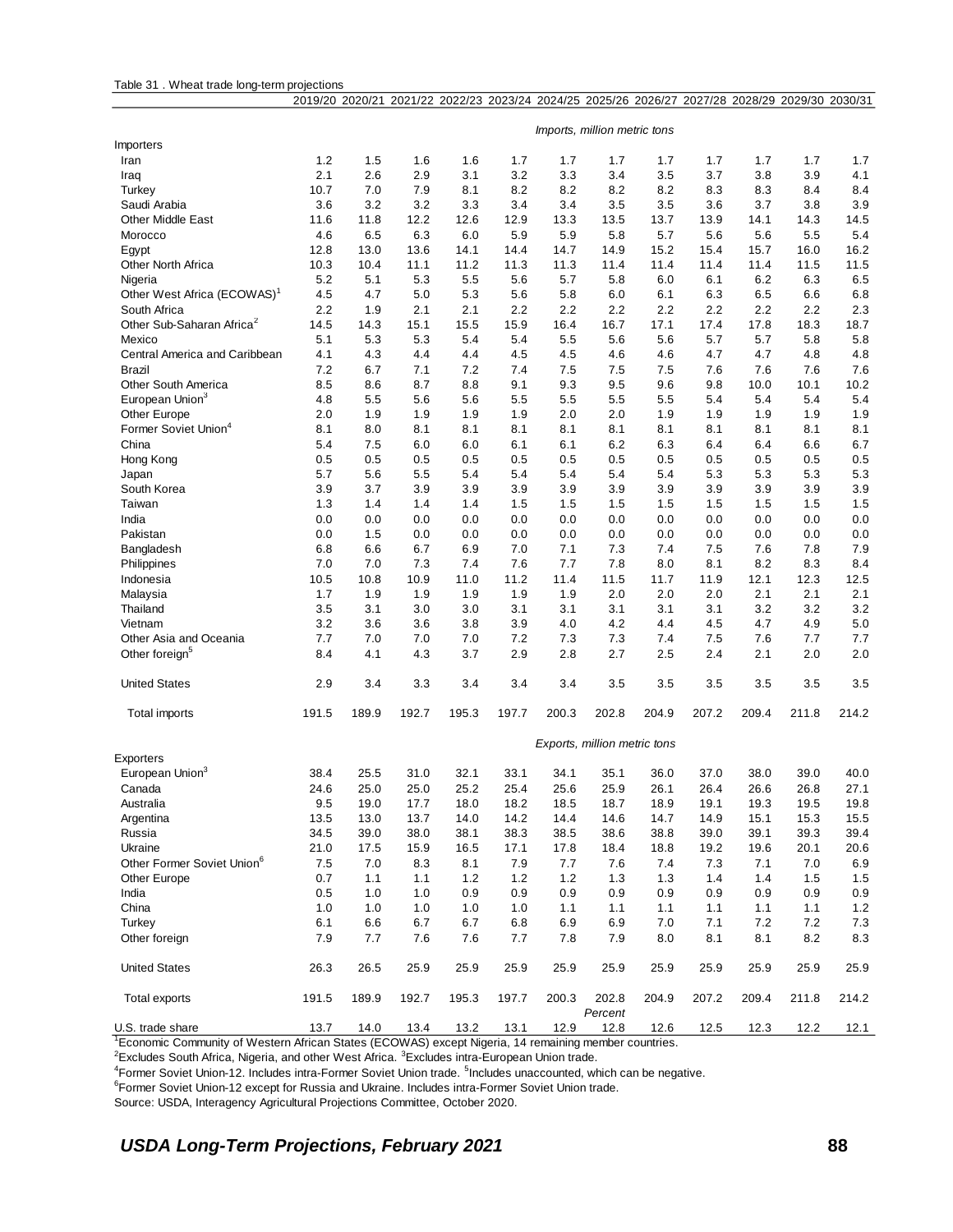#### Table 32. Rice trade long-term projections

|                                         |       |       |       |         |              |       |                              |       | 2019/20 2020/21 2021/22 2022/23 2023/24 2024/25 2025/26 2026/27 2027/28 2028/29 2029/30 2030/31 |       |       |       |
|-----------------------------------------|-------|-------|-------|---------|--------------|-------|------------------------------|-------|-------------------------------------------------------------------------------------------------|-------|-------|-------|
|                                         |       |       |       |         |              |       |                              |       |                                                                                                 |       |       |       |
|                                         |       |       |       |         |              |       | Imports, million metric tons |       |                                                                                                 |       |       |       |
| Importers                               |       |       |       |         |              |       |                              |       |                                                                                                 |       |       |       |
| Canada                                  | 0.43  | 0.43  | 0.44  | 0.44    | 0.45         | 0.45  | 0.46                         | 0.46  | 0.47                                                                                            | 0.47  | 0.47  | 0.48  |
| Mexico                                  | 0.83  | 0.80  | 0.80  | 0.80    | 0.81         | 0.81  | 0.82                         | 0.83  | 0.84                                                                                            | 0.84  | 0.85  | 0.86  |
| Central America and Caribbean           | 1.89  | 1.90  | 1.94  | 1.95    | 1.95         | 1.96  | 1.96                         | 1.96  | 1.95                                                                                            | 1.94  | 1.94  | 1.94  |
| Brazil                                  | 0.85  | 0.80  | 0.90  | 0.90    | 0.90         | 0.90  | 0.90                         | 0.90  | 0.90                                                                                            | 0.90  | 0.90  | 0.90  |
| Other South America                     | 1.33  | 1.35  | 1.52  | 1.56    | 1.60         | 1.63  | 1.64                         | 1.63  | 1.61                                                                                            | 1.59  | 1.56  | 1.53  |
| European Union <sup>1</sup>             | 2.30  | 2.35  | 2.43  | 2.49    | 2.55         | 2.60  | 2.64                         | 2.69  | 2.73                                                                                            | 2.78  | 2.82  | 2.87  |
| Former Soviet Union <sup>2</sup>        | 0.51  | 0.53  | 0.54  | 0.55    | 0.56         | 0.55  | 0.54                         | 0.54  | 0.53                                                                                            | 0.52  | 0.52  | 0.51  |
| Other Europe                            | 0.12  | 0.12  | 0.12  | 0.12    | 0.13         | 0.13  | 0.13                         | 0.13  | 0.13                                                                                            | 0.14  | 0.14  | 0.14  |
| Bangladesh                              | 0.03  | 0.10  | 0.22  | 0.28    | 0.33         | 0.39  | 0.43                         | 0.47  | 0.51                                                                                            | 0.58  | 0.63  | 0.67  |
| China                                   | 2.40  | 2.20  | 2.10  | 2.04    | 1.93         | 1.80  | 1.72                         | 1.65  | 1.58                                                                                            | 1.53  | 1.49  | 1.44  |
| Japan                                   | 0.69  | 0.69  | 0.68  | 0.68    | 0.68         | 0.68  | 0.68                         | 0.68  | 0.68                                                                                            | 0.68  | 0.68  | 0.68  |
| South Korea                             | 0.48  | 0.45  | 0.41  | 0.41    | 0.41         | 0.41  | 0.41                         | 0.41  | 0.41                                                                                            | 0.41  | 0.41  | 0.41  |
| Indonesia                               | 0.55  | 0.50  | 0.44  | 0.39    | 0.35         | 0.35  | 0.35                         | 0.35  | 0.35                                                                                            | 0.35  | 0.35  | 0.35  |
| Malaysia                                | 1.10  | 1.10  | 1.10  | 1.11    | 1.12         | 1.12  | 1.13                         | 1.13  | 1.14                                                                                            | 1.14  | 1.14  | 1.15  |
| Philippines                             | 2.45  | 2.60  | 2.73  | 2.89    | 2.97         | 3.05  | 3.12                         | 3.19  | 3.25                                                                                            | 3.32  | 3.37  | 3.42  |
| Other Asia and Oceania                  | 3.10  | 3.10  | 3.13  | 3.19    | 3.22         | 3.25  | 3.29                         | 3.32  | 3.34                                                                                            | 3.37  | 3.41  | 3.45  |
| Iraq                                    | 1.10  | 1.15  | 1.20  | 1.23    | 1.26         | 1.29  | 1.32                         | 1.35  | 1.38                                                                                            | 1.41  | 1.44  | 1.47  |
| Iran                                    | 1.00  | 1.20  | 1.35  | 1.39    | 1.39         | 1.41  | 1.42                         | 1.42  | 1.42                                                                                            | 1.43  | 1.44  | 1.45  |
| Saudi Arabia                            | 1.35  | 1.35  | 1.39  | 1.41    | 1.44         | 1.47  | 1.50                         | 1.53  | 1.55                                                                                            | 1.57  | 1.60  | 1.62  |
| <b>Other Middle East</b>                | 2.96  | 3.17  | 3.16  | 3.26    | 3.34         | 3.41  | 3.48                         | 3.54  | 3.60                                                                                            | 3.66  | 3.73  | 3.80  |
|                                         |       | 0.59  | 0.64  | 0.66    |              | 0.68  | 0.69                         | 0.70  | 0.71                                                                                            | 0.72  |       | 0.74  |
| North Africa<br>Nigeria                 | 0.58  | 1.20  |       |         | 0.67<br>1.52 |       |                              |       |                                                                                                 |       | 0.73  | 2.05  |
|                                         | 1.00  |       | 1.36  | 1.45    |              | 1.59  | 1.67                         | 1.75  | 1.82                                                                                            | 1.89  | 1.97  |       |
| Other West Africa (ECOWAS) <sup>3</sup> | 6.94  | 7.35  | 7.66  | 7.91    | 8.14         | 8.38  | 8.65                         | 8.86  | 9.07                                                                                            | 9.30  | 9.53  | 9.76  |
| Other Sub-Saharan Africa <sup>4</sup>   | 4.41  | 4.61  | 4.81  | 5.00    | 5.20         | 5.38  | 5.56                         | 5.74  | 5.92                                                                                            | 6.10  | 6.28  | 6.46  |
| South Africa                            | 0.96  | 1.05  | 1.04  | 1.04    | 1.05         | 1.06  | 1.07                         | 1.09  | 1.10                                                                                            | 1.11  | 1.12  | 1.13  |
| Other foreign <sup>5</sup>              | 1.79  | 2.47  | 2.56  | 2.57    | 2.54         | 2.53  | 2.50                         | 2.51  | 2.58                                                                                            | 2.55  | 2.52  | 2.51  |
| <b>United States</b>                    | 1.18  | 1.18  | 1.25  | 1.29    | 1.32         | 1.35  | 1.38                         | 1.41  | 1.43                                                                                            | 1.45  | 1.48  | 1.50  |
| Total imports                           | 42.30 | 44.32 | 45.94 | 47.02   | 47.80        | 48.62 | 49.45                        | 50.21 | 50.98                                                                                           | 51.75 | 52.51 | 53.29 |
|                                         |       |       |       |         |              |       | Exports, million metric tons |       |                                                                                                 |       |       |       |
| Exporters                               |       |       |       |         |              |       |                              |       |                                                                                                 |       |       |       |
| Australia                               | 0.05  | 0.15  | 0.20  | 0.23    | 0.24         | 0.27  | 0.29                         | 0.31  | 0.32                                                                                            | 0.34  | 0.36  | 0.38  |
| Argentina                               | 0.33  | 0.28  | 0.29  | 0.30    | 0.30         | 0.31  | 0.32                         | 0.32  | 0.33                                                                                            | 0.34  | 0.34  | 0.34  |
| Other South America                     | 3.43  | 3.16  | 3.16  | 3.19    | 3.22         | 3.27  | 3.30                         | 3.36  | 3.36                                                                                            | 3.38  | 3.39  | 3.40  |
| European Union                          | 0.30  | 0.32  | 0.32  | 0.32    | 0.32         | 0.32  | 0.32                         | 0.32  | 0.32                                                                                            | 0.32  | 0.32  | 0.32  |
| China                                   | 2.60  | 2.90  | 3.08  | 3.24    | 3.44         | 3.64  | 3.84                         | 4.00  | 4.19                                                                                            | 4.40  | 4.60  | 4.80  |
| India                                   | 12.00 | 12.50 | 12.70 | 12.80   | 12.92        | 13.06 | 13.18                        | 13.29 | 13.39                                                                                           | 13.51 | 13.61 | 13.79 |
| Pakistan                                | 4.00  | 4.10  | 4.15  | 4.22    | 4.25         | 4.28  | 4.30                         | 4.33  | 4.36                                                                                            | 4.38  | 4.39  | 4.39  |
| Thailand                                | 5.50  | 7.00  | 8.00  | 8.53    | 8.77         | 9.00  | 9.29                         | 9.45  | 9.67                                                                                            | 9.88  | 10.10 | 10.30 |
| Vietnam                                 | 6.60  | 6.30  | 6.31  | 6.32    | 6.33         | 6.34  | 6.35                         | 6.36  | 6.37                                                                                            | 6.38  | 6.39  | 6.40  |
| <b>Burma</b>                            | 2.30  | 2.20  | 2.29  | 2.36    | 2.46         | 2.57  | 2.66                         | 2.81  | 2.92                                                                                            | 3.02  | 3.12  | 3.22  |
| Cambodia                                | 1.20  | 1.30  | 1.35  | 1.38    | 1.40         | 1.43  | 1.45                         | 1.49  | 1.53                                                                                            | 1.58  | 1.61  | 1.64  |
| Egypt                                   | 0.02  | 0.02  | 0.02  | 0.02    | 0.02         | 0.02  | 0.02                         | 0.02  | 0.02                                                                                            | 0.02  | 0.02  | 0.02  |
| Other foreign                           | 0.98  | 0.95  | 0.96  | 0.97    | 0.98         | 0.99  | 1.00                         | 1.00  | 1.02                                                                                            | 1.03  | 1.04  | 1.05  |
|                                         |       |       |       |         |              |       |                              |       |                                                                                                 |       |       |       |
| <b>United States</b>                    | 2.99  | 3.14  | 3.11  | 3.14    | 3.14         | 3.14  | 3.14                         | 3.16  | 3.19                                                                                            | 3.19  | 3.22  | 3.24  |
| Total exports                           | 42.30 | 44.32 | 45.94 | 47.02   | 47.80        | 48.62 | 49.45<br>Percent             | 50.21 | 50.98                                                                                           | 51.75 | 52.51 | 53.29 |
| U.S. trade share                        | 7.1   | 7.1   | 6.8   | $6.7\,$ | 6.6          | 6.5   | 6.4                          | 6.3   | 6.3                                                                                             | 6.2   | 6.1   | 6.1   |

<sup>1</sup>Excludes intra-European Union trade.

<sup>2</sup>Former Soviet Union-12. Includes intra-Former Soviet Union trade.

<sup>3</sup>Economic Community of Western African States (ECOWAS) except Nigeria, 14 remaining member countries.

<sup>4</sup>Excludes South Africa, Nigeria, and other West Africa.

<sup>5</sup>Includes unaccounted.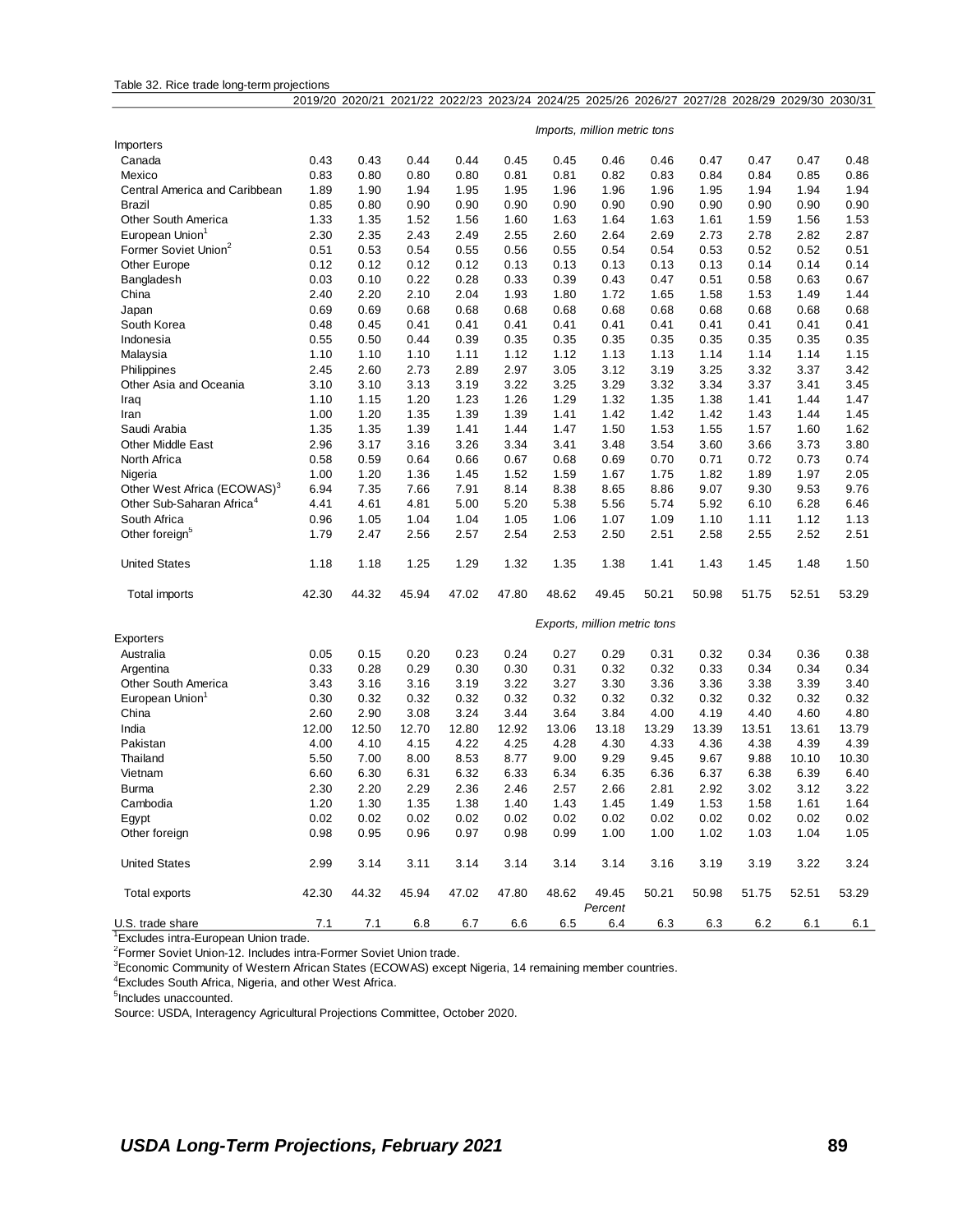#### Table 33. Soybean trade long-term projections 2019/20 2020/21 2021/22 2022/23 2023/24 2024/25 2025/26 2026/27 2027/28 2028/29 2029/30 2030/31

|                                  |       |       |       |       |       |       | Imports, million metric tons |       |       |       |       |       |
|----------------------------------|-------|-------|-------|-------|-------|-------|------------------------------|-------|-------|-------|-------|-------|
| Importers                        |       |       |       |       |       |       |                              |       |       |       |       |       |
| European Union <sup>1</sup>      | 15.6  | 14.9  | 14.9  | 15.1  | 15.1  | 15.1  | 15.1                         | 15.0  | 15.0  | 15.0  | 15.0  | 15.0  |
| Former Soviet Union <sup>2</sup> | 2.6   | 2.5   | 2.7   | 2.7   | 2.7   | 2.8   | 2.8                          | 2.8   | 2.8   | 2.8   | 2.8   | 2.8   |
| Mexico                           | 6.0   | 6.1   | 6.2   | 6.4   | 6.6   | 6.8   | 6.9                          | 7.1   | 7.2   | 7.4   | 7.5   | 7.7   |
| Argentina                        | 4.7   | 4.0   | 4.5   | 4.6   | 4.6   | 4.7   | 4.7                          | 4.8   | 4.8   | 4.9   | 5.0   | 5.0   |
| Other South America <sup>3</sup> | 1.7   | 1.6   | 1.7   | 1.7   | 1.8   | 1.8   | 1.8                          | 1.8   | 1.9   | 1.9   | 1.9   | 1.9   |
| Central America, Caribbean       | 0.4   | 0.5   | 0.5   | 0.5   | 0.5   | 0.5   | 0.5                          | 0.6   | 0.6   | 0.6   | 0.6   | 0.6   |
| Egypt                            | 4.5   | 4.2   | 4.2   | 4.4   | 4.5   | 4.7   | 4.8                          | 4.9   | 5.1   | 5.2   | 5.4   | 5.5   |
| Iran                             | 1.8   | 2.0   | 2.1   | 2.1   | 2.2   | 2.2   | 2.3                          | 2.4   | 2.4   | 2.5   | 2.6   | 2.6   |
| Saudi Arabia                     | 0.6   | 0.6   | 0.6   | 0.6   | 0.6   | 0.7   | 0.7                          | 0.7   | 0.7   | 0.7   | 0.7   | 0.7   |
| Turkey                           | 3.0   | 2.8   | 2.9   | 3.0   | 3.1   | 3.2   | 3.3                          | 3.4   | 3.5   | 3.6   | 3.7   | 3.8   |
| <b>Other Middle East</b>         | 0.4   | 0.4   | 0.4   | 0.5   | 0.5   | 0.5   | 0.5                          | 0.5   | 0.5   | 0.5   | 0.5   | 0.5   |
| Africa                           | 0.7   | 0.7   | 0.7   | 0.7   | 0.7   | 0.7   | 0.7                          | 0.8   | 0.8   | 0.8   | 0.8   | 0.9   |
| Pakistan                         | 2.3   | 2.4   | 2.6   | 2.8   | 2.9   | 3.0   | 3.2                          | 3.3   | 3.5   | 3.6   | 3.7   | 3.9   |
| China                            | 97.4  | 100.0 | 103.9 | 108.5 | 112.1 | 115.8 | 119.4                        | 123.2 | 127.1 | 131.4 | 135.9 | 140.5 |
| Japan                            | 3.4   | 3.4   | 3.5   | 3.5   | 3.5   | 3.5   | 3.5                          | 3.5   | 3.5   | 3.5   | 3.5   | 3.5   |
| South Korea                      | 1.3   | 1.3   | 1.3   | 1.3   | 1.3   | 1.3   | 1.3                          | 1.4   | 1.4   | 1.4   | 1.4   | 1.4   |
| Taiwan                           | 2.9   | 2.9   | 3.0   | 3.0   | 3.1   | 3.1   | 3.2                          | 3.2   | 3.2   | 3.2   | 3.3   | 3.3   |
| Malaysia                         | 0.8   | 0.8   | 0.9   | 0.9   | 0.9   | 0.9   | 0.9                          | 0.9   | 0.9   | 0.9   | 0.9   | 0.9   |
| Indonesia                        | 2.6   | 2.8   | 2.9   | 3.0   | 3.1   | 3.2   | 3.2                          | 3.3   | 3.4   | 3.5   | 3.5   | 3.6   |
| Vietnam                          | 1.9   | 2.0   | 2.0   | 2.1   | 2.1   | 2.2   | 2.2                          | 2.3   | 2.4   | 2.4   | 2.5   | 2.5   |
| Thailand                         | 3.8   | 3.9   | 4.0   | 4.1   | 4.1   | 4.2   | 4.3                          | 4.3   | 4.4   | 4.4   | 4.5   | 4.5   |
| Other                            | 6.1   | 8.0   | 7.6   | 7.6   | 7.7   | 7.7   | 7.7                          | 7.7   | 7.8   | 7.8   | 7.8   | 7.8   |
| <b>Total imports</b>             | 164.6 | 167.9 | 172.9 | 178.9 | 183.8 | 188.5 | 193.2                        | 197.9 | 202.8 | 208.2 | 213.5 | 219.2 |
|                                  |       |       |       |       |       |       | Exports, million metric tons |       |       |       |       |       |
| Exporters                        |       |       |       |       |       |       |                              |       |       |       |       |       |
| Argentina                        | 10.0  | 7.0   | 8.1   | 8.5   | 8.8   | 9.2   | 9.3                          | 9.6   | 10.1  | 10.4  | 10.6  | 10.9  |
| <b>Brazil</b>                    | 92.5  | 85.0  | 89.2  | 93.7  | 97.3  | 99.8  | 102.8                        | 106.5 | 110.0 | 113.7 | 117.7 | 121.5 |
| Other South America <sup>4</sup> | 7.8   | 8.3   | 8.5   | 8.8   | 9.2   | 9.5   | 9.9                          | 10.2  | 10.6  | 11.0  | 11.3  | 11.7  |
| Ukraine                          | 2.8   | 2.2   | 2.4   | 2.5   | 2.5   | 2.6   | 2.6                          | 2.7   | 2.8   | 2.9   | 3.0   | 3.0   |
| Canada                           | 3.9   | 3.9   | 3.9   | 3.9   | 4.1   | 4.3   | 4.5                          | 4.7   | 4.9   | 5.1   | 5.3   | 5.5   |
| Other foreign                    | 2.0   | 1.7   | 1.7   | 1.7   | 1.7   | 1.7   | 1.7                          | 1.7   | 1.7   | 1.8   | 1.8   | 1.8   |
| <b>United States</b>             | 45.6  | 59.9  | 59.2  | 59.7  | 60.1  | 61.4  | 62.3                         | 62.5  | 62.7  | 63.4  | 63.8  | 64.6  |
| Total exports                    | 164.6 | 167.9 | 172.9 | 178.9 | 183.8 | 188.5 | 193.2<br>Percent             | 197.9 | 202.8 | 208.2 | 213.5 | 219.2 |
| U.S. trade share                 | 27.7  | 35.7  | 34.2  | 33.4  | 32.7  | 32.6  | 32.3                         | 31.6  | 30.9  | 30.5  | 29.9  | 29.5  |

<sup>1</sup>Excludes intra-European Union trade.

<sup>2</sup>Former Soviet Union-12. Includes intra-Former Soviet Union trade.

<sup>3</sup>South America, excludes Argentina.

<sup>4</sup>South America, excludes Argentina and Brazil.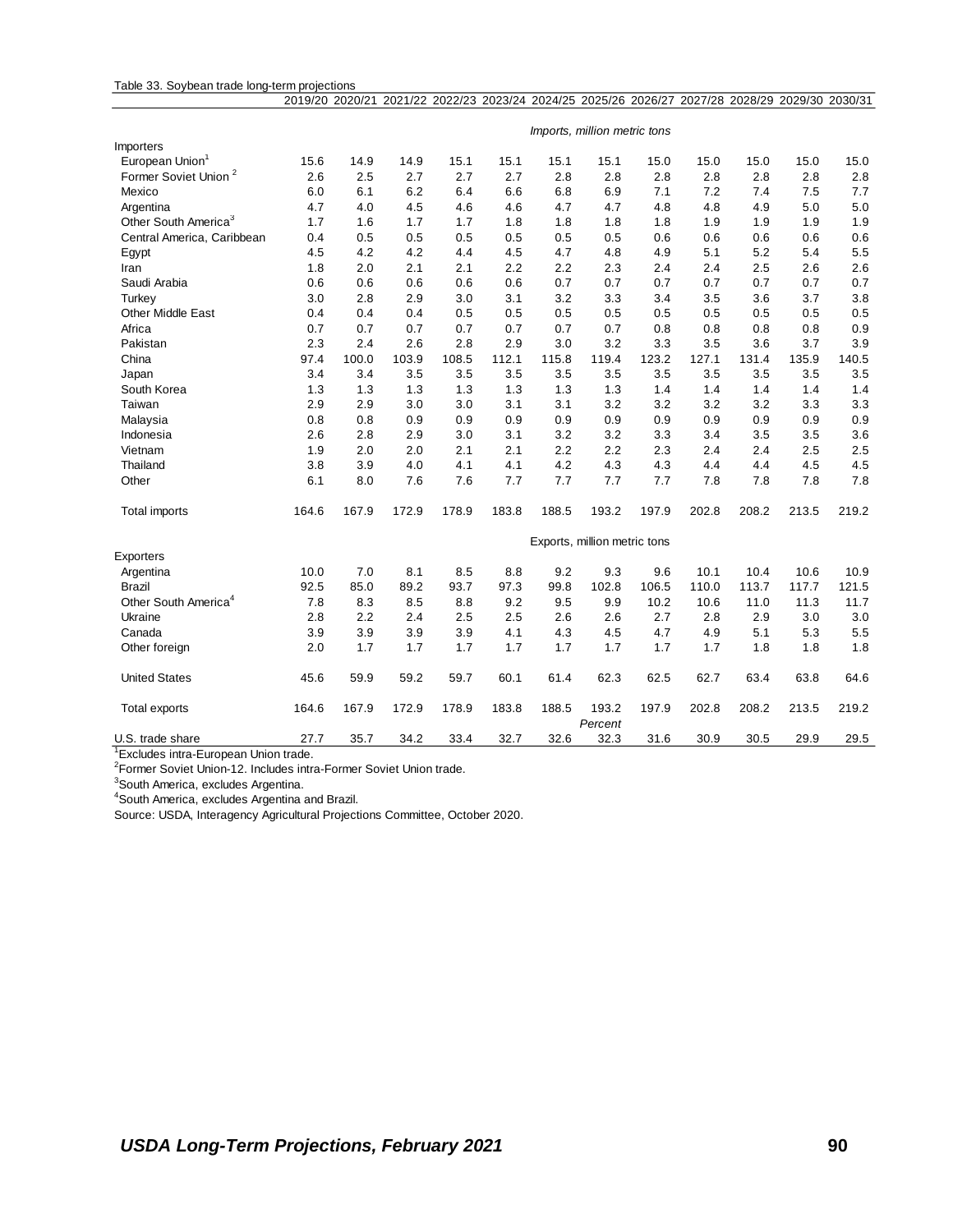#### Table 34. Soybean meal trade long-term projections

|                                        |      | 2019/20 2020/21 |      |      |      | 2021/22 2022/23 2023/24 2024/25 2025/26 2026/27 2027/28 2028/29 2029/30 2030/31 |                              |      |      |      |       |       |
|----------------------------------------|------|-----------------|------|------|------|---------------------------------------------------------------------------------|------------------------------|------|------|------|-------|-------|
|                                        |      |                 |      |      |      |                                                                                 | Imports, million metric tons |      |      |      |       |       |
| Importers                              |      |                 |      |      |      |                                                                                 |                              |      |      |      |       |       |
| European Union <sup>1</sup>            | 17.9 | 18.9            | 18.7 | 18.8 | 18.9 | 18.9                                                                            | 18.7                         | 19.0 | 19.2 | 19.2 | 19.3  | 19.4  |
| Russia                                 | 0.3  | 0.2             | 0.3  | 0.3  | 0.3  | 0.3                                                                             | 0.3                          | 0.3  | 0.3  | 0.4  | 0.4   | 0.4   |
| Other Former Soviet Union <sup>2</sup> | 0.5  | 0.6             | 0.6  | 0.6  | 0.6  | 0.6                                                                             | 0.6                          | 0.6  | 0.6  | 0.6  | 0.6   | 0.6   |
| <b>Other Europe</b>                    | 0.4  | 0.5             | 0.4  | 0.4  | 0.5  | 0.5                                                                             | 0.5                          | 0.5  | 0.5  | 0.5  | 0.5   | 0.5   |
| Canada                                 | 1.1  | 1.1             | 1.0  | 1.0  | 1.1  | 1.1                                                                             | 1.1                          | 1.1  | 1.1  | 1.1  | 1.2   | 1.2   |
| Japan                                  | 1.7  | 1.7             | 1.7  | 1.7  | 1.7  | 1.8                                                                             | 1.8                          | 1.8  | 1.8  | 1.8  | 1.8   | 1.8   |
| South Korea                            | 2.0  | 2.0             | 2.0  | 2.1  | 2.1  | 2.1                                                                             | 2.1                          | 2.1  | 2.1  | 2.1  | 2.1   | 2.1   |
| Indonesia                              | 4.9  | 5.0             | 5.0  | 5.1  | 5.2  | 5.3                                                                             | 5.3                          | 5.4  | 5.5  | 5.6  | 5.8   | 5.9   |
| Malaysia                               | 1.4  | 1.4             | 1.4  | 1.5  | 1.5  | 1.5                                                                             | 1.6                          | 1.6  | 1.6  | 1.7  | 1.7   | 1.7   |
| Philippines                            | 3.0  | 3.1             | 3.2  | 3.4  | 3.5  | 3.6                                                                             | 3.7                          | 3.8  | 3.8  | 3.9  | 4.0   | 4.0   |
| Thailand                               | 2.9  | 2.8             | 2.9  | 3.0  | 3.1  | 3.2                                                                             | 3.2                          | 3.3  | 3.4  | 3.5  | 3.6   | 3.6   |
| Vietnam                                | 5.3  | 5.4             | 5.5  | 5.7  | 5.9  | 6.1                                                                             | 6.2                          | 6.4  | 6.6  | 6.8  | 7.0   | 7.2   |
| Other Asia and Oceania                 | 2.0  | 2.0             | 2.1  | 2.2  | 2.3  | 2.4                                                                             | 2.4                          | 2.5  | 2.5  | 2.6  | 2.6   | 2.7   |
| Mexico                                 | 1.9  | 2.0             | 2.1  | 2.1  | 2.2  | 2.3                                                                             | 2.4                          | 2.4  | 2.5  | 2.6  | 2.7   | 2.8   |
| Central America, Caribbean             | 2.5  | 2.6             | 2.6  | 2.7  | 2.8  | 2.8                                                                             | 2.9                          | 2.9  | 3.0  | 3.0  | 3.1   | 3.2   |
| South America                          | 5.5  | 5.7             | 5.8  | 5.9  | 6.1  | 6.2                                                                             | 6.3                          | 6.4  | 6.5  | 6.7  | 6.7   | 6.9   |
| Egypt                                  | 0.2  | 0.4             | 0.4  | 0.4  | 0.4  | 0.5                                                                             | 0.5                          | 0.5  | 0.5  | 0.5  | 0.5   | 0.5   |
| Iran                                   | 2.6  | 2.6             | 2.7  | 2.8  | 2.8  | 2.9                                                                             | 3.0                          | 3.0  | 3.1  | 3.1  | 3.2   | 3.3   |
| Saudi Arabia                           | 0.8  | 0.9             | 0.9  | 0.9  | 1.0  | 1.0                                                                             | 1.0                          | 1.0  | 1.0  | 1.1  | 1.1   | 1.1   |
| Turkey                                 | 0.7  | 0.9             | 1.0  | 1.1  | 1.1  | 1.1                                                                             | 1.1                          | 1.1  | 1.1  | 1.2  | 1.2   | 1.2   |
| Other Middle East <sup>3</sup>         | 1.4  | 1.5             | 1.6  | 1.6  | 1.7  | 1.7                                                                             | 1.7                          | 1.7  | 1.7  | 1.7  | 1.8   | 1.8   |
| Other North Africa <sup>4</sup>        | 2.4  | 2.3             | 2.5  | 2.6  | 2.7  | 2.7                                                                             | 2.8                          | 2.8  | 2.8  | 2.8  | 2.9   | 2.9   |
| Other                                  | 5.1  | 4.3             | 4.3  | 4.3  | 4.3  | 4.3                                                                             | 4.3                          | 4.3  | 4.3  | 4.3  | 4.3   | 4.3   |
| Total imports                          | 66.3 | 67.8            | 68.9 | 70.3 | 71.6 | 72.6                                                                            | 73.5                         | 74.7 | 75.8 | 76.8 | 77.82 | 78.92 |
|                                        |      |                 |      |      |      |                                                                                 | Exports, million metric tons |      |      |      |       |       |
| Exporters                              |      |                 |      |      |      |                                                                                 |                              |      |      |      |       |       |
| Argentina                              | 26.7 | 29.0            | 30.0 | 30.2 | 31.2 | 31.9                                                                            | 32.2                         | 33.0 | 33.6 | 34.2 | 34.8  | 35.4  |
| Brazil                                 | 17.5 | 16.8            | 16.8 | 17.7 | 18.0 | 18.3                                                                            | 18.6                         | 18.9 | 19.1 | 19.4 | 19.7  | 19.9  |
| Other South America                    | 4.2  | 4.2             | 4.1  | 4.1  | 4.1  | 4.1                                                                             | 4.1                          | 4.2  | 4.2  | 4.2  | 4.2   | 4.2   |
| China                                  | 1.0  | 1.0             | 1.0  | 1.0  | 1.0  | 1.0                                                                             | 1.0                          | 1.0  | 1.0  | 1.0  | 1.0   | 1.0   |
| India                                  | 1.0  | 2.1             | 1.9  | 1.9  | 1.8  | 1.7                                                                             | 1.7                          | 1.7  | 1.7  | 1.7  | 1.7   | 1.7   |
| European Union <sup>1</sup>            | 0.4  | 0.3             | 0.3  | 0.3  | 0.3  | 0.3                                                                             | 0.3                          | 0.3  | 0.3  | 0.3  | 0.3   | 0.3   |
| Other foreign                          | 2.8  | 2.2             | 2.4  | 2.5  | 2.5  | 2.6                                                                             | 2.6                          | 2.6  | 2.7  | 2.7  | 2.7   | 2.8   |
| <b>United States</b>                   | 12.6 | 12.2            | 12.4 | 12.5 | 12.7 | 12.8                                                                            | 12.9                         | 13.1 | 13.2 | 13.3 | 13.5  | 13.6  |
| Total exports                          | 66.3 | 67.8            | 68.9 | 70.3 | 71.6 | 72.6                                                                            | 73.5<br>Percent              | 74.7 | 75.8 | 76.8 | 77.8  | 78.9  |
| U.S. trade share                       | 19.0 | 18.1            | 18.0 | 17.8 | 17.7 | 17.6                                                                            | 17.6                         | 17.5 | 17.4 | 17.4 | 17.3  | 17.2  |

<sup>1</sup>Excludes intra-European Union trade.

<sup>2</sup>Covers Former Soviet Union-12 minus Russia. Includes intra-Former Soviet Union trade.

<sup>3</sup>Middle East excluding Saudi Arabia, Iran, and Turkey.

<sup>4</sup>North Africa excluding Egypt.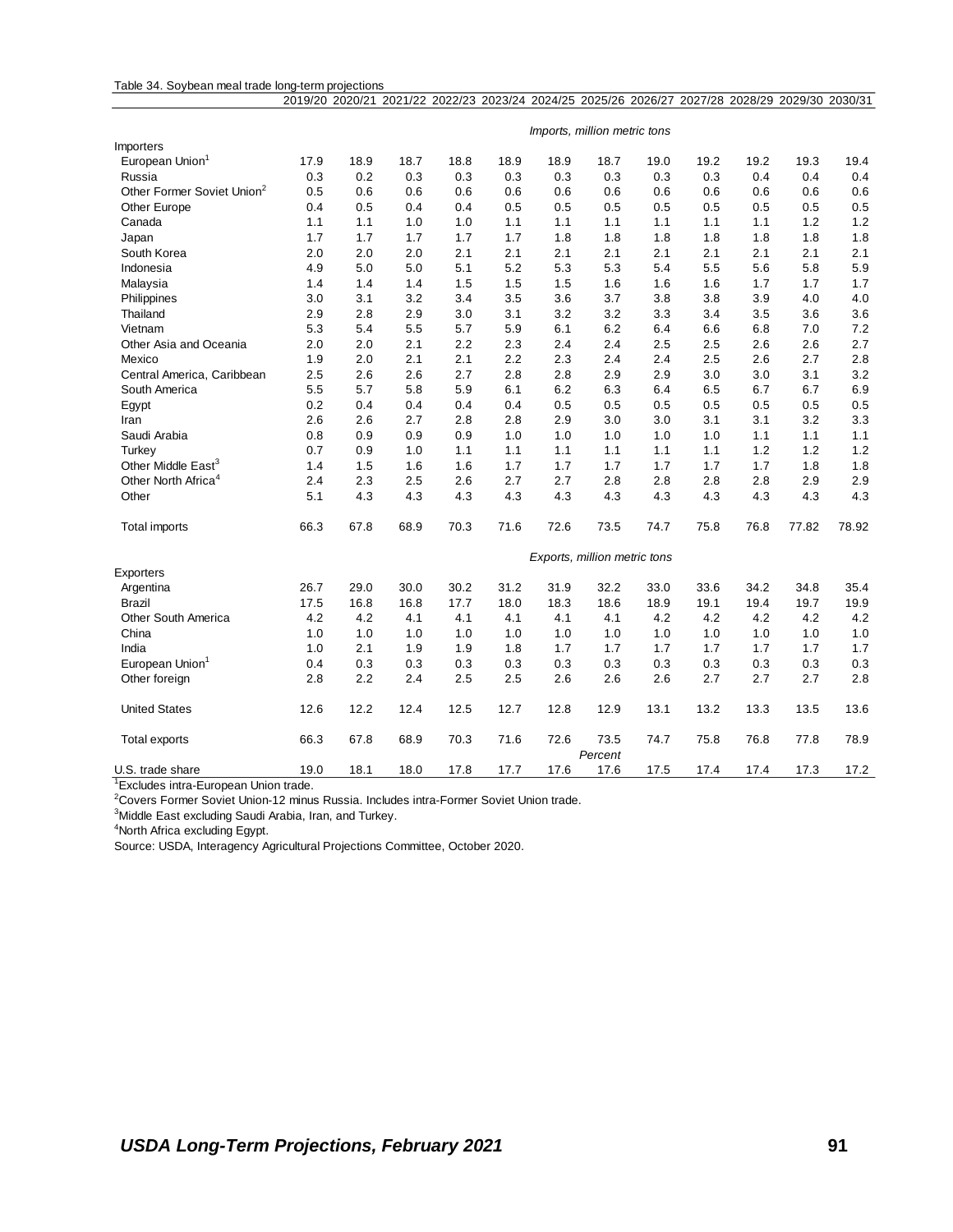#### Table 35. Soybean oil trade long-term projections

|                                 |                              |      |      |      |      |      |                              |      | 2019/20 2020/21 2021/22 2022/23 2023/24 2024/25 2025/26 2026/27 2027/28 2028/29 2029/30 2030/31 |      |      |      |
|---------------------------------|------------------------------|------|------|------|------|------|------------------------------|------|-------------------------------------------------------------------------------------------------|------|------|------|
|                                 | Imports, million metric tons |      |      |      |      |      |                              |      |                                                                                                 |      |      |      |
| Importers                       |                              |      |      |      |      |      |                              |      |                                                                                                 |      |      |      |
| China                           | 0.9                          | 1.1  | 1.2  | 1.1  | 1.0  | 1.0  | 0.9                          | 0.9  | 0.9                                                                                             | 0.9  | 0.9  | 0.9  |
| India                           | 3.4                          | 3.1  | 3.2  | 3.3  | 3.5  | 3.6  | 3.7                          | 3.8  | 4.0                                                                                             | 4.1  | 4.2  | 4.4  |
| Bangladesh                      | 0.7                          | 0.8  | 0.8  | 0.8  | 0.8  | 0.9  | 0.9                          | 0.9  | 0.9                                                                                             | 0.9  | 0.9  | 0.9  |
| Pakistan                        | 0.1                          | 0.1  | 0.1  | 0.1  | 0.1  | 0.1  | 0.1                          | 0.2  | 0.2                                                                                             | 0.2  | 0.2  | 0.2  |
| South East Asia                 | 0.3                          | 0.3  | 0.3  | 0.3  | 0.3  | 0.3  | 0.3                          | 0.3  | 0.3                                                                                             | 0.3  | 0.3  | 0.3  |
| Other Asia and Oceania          | 0.7                          | 0.6  | 0.7  | 0.7  | 0.7  | 0.7  | 0.7                          | 0.7  | 0.7                                                                                             | 0.7  | 0.7  | 0.7  |
| Mexico                          | 0.2                          | 0.2  | 0.2  | 0.2  | 0.2  | 0.2  | 0.2                          | 0.2  | 0.2                                                                                             | 0.2  | 0.2  | 0.2  |
| Central America, Caribbean      | 0.5                          | 0.5  | 0.5  | 0.6  | 0.6  | 0.6  | 0.6                          | 0.6  | 0.6                                                                                             | 0.6  | 0.6  | 0.6  |
| South America                   | 1.2                          | 1.3  | 1.3  | 1.3  | 1.4  | 1.4  | 1.4                          | 1.4  | 1.4                                                                                             | 1.4  | 1.4  | 1.4  |
| Iran                            | 0.3                          | 0.3  | 0.3  | 0.3  | 0.3  | 0.3  | 0.3                          | 0.3  | 0.3                                                                                             | 0.3  | 0.3  | 0.3  |
| Egypt                           | 0.3                          | 0.2  | 0.2  | 0.2  | 0.2  | 0.2  | 0.2                          | 0.2  | 0.2                                                                                             | 0.2  | 0.2  | 0.2  |
| Other North Africa <sup>1</sup> | 1.4                          | 1.5  | 1.5  | 1.5  | 1.6  | 1.6  | 1.7                          | 1.7  | 1.7                                                                                             | 1.8  | 1.8  | 1.9  |
| European Union <sup>2</sup>     | 0.5                          | 0.4  | 0.4  | 0.4  | 0.4  | 0.4  | 0.4                          | 0.4  | 0.4                                                                                             | 0.4  | 0.4  | 0.4  |
| Other                           | 1.7                          | 1.8  | 1.5  | 1.5  | 1.5  | 1.5  | 1.5                          | 1.5  | 1.5                                                                                             | 1.5  | 1.5  | 1.5  |
| <b>Total imports</b>            | 12.0                         | 12.1 | 12.3 | 12.4 | 12.5 | 12.6 | 12.8                         | 13.0 | 13.2                                                                                            | 13.5 | 13.7 | 13.9 |
|                                 |                              |      |      |      |      |      | Exports, million metric tons |      |                                                                                                 |      |      |      |
| Exporters                       |                              |      |      |      |      |      |                              |      |                                                                                                 |      |      |      |
| Argentina                       | 5.4                          | 5.8  | 6.2  | 6.4  | 6.5  | 6.7  | 6.9                          | 7.1  | 7.3                                                                                             | 7.4  | 7.5  | 7.8  |
| <b>Brazil</b>                   | 1.2                          | 1.2  | 1.0  | 0.9  | 0.8  | 0.7  | 0.6                          | 0.6  | 0.5                                                                                             | 0.5  | 0.4  | 0.3  |
| Other South America             | 1.1                          | 1.1  | 1.1  | 1.1  | 1.1  | 1.1  | 1.1                          | 1.2  | 1.2                                                                                             | 1.2  | 1.2  | 1.2  |
| European Union <sup>2</sup>     | 0.8                          | 0.8  | 0.8  | 0.8  | 0.8  | 0.8  | 0.8                          | 0.8  | 0.8                                                                                             | 0.8  | 0.8  | 0.8  |
| Former Soviet Union -12         | 1.0                          | 0.9  | 0.9  | 0.9  | 1.0  | 1.0  | 1.0                          | 1.1  | 1.1                                                                                             | 1.1  | 1.1  | 1.1  |
| Other foreign                   | 1.3                          | 1.1  | 1.1  | 1.2  | 1.2  | 1.2  | 1.2                          | 1.2  | 1.3                                                                                             | 1.3  | 1.3  | 1.3  |
| <b>United States</b>            | 1.3                          | 1.2  | 1.1  | 1.1  | 1.0  | 1.1  | 1.1                          | 1.1  | 1.2                                                                                             | 1.2  | 1.3  | 1.3  |
| <b>Total exports</b>            | 12.0                         | 12.1 | 12.3 | 12.4 | 12.5 | 12.6 | 12.8                         | 13.0 | 13.2                                                                                            | 13.5 | 13.7 | 13.9 |
|                                 |                              |      |      |      |      |      | Percent                      |      |                                                                                                 |      |      |      |
| U.S. trade share                | 10.57                        | 9.76 | 9.23 | 8.79 | 8.34 | 8.62 | 8.49                         | 8.71 | 9.09                                                                                            | 9.27 | 9.62 | 9.63 |

<sup>1</sup>Excludes Egypt.

<sup>2</sup>Excludes intra-European Union trade.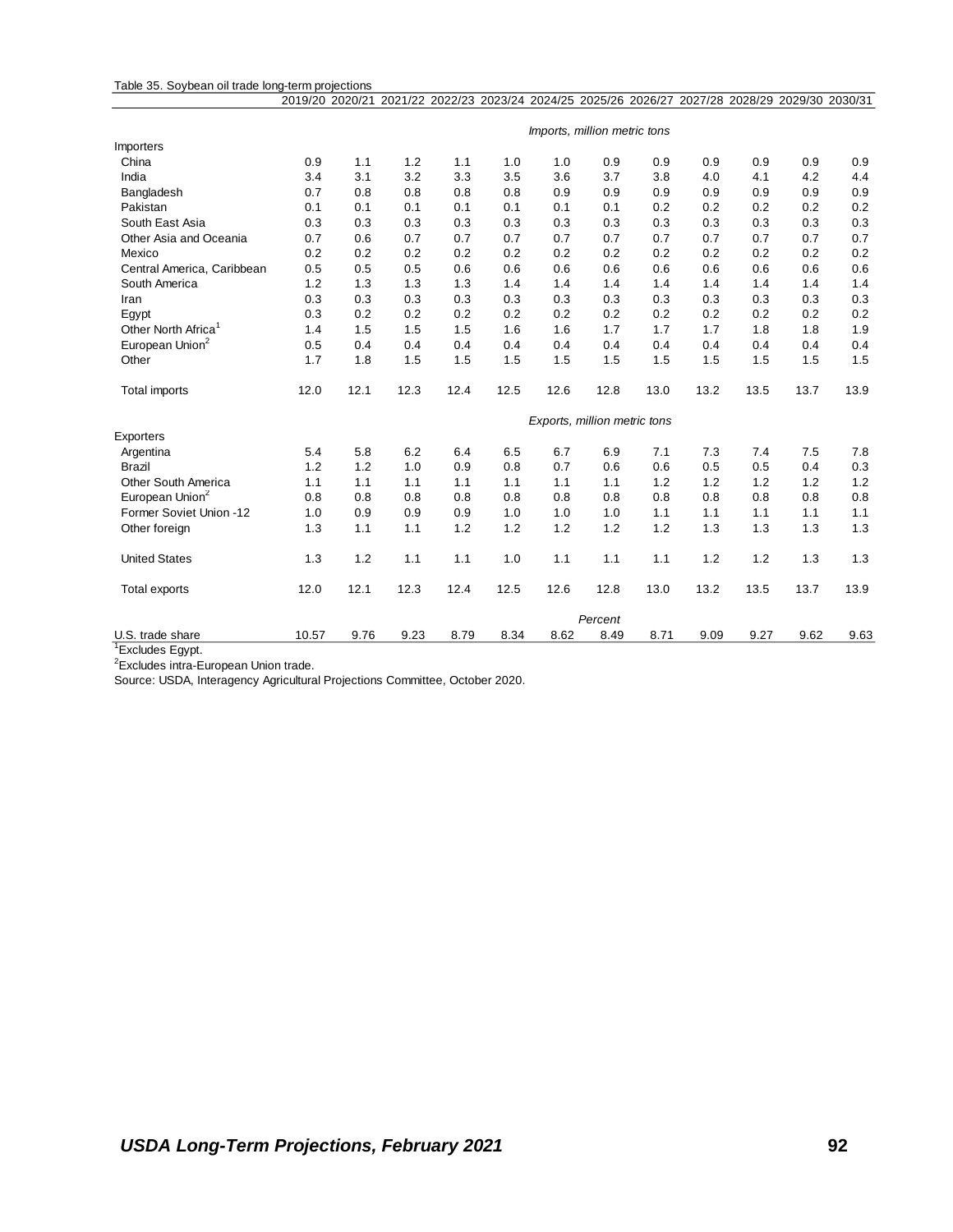|  |  | Table 36. All Cotton Trade Baseline Projections—bales |  |
|--|--|-------------------------------------------------------|--|
|  |  |                                                       |  |

|                                       | 2019/20                | 2020/21 | 2021/22 | 2022/23 |      | 2023/24 2024/25 2025/26 2026/27 |                        |      | 2027/28 | 2028/29 | 2029/30 | 2030/31 |
|---------------------------------------|------------------------|---------|---------|---------|------|---------------------------------|------------------------|------|---------|---------|---------|---------|
|                                       | Imports, million bales |         |         |         |      |                                 |                        |      |         |         |         |         |
| Importers                             |                        |         |         |         |      |                                 |                        |      |         |         |         |         |
| European Union <sup>1</sup>           | 0.6                    | 0.6     | 0.6     | 0.6     | 0.6  | 0.6                             | 0.6                    | 0.6  | 0.6     | 0.5     | 0.5     | 0.6     |
| Former Soviet Union <sup>2</sup>      | 0.2                    | 0.2     | 0.2     | 0.2     | 0.2  | 0.2                             | 0.2                    | 0.2  | 0.2     | 0.2     | 0.2     | 0.2     |
| Mexico                                | 0.6                    | 0.6     | 0.7     | 0.7     | 0.7  | 0.7                             | 0.7                    | 0.7  | 0.7     | 0.7     | 0.7     | 0.7     |
| Japan                                 | 0.2                    | 0.2     | 0.2     | 0.2     | 0.2  | 0.2                             | 0.2                    | 0.2  | 0.2     | 0.2     | 0.2     | 0.2     |
| South Korea                           | 0.6                    | 0.6     | 0.6     | 0.6     | 0.6  | 0.6                             | 0.5                    | 0.5  | 0.5     | 0.5     | 0.5     | 0.5     |
| China                                 | 7.1                    | 9.5     | 9.5     | 9.5     | 10.0 | 10.5                            | 11.0                   | 11.5 | 12.0    | 12.5    | 12.8    | 13.0    |
| Indonesia                             | 2.5                    | 2.9     | 3.1     | 3.1     | 3.2  | 3.2                             | 3.3                    | 3.4  | 3.4     | 3.5     | 3.6     | 3.7     |
| Vietnam                               | 6.5                    | 6.8     | 7.4     | 7.8     | 8.3  | 8.5                             | 8.8                    | 9.2  | 9.6     | 10.1    | 10.5    | 10.9    |
| Thailand                              | 0.7                    | 0.9     | 0.9     | 0.9     | 0.9  | 0.9                             | 0.9                    | 0.9  | 0.8     | 0.8     | 0.8     | 0.8     |
| Pakistan                              | 4.0                    | 3.8     | 3.9     | 3.9     | 3.9  | 3.9                             | 3.9                    | 3.9  | 3.9     | 3.9     | 3.9     | 3.9     |
| India                                 | 2.3                    | 1.0     | 1.0     | 1.1     | 1.1  | 1.1                             | 1.1                    | 1.2  | 1.2     | 1.3     | 1.3     | 1.4     |
| Bangladesh                            | 7.0                    | 7.3     | 7.7     | 8.2     | 8.5  | 8.9                             | 9.3                    | 9.7  | 10.0    | 10.3    | 10.7    | 11.0    |
| Taiwan                                | 0.4                    | 0.4     | 0.4     | 0.4     | 0.4  | 0.4                             | 0.4                    | 0.4  | 0.4     | 0.3     | 0.3     | 0.3     |
| Other Asia and Oceania                | 1.0                    | 1.1     | 0.9     | 0.9     | 0.9  | 0.9                             | 0.9                    | 0.9  | 0.9     | 0.9     | 0.9     | 0.9     |
| Turkey                                | 4.6                    | 4.3     | 3.9     | 3.9     | 3.9  | 4.0                             | 4.0                    | 4.0  | 4.0     | 4.0     | 4.0     | 4.0     |
| Other                                 | 2.6                    | 2.1     | 2.3     | 2.3     | 2.3  | 2.3                             | 2.3                    | 2.3  | 2.3     | 2.3     | 2.3     | 2.3     |
| <b>Total imports</b>                  | 40.9                   | 42.2    | 43.2    | 44.1    | 45.5 | 46.8                            | 48.1                   | 49.4 | 50.8    | 52.2    | 53.3    | 54.5    |
|                                       |                        |         |         |         |      |                                 | Exports, million bales |      |         |         |         |         |
| Exporters                             |                        |         |         |         |      |                                 |                        |      |         |         |         |         |
| Former Soviet Union <sup>2</sup>      | 1.6                    | 1.5     | 1.4     | 0.9     | 0.9  | 0.9                             | 0.9                    | 0.9  | 0.9     | 0.9     | 0.9     | 0.9     |
| Australia                             | 1.4                    | 1.3     | 1.8     | 2.1     | 2.4  | 2.7                             | 3.0                    | 3.4  | 3.6     | 3.9     | 3.9     | 4.0     |
| Argentina                             | 0.4                    | 0.4     | 0.5     | 0.5     | 0.5  | 0.5                             | 0.5                    | 0.5  | 0.5     | 0.5     | 0.5     | 0.5     |
| <b>Brazil</b>                         | 8.9                    | 9.7     | 8.7     | 9.1     | 9.6  | 10.1                            | 10.6                   | 11.0 | 11.6    | 12.2    | 12.6    | 13.1    |
| Other Latin America                   | 0.7                    | 0.2     | 0.4     | 0.4     | 0.4  | 0.5                             | 0.5                    | 0.5  | 0.5     | 0.5     | 0.5     | 0.5     |
| Pakistan                              | 0.1                    | 0.1     | 0.1     | 0.1     | 0.1  | 0.1                             | 0.2                    | 0.2  | 0.2     | 0.2     | 0.2     | 0.2     |
| India                                 | 3.2                    | 5.0     | 5.3     | 5.3     | 5.3  | 5.6                             | 5.7                    | 5.9  | 6.0     | 6.1     | 6.2     | 6.3     |
| Egypt                                 | 0.2                    | 0.2     | 0.2     | 0.2     | 0.3  | 0.3                             | 0.3                    | 0.3  | 0.3     | 0.3     | 0.3     | 0.3     |
| West Africa (ECOWAS) <sup>3</sup>     | 4.0                    | 4.3     | 4.5     | 4.5     | 4.6  | 4.8                             | 4.9                    | 5.1  | 5.2     | 5.3     | 5.4     | 5.5     |
| Other Sub-Saharan Africa <sup>4</sup> | 2.0                    | 2.2     | 2.3     | 2.3     | 2.3  | 2.3                             | 2.4                    | 2.4  | 2.4     | 2.4     | 2.5     | 2.5     |
| Other foreign                         | 3.0                    | 2.7     | 2.6     | 2.6     | 2.6  | 2.6                             | 2.6                    | 2.7  | 2.7     | 2.7     | 2.7     | 2.7     |
| <b>United States</b>                  | 15.5                   | 14.6    | 15.4    | 16.0    | 16.4 | 16.4                            | 16.5                   | 16.7 | 17.0    | 17.3    | 17.6    | 17.9    |
| <b>Total exports</b>                  | 40.9                   | 42.2    | 43.2    | 44.1    | 45.5 | 46.8                            | 48.1                   | 49.4 | 50.8    | 52.2    | 53.3    | 54.5    |
|                                       |                        |         |         |         |      |                                 | Percent                |      |         |         |         |         |
| U.S. trade share                      | 38.0                   | 34.6    | 35.7    | 36.3    | 36.0 | 35.0                            | 34.4                   | 33.8 | 33.4    | 33.1    | 33.0    | 32.9    |

<sup>1</sup>Excludes intra-European Union trade.

<sup>2</sup>Covers Former Soviet Union-12. Includes intra-Former Soviet Union trade.

<sup>3</sup>Economic Community of West African States, 15 countries (ECOWAS)

4 Includes South Africa.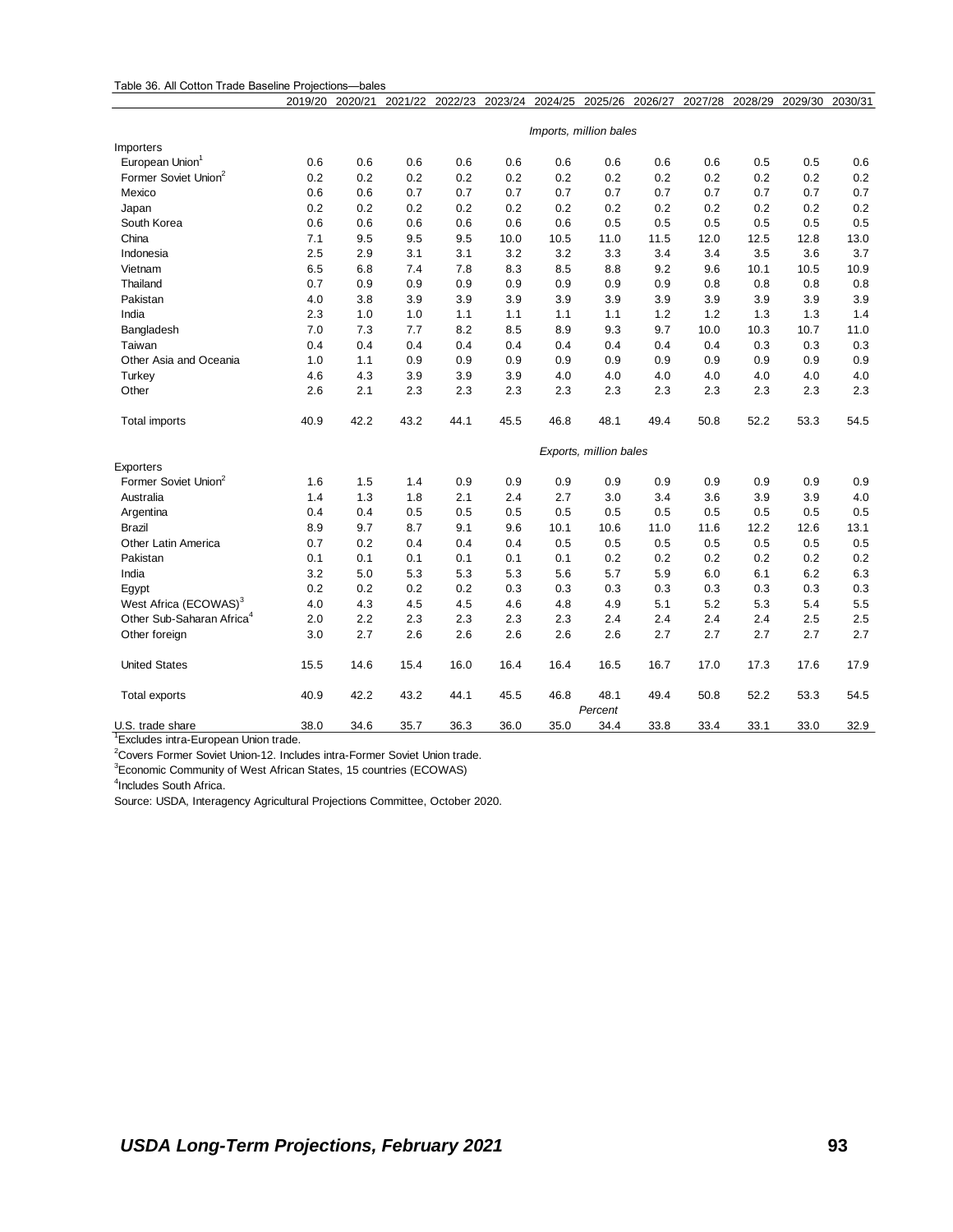| Table 37. Beef trade long-term projections |                                               |        |        |        |        |        |        |        |        |        |        |        |
|--------------------------------------------|-----------------------------------------------|--------|--------|--------|--------|--------|--------|--------|--------|--------|--------|--------|
|                                            | 2019                                          | 2020   | 2021   | 2022   | 2023   | 2024   | 2025   | 2026   | 2027   | 2028   | 2029   | 2030   |
|                                            | Imports, thousand metric tons, carcass weight |        |        |        |        |        |        |        |        |        |        |        |
| Importers                                  |                                               |        |        |        |        |        |        |        |        |        |        |        |
| Japan                                      | 853                                           | 850    | 860    | 858    | 863    | 867    | 871    | 872    | 871    | 870    | 870    | 873    |
| South Korea                                | 550                                           | 530    | 535    | 547    | 580    | 595    | 625    | 647    | 679    | 705    | 734    | 760    |
| Taiwan                                     | 181                                           | 170    | 180    | 186    | 194    | 200    | 205    | 210    | 215    | 221    | 225    | 230    |
| Indonesia                                  | 98                                            | 102    | 106    | 109    | 115    | 118    | 122    | 128    | 132    | 137    | 141    | 146    |
| Malaysia                                   | 197                                           | 160    | 180    | 189    | 195    | 199    | 203    | 208    | 212    | 215    | 218    | 221    |
| Philippines                                | 185                                           | 175    | 180    | 194    | 200    | 204    | 208    | 213    | 219    | 222    | 228    | 234    |
| China                                      | 2,177                                         | 2,750  | 2,850  | 2,941  | 3,080  | 3,221  | 3,300  | 3,411  | 3,499  | 3,600  | 3,698  | 3,824  |
| Hong Kong                                  | 356                                           | 430    | 400    | 408    | 411    | 415    | 420    | 424    | 429    | 433    | 436    | 441    |
| Other Asia and Oceania                     | 192                                           | 175    | 190    | 200    | 206    | 213    | 220    | 227    | 234    | 241    | 247    | 256    |
| European Union                             | 341                                           | 300    | 330    | 327    | 324    | 321    | 318    | 315    | 313    | 310    | 307    | 304    |
| <b>Other Europe</b>                        | 108                                           | 103    | 109    | 111    | 111    | 113    | 114    | 116    | 118    | 121    | 121    | 123    |
| Russia                                     | 401                                           | 360    | 340    | 342    | 344    | 345    | 339    | 338    | 328    | 324    | 319    | 315    |
| Saudi Arabia                               | 137                                           | 125    | 135    | 140    | 141    | 145    | 149    | 153    | 157    | 162    | 165    | 168    |
| Other Middle East <sup>2</sup>             | 595                                           | 477    | 534    | 548    | 569    | 589    | 603    | 620    | 639    | 654    | 677    | 696    |
| Egypt                                      | 340                                           | 275    | 300    | 314    | 317    | 323    | 331    | 339    | 348    | 357    | 364    | 372    |
| Other Africa <sup>3</sup>                  | 137                                           | 111    | 127    | 120    | 118    | 118    | 116    | 116    | 115    | 116    | 114    | 115    |
| Other Latin America <sup>4</sup>           | 928                                           | 899    | 935    | 942    | 954    | 966    | 980    | 993    | 1,006  | 1,020  | 1,032  | 1,045  |
| Mexico                                     | 189                                           | 140    | 155    | 167    | 180    | 193    | 203    | 212    | 220    | 228    | 233    | 241    |
| Canada                                     | 204                                           | 240    | 220    | 220    | 220    | 220    | 220    | 220    | 220    | 220    | 220    | 220    |
| <b>United States</b>                       | 1,387                                         | 1,563  | 1,422  | 1,383  | 1,421  | 1,436  | 1,455  | 1,472  | 1,487  | 1,501  | 1,513  | 1,523  |
| Major importers                            | 9,556                                         | 9,935  | 10,088 | 10,245 | 10,543 | 10,801 | 11,005 | 11,233 | 11,439 | 11,653 | 11,863 | 12,106 |
|                                            | Exports, thousand metric tons, carcass weight |        |        |        |        |        |        |        |        |        |        |        |
| Exporters                                  |                                               |        |        |        |        |        |        |        |        |        |        |        |
| Australia                                  | 1,738                                         | 1,425  | 1,360  | 1,350  | 1,360  | 1,416  | 1,431  | 1,440  | 1,437  | 1,443  | 1,444  | 1,445  |
| New Zealand                                | 623                                           | 610    | 615    | 629    | 637    | 645    | 649    | 656    | 665    | 669    | 676    | 681    |
| Former Soviet Union <sup>5</sup>           | 253                                           | 296    | 279    | 286    | 295    | 301    | 310    | 317    | 325    | 333    | 341    | 349    |
| India                                      | 1,494                                         | 1,050  | 1,200  | 1,340  | 1,346  | 1,350  | 1,359  | 1,388  | 1,400  | 1,413  | 1,426  | 1,441  |
| Other Asia                                 | 193                                           | 190    | 197    | 202    | 205    | 207    | 210    | 213    | 215    | 218    | 220    | 222    |
| European Union                             | 330                                           | 350    | 350    | 354    | 354    | 354    | 352    | 351    | 348    | 347    | 346    | 345    |
| Argentina                                  | 763                                           | 810    | 770    | 837    | 873    | 892    | 915    | 930    | 950    | 970    | 990    | 1,010  |
| Brazil                                     | 2,314                                         | 2,550  | 2,670  | 2,790  | 2,993  | 3,165  | 3,260  | 3,333  | 3,436  | 3,555  | 3,668  | 3,787  |
| Other Latin America <sup>6</sup>           | 1,030                                         | 1,039  | 1,086  | 1,108  | 1,124  | 1,138  | 1,153  | 1,168  | 1,181  | 1,196  | 1,211  | 1,225  |
| Mexico                                     | 315                                           | 360    | 380    | 409    | 424    | 434    | 445    | 454    | 461    | 467    | 475    | 483    |
| Canada                                     | 525                                           | 500    | 520    | 516    | 517    | 506    | 508    | 505    | 505    | 506    | 508    | 509    |
| <b>United States</b>                       | 1,373                                         | 1,314  | 1,397  | 1,403  | 1,396  | 1,411  | 1,430  | 1,446  | 1,461  | 1,475  | 1,486  | 1,497  |
| Major exporters                            | 10,951                                        | 10,494 | 10,824 | 11,226 | 11,525 | 11,819 | 12,021 | 12,199 | 12,385 | 12,591 | 12,791 | 12,994 |

<sup>1</sup>Excludes intra-European Union trade.

<sup>2</sup>Excludes Saudi Arabia trade.

<sup>3</sup>Excludes Egypt trade.

<sup>4</sup>Excludes Mexico Trade.

<sup>5</sup>Former Soviet Union-12. Includes intra-Former Soviet Union trade.

<sup>6</sup>Excludes Argentina and Brazil Trade.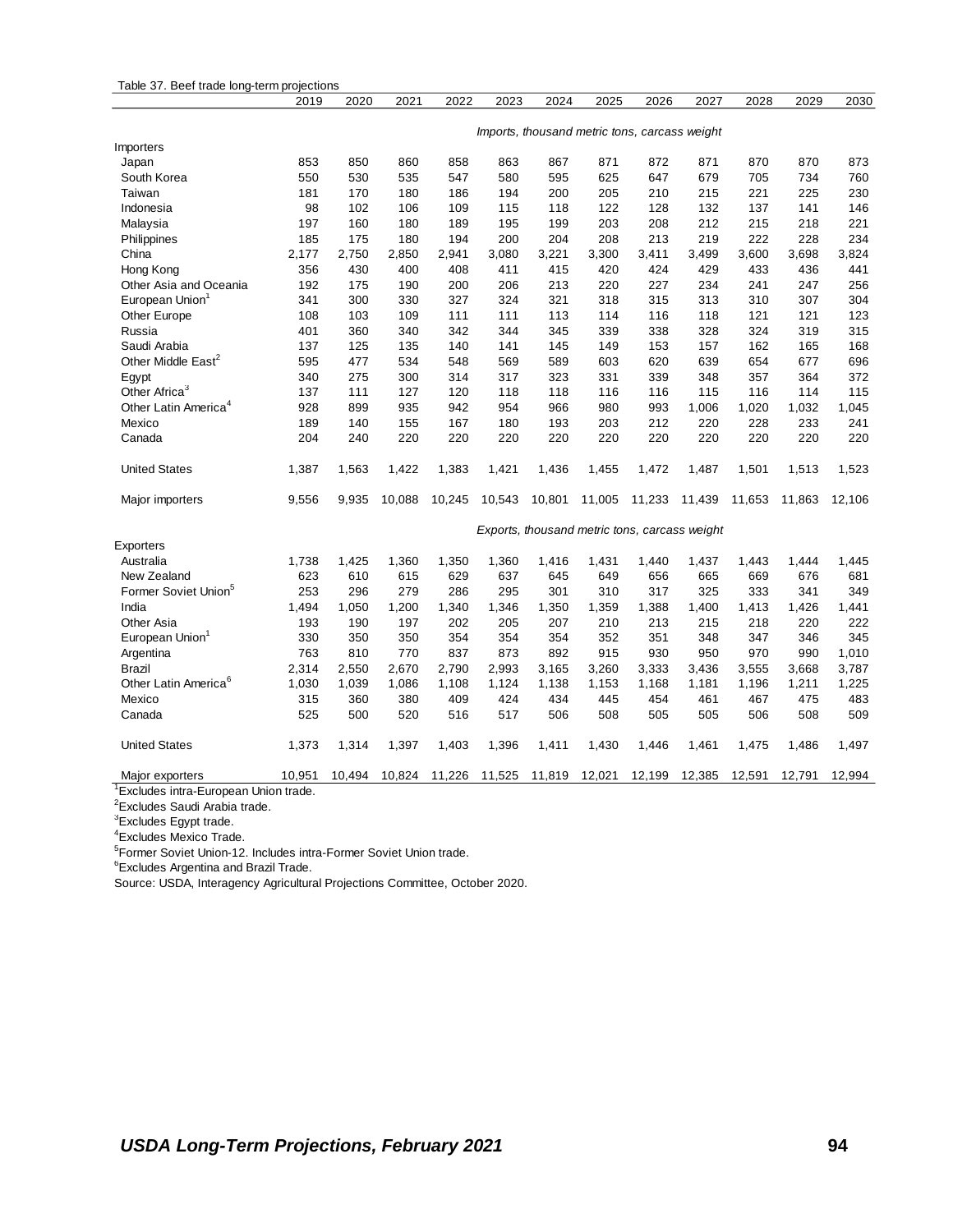|                                                                                                                | 2019                                          | 2020   | 2021   | 2022                        | 2023   | 2024   | 2025   | 2026   | 2027   | 2028   | 2029   | 2030   |
|----------------------------------------------------------------------------------------------------------------|-----------------------------------------------|--------|--------|-----------------------------|--------|--------|--------|--------|--------|--------|--------|--------|
|                                                                                                                | Imports, thousand metric tons, carcass weight |        |        |                             |        |        |        |        |        |        |        |        |
| Importers                                                                                                      |                                               |        |        |                             |        |        |        |        |        |        |        |        |
| Japan                                                                                                          | 1,493                                         | 1,425  | 1,445  | 1,483                       | 1,495  | 1,504  | 1,519  | 1,533  | 1,549  | 1,565  | 1,575  | 1,591  |
| China                                                                                                          | 2,451                                         | 4,800  | 4,500  | 4,544                       | 4,823  | 5,024  | 5,110  | 5,193  | 5,269  | 5,351  | 5,429  | 5,509  |
| Hong Kong                                                                                                      | 331                                           | 380    | 360    | 379                         | 393    | 408    | 421    | 435    | 446    | 458    | 468    | 478    |
| South Korea                                                                                                    | 694                                           | 570    | 615    | 637                         | 652    | 671    | 687    | 709    | 724    | 741    | 761    | 778    |
| Philippines                                                                                                    | 222                                           | 150    | 200    | 232                         | 252    | 278    | 299    | 326    | 345    | 365    | 385    | 405    |
| Vietnam                                                                                                        | 73                                            | 160    | 150    | 174                         | 198    | 213    | 225    | 236    | 248    | 258    | 268    | 277    |
| Australia                                                                                                      | 269                                           | 220    | 230    | 236                         | 242    | 248    | 254    | 260    | 267    | 272    | 278    | 284    |
| Other Asia and Oceania                                                                                         | 368                                           | 333    | 366    | 379                         | 388    | 394    | 402    | 408    | 415    | 421    | 429    | 436    |
| Russia                                                                                                         | 107                                           | 10     | 10     | 16                          | 16     | 17     | 17     | 18     | 18     | 19     | 19     | 20     |
| Other Former Soviet Union <sup>1</sup>                                                                         | 177                                           | 185    | 196    | 205                         | 206    | 210    | 216    | 221    | 227    | 232    | 236    | 241    |
| Other South America <sup>2</sup>                                                                               | 406                                           | 348    | 380    | 405                         | 429    | 448    | 474    | 500    | 529    | 552    | 577    | 602    |
| Mexico                                                                                                         | 985                                           | 960    | 995    | 1,021                       | 1,054  | 1,080  | 1,109  | 1,151  | 1,183  | 1,214  | 1,240  | 1,270  |
| Central America, Caribbean                                                                                     | 237                                           | 238    | 255    | 268                         | 281    | 294    | 307    | 320    | 333    | 346    | 359    | 372    |
| Canada                                                                                                         | 242                                           | 270    | 270    | 276                         | 281    | 286    | 291    | 295    | 300    | 304    | 307    | 310    |
| <b>United States</b>                                                                                           | 429                                           | 395    | 429    | 431                         | 433    | 435    | 437    | 439    | 442    | 444    | 446    | 448    |
| Major importers                                                                                                | 8.484                                         | 10.444 | 10.401 | 10,686                      | 11,142 | 11,511 | 11,765 | 12,045 | 12,292 | 12,542 | 12,778 | 13.021 |
|                                                                                                                | Exports, thousand metric tons, carcass weight |        |        |                             |        |        |        |        |        |        |        |        |
| Exporters                                                                                                      |                                               |        |        |                             |        |        |        |        |        |        |        |        |
| <b>Brazil</b>                                                                                                  | 861                                           | 1,200  | 1,250  | 1,355                       | 1,411  | 1,487  | 1,542  | 1,607  | 1,657  | 1,712  | 1,761  | 1,806  |
| Other South America <sup>2</sup>                                                                               | 234                                           | 309    | 330    | 341                         | 351    | 364    | 377    | 389    | 401    | 414    | 427    | 440    |
| Canada                                                                                                         | 1,284                                         | 1,500  | 1,470  | 1,490                       | 1,530  | 1,569  | 1,597  | 1,640  | 1,663  | 1,692  | 1,720  | 1,736  |
| Mexico                                                                                                         | 234                                           | 310    | 325    | 339                         | 350    | 365    | 377    | 389    | 399    | 410    | 421    | 431    |
| European Union <sup>3</sup>                                                                                    | 3,548                                         | 3,850  | 3,750  | 3,905                       | 4,080  | 4,246  | 4,369  | 4,485  | 4,606  | 4,729  | 4,839  | 4,977  |
| Former Soviet Union <sup>4</sup>                                                                               | 81                                            | 121    | 141    | 156                         | 167    | 172    | 177    | 181    | 186    | 190    | 195    | 200    |
| China                                                                                                          | 135                                           | 100    | 125    | 125                         | 123    | 124    | 125    | 125    | 125    | 125    | 125    | 124    |
| <b>United States</b>                                                                                           | 2,867                                         | 3,333  | 3,334  | 3,351                       | 3,367  | 3,384  | 3,401  | 3,427  | 3,452  | 3,478  | 3,504  | 3,531  |
| Major exporters<br><sup>1</sup> Former Soviet Union oveluding Bussie, Includes intro Former Soviet Union trade | 9,244                                         |        |        | 10,723 10,725 11,062 11,380 |        | 11,711 | 11,964 | 12,243 | 12,489 | 12,750 | 12,992 | 13,245 |

<sup>1</sup>Former Soviet Union excluding Russia. Includes intra-Former Soviet Union trade.

<sup>2</sup>Excludes Argentina and Brazil.

<sup>3</sup>Excludes intra-European Union trade.

<sup>4</sup>Former Soviet Union-12. Includes intra-Former Soviet Union trade.